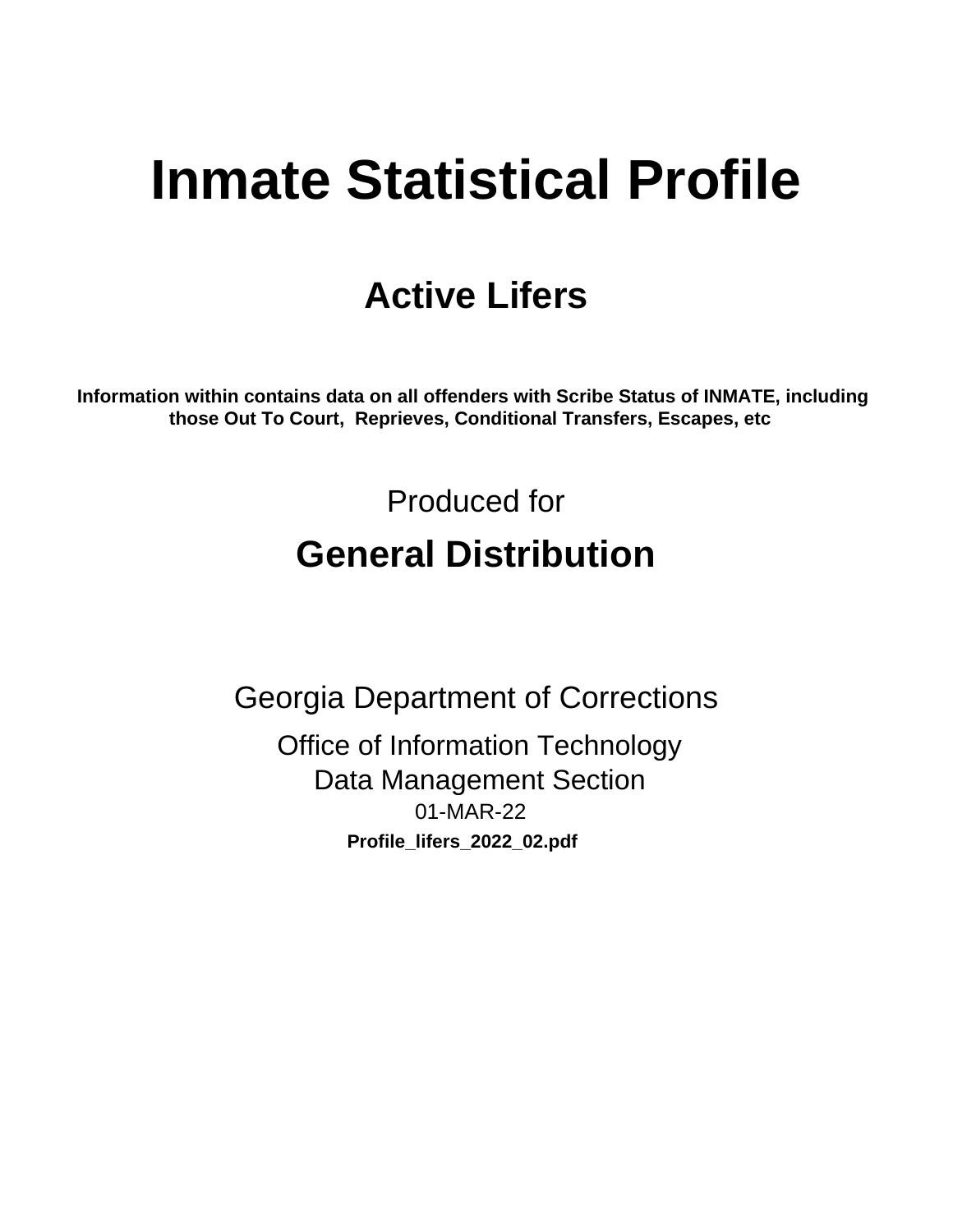#### **Inmate Statistical Profile 01-MAR-22** Contents

**Active Lifers** 

Produced for General Distribution

## **Table of Contents**

| <b>Demographic information</b>                                        |
|-----------------------------------------------------------------------|
| 4 Current age, broken out in ten year age groups                      |
| 5 Race group                                                          |
| 6 Marital status, self-reported at entry to prison                    |
| 7 Number of Inmates with Dependents, self-reported at entry to prison |
| 8 Religious affiliation, self-reported at entry to prison             |
| 9 Home county - self-reported at entry to prison                      |
| 14 Employment status before prison, self-reported at entry to prison  |
| 15 Age at admission                                                   |
| 17 Height, measured at entry to prison                                |
| 18 Weight, measured at entry to prison                                |
| 19 Military service                                                   |
| <b>Correctional information</b>                                       |
| 20 Type of admission to prison                                        |
| 21 Current / last supervision level                                   |
| 22 Current / last institution type                                    |
| 23 Institution type - transitional centers                            |
| 24 Institution type - county prisons                                  |
| 25 Institution type - state prisons                                   |
| 27 Institution type - private prisons                                 |
| 28 Institution type - inmate boot camp                                |
| 29 Number of disciplinary reports                                     |
| 30 Number of transfers                                                |
| 31 Number of escapes                                                  |
| 32 Time served in current (or last) institution                       |
| Educational, psychological and physical information                   |
| 33 Highest grade level attained                                       |
| 34 Culture fair IQ scores                                             |
| 35 Wide Range Achievement Test (WRAT) reading score                   |
| 36 Wide Range Achievement Test (WRAT) math score                      |
| 37 Wide Range Achievement Test (WRAT) spelling score                  |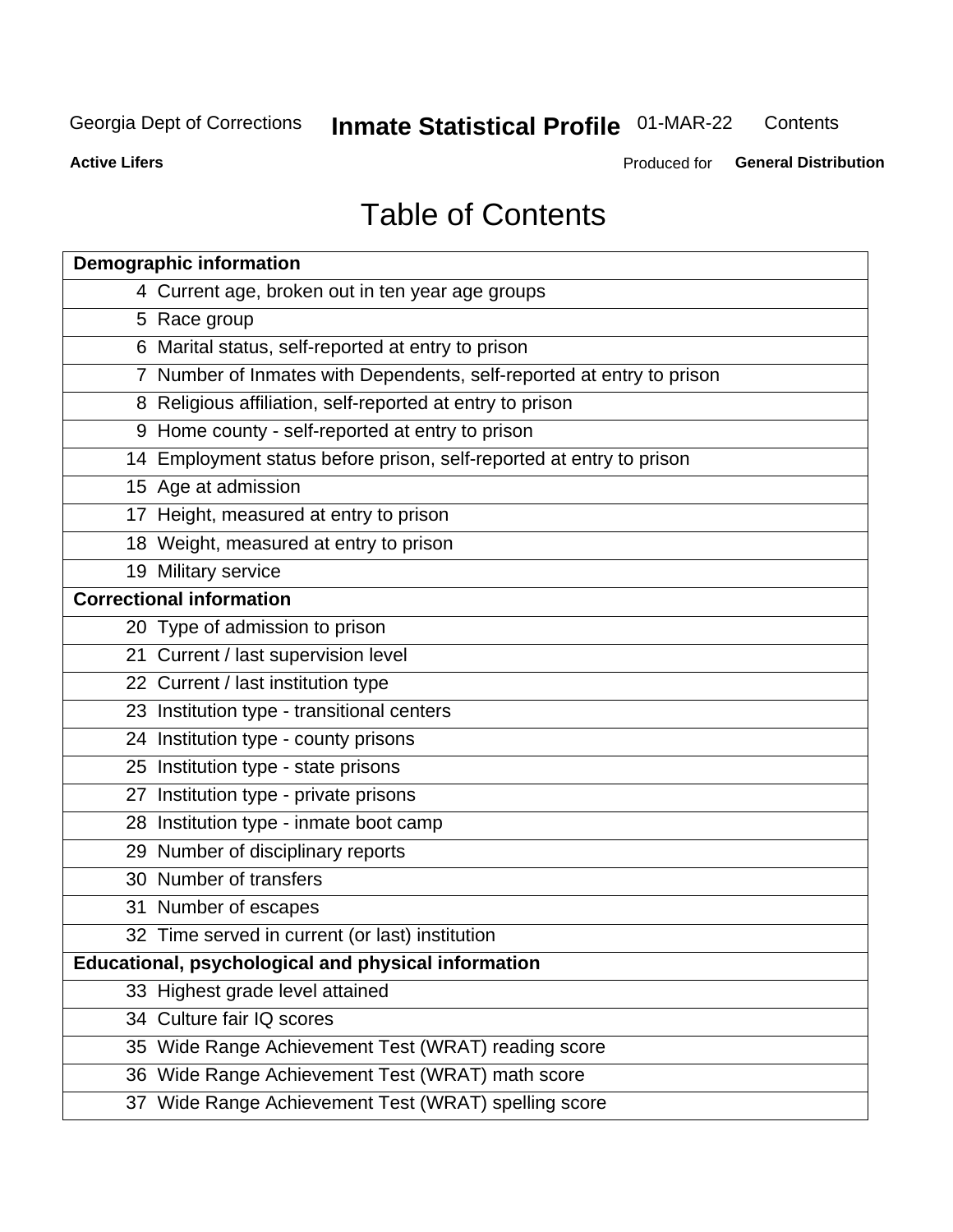## **Inmate Statistical Profile 01-MAR-22**

Contents

**Active Lifers** 

Produced for General Distribution

## **Table of Contents**

| Educational, psychological and physical information              |
|------------------------------------------------------------------|
| 38 Current / last mental health treatment level                  |
| 39 PULHESDWIT medical scale - 'P' overall condition ('P'hysical) |
| 40 PULHESDWIT medical scale - 'U' upper body                     |
| 41 PULHESDWIT medical scale - 'L' lower body                     |
| 42 PULHESDWIT medical scale - 'H' hearing                        |
| 43 PULHESDWIT medical scale - 'E' vision                         |
| 44 PULHESDWIT medical scale -'S' psychiatric                     |
| 45 PULHESDWIT medical scale - 'D' dental                         |
| 46 PULHESDWIT medical scale - 'W' work ability                   |
| 47 PULHESDWIT medical scale - 'I' impairment                     |
| 48 PULHESDWIT medical scale - 'T' transportability               |
| <b>Crimes and criminal history information</b>                   |
| 49 Number of prior Georgia incarcerations                        |
| 50 Prison sentence in years                                      |
| 51 Primary offense, broken out into felonies vs misdemeanors     |
| 52 Primary offense, broken out into six broad crime categories   |
| 53 Primary offense, detailed offense code                        |
| 55 County of conviction of primary offense                       |
| 60 Circuit of conviction of primary offense                      |
| 62 Years served (jail + prison) in this incarceration            |
| <b>Medical information</b>                                       |
| 63 Results of most recent HIV test                               |
| 64 Results of most recent tuberculosis test                      |
| 65 Results of most recent syphilis test                          |
| 66 Results of most recent Hepatitis-C test                       |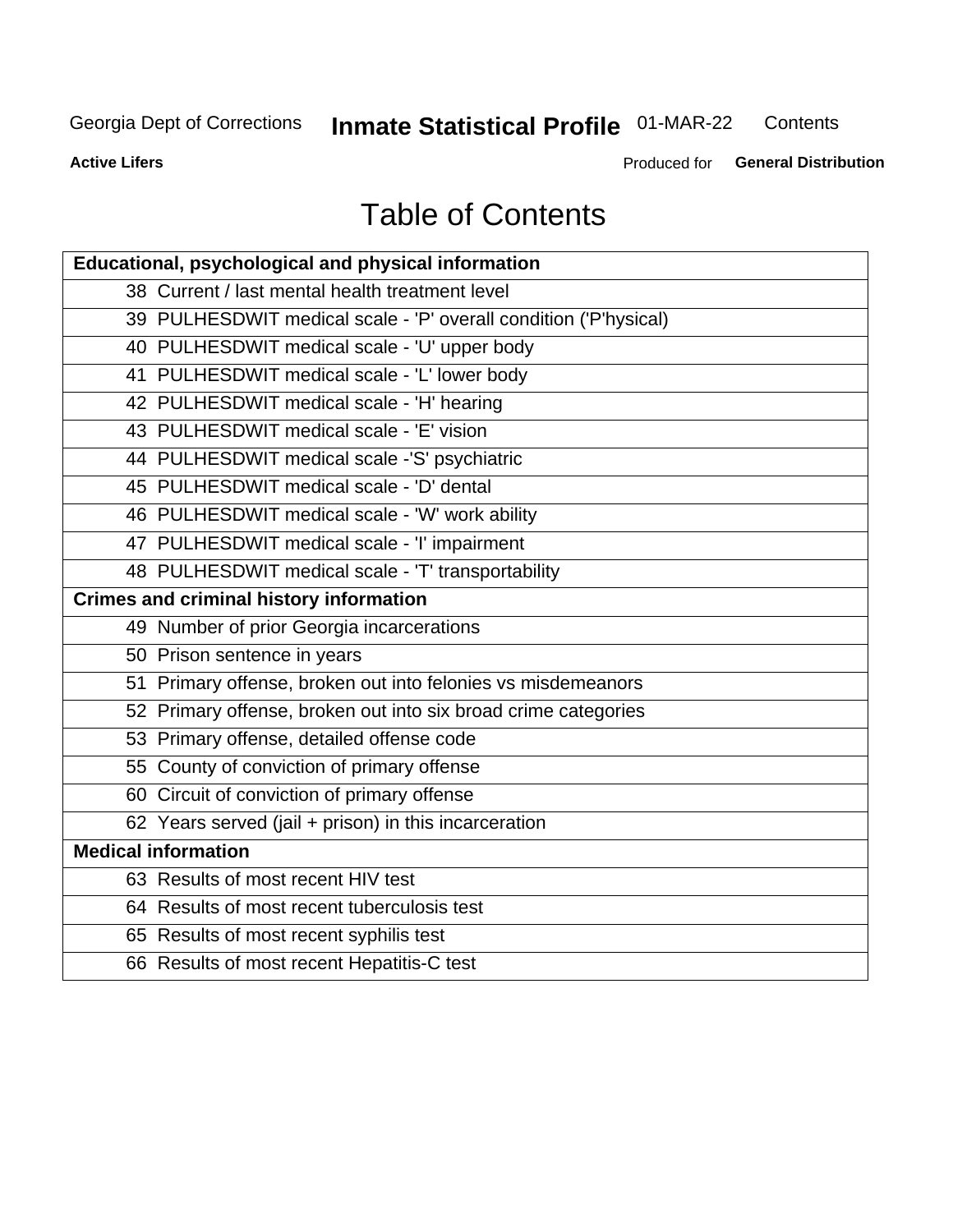#### **Active Lifers**

#### Produced for General Distribution

### Current age, broken out in ten-year age groups

COL % - percent each COUNT is of its particular column

|                          | <b>Male</b>  |        |        | <b>Female</b>   |        |       | <b>Total</b> |        |
|--------------------------|--------------|--------|--------|-----------------|--------|-------|--------------|--------|
| <b>Current Age</b>       | <b>Count</b> | Col %  | Row %  | <b>Count</b>    | Col %  | Row % | <b>Total</b> | Col %  |
| <b>Teens (1-19)</b>      | 13           | 0.18%  | 92.86% |                 | 0.27%  | 7.14% | 14           | 0.19%  |
| <b>Twenties (20-29)</b>  | 526          | 7.36%  | 94.60% | 30 <sup>2</sup> | 8.15%  | 5.40% | 556          | 7.40%  |
| <b>Thirties (30-39)</b>  | 1,538        | 21.52% | 94.53% | 89              | 24.18% | 5.47% | 1,627        | 21.65% |
| <b>Forties (40-49)</b>   | 2,103        | 29.42% | 94.43% | 124             | 33.70% | 5.57% | 2,227        | 29.63% |
| <b>Fifties (50-59)</b>   | 1,644        | 23.00% | 95.75% | 73              | 19.84% | 4.25% | 1,717        | 22.85% |
| <b>Sixties (60-69)</b>   | 1,023        | 14.31% | 96.15% | 41              | 11.14% | 3.85% | 1,064        | 14.16% |
| Seventy + (70 and above) | 300          | 4.20%  | 96.77% | 10 <sup>1</sup> | 2.72%  | 3.23% | 310          | 4.13%  |
| <b>Total Reported</b>    | 7,147        | 100%   | 95.10% | 368             | 100%   | 4.90% | 7,515        | 100.0% |

| τeα<br>$\sim$ | 30  |            | 30   |
|---------------|-----|------------|------|
|               | 477 | 200<br>σσο | ,545 |

| Mean<br>(average)      | 47.19 | 45.50 | 47.10 |
|------------------------|-------|-------|-------|
| <b>Median (middle)</b> | 46    |       | 46    |
| Mode (most frequent)   |       |       | 44    |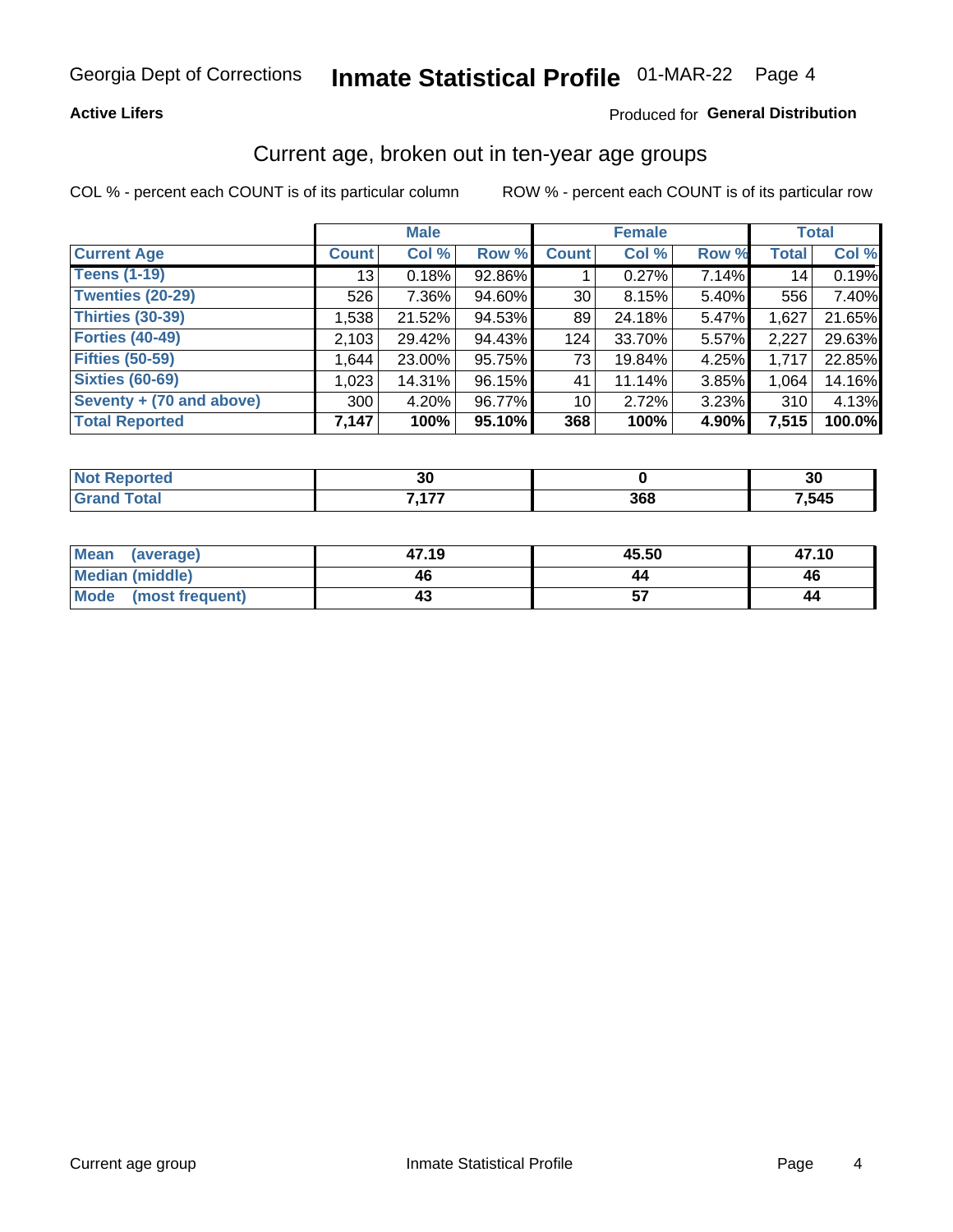## Inmate Statistical Profile 01-MAR-22 Page 5

#### **Active Lifers**

#### Produced for General Distribution

### Race group

COL % - percent each COUNT is of its particular column

|                                   | <b>Male</b>  |          |         | <b>Female</b>      |        |          | <b>Total</b> |        |
|-----------------------------------|--------------|----------|---------|--------------------|--------|----------|--------------|--------|
| <b>Race Group</b>                 | <b>Count</b> | Col %    |         | <b>Row % Count</b> | Col %  | Row %    | <b>Total</b> | Col %  |
| <b>White</b>                      | .627         | 22.67%   | 91.40%  | 153                | 41.58% | 8.60%    | 1,780        | 23.59% |
| <b>Black</b>                      | 5,267        | 73.39%   | 96.25%  | 205                | 55.71% | $3.75\%$ | 5,472        | 72.52% |
| <b>Asian</b><br>6                 | 35           | .49%     | 97.22%  |                    | .27%   | 2.78%    | 36           | .48%   |
| <b>Hispanic</b><br>10             | 241          | $3.36\%$ | 96.40%  | 9                  | 2.45%  | 3.60%    | 250          | 3.31%  |
| <b>Native American</b><br>$12 \,$ |              | .10%     | 100.00% |                    |        |          |              | .09%   |
| <b>Total Reported</b>             | 7,177        | 100%     | 95.12%  | 368                | 100%   | 4.88%    | 7,545        | 100%   |

| A CO              |                     |     |       |
|-------------------|---------------------|-----|-------|
| $f \sim f \sim f$ | $\overline{a}$<br>, | 368 | 7,545 |

| –•••• |  | M |  |  |  |
|-------|--|---|--|--|--|
|-------|--|---|--|--|--|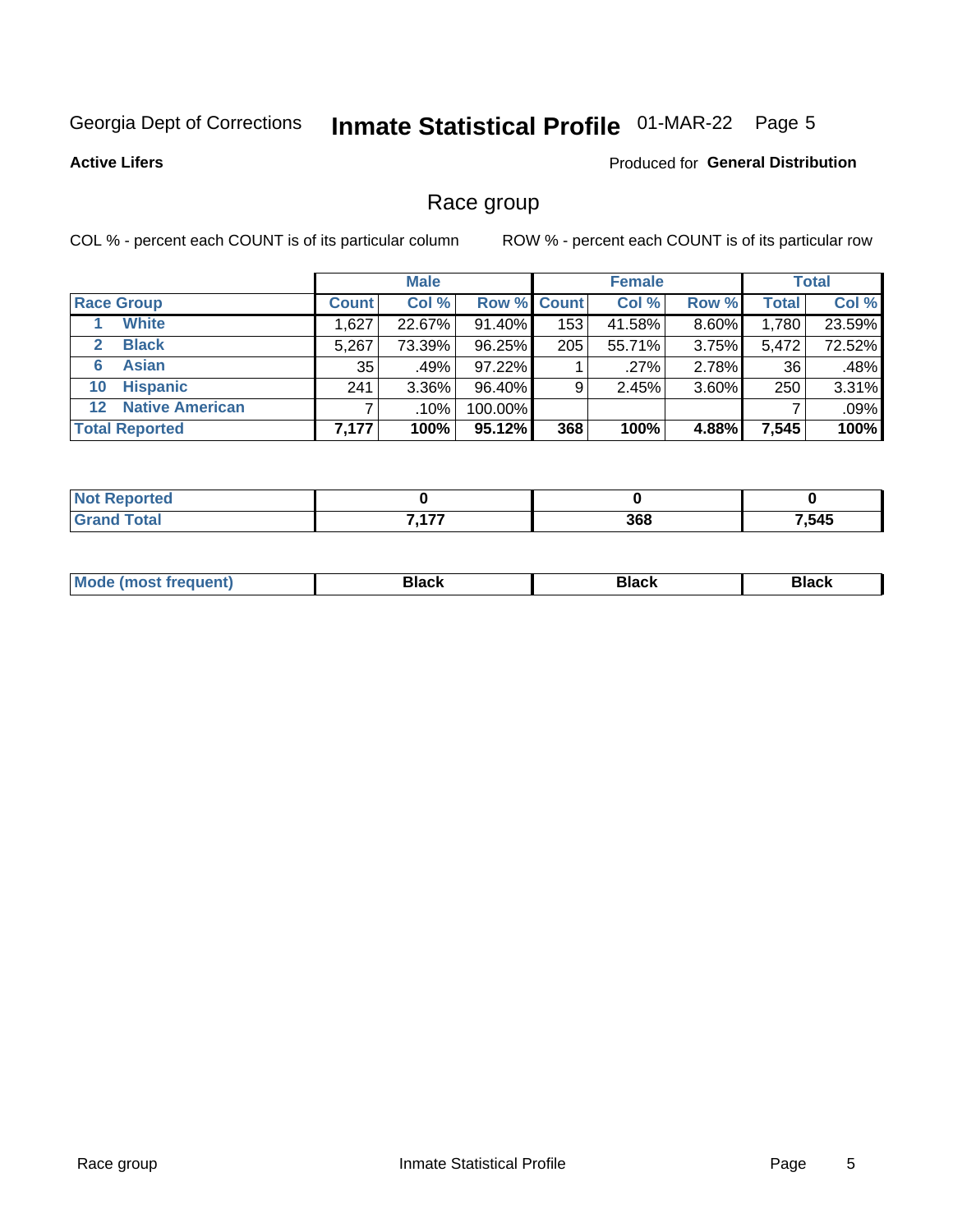## Inmate Statistical Profile 01-MAR-22 Page 6

**Active Lifers** 

#### Produced for General Distribution

### Marital status, self-reported at entry to prison

COL % - percent each COUNT is of its particular column

|                            | <b>Male</b>  |          |        | <b>Female</b> |        |        | <b>Total</b> |        |
|----------------------------|--------------|----------|--------|---------------|--------|--------|--------------|--------|
| <b>Marital Status</b>      | <b>Count</b> | Col %    | Row %  | <b>Count</b>  | Col %  | Row %  | <b>Total</b> | Col %  |
| <b>Unknown</b><br>$\bf{0}$ | 86           | 1.20%    | 95.56% | 4             | 1.09%  | 4.44%  | 90           | 1.19%  |
| <b>Divorced</b><br>D       | 546          | 7.61%    | 94.14% | 34            | 9.24%  | 5.86%  | 580          | 7.69%  |
| <b>Married</b><br>M        | 847          | 11.80%   | 93.49% | 59            | 16.03% | 6.51%  | 906          | 12.01% |
| <b>Separated</b><br>S.     | 193          | 2.69%    | 92.34% | 16            | 4.35%  | 7.66%  | 209          | 2.77%  |
| <b>Unmarried</b><br>U      | 5,337        | 74.36%   | 96.23% | 209           | 56.79% | 3.77%  | 5,546        | 73.51% |
| <b>Widow</b><br>W          | 168          | $2.34\%$ | 78.50% | 46            | 12.50% | 21.50% | 214          | 2.84%  |
| <b>Total Reported</b>      | 7,177        | 100%     | 95.12% | 368           | 100%   | 4.88%  | 7,545        | 100%   |

| тес |     |     |       |
|-----|-----|-----|-------|
|     | 477 | 368 | 7,545 |

|--|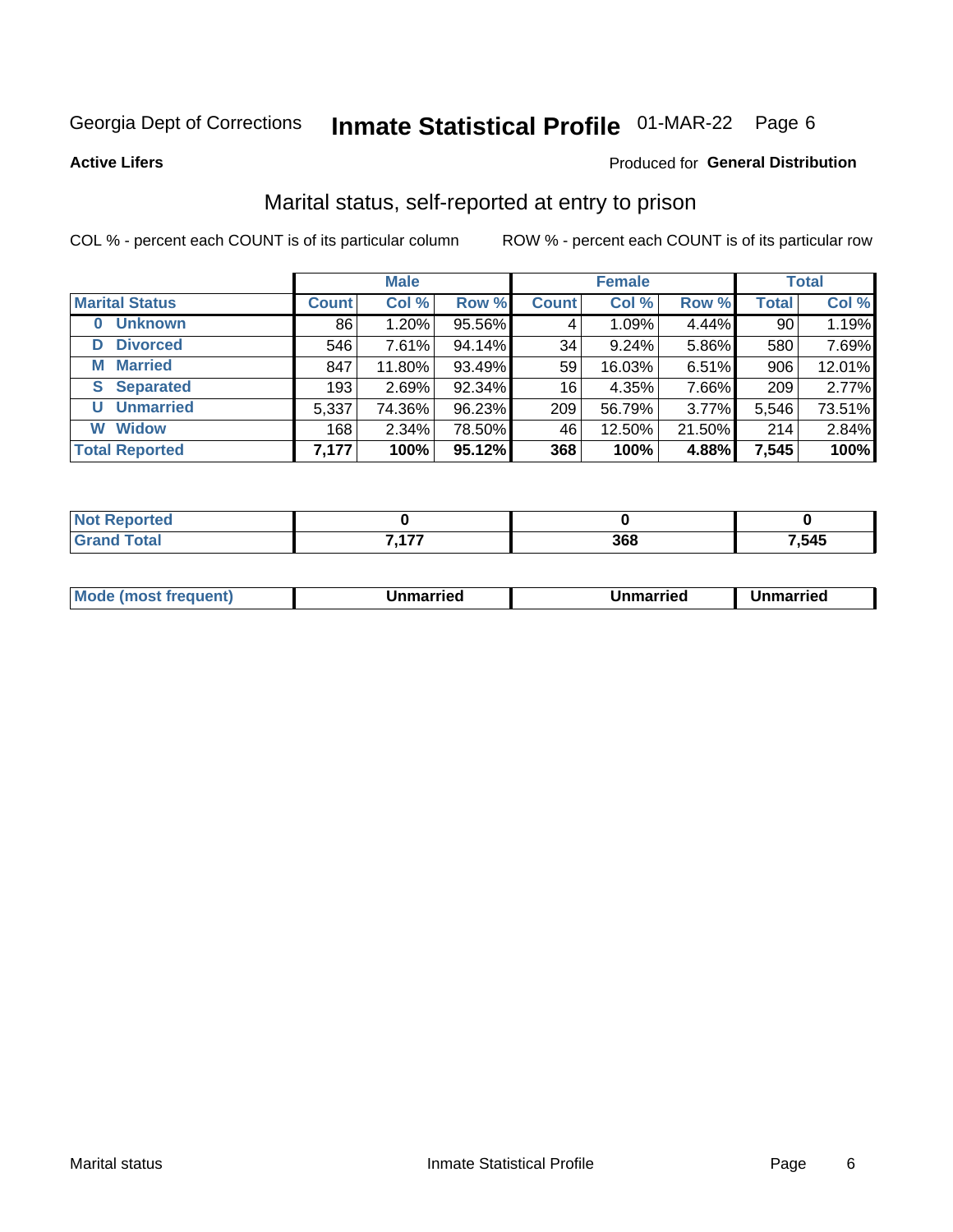## Inmate Statistical Profile 01-MAR-22 Page 7

#### **Active Lifers**

#### Produced for General Distribution

### Number of Inmates with Dependents, Self-Reported at Entry to Prison

COL % - percent each COUNT is of its particular column

|                             |              | <b>Male</b> |         |              | <b>Female</b> |       |              | <b>Total</b> |
|-----------------------------|--------------|-------------|---------|--------------|---------------|-------|--------------|--------------|
| <b>Number of dependents</b> | <b>Count</b> | Col %       | Row %   | <b>Count</b> | Col %         | Row % | <b>Total</b> | Col %        |
| l 0                         | 1,768        | 38.21%      | 93.64%  | 120          | 44.94%        | 6.36% | 1,888        | 38.58%       |
|                             | 1,108        | 23.95%      | 96.26%  | 43           | 16.10%        | 3.74% | 1,151        | 23.52%       |
| $\overline{2}$              | 743          | 16.06%      | 94.77%  | 41           | 15.36%        | 5.23% | 784          | 16.02%       |
| $\overline{\mathbf{3}}$     | 475          | 10.27%      | 92.59%  | 38           | 14.23%        | 7.41% | 513          | 10.48%       |
| 4                           | 250          | 5.40%       | 94.34%  | 15           | 5.62%         | 5.66% | 265          | 5.41%        |
| $\overline{\mathbf{5}}$     | 124          | 2.68%       | 97.64%  | 3            | 1.12%         | 2.36% | 127          | 2.60%        |
| 6                           | 73           | 1.58%       | 93.59%  | 5            | 1.87%         | 6.41% | 78           | 1.59%        |
| 7                           | 29           | 0.63%       | 93.55%  | 2            | 0.75%         | 6.45% | 31           | 0.63%        |
| $\overline{\mathbf{8}}$     | 24           | 0.52%       | 100.00% |              |               |       | 24           | 0.49%        |
| 9                           | 10           | 0.22%       | 100.00% |              |               |       | 10           | 0.20%        |
| 10                          | 8            | 0.17%       | 100.00% |              |               |       | 8            | 0.16%        |
| Over 10                     | 15           | 0.32%       | 100.00% |              |               |       | 15           | 0.31%        |
| <b>Total Reported</b>       | 4,627        | 100%        | 94.54%  | 267          | 100%          | 5.46% | 4,894        | 100%         |

|      | 2,550      | 4 N 4<br>עי<br>__ | CE <sub>4</sub><br>- 109 |
|------|------------|-------------------|--------------------------|
| υιαι | 7.477<br>. | 368               | .545                     |

| Mean (average)         | l.48 | 1.34 | i .47 |
|------------------------|------|------|-------|
| <b>Median (middle)</b> |      |      |       |
| Mode (most frequent)   |      |      |       |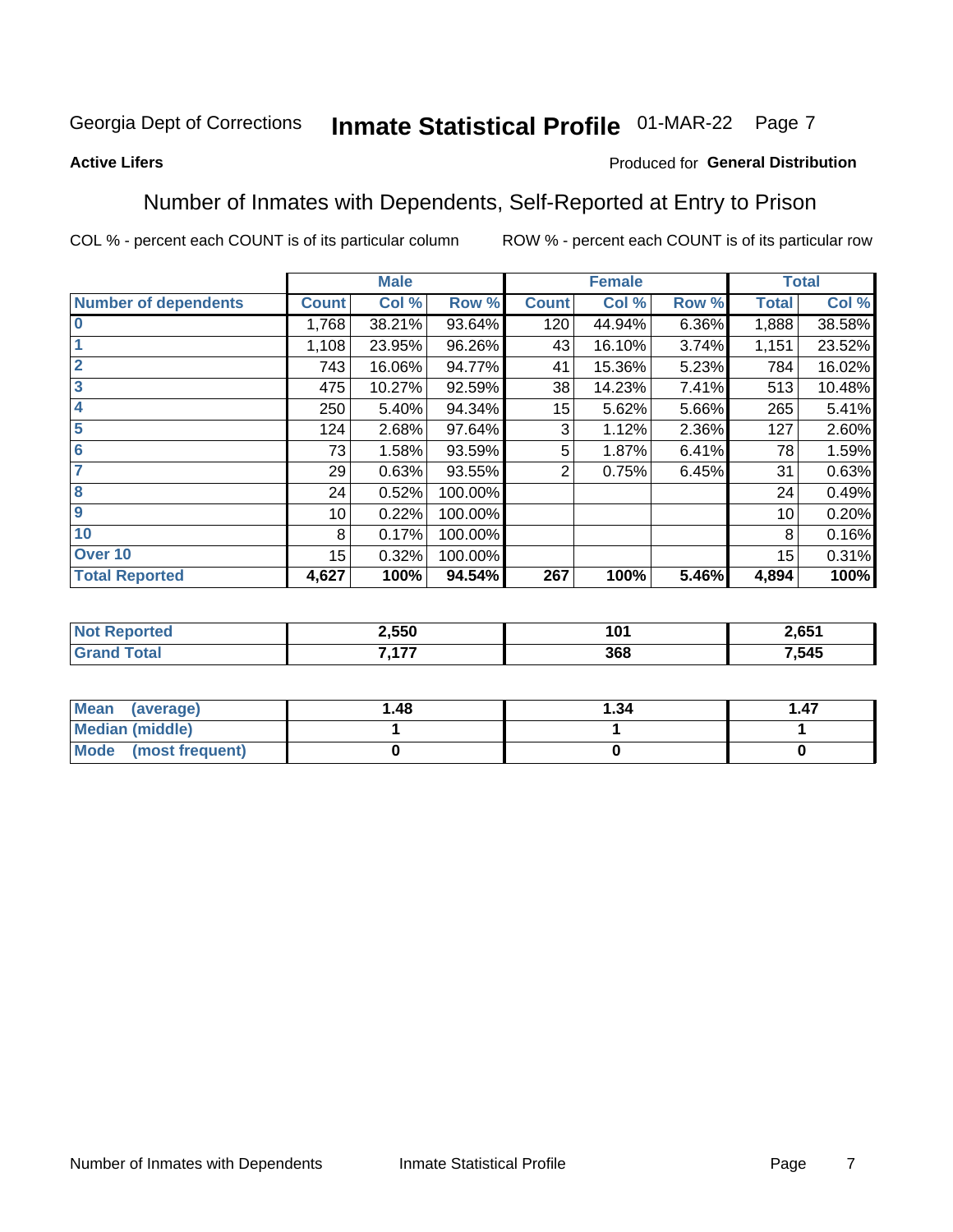#### **Active Lifers**

#### Produced for General Distribution

### Religious affiliation, self-reported at entry to prison

COL % - percent each COUNT is of its particular column

|                         |                              |                | <b>Male</b> |         |                         | Female |        |                | <b>Total</b> |
|-------------------------|------------------------------|----------------|-------------|---------|-------------------------|--------|--------|----------------|--------------|
|                         | <b>Religious Affiliation</b> | <b>Count</b>   | Col %       | Row %   | <b>Count</b>            | Col %  | Row %  | <b>Total</b>   | Col %        |
| $\overline{1}$          | <b>Islam</b>                 | 448            | 9.44%       | 96.76%  | 15                      | 4.67%  | 3.24%  | 463            | 9.14%        |
| $\overline{2}$          | <b>Catholic</b>              | 197            | 4.15%       | 94.26%  | 12                      | 3.74%  | 5.74%  | 209            | 4.12%        |
| $\overline{\mathbf{3}}$ | <b>Baptist</b>               | 2,037          | 42.92%      | 94.57%  | $\overline{1}17$        | 36.45% | 5.43%  | 2,154          | 42.51%       |
| 4                       | <b>Methodist</b>             | 86             | 1.81%       | 89.58%  | 10                      | 3.12%  | 10.42% | 96             | 1.89%        |
| 5                       | <b>Episcopal</b>             | 5              | .11%        | 100.00% |                         |        |        | 5              | .10%         |
| $\overline{\bf{6}}$     | <b>Presbyterian</b>          | 13             | .27%        | 100.00% |                         |        |        | 13             | .26%         |
| 7                       | <b>Church Of God</b>         | 55             | 1.16%       | 88.71%  | $\overline{7}$          | 2.18%  | 11.29% | 62             | 1.22%        |
| 8                       | <b>Holiness</b>              | 126            | 2.65%       | 88.73%  | 16                      | 4.98%  | 11.27% | 142            | 2.80%        |
| 9                       | <b>Jewish</b>                | 13             | .27%        | 68.42%  | 6                       | 1.87%  | 31.58% | 19             | .37%         |
| 10                      | <b>Anglican</b>              | $\overline{3}$ | .06%        | 75.00%  | $\mathbf{1}$            | .31%   | 25.00% | 4              | .08%         |
| 11                      | <b>Greek Orthodox</b>        | $\overline{3}$ | .06%        | 100.00% |                         |        |        | 3              | .06%         |
| 12                      | <b>Hindu</b>                 | $\overline{5}$ | .11%        | 100.00% |                         |        |        | $\overline{5}$ | .10%         |
| 13                      | <b>Buddhist</b>              | 10             | .21%        | 100.00% |                         |        |        | 10             | .20%         |
| 16                      | <b>Seventh Day Adventist</b> | 13             | .27%        | 76.47%  | $\overline{\mathbf{4}}$ | 1.25%  | 23.53% | 17             | .34%         |
| 17                      | <b>Jehovah Witness</b>       | 75             | 1.58%       | 91.46%  | $\overline{7}$          | 2.18%  | 8.54%  | 82             | 1.62%        |
| 18                      | <b>Latter Day Saints</b>     | 3              | .06%        | 60.00%  | $\overline{2}$          | .62%   | 40.00% | 5              | .10%         |
| 19                      | Quaker                       | $\mathbf{1}$   | .02%        | 100.00% |                         |        |        | 1              | .02%         |
| 20                      | <b>Other Prot</b>            | 459            | 9.67%       | 97.87%  | 10                      | 3.12%  | 2.13%  | 469            | 9.26%        |
| $\overline{21}$         | <b>Messianic Judaism</b>     | 10             | .21%        | 16.39%  | 51                      | 15.89% | 83.61% | 61             | 1.20%        |
| 22                      | <b>Asatru-Odinism</b>        | $\overline{2}$ | .04%        | 100.00% |                         |        |        | $\overline{2}$ | .04%         |
| 23                      | <b>Hebrew Israelite</b>      | 18             | .38%        | 90.00%  | $\boldsymbol{2}$        | .62%   | 10.00% | 20             | .39%         |
| 24                      | <b>Nation Of Islam</b>       | $\overline{7}$ | .15%        | 70.00%  | 3                       | .93%   | 30.00% | 10             | .20%         |
| 25                      | <b>Native American</b>       | 5              | .11%        | 100.00% |                         |        |        | 5              | .10%         |
| 26                      | Pagan                        | $\overline{3}$ | .06%        | 75.00%  | $\mathbf{1}$            | .31%   | 25.00% | 4              | .08%         |
| $\overline{27}$         | <b>Pentecostal</b>           | $\overline{7}$ | .15%        | 70.00%  | 3                       | .93%   | 30.00% | 10             | .20%         |
| 28                      | <b>Rastafari</b>             | $\mathbf{1}$   | .02%        | 50.00%  | 1                       | .31%   | 50.00% | $\overline{2}$ | .04%         |
| 29                      | <b>Wiccan</b>                | $\overline{2}$ | .04%        | 100.00% |                         |        |        | $\overline{2}$ | .04%         |
| 30                      | <b>No Religion</b>           | 136            | 2.87%       | 91.28%  | 13                      | 4.05%  | 8.72%  | 149            | 2.94%        |
| 31                      | Christian -                  | 478            | 10.07%      | 92.46%  | 39                      | 12.15% | 7.54%  | 517            | 10.20%       |
|                         | <b>Unspecified</b>           |                |             |         |                         |        |        |                |              |
| 96                      | <b>None</b>                  | 525            | 11.06%      | 99.81%  | 1                       | .31%   | .19%   | 526            | 10.38%       |
|                         | <b>Total Reported</b>        | 4,746          | 100%        | 93.66%  | 321                     | 100%   | 6.34%  | 5,067          | 100%         |

| тео                             | <b>A 24</b> | --<br>47 | $1 - \alpha$ |
|---------------------------------|-------------|----------|--------------|
| <b>otal</b><br>$\mathbf{v}$ and | ---<br>.    | 368      | .545         |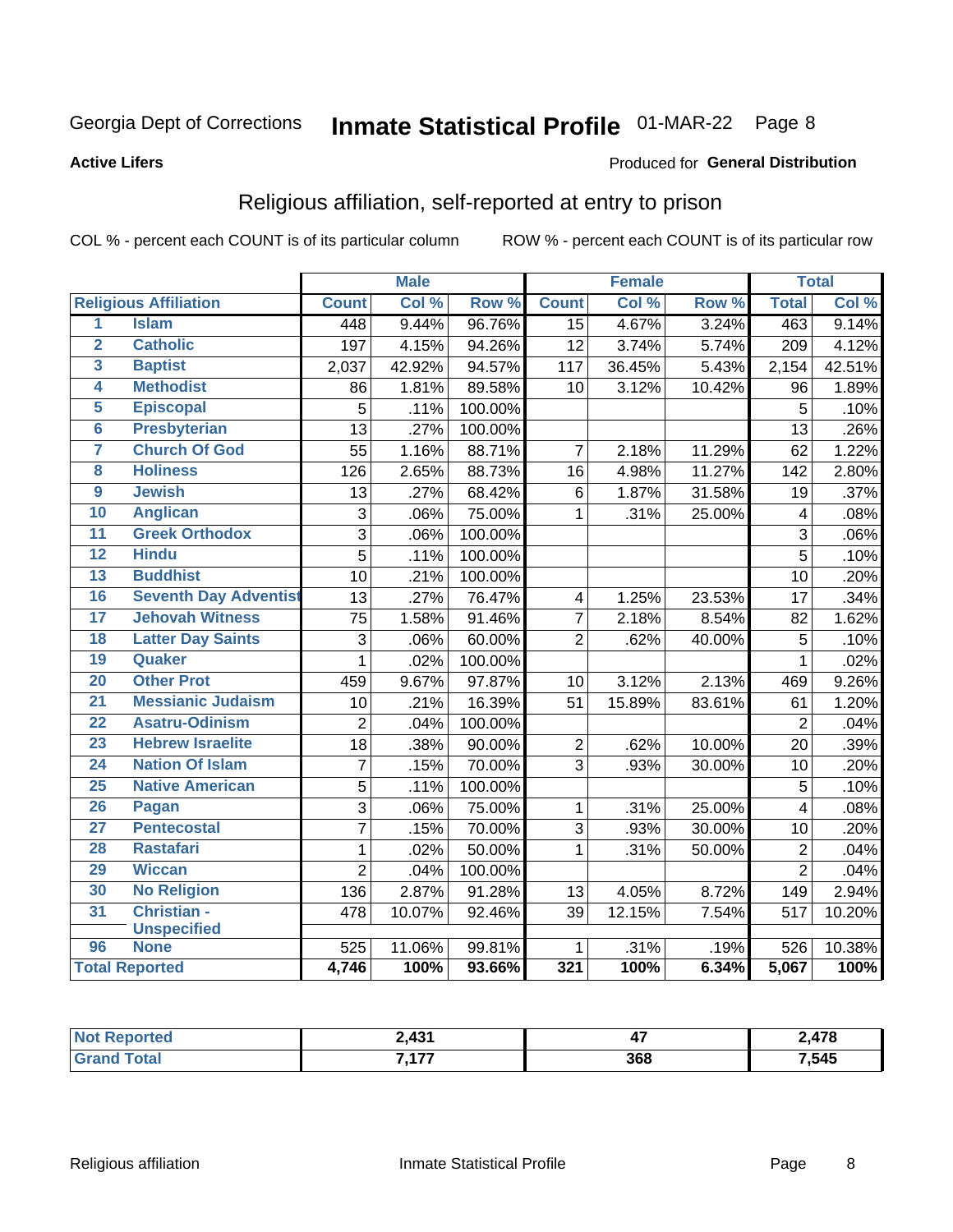#### Inmate Statistical Profile 01-MAR-22 Page 9 Georgia Dept of Corrections

#### **Active Lifers**

#### Produced for General Distribution

### Religious affiliation, self-reported at entry to prison

| <b>Mode (most frequent)</b> | Baptist | aptist | Baptist |
|-----------------------------|---------|--------|---------|
|-----------------------------|---------|--------|---------|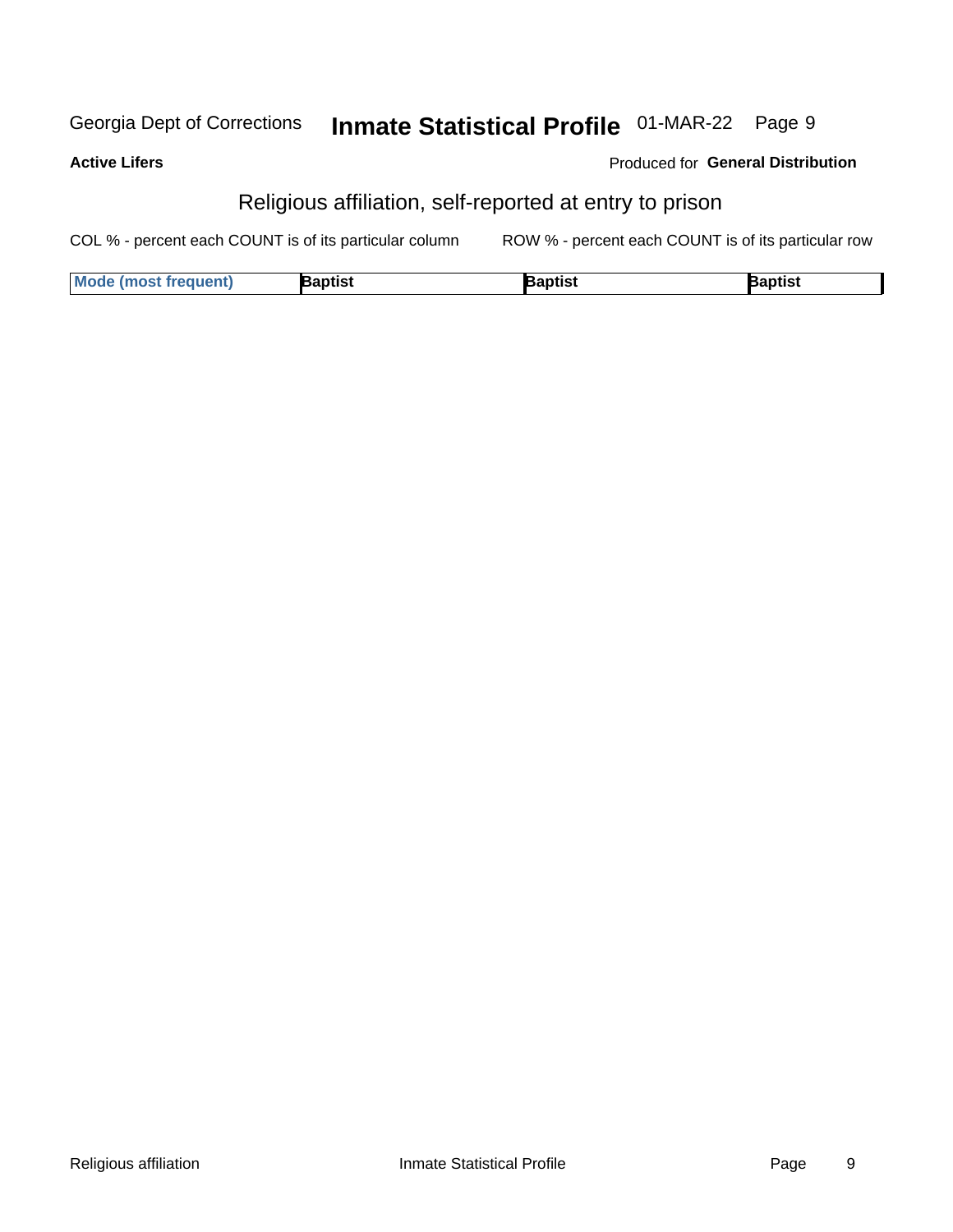#### **Active Lifers**

#### Produced for General Distribution

### Home county, self-reported at entry to prison

COL % - percent each COUNT is of its particular column

|     |                             |                | <b>Male</b> |         |                         | <b>Female</b> |        | <b>Total</b>    |        |
|-----|-----------------------------|----------------|-------------|---------|-------------------------|---------------|--------|-----------------|--------|
|     | <b>Home County</b>          | <b>Count</b>   | Col %       | Row %   | <b>Count</b>            | Col %         | Row %  | <b>Total</b>    | Col %  |
| 000 | <b>Unknown</b>              | 899            | 12.53%      | 93.74%  | 60                      | 16.30%        | 6.26%  | 959             | 12.71% |
| 001 | <b>Appling County</b>       | 19             | .26%        | 100.00% |                         |               |        | 19              | .25%   |
| 002 | <b>Atkinson County</b>      | 4              | .06%        | 100.00% |                         |               |        | 4               | .05%   |
| 003 | <b>Bacon County</b>         | 3              | .04%        | 100.00% |                         |               |        | 3               | .04%   |
| 004 | <b>Baker County</b>         | $\overline{2}$ | .03%        | 66.67%  | 1                       | .27%          | 33.33% | 3               | .04%   |
| 005 | <b>Baldwin County</b>       | 25             | .35%        | 89.29%  | 3                       | .82%          | 10.71% | 28              | .37%   |
| 006 | <b>Banks County</b>         | 6              | .08%        | 85.71%  | $\mathbf 1$             | .27%          | 14.29% | $\overline{7}$  | .09%   |
| 007 | <b>Barrow County</b>        | 29             | .40%        | 93.55%  | $\overline{2}$          | .54%          | 6.45%  | 31              | .41%   |
| 008 | <b>Bartow County</b>        | 44             | .61%        | 95.65%  | $\overline{2}$          | .54%          | 4.35%  | 46              | .61%   |
| 009 | <b>Ben Hill County</b>      | 27             | .38%        | 100.00% |                         |               |        | 27              | .36%   |
| 010 | <b>Berrien County</b>       | 15             | .21%        | 100.00% |                         |               |        | 15              | .20%   |
| 011 | <b>Bibb County</b>          | 184            | 2.56%       | 96.84%  | $\,6$                   | 1.63%         | 3.16%  | 190             | 2.52%  |
| 012 | <b>Bleckley County</b>      | 4              | .06%        | 80.00%  | 1                       | .27%          | 20.00% | 5               | .07%   |
| 013 | <b>Brantley County</b>      | 4              | .06%        | 66.67%  | $\overline{2}$          | .54%          | 33.33% | 6               | .08%   |
| 014 | <b>Brooks County</b>        | 103            | 1.44%       | 100.00% |                         |               |        | 103             | 1.37%  |
| 015 | <b>Bryan County</b>         | 7              | .10%        | 87.50%  | 1                       | .27%          | 12.50% | 8               | .11%   |
| 016 | <b>Bulloch County</b>       | 40             | .56%        | 100.00% |                         |               |        | 40              | .53%   |
| 017 | <b>Burke County</b>         | 24             | .33%        | 100.00% |                         |               |        | 24              | .32%   |
| 018 | <b>Butts County</b>         | 19             | .26%        | 100.00% |                         |               |        | 19              | .25%   |
| 019 | <b>Calhoun County</b>       | 15             | .21%        | 88.24%  | $\overline{2}$          | .54%          | 11.76% | 17              | .23%   |
| 020 | <b>Camden County</b>        | 12             | .17%        | 100.00% |                         |               |        | 12              | .16%   |
| 021 | <b>Candler County</b>       | $\,6$          | .08%        | 100.00% |                         |               |        | $6\phantom{1}6$ | .08%   |
| 022 | <b>Carroll County</b>       | 57             | .79%        | 93.44%  | $\overline{4}$          | 1.09%         | 6.56%  | 61              | .81%   |
| 023 | <b>Catoosa County</b>       | 21             | .29%        | 100.00% |                         |               |        | 21              | .28%   |
| 024 | <b>Charlton County</b>      | 1              | .01%        | 100.00% |                         |               |        | 1               | .01%   |
| 025 | <b>Chatham County</b>       | 301            | 4.19%       | 97.73%  | 7                       | 1.90%         | 2.27%  | 308             | 4.08%  |
| 026 | <b>Chattahoochee County</b> | 1              | .01%        | 100.00% |                         |               |        | 1               | .01%   |
| 027 | <b>Chattooga County</b>     | 18             | .25%        | 94.74%  | 1                       | .27%          | 5.26%  | 19              | .25%   |
| 028 | <b>Cherokee County</b>      | 43             | .60%        | 91.49%  | $\overline{\mathbf{4}}$ | 1.09%         | 8.51%  | 47              | .62%   |
| 029 | <b>Clarke County</b>        | 77             | 1.07%       | 91.67%  | 7                       | 1.90%         | 8.33%  | 84              | 1.11%  |
| 030 | <b>Clay County</b>          | $\,6$          | .08%        | 100.00% |                         |               |        | 6               | .08%   |
| 031 | <b>Clayton County</b>       | 261            | 3.64%       | 95.26%  | 13                      | 3.53%         | 4.74%  | 274             | 3.63%  |
| 032 | <b>Clinch County</b>        | 9              | .13%        | 100.00% |                         |               |        | 9               | .12%   |
| 033 | <b>Cobb County</b>          | 232            | 3.23%       | 94.31%  | 14                      | 3.80%         | 5.69%  | 246             | 3.26%  |
| 034 | <b>Coffee County</b>        | 31             | .43%        | 100.00% |                         |               |        | 31              | .41%   |
| 035 | <b>Colquitt County</b>      | 45             | .63%        | 95.74%  | $\overline{2}$          | .54%          | 4.26%  | 47              | .62%   |
| 036 | <b>Columbia County</b>      | 45             | .63%        | 88.24%  | $\,6$                   | 1.63%         | 11.76% | 51              | .68%   |
| 037 | <b>Cook County</b>          | 19             | .26%        | 100.00% |                         |               |        | 19              | .25%   |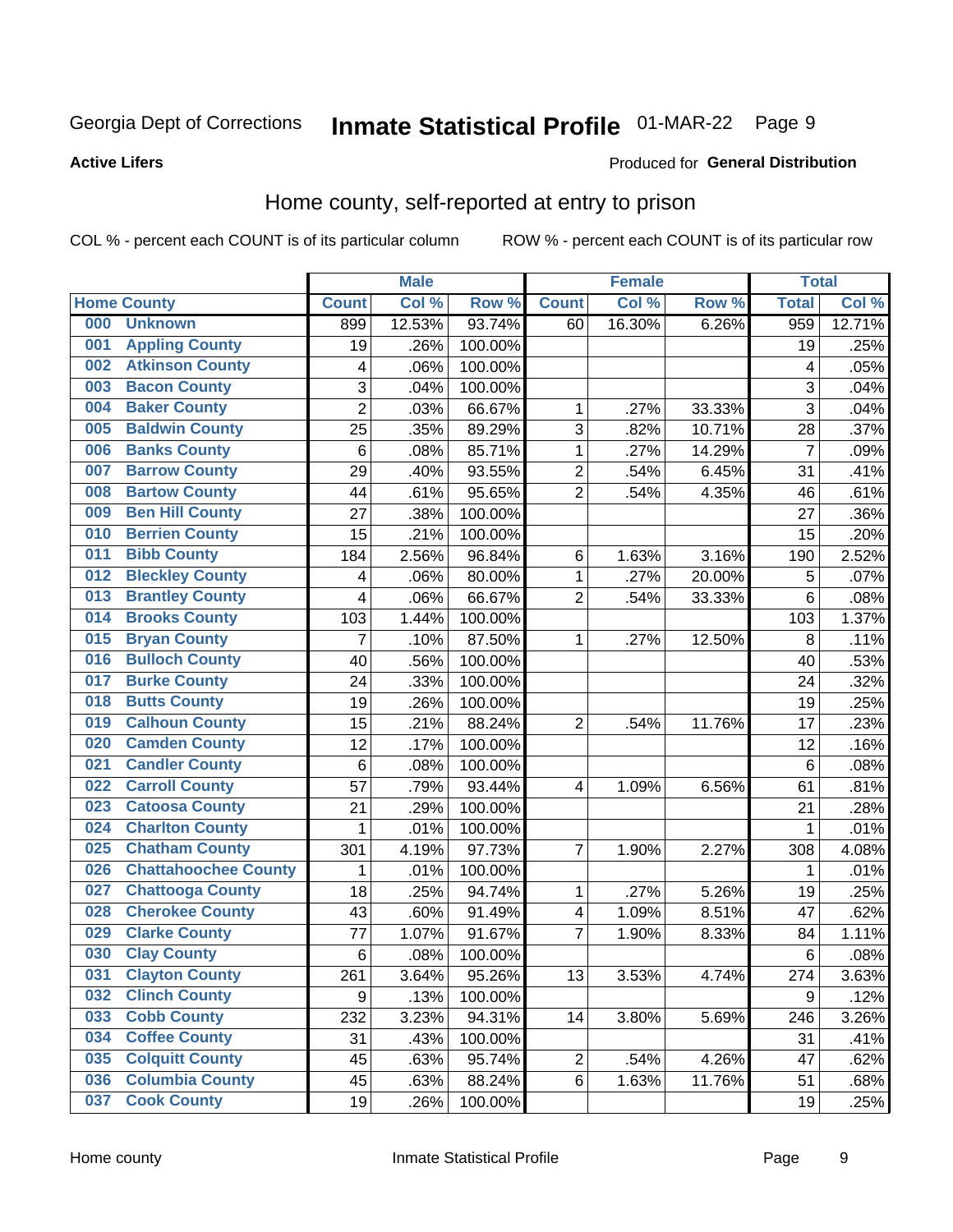#### **Active Lifers**

#### Produced for General Distribution

### Home county, self-reported at entry to prison

COL % - percent each COUNT is of its particular column

|     |                         |                  | <b>Male</b> |         |                | <b>Female</b> |        | <b>Total</b>   |        |
|-----|-------------------------|------------------|-------------|---------|----------------|---------------|--------|----------------|--------|
|     | <b>Home County</b>      | <b>Count</b>     | Col %       | Row %   | <b>Count</b>   | Col %         | Row %  | <b>Total</b>   | Col %  |
| 038 | <b>Coweta County</b>    | 52               | .72%        | 89.66%  | 6              | 1.63%         | 10.34% | 58             | .77%   |
| 039 | <b>Crawford County</b>  | 9                | .13%        | 90.00%  | $\mathbf{1}$   | .27%          | 10.00% | 10             | .13%   |
| 040 | <b>Crisp County</b>     | 26               | .36%        | 96.30%  | $\mathbf{1}$   | .27%          | 3.70%  | 27             | .36%   |
| 041 | <b>Dade County</b>      | 6                | .08%        | 85.71%  | $\mathbf{1}$   | .27%          | 14.29% | $\overline{7}$ | .09%   |
| 042 | <b>Dawson County</b>    | 4                | .06%        | 100.00% |                |               |        | 4              | .05%   |
| 043 | <b>Decatur County</b>   | 26               | .36%        | 92.86%  | $\overline{2}$ | .54%          | 7.14%  | 28             | .37%   |
| 044 | <b>Dekalb County</b>    | 525              | 7.32%       | 96.15%  | 21             | 5.71%         | 3.85%  | 546            | 7.24%  |
| 045 | <b>Dodge County</b>     | 15               | .21%        | 100.00% |                |               |        | 15             | .20%   |
| 046 | <b>Dooly County</b>     | 15               | .21%        | 93.75%  | 1              | .27%          | 6.25%  | 16             | .21%   |
| 047 | <b>Dougherty County</b> | 124              | 1.73%       | 97.64%  | 3              | .82%          | 2.36%  | 127            | 1.68%  |
| 048 | <b>Douglas County</b>   | 77               | 1.07%       | 97.47%  | $\overline{2}$ | .54%          | 2.53%  | 79             | 1.05%  |
| 049 | <b>Early County</b>     | 11               | .15%        | 100.00% |                |               |        | 11             | .15%   |
| 050 | <b>Echols County</b>    | 1                | .01%        | 100.00% |                |               |        | 1              | .01%   |
| 051 | <b>Effingham County</b> | 23               | .32%        | 92.00%  | $\overline{c}$ | .54%          | 8.00%  | 25             | .33%   |
| 052 | <b>Elbert County</b>    | 14               | .20%        | 93.33%  | $\mathbf{1}$   | .27%          | 6.67%  | 15             | .20%   |
| 053 | <b>Emanuel County</b>   | 18               | .25%        | 94.74%  | $\mathbf{1}$   | .27%          | 5.26%  | 19             | .25%   |
| 054 | <b>Evans County</b>     | $\overline{7}$   | .10%        | 87.50%  | $\mathbf{1}$   | .27%          | 12.50% | 8              | .11%   |
| 055 | <b>Fannin County</b>    | 11               | .15%        | 91.67%  | $\mathbf{1}$   | .27%          | 8.33%  | 12             | .16%   |
| 056 | <b>Fayette County</b>   | 22               | .31%        | 91.67%  | $\overline{2}$ | .54%          | 8.33%  | 24             | .32%   |
| 057 | <b>Floyd County</b>     | 50               | .70%        | 92.59%  | 4              | 1.09%         | 7.41%  | 54             | .72%   |
| 058 | <b>Forsyth County</b>   | 15               | .21%        | 78.95%  | 4              | 1.09%         | 21.05% | 19             | .25%   |
| 059 | <b>Franklin County</b>  | 10               | .14%        | 90.91%  | $\mathbf{1}$   | .27%          | 9.09%  | 11             | .15%   |
| 060 | <b>Fulton County</b>    | 927              | 12.92%      | 96.97%  | 29             | 7.88%         | 3.03%  | 956            | 12.67% |
| 061 | <b>Gilmer County</b>    | $\boldsymbol{9}$ | .13%        | 90.00%  | $\mathbf{1}$   | .27%          | 10.00% | 10             | .13%   |
| 062 | <b>Glascock County</b>  | 1                | .01%        | 100.00% |                |               |        | 1              | .01%   |
| 063 | <b>Glynn County</b>     | 43               | .60%        | 100.00% |                |               |        | 43             | .57%   |
| 064 | <b>Gordon County</b>    | 30               | .42%        | 96.77%  | 1              | .27%          | 3.23%  | 31             | .41%   |
| 065 | <b>Grady County</b>     | 25               | .35%        | 100.00% |                |               |        | 25             | .33%   |
| 066 | <b>Greene County</b>    | 8                | .11%        | 100.00% |                |               |        | 8              | .11%   |
| 067 | <b>Gwinnett County</b>  | 241              | 3.36%       | 94.88%  | 13             | 3.53%         | 5.12%  | 254            | 3.37%  |
| 068 | <b>Habersham County</b> | 17               | .24%        | 100.00% |                |               |        | 17             | .23%   |
| 069 | <b>Hall County</b>      | 54               | .75%        | 90.00%  | 6              | 1.63%         | 10.00% | 60             | .80%   |
| 070 | <b>Hancock County</b>   | 9                | .13%        | 100.00% |                |               |        | 9              | .12%   |
| 071 | <b>Haralson County</b>  | 8                | .11%        | 88.89%  | 1              | .27%          | 11.11% | 9              | .12%   |
| 072 | <b>Harris County</b>    | 17               | .24%        | 100.00% |                |               |        | 17             | .23%   |
| 073 | <b>Hart County</b>      | 13               | .18%        | 92.86%  | 1              | .27%          | 7.14%  | 14             | .19%   |
| 074 | <b>Heard County</b>     | $\overline{2}$   | .03%        | 100.00% |                |               |        | $\overline{2}$ | .03%   |
| 075 | <b>Henry County</b>     | 120              | 1.67%       | 94.49%  | $\overline{7}$ | 1.90%         | 5.51%  | 127            | 1.68%  |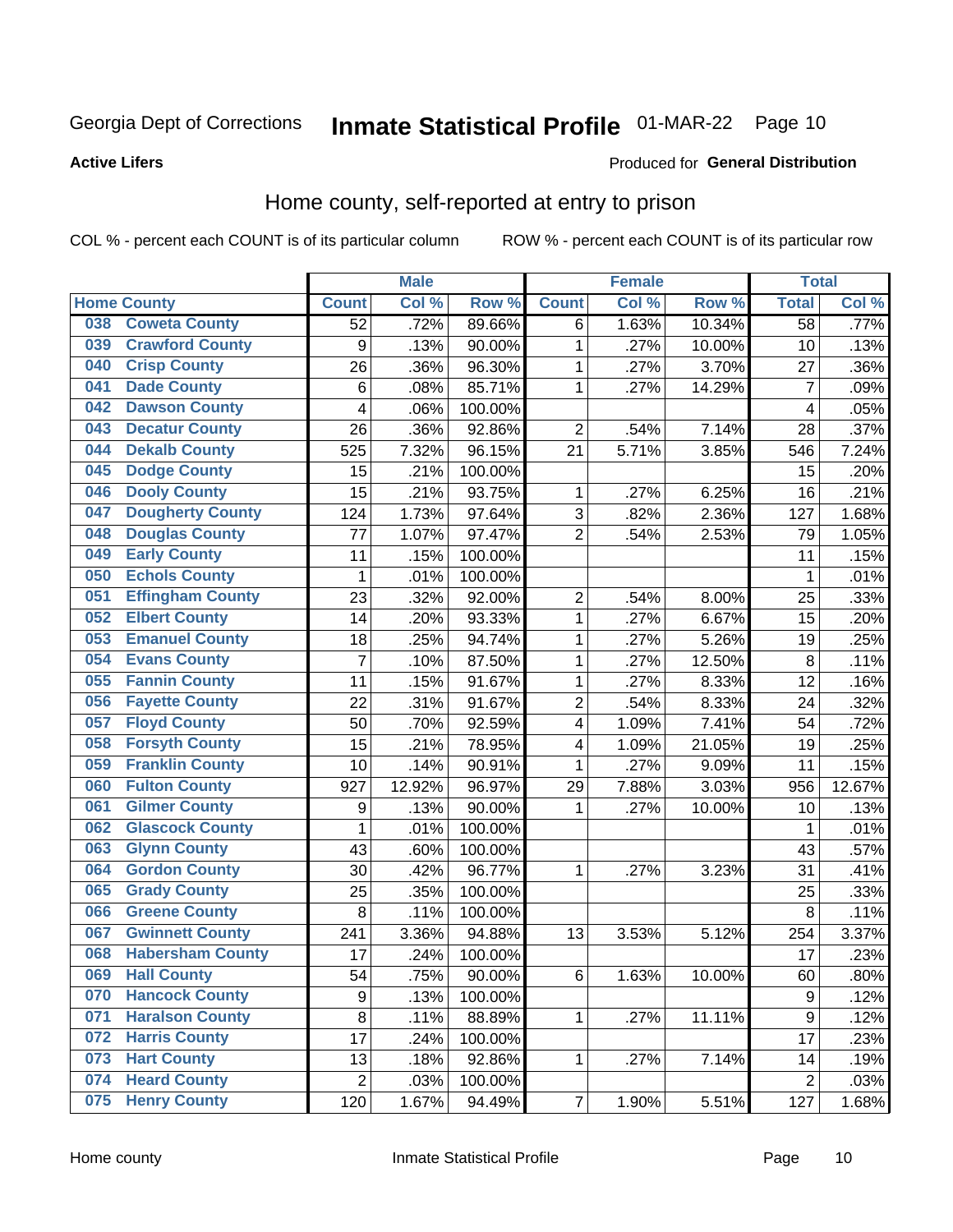#### **Active Lifers**

#### Produced for General Distribution

### Home county, self-reported at entry to prison

COL % - percent each COUNT is of its particular column

|     |                          |                           | <b>Male</b> |         |                | <b>Female</b> |        | <b>Total</b>    |       |
|-----|--------------------------|---------------------------|-------------|---------|----------------|---------------|--------|-----------------|-------|
|     | <b>Home County</b>       | <b>Count</b>              | Col %       | Row %   | <b>Count</b>   | Col %         | Row %  | <b>Total</b>    | Col % |
| 076 | <b>Houston County</b>    | 66                        | .92%        | 85.71%  | 11             | 2.99%         | 14.29% | $\overline{77}$ | 1.02% |
| 077 | <b>Irwin County</b>      | 10                        | .14%        | 100.00% |                |               |        | 10              | .13%  |
| 078 | <b>Jackson County</b>    | 24                        | .33%        | 92.31%  | $\overline{2}$ | .54%          | 7.69%  | 26              | .34%  |
| 079 | <b>Jasper County</b>     | $\overline{7}$            | .10%        | 100.00% |                |               |        | $\overline{7}$  | .09%  |
| 080 | <b>Jeff Davis County</b> | 11                        | .15%        | 100.00% |                |               |        | 11              | .15%  |
| 081 | <b>Jefferson County</b>  | 29                        | .40%        | 96.67%  | $\mathbf{1}$   | .27%          | 3.33%  | 30              | .40%  |
| 082 | <b>Jenkins County</b>    | $\boldsymbol{9}$          | .13%        | 90.00%  | $\mathbf{1}$   | .27%          | 10.00% | 10              | .13%  |
| 083 | <b>Johnson County</b>    | $\overline{2}$            | .03%        | 100.00% |                |               |        | $\overline{2}$  | .03%  |
| 084 | <b>Jones County</b>      | 10                        | .14%        | 100.00% |                |               |        | 10              | .13%  |
| 085 | <b>Lamar County</b>      | 11                        | .15%        | 91.67%  | $\mathbf{1}$   | .27%          | 8.33%  | 12              | .16%  |
| 086 | <b>Lanier County</b>     | 3                         | .04%        | 100.00% |                |               |        | 3               | .04%  |
| 087 | <b>Laurens County</b>    | 30                        | .42%        | 90.91%  | 3              | .82%          | 9.09%  | 33              | .44%  |
| 088 | <b>Lee County</b>        | 13                        | .18%        | 100.00% |                |               |        | 13              | .17%  |
| 089 | <b>Liberty County</b>    | 39                        | .54%        | 97.50%  | $\mathbf{1}$   | .27%          | 2.50%  | 40              | .53%  |
| 090 | <b>Lincoln County</b>    | 6                         | .08%        | 100.00% |                |               |        | 6               | .08%  |
| 091 | <b>Long County</b>       | 5                         | .07%        | 55.56%  | 4              | 1.09%         | 44.44% | 9               | .12%  |
| 092 | <b>Lowndes County</b>    | 69                        | .96%        | 98.57%  | 1              | .27%          | 1.43%  | 70              | .93%  |
| 093 | <b>Lumpkin County</b>    | 11                        | .15%        | 91.67%  | $\mathbf{1}$   | .27%          | 8.33%  | 12              | .16%  |
| 094 | <b>Macon County</b>      | 13                        | .18%        | 92.86%  | $\mathbf 1$    | .27%          | 7.14%  | 14              | .19%  |
| 095 | <b>Madison County</b>    | 16                        | .22%        | 88.89%  | $\overline{2}$ | .54%          | 11.11% | 18              | .24%  |
| 096 | <b>Marion County</b>     | 13                        | .18%        | 92.86%  | $\mathbf{1}$   | .27%          | 7.14%  | 14              | .19%  |
| 097 | <b>Mcduffie County</b>   | 17                        | .24%        | 94.44%  | $\mathbf{1}$   | .27%          | 5.56%  | 18              | .24%  |
| 098 | <b>Mcintosh County</b>   | 12                        | .17%        | 100.00% |                |               |        | 12              | .16%  |
| 099 | <b>Meriwether County</b> | 22                        | .31%        | 91.67%  | $\overline{2}$ | .54%          | 8.33%  | 24              | .32%  |
| 100 | <b>Miller County</b>     | $\ensuremath{\mathsf{3}}$ | .04%        | 100.00% |                |               |        | 3               | .04%  |
| 101 | <b>Mitchell County</b>   | 13                        | .18%        | 100.00% |                |               |        | 13              | .17%  |
| 102 | <b>Monroe County</b>     | 21                        | .29%        | 100.00% |                |               |        | 21              | .28%  |
| 103 | <b>Montgomery County</b> | $\boldsymbol{9}$          | .13%        | 90.00%  | 1              | .27%          | 10.00% | 10              | .13%  |
| 104 | <b>Morgan County</b>     | $\boldsymbol{9}$          | .13%        | 90.00%  | $\mathbf{1}$   | .27%          | 10.00% | 10              | .13%  |
| 105 | <b>Murray County</b>     | 13                        | .18%        | 92.86%  | $\mathbf 1$    | .27%          | 7.14%  | 14              | .19%  |
| 106 | <b>Muscogee County</b>   | 156                       | 2.17%       | 95.12%  | 8              | 2.17%         | 4.88%  | 164             | 2.17% |
| 107 | <b>Newton County</b>     | 84                        | 1.17%       | 100.00% |                |               |        | 84              | 1.11% |
| 108 | <b>Oconee County</b>     | 5                         | .07%        | 71.43%  | $\overline{c}$ | .54%          | 28.57% | $\overline{7}$  | .09%  |
| 109 | <b>Oglethorpe County</b> | 9                         | .13%        | 90.00%  | $\mathbf 1$    | .27%          | 10.00% | 10              | .13%  |
| 110 | <b>Paulding County</b>   | 30                        | .42%        | 90.91%  | $\overline{3}$ | .82%          | 9.09%  | 33              | .44%  |
| 111 | <b>Peach County</b>      | 16                        | .22%        | 94.12%  | 1              | .27%          | 5.88%  | 17              | .23%  |
| 112 | <b>Pickens County</b>    | 10                        | .14%        | 90.91%  | 1              | .27%          | 9.09%  | 11              | .15%  |
| 113 | <b>Pierce County</b>     | $\overline{7}$            | .10%        | 100.00% |                |               |        | $\overline{7}$  | .09%  |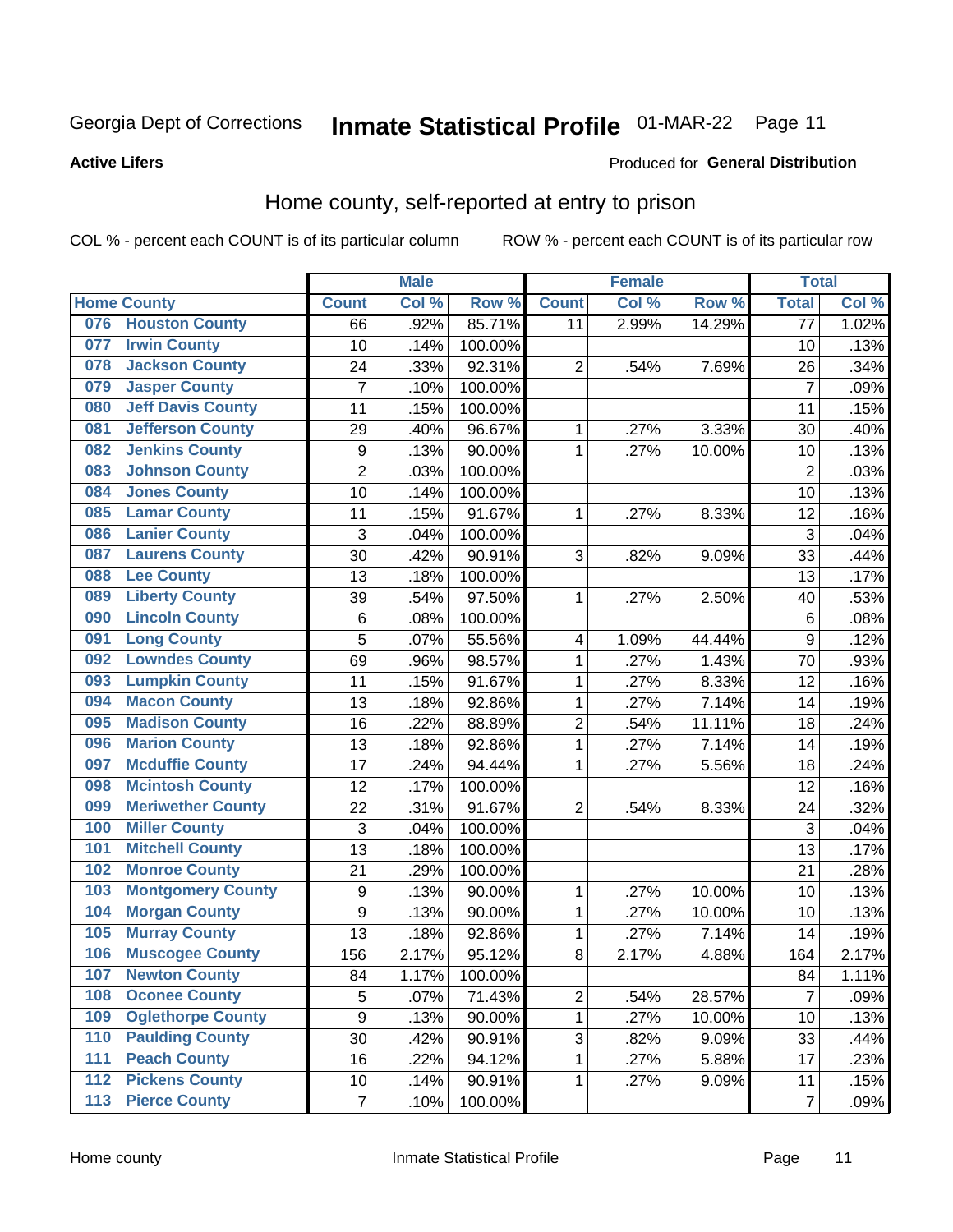#### **Active Lifers**

#### Produced for General Distribution

### Home county, self-reported at entry to prison

COL % - percent each COUNT is of its particular column

|                    |                          |                | <b>Male</b> |         |                           | <b>Female</b> |        | <b>Total</b>   |       |
|--------------------|--------------------------|----------------|-------------|---------|---------------------------|---------------|--------|----------------|-------|
| <b>Home County</b> |                          | <b>Count</b>   | Col %       | Row %   | <b>Count</b>              | Col %         | Row %  | <b>Total</b>   | Col % |
| 114                | <b>Pike County</b>       | 5              | .07%        | 83.33%  | 1                         | .27%          | 16.67% | 6              | .08%  |
| 115                | <b>Polk County</b>       | 29             | .40%        | 96.67%  | $\mathbf{1}$              | .27%          | 3.33%  | 30             | .40%  |
| 116                | <b>Pulaski County</b>    | 12             | .17%        | 85.71%  | $\overline{2}$            | .54%          | 14.29% | 14             | .19%  |
| 117                | <b>Putnam County</b>     | 19             | .26%        | 90.48%  | $\overline{2}$            | .54%          | 9.52%  | 21             | .28%  |
| 118                | <b>Quitman County</b>    | 3              | .04%        | 100.00% |                           |               |        | 3              | .04%  |
| 119                | <b>Rabun County</b>      | 3              | .04%        | 75.00%  | 1                         | .27%          | 25.00% | 4              | .05%  |
| 120                | <b>Randolph County</b>   | 11             | .15%        | 84.62%  | $\overline{2}$            | .54%          | 15.38% | 13             | .17%  |
| 121                | <b>Richmond County</b>   | 265            | 3.69%       | 96.36%  | 10                        | 2.72%         | 3.64%  | 275            | 3.64% |
| 122                | <b>Rockdale County</b>   | 61             | .85%        | 95.31%  | 3                         | .82%          | 4.69%  | 64             | .85%  |
| 123                | <b>Schley County</b>     | 2              | .03%        | 100.00% |                           |               |        | $\overline{2}$ | .03%  |
| 124                | <b>Screven County</b>    | 16             | .22%        | 100.00% |                           |               |        | 16             | .21%  |
| 125                | <b>Seminole County</b>   | 11             | .15%        | 84.62%  | $\overline{2}$            | .54%          | 15.38% | 13             | .17%  |
| 126                | <b>Spalding County</b>   | 62             | .86%        | 96.88%  | $\overline{2}$            | .54%          | 3.13%  | 64             | .85%  |
| 127                | <b>Stephens County</b>   | $\,6$          | .08%        | 85.71%  | $\mathbf 1$               | .27%          | 14.29% | $\overline{7}$ | .09%  |
| 128                | <b>Stewart County</b>    | 4              | .06%        | 100.00% |                           |               |        | 4              | .05%  |
| 129                | <b>Sumter County</b>     | 18             | .25%        | 94.74%  | 1                         | .27%          | 5.26%  | 19             | .25%  |
| 130                | <b>Talbot County</b>     | 9              | .13%        | 100.00% |                           |               |        | 9              | .12%  |
| 131                | <b>Taliaferro County</b> | $\overline{2}$ | .03%        | 100.00% |                           |               |        | $\overline{2}$ | .03%  |
| 132                | <b>Tattnall County</b>   | 27             | .38%        | 96.43%  | 1                         | .27%          | 3.57%  | 28             | .37%  |
| 133                | <b>Taylor County</b>     | 11             | .15%        | 91.67%  | $\mathbf{1}$              | .27%          | 8.33%  | 12             | .16%  |
| 134                | <b>Telfair County</b>    | 16             | .22%        | 94.12%  | $\mathbf 1$               | .27%          | 5.88%  | 17             | .23%  |
| 135                | <b>Terrell County</b>    | 18             | .25%        | 100.00% |                           |               |        | 18             | .24%  |
| 136                | <b>Thomas County</b>     | 33             | .46%        | 94.29%  | 2                         | .54%          | 5.71%  | 35             | .46%  |
| 137                | <b>Tift County</b>       | 55             | .77%        | 96.49%  | $\overline{2}$            | .54%          | 3.51%  | 57             | .76%  |
| 138                | <b>Toombs County</b>     | 31             | .43%        | 96.88%  | $\mathbf 1$               | .27%          | 3.13%  | 32             | .42%  |
| 139                | <b>Towns County</b>      | 1              | .01%        | 50.00%  | $\mathbf{1}$              | .27%          | 50.00% | $\overline{2}$ | .03%  |
| 140                | <b>Treutlen County</b>   | $\overline{2}$ | .03%        | 100.00% |                           |               |        | $\overline{2}$ | .03%  |
| 141                | <b>Troup County</b>      | 48             | .67%        | 94.12%  | 3                         | .82%          | 5.88%  | 51             | .68%  |
| 142                | <b>Turner County</b>     | 15             | .21%        | 100.00% |                           |               |        | 15             | .20%  |
| 143                | <b>Twiggs County</b>     | $\,6\,$        | .08%        | 100.00% |                           |               |        | 6              | .08%  |
| 144                | <b>Union County</b>      | 5              | .07%        | 100.00% |                           |               |        | $\overline{5}$ | .07%  |
| 145                | <b>Upson County</b>      | 14             | .20%        | 93.33%  | 1                         | .27%          | 6.67%  | 15             | .20%  |
| 146                | <b>Walker County</b>     | 23             | .32%        | 95.83%  | $\mathbf 1$               | .27%          | 4.17%  | 24             | .32%  |
| 147                | <b>Walton County</b>     | 50             | .70%        | 92.59%  | $\overline{\mathbf{4}}$   | 1.09%         | 7.41%  | 54             | .72%  |
| 148                | <b>Ware County</b>       | 31             | .43%        | 93.94%  | $\overline{2}$            | .54%          | 6.06%  | 33             | .44%  |
| 149                | <b>Warren County</b>     | $\overline{7}$ | .10%        | 100.00% |                           |               |        | $\overline{7}$ | .09%  |
| 150                | <b>Washington County</b> | 19             | .26%        | 86.36%  | $\ensuremath{\mathsf{3}}$ | .82%          | 13.64% | 22             | .29%  |
| 151                | <b>Wayne County</b>      | 30             | .42%        | 90.91%  | $\overline{3}$            | .82%          | 9.09%  | 33             | .44%  |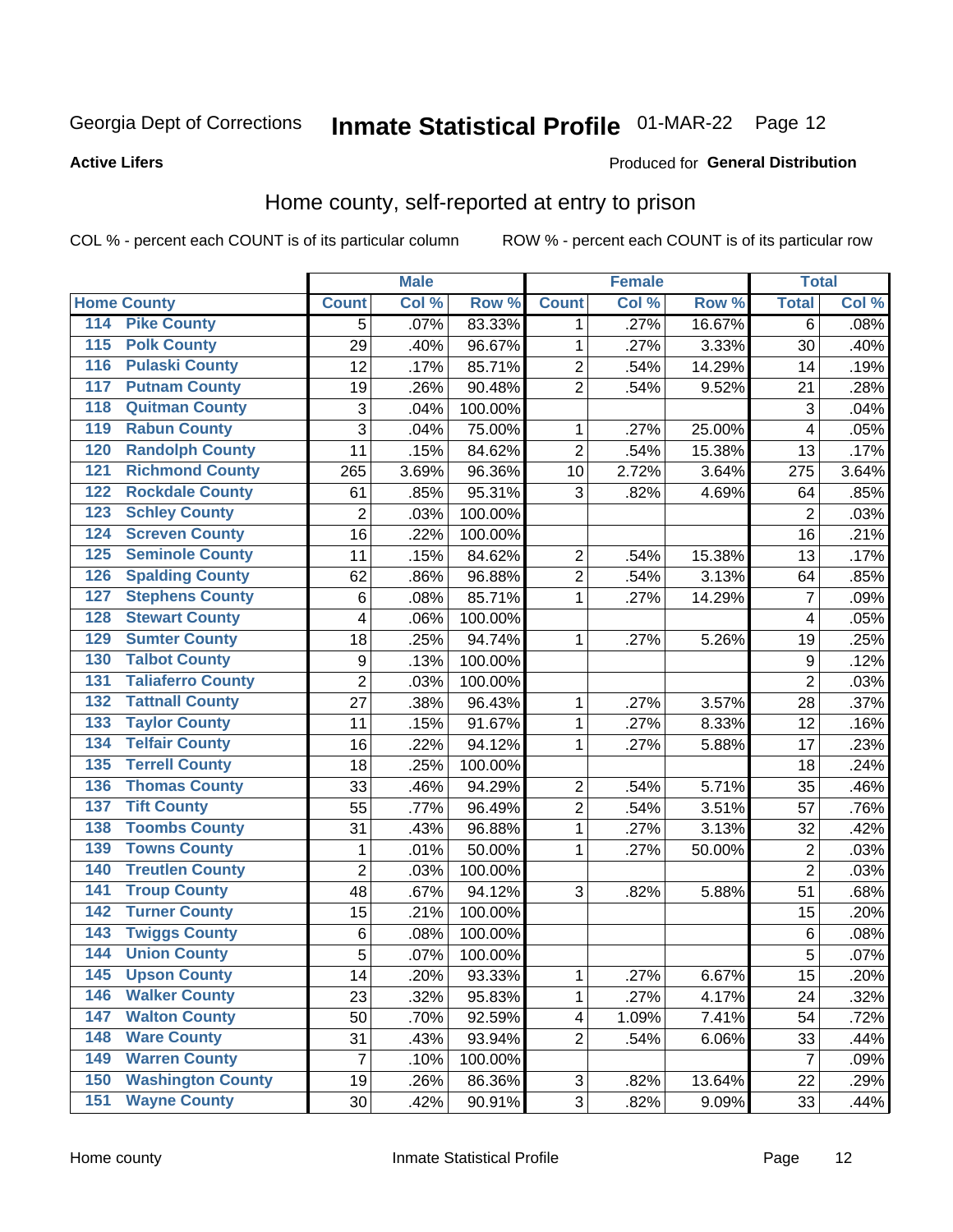## Inmate Statistical Profile 01-MAR-22 Page 13

**Active Lifers** 

#### Produced for General Distribution

### Home county, self-reported at entry to prison

COL % - percent each COUNT is of its particular column

|     |                             |              | <b>Male</b> |         |                | <b>Female</b> |        | <b>Total</b> |       |
|-----|-----------------------------|--------------|-------------|---------|----------------|---------------|--------|--------------|-------|
|     | <b>Home County</b>          | <b>Count</b> | Col %       | Row %   | <b>Count</b>   | Col %         | Row %  | <b>Total</b> | Col % |
| 152 | <b>Webster County</b>       |              | .01%        | 50.00%  |                | .27%          | 50.00% | 2            | .03%  |
| 153 | <b>Wheeler County</b>       | 5            | .07%        | 100.00% |                |               |        | 5            | .07%  |
| 154 | <b>White County</b>         | 9            | .13%        | 100.00% |                |               |        | 9            | .12%  |
| 155 | <b>Whitfield County</b>     | 35           | .49%        | 94.59%  | $\overline{2}$ | .54%          | 5.41%  | 37           | .49%  |
| 156 | <b>Wilcox County</b>        | 4            | .06%        | 80.00%  |                | .27%          | 20.00% | 5            | .07%  |
| 157 | <b>Wilkes County</b>        | 9            | .13%        | 90.00%  |                | .27%          | 10.00% | 10           | .13%  |
| 158 | <b>Wilkinson County</b>     | 7            | .10%        | 100.00% |                |               |        |              | .09%  |
| 159 | <b>Worth County</b>         | 14           | .20%        | 77.78%  | 4              | 1.09%         | 22.22% | 18           | .24%  |
| 999 | <b>Other Custody/Out Of</b> | 37           | .52%        | 100.00% |                |               |        | 37           | .49%  |
|     | <b>State</b>                |              |             |         |                |               |        |              |       |
|     | <b>Total Rported</b>        | 7,177        | 100%        | 95.12%  | 368            | 100%          | 4.88%  | 7,545        | 100%  |

| <b>rted</b> |       |     |       |
|-------------|-------|-----|-------|
| <b>otal</b> | 7.177 | 368 | 7,545 |

|  | Mode (most frequent) | <b>Fulton County</b> | <b>Fulton County</b> | <b>Fulton County</b> |
|--|----------------------|----------------------|----------------------|----------------------|
|--|----------------------|----------------------|----------------------|----------------------|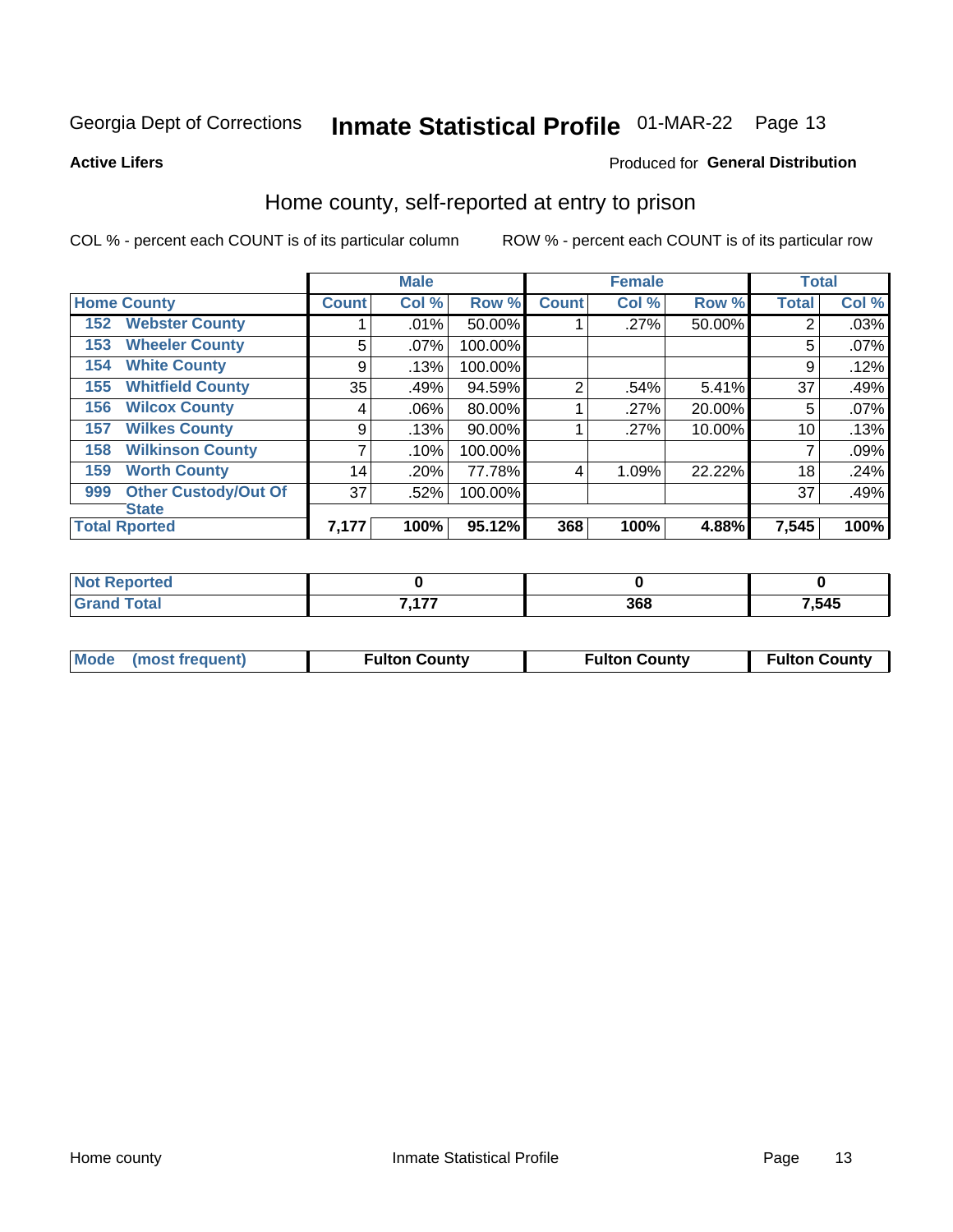## Inmate Statistical Profile 01-MAR-22 Page 14

#### **Active Lifers**

#### Produced for General Distribution

### Employment status before prison, self-reported at entry to prison

COL % - percent each COUNT is of its particular column

|                          |                     |              | <b>Male</b> |        |              | <b>Female</b> |        |              | <b>Total</b> |
|--------------------------|---------------------|--------------|-------------|--------|--------------|---------------|--------|--------------|--------------|
| <b>Employment Status</b> |                     | <b>Count</b> | Col %       | Row %  | <b>Count</b> | Col %         | Row %  | <b>Total</b> | Col %        |
| <b>Full Time</b><br>01   |                     | 2,454        | 42.73%      | 96.50% | 89           | 34.36%        | 3.50%  | 2,543        | 42.37%       |
| 02                       | <b>Part Time</b>    | 404          | $7.03\%$    | 96.65% | 14           | 5.41%         | 3.35%  | 418          | 6.96%        |
| 03                       | Unempl $<$ 6M       | 595          | $10.36\%$   | 96.91% | 19           | 7.34%         | 3.09%  | 614          | 10.23%       |
| 04                       | Unempl > 6M         | 1,337        | 23.28%      | 94.15% | 83           | 32.05%        | 5.85%  | 1,420        | 23.66%       |
| 05                       | <b>Never Worked</b> | 663          | 11.54%      | 95.95% | 28           | 10.81%        | 4.05%  | 691          | 11.51%       |
| <b>Student</b><br>06     |                     | 111          | 1.93%       | 96.52% | 4            | 1.54%         | 3.48%  | 115          | 1.92%        |
| 07                       | <b>Incapable</b>    | 179          | 3.12%       | 89.05% | 22           | 8.49%         | 10.95% | 201          | 3.35%        |
| <b>Total Reported</b>    |                     | 5,743        | 100%        | 95.68% | 259          | 100%          | 4.32%  | 6,002        | 100%         |

| 434            | 1 N N<br>ט ו | .543 |
|----------------|--------------|------|
| - - - -<br>--- | 368          | .545 |

| Mc | ∙u∥<br>----<br>ıme | ίuΙ<br>Πmε |
|----|--------------------|------------|
|    |                    |            |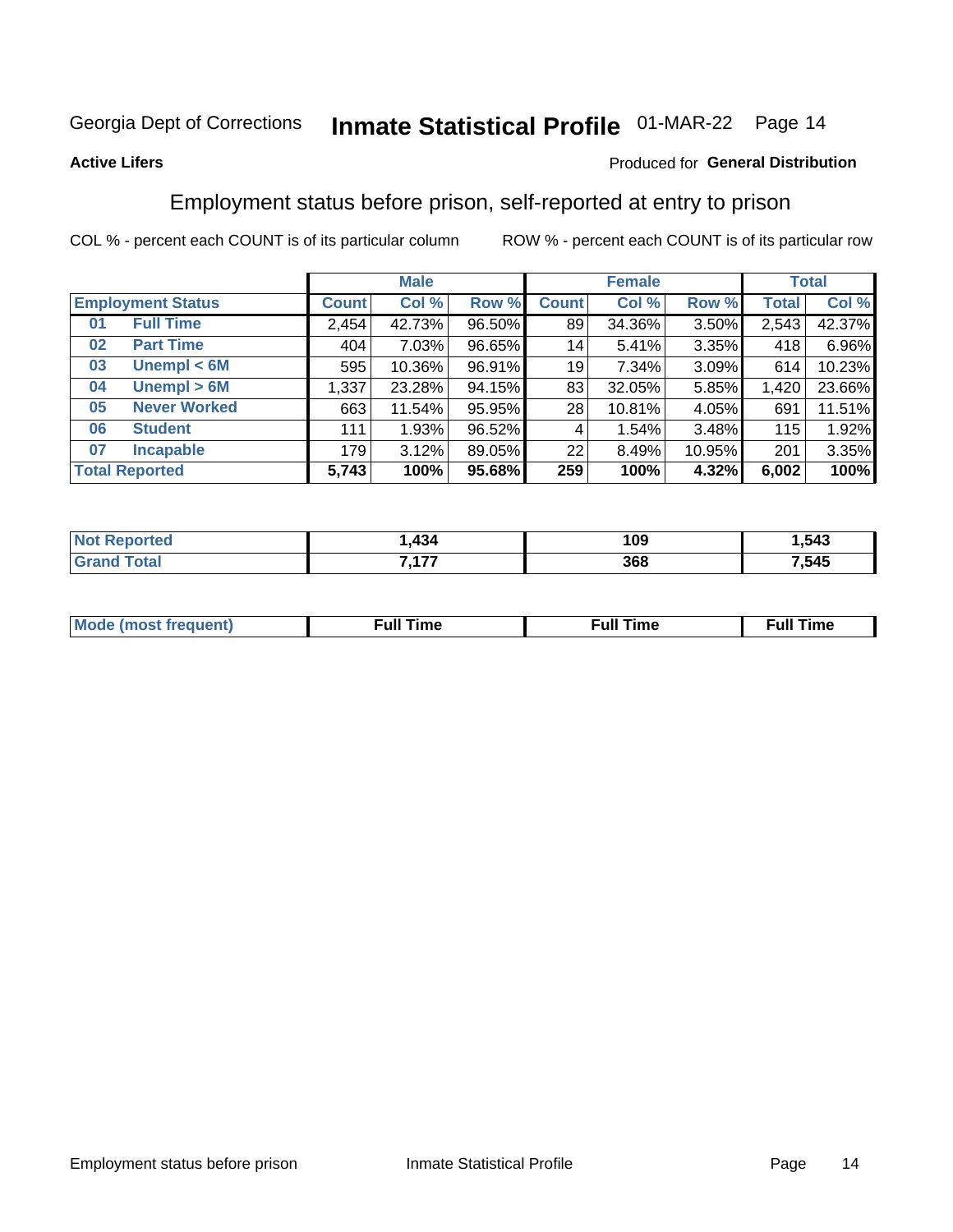#### **Active Lifers**

Produced for General Distribution

### Age at admission

COL % - percent each COUNT is of its particular column

|                         |              | <b>Male</b> |           |                | <b>Female</b> |        |                | <b>Total</b> |
|-------------------------|--------------|-------------|-----------|----------------|---------------|--------|----------------|--------------|
| <b>Age At Admission</b> | <b>Count</b> | Col %       | Row %     | <b>Count</b>   | Col %         | Row %  | <b>Total</b>   | Col %        |
| 14                      | 3            | 0.04%       | 100.00%   |                |               |        | $\overline{3}$ | 0.04%        |
| $\overline{15}$         | 13           | 0.18%       | 100.00%   |                |               |        | 13             | 0.17%        |
| 16                      | 36           | 0.50%       | 94.74%    | $\overline{2}$ | 0.54%         | 5.26%  | 38             | 0.50%        |
| $\overline{17}$         | 113          | 1.57%       | 96.58%    | 4              | 1.09%         | 3.42%  | 117            | 1.55%        |
| $\overline{18}$         | 238          | 3.32%       | 95.97%    | 10             | 2.72%         | 4.03%  | 248            | 3.29%        |
| 19                      | 364          | 5.07%       | 97.85%    | 8              | 2.17%         | 2.15%  | 372            | 4.93%        |
| 20                      | 377          | 5.25%       | 96.42%    | 14             | 3.80%         | 3.58%  | 391            | 5.18%        |
| $\overline{21}$         | 378          | 5.27%       | 96.92%    | 12             | 3.26%         | 3.08%  | 390            | 5.17%        |
| $\overline{22}$         | 405          | 5.64%       | 94.41%    | 24             | 6.52%         | 5.59%  | 429            | 5.69%        |
| 23                      | 377          | 5.25%       | 95.69%    | 17             | 4.62%         | 4.31%  | 394            | 5.22%        |
| $\overline{24}$         | 347          | 4.83%       | 92.78%    | 27             | 7.34%         | 7.22%  | 374            | 4.96%        |
| $\overline{25}$         | 301          | 4.19%       | 94.95%    | 16             | 4.35%         | 5.05%  | 317            | 4.20%        |
| $\overline{26}$         | 312          | 4.35%       | 96.59%    | 11             | 2.99%         | 3.41%  | 323            | 4.28%        |
| $\overline{27}$         | 303          | 4.22%       | 95.58%    | 14             | 3.80%         | 4.42%  | 317            | 4.20%        |
| 28                      | 253          | 3.53%       | 97.31%    | $\overline{7}$ | 1.90%         | 2.69%  | 260            | 3.45%        |
| 29                      | 248          | 3.46%       | 96.12%    | 10             | 2.72%         | 3.88%  | 258            | 3.42%        |
| 30                      | 214          | 2.98%       | 93.04%    | 16             | 4.35%         | 6.96%  | 230            | 3.05%        |
| $\overline{31}$         | 201          | 2.80%       | 96.17%    | 8              | 2.17%         | 3.83%  | 209            | 2.77%        |
| 32                      | 184          | 2.56%       | 92.00%    | 16             | 4.35%         | 8.00%  | 200            | 2.65%        |
| 33                      | 188          | 2.62%       | 94.95%    | 10             | 2.72%         | 5.05%  | 198            | 2.62%        |
| 34                      | 156          | 2.17%       | 90.17%    | 17             | 4.62%         | 9.83%  | 173            | 2.29%        |
| $\overline{35}$         | 177          | 2.47%       | 95.68%    | 8              | 2.17%         | 4.32%  | 185            | 2.45%        |
| 36                      | 149          | 2.08%       | 95.51%    | 7              | 1.90%         | 4.49%  | 156            | 2.07%        |
| $\overline{37}$         | 148          | 2.06%       | 94.87%    | 8              | 2.17%         | 5.13%  | 156            | 2.07%        |
| 38                      | 136          | 1.89%       | 96.45%    | 5              | 1.36%         | 3.55%  | 141            | 1.87%        |
| 39                      | 109          | 1.52%       | 94.78%    | $\,6$          | 1.63%         | 5.22%  | 115            | 1.52%        |
| 40                      | 107          | 1.49%       | 95.54%    | 5              | 1.36%         | 4.46%  | 112            | 1.48%        |
| 41                      | 126          | 1.76%       | 96.18%    | 5              | 1.36%         | 3.82%  | 131            | 1.74%        |
| 42                      | 99           | 1.38%       | 97.06%    | 3              | 0.82%         | 2.94%  | 102            | 1.35%        |
| 43                      | 90           | 1.25%       | 91.84%    | 8              | 2.17%         | 8.16%  | 98             | 1.30%        |
| 44                      | 90           | 1.25%       | 97.83%    | $\overline{2}$ | 0.54%         | 2.17%  | 92             | 1.22%        |
| 45                      | 70           | 0.98%       | $90.91\%$ | 7              | 1.90%         | 9.09%  | 77             | 1.02%        |
| 46                      | 73           | 1.02%       | 94.81%    | 4              | 1.09%         | 5.19%  | 77             | 1.02%        |
| 47                      | 53           | 0.74%       | 86.89%    | 8              | 2.17%         | 13.11% | 61             | 0.81%        |
| 48                      | 84           | 1.17%       | 94.38%    | 5              | 1.36%         | 5.62%  | 89             | 1.18%        |
| 49                      | 59           | 0.82%       | 90.77%    | 6              | 1.63%         | 9.23%  | 65             | 0.86%        |
| 50                      | 48           | 0.67%       | 94.12%    | 3              | 0.82%         | 5.88%  | 51             | 0.68%        |
| 51                      | 50           | 0.70%       | 94.34%    | 3              | 0.82%         | 5.66%  | 53             | 0.70%        |
| 52                      | 55           | 0.77%       | 94.83%    | 3              | 0.82%         | 5.17%  | 58             | 0.77%        |
| 53                      | 44           | 0.61%       | 88.00%    | 6              | 1.63%         | 12.00% | 50             | 0.66%        |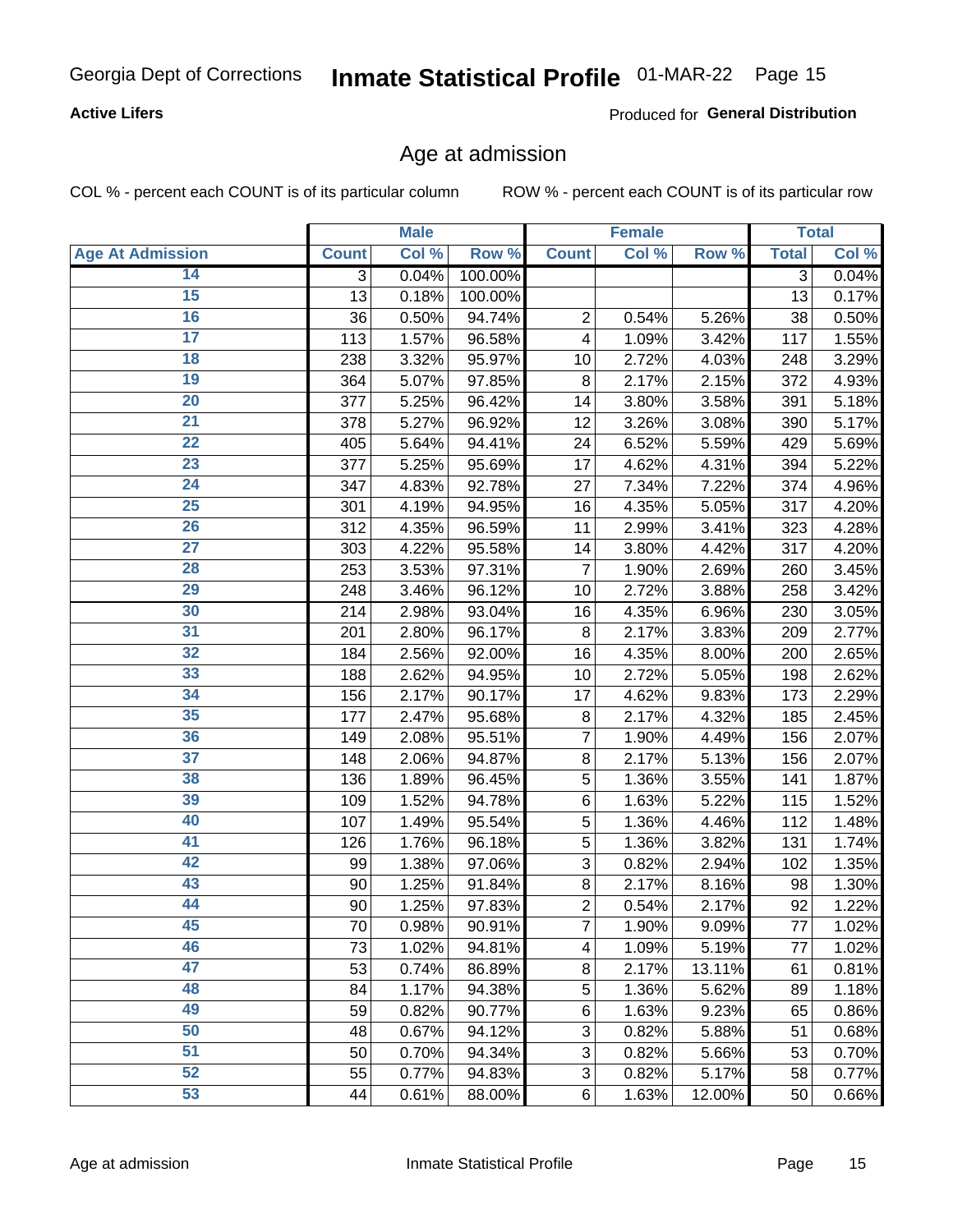#### **Active Lifers**

Produced for General Distribution

### Age at admission

COL % - percent each COUNT is of its particular column

|                         |                         | <b>Male</b> |         |                | <b>Female</b> |        |                 | <b>Total</b> |
|-------------------------|-------------------------|-------------|---------|----------------|---------------|--------|-----------------|--------------|
| <b>Age At Admission</b> | <b>Count</b>            | Col %       | Row %   | <b>Count</b>   | Col %         | Row %  | <b>Total</b>    | Col %        |
| 54                      | $\overline{37}$         | 0.52%       | 92.50%  | $\overline{3}$ | 0.82%         | 7.50%  | 40              | 0.53%        |
| 55                      | 40                      | 0.56%       | 93.02%  | 3              | 0.82%         | 6.98%  | 43              | 0.57%        |
| 56                      | 34                      | 0.47%       | 94.44%  | $\overline{2}$ | 0.54%         | 5.56%  | 36              | 0.48%        |
| 57                      | 43                      | 0.60%       | 95.56%  | $\overline{2}$ | 0.54%         | 4.44%  | 45              | 0.60%        |
| 58                      | 30                      | 0.42%       | 100.00% |                |               |        | 30              | 0.40%        |
| 59                      | 27                      | 0.38%       | 84.38%  | 5              | 1.36%         | 15.63% | $\overline{32}$ | 0.42%        |
| 60                      | 30                      | 0.42%       | 96.77%  | 1              | 0.27%         | 3.23%  | 31              | 0.41%        |
| 61                      | 19                      | 0.26%       | 95.00%  | 1              | 0.27%         | 5.00%  | 20              | 0.27%        |
| 62                      | 23                      | 0.32%       | 100.00% |                |               |        | 23              | 0.30%        |
| 63                      | 21                      | 0.29%       | 100.00% |                |               |        | $\overline{21}$ | 0.28%        |
| 64                      | 19                      | 0.26%       | 95.00%  | 1              | 0.27%         | 5.00%  | 20              | 0.27%        |
| 65                      | 14                      | 0.20%       | 100.00% |                |               |        | 14              | 0.19%        |
| 66                      | 15                      | 0.21%       | 100.00% |                |               |        | 15              | 0.20%        |
| 67                      | 9                       | 0.13%       | 90.00%  | 1              | 0.27%         | 10.00% | 10              | 0.13%        |
| 68                      | 8                       | 0.11%       | 80.00%  | $\overline{2}$ | 0.54%         | 20.00% | 10              | 0.13%        |
| 69                      | $\overline{5}$          | 0.07%       | 100.00% |                |               |        | 5               | 0.07%        |
| 70                      | 3                       | 0.04%       | 100.00% |                |               |        | $\overline{3}$  | 0.04%        |
| $\overline{71}$         | $\overline{\mathbf{4}}$ | 0.06%       | 80.00%  | $\mathbf{1}$   | 0.27%         | 20.00% | $\overline{5}$  | 0.07%        |
| $\overline{72}$         | $\overline{2}$          | 0.03%       | 100.00% |                |               |        | $\overline{2}$  | 0.03%        |
| 73                      | $\overline{2}$          | 0.03%       | 100.00% |                |               |        | $\overline{2}$  | 0.03%        |
| 74                      | $\overline{2}$          | 0.03%       | 66.67%  | 1              | 0.27%         | 33.33% | $\overline{3}$  | 0.04%        |
| $\overline{75}$         | $\overline{2}$          | 0.03%       | 100.00% |                |               |        | $\overline{2}$  | 0.03%        |
| 76                      | $\overline{2}$          | 0.03%       | 100.00% |                |               |        | $\overline{2}$  | 0.03%        |
| $\overline{77}$         | 1                       | 0.01%       | 100.00% |                |               |        | $\mathbf{1}$    | 0.01%        |
| 78                      | 1                       | 0.01%       | 100.00% |                |               |        | 1               | 0.01%        |
| 79                      | $\mathbf{1}$            | 0.01%       | 100.00% |                |               |        | $\mathbf{1}$    | 0.01%        |
| 81                      | $\mathbf{1}$            | 0.01%       | 100.00% |                |               |        | 1               | 0.01%        |
| 82                      | $\overline{2}$          | 0.03%       | 100.00% |                |               |        | $\overline{2}$  | 0.03%        |
| 83                      | 1                       | 0.01%       | 100.00% |                |               |        | $\mathbf{1}$    | 0.01%        |
| 86                      | 1                       | 0.01%       | 100.00% |                |               |        | $\mathbf{1}$    | 0.01%        |
| <b>Total Reported</b>   | 7,177                   | 100%        | 95.12%  | 368            | 100%          | 4.88%  | 7,545           | 100%         |

| Reported<br>∣Not I           |            |     |      |
|------------------------------|------------|-----|------|
| <b>Total</b><br><b>Grand</b> | 7.177<br>. | 368 | ,545 |

| <b>Mean</b><br>(average)       | 30.86 | 32.64 | 30.95    |
|--------------------------------|-------|-------|----------|
| Median (middle)                | იი    | 30    | 28       |
| <b>Mode</b><br>(most frequent) | ∸∸    |       | n,<br>LL |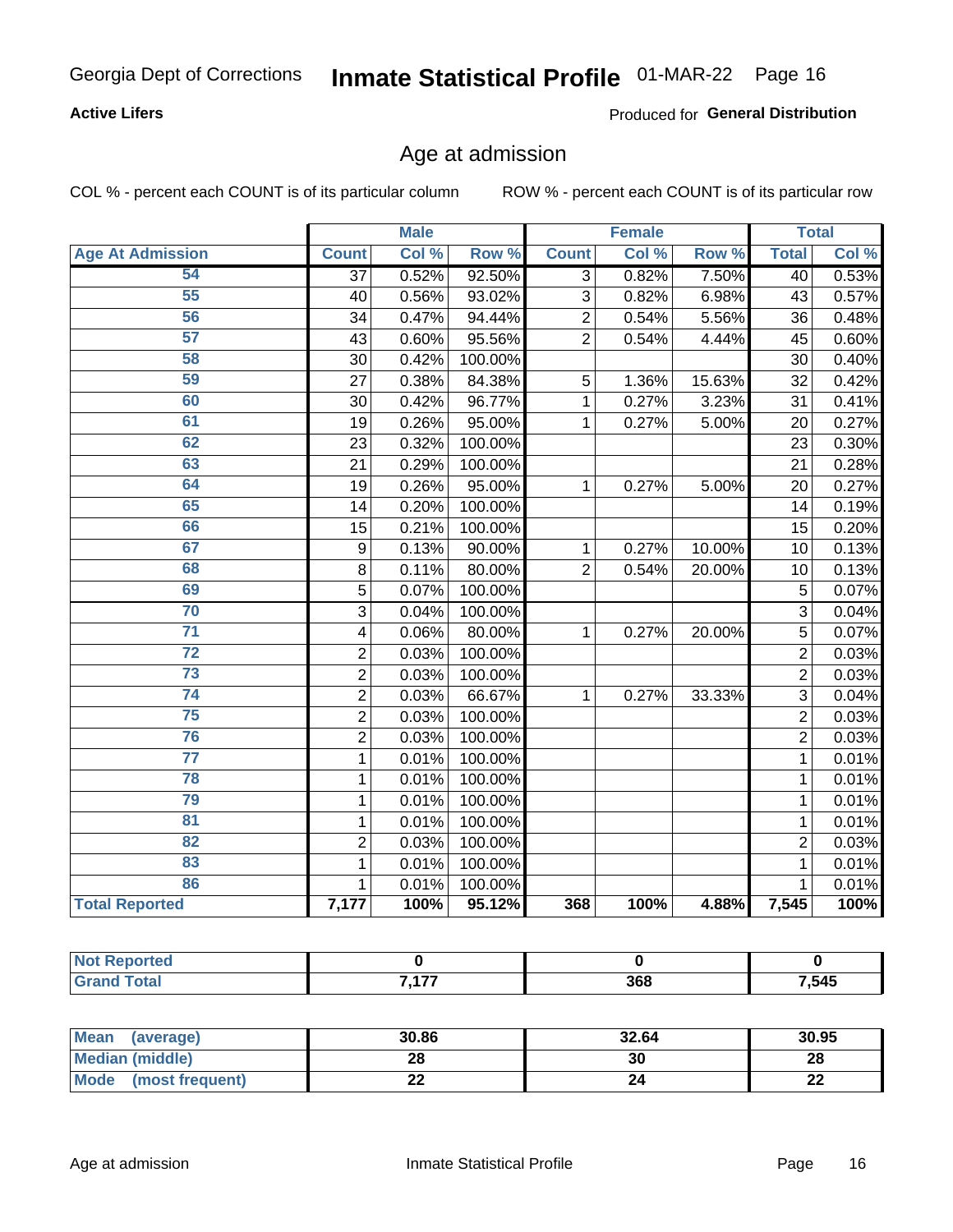#### **Active Lifers**

#### Produced for General Distribution

### Height, measured at entry to prison

COL % - percent each COUNT is of its particular column

|                         |                 | <b>Male</b> |         |                | <b>Female</b> |         |                  | <b>Total</b> |
|-------------------------|-----------------|-------------|---------|----------------|---------------|---------|------------------|--------------|
| <b>Height</b>           | <b>Count</b>    | Col %       | Row %   | <b>Count</b>   | Col %         | Row %   | <b>Total</b>     | Col %        |
| $\overline{\mathbf{0}}$ | $\overline{55}$ | 0.77%       | 98.21%  | $\overline{1}$ | 0.27%         | 1.79%   | $\overline{56}$  | 0.74%        |
| 4'02"                   | $\mathbf{1}$    | 0.01%       | 100.00% |                |               |         | 1                | 0.01%        |
| 4'08"                   |                 |             |         | 1              | 0.27%         | 100.00% | 1                | 0.01%        |
| 4'09"                   |                 |             |         | 1              | 0.27%         | 100.00% | $\mathbf{1}$     | 0.01%        |
| 4'10"                   |                 |             |         | 1              | 0.27%         | 100.00% | $\mathbf{1}$     | 0.01%        |
| 4'11''                  | $\mathbf{1}$    | 0.01%       | 9.09%   | 10             | 2.72%         | 90.91%  | 11               | 0.15%        |
| 5'00''                  | 13              | 0.18%       | 44.83%  | 16             | 4.35%         | 55.17%  | 29               | 0.38%        |
| 5'01"                   | 19              | 0.26%       | 48.72%  | 20             | 5.43%         | 51.28%  | 39               | 0.52%        |
| 5'02"                   | 29              | 0.40%       | 52.73%  | 26             | 7.07%         | 47.27%  | 55               | 0.73%        |
| 5'03''                  | 33              | 0.46%       | 43.42%  | 43             | 11.68%        | 56.58%  | 76               | 1.01%        |
| 5'04"                   | 141             | 1.96%       | 72.31%  | 54             | 14.67%        | 27.69%  | 195              | 2.58%        |
| 5'05"                   | 250             | 3.48%       | 83.33%  | 50             | 13.59%        | 16.67%  | 300              | 3.98%        |
| 5'06"                   | 476             | 6.63%       | 89.64%  | 55             | 14.95%        | 10.36%  | 531              | 7.04%        |
| 5'07''                  | 577             | 8.04%       | 94.13%  | 36             | 9.78%         | 5.87%   | 613              | 8.12%        |
| 5'08"                   | 696             | 9.70%       | 96.80%  | 23             | 6.25%         | 3.20%   | 719              | 9.53%        |
| 5'09''                  | 936             | 13.04%      | 97.91%  | 20             | 5.43%         | 2.09%   | 956              | 12.67%       |
| 5'10''                  | 804             | 11.20%      | 99.01%  | 8              | 2.17%         | 0.99%   | 812              | 10.76%       |
| 5'11"                   | 880             | 12.26%      | 99.77%  | $\overline{2}$ | 0.54%         | 0.23%   | 882              | 11.69%       |
| 6'00''                  | 804             | 11.20%      | 100.00% |                |               |         | 804              | 10.66%       |
| 6'01''                  | 563             | 7.84%       | 99.82%  | $\mathbf{1}$   | 0.27%         | 0.18%   | 564              | 7.48%        |
| 6'02"                   | 441             | 6.14%       | 100.00% |                |               |         | 441              | 5.84%        |
| 6'03''                  | 246             | 3.43%       | 100.00% |                |               |         | 246              | 3.26%        |
| 6'04"                   | 124             | 1.73%       | 100.00% |                |               |         | 124              | 1.64%        |
| 6'05"                   | 45              | 0.63%       | 100.00% |                |               |         | 45               | 0.60%        |
| 6'06''                  | 27              | 0.38%       | 100.00% |                |               |         | 27               | 0.36%        |
| 6'07''                  | 7               | 0.10%       | 100.00% |                |               |         | $\boldsymbol{7}$ | 0.09%        |
| 6'08''                  | $\overline{3}$  | 0.04%       | 100.00% |                |               |         | 3                | 0.04%        |
| 6'09''                  | 4               | 0.06%       | 100.00% |                |               |         | 4                | 0.05%        |
| 6'10''                  | $\mathbf{1}$    | 0.01%       | 100.00% |                |               |         | 1                | 0.01%        |
| 6'11''                  | $\mathbf{1}$    | 0.01%       | 100.00% |                |               |         | $\mathbf{1}$     | 0.01%        |
| <b>Total Reported</b>   | 7,177           | 100%        | 95.12%  | 368            | 100%          | 4.88%   | 7,545            | 100%         |

| NO<br>orteo<br>. <b>.</b> |            |     |       |
|---------------------------|------------|-----|-------|
|                           | - ---<br>. | 368 | 7,545 |

| Mean | (average)      | 5'10" | 5'05" | 5'10" |
|------|----------------|-------|-------|-------|
|      |                |       |       |       |
| Mode | most frequent) | 5'09" | 5'06" | 5'09" |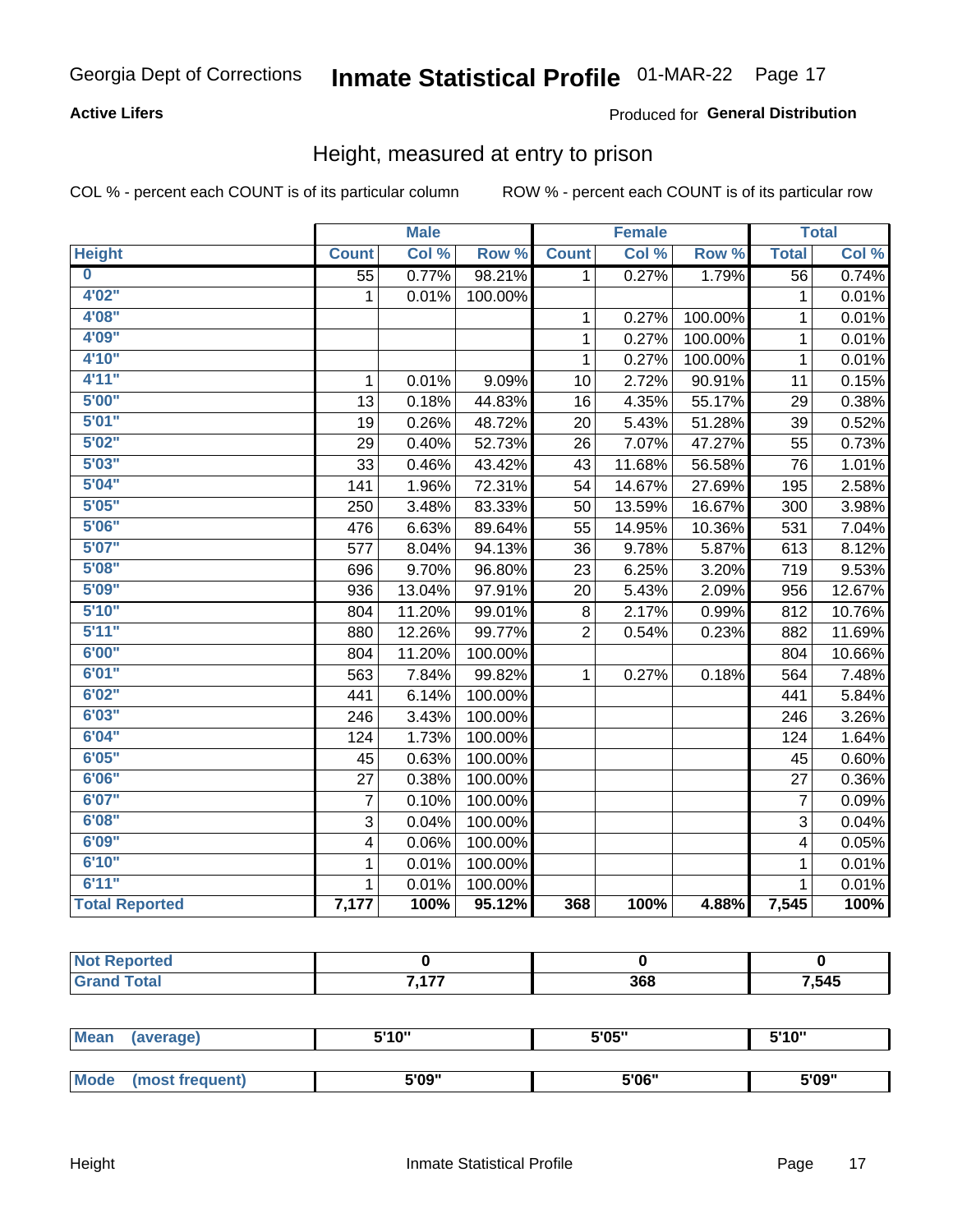**Active Lifers** 

Produced for General Distribution

## Weight, measured at entry to prison

COL % - percent each COUNT is of its particular column

|                                |                | <b>Male</b> |                  |                | <b>Female</b>    |        |                  | <b>Total</b> |
|--------------------------------|----------------|-------------|------------------|----------------|------------------|--------|------------------|--------------|
| <b>Weight</b>                  | <b>Count</b>   | Col %       | Row <sup>%</sup> | <b>Count</b>   | Col %            | Row %  | <b>Total</b>     | Col %        |
| <b>Under 80 pounds</b>         | 1              | 0.01%       | 100.00%          |                |                  |        | 1                | 0.01%        |
| 90 - 99 pounds                 | 1              | 0.01%       | 50.00%           | 1              | 0.27%            | 50.00% | $\overline{2}$   | 0.03%        |
| 100 - 109 pounds               | $\overline{2}$ | 0.03%       | 40.00%           | 3              | 0.82%            | 60.00% | 5                | 0.07%        |
| 110 - 119 pounds               | 19             | 0.27%       | 76.00%           | $\,6$          | 1.63%            | 24.00% | 25               | 0.33%        |
| 120 - 129 pounds               | 74             | 1.04%       | 82.22%           | 16             | 4.36%            | 17.78% | 90               | 1.20%        |
| 130 - 139 pounds               | 233            | 3.27%       | 88.93%           | 29             | 7.90%            | 11.07% | 262              | 3.50%        |
| 140 - 149 pounds               | 447            | 6.27%       | 93.32%           | 32             | 8.72%            | 6.68%  | 479              | 6.39%        |
| 150 - 159 pounds               | 653            | 9.16%       | 95.05%           | 34             | 9.26%            | 4.95%  | 687              | 9.16%        |
| 160 - 169 pounds               | 948            | 13.30%      | 95.37%           | 46             | 12.53%           | 4.63%  | 994              | 13.26%       |
| 170 - 179 pounds               | 945            | 13.26%      | 95.55%           | 44             | 11.99%           | 4.45%  | 989              | 13.19%       |
| 180 - 189 pounds               | 925            | 12.98%      | 96.86%           | 30             | 8.17%            | 3.14%  | 955              | 12.74%       |
| 190 - 199 pounds               | 677            | 9.50%       | 96.85%           | 22             | 5.99%            | 3.15%  | 699              | 9.32%        |
| 200 - 209 pounds               | 565            | 7.93%       | 94.80%           | 31             | 8.45%            | 5.20%  | 596              | 7.95%        |
| 210 - 219 pounds               | 441            | 6.19%       | 97.35%           | 12             | 3.27%            | 2.65%  | 453              | 6.04%        |
| 220 - 229 pounds               | 365            | 5.12%       | 96.05%           | 15             | 4.09%            | 3.95%  | 380              | 5.07%        |
| 230 - 239 pounds               | 246            | 3.45%       | 95.72%           | 11             | 3.00%            | 4.28%  | 257              | 3.43%        |
| 240 - 249 pounds               | 186            | 2.61%       | 96.88%           | $\,6$          | 1.63%            | 3.13%  | 192              | 2.56%        |
| 250 - 259 pounds               | 123            | 1.73%       | 93.89%           | $\bf 8$        | 2.18%            | 6.11%  | 131              | 1.75%        |
| 260 - 269 pounds               | 87             | 1.22%       | 89.69%           | 10             | 2.72%            | 10.31% | 97               | 1.29%        |
| 270 - 279 pounds               | 59             | 0.83%       | 93.65%           | 4              | 1.09%            | 6.35%  | 63               | 0.84%        |
| 280 - 289 pounds               | 44             | 0.62%       | 95.65%           | $\overline{2}$ | 0.54%            | 4.35%  | 46               | 0.61%        |
| 290 - 299 pounds               | 27             | 0.38%       | 96.43%           | $\mathbf 1$    | 0.27%            | 3.57%  | 28               | 0.37%        |
| 300 - 309 pounds               | 22             | 0.31%       | 95.65%           | 1              | 0.27%            | 4.35%  | 23               | 0.31%        |
| 310 - 319 pounds               | 14             | 0.20%       | 93.33%           | 1              | 0.27%            | 6.67%  | 15               | 0.20%        |
| 320 - 329 pounds               | 9              | 0.13%       | 100.00%          |                |                  |        | $\boldsymbol{9}$ | 0.12%        |
| 330 - 339 pounds               | $\overline{2}$ | 0.03%       | 66.67%           | 1              | 0.27%            | 33.33% | 3                | 0.04%        |
| 340 - 349 pounds               | 4              | 0.06%       | 100.00%          |                |                  |        | 4                | 0.05%        |
| 350 - 359 pounds               | 4              | 0.06%       | 80.00%           | 1              | 0.27%            | 20.00% | 5                | 0.07%        |
| 360 - 369 pounds               | $\overline{2}$ | 0.03%       | 100.00%          |                |                  |        | $\overline{2}$   | 0.03%        |
| 370 - 379 pounds               | 1              | 0.01%       | 100.00%          |                |                  |        | $\mathbf{1}$     | 0.01%        |
| 380 - 389 pounds               | 1              | 0.01%       | 100.00%          |                |                  |        | $\mathbf 1$      | 0.01%        |
| 400 pounds and over            | 2              | 0.03%       | 100.00%          |                |                  |        | $\overline{2}$   | 0.03%        |
| <b>Total Reported</b>          | 7,129          | 100%        | 95.10%           | 367            | 100%             | 4.90%  | 7,496            | 100%         |
| <b>Not Reported</b>            |                | 48          |                  |                | 1                |        |                  | 49           |
| <b>Grand Total</b>             |                | 7,177       |                  |                | 368              |        |                  | 7,545        |
|                                |                |             |                  |                |                  |        |                  |              |
| <b>Mean</b><br>(average)       |                | 186         |                  |                | 179              |        |                  | 186          |
| <b>Median (middle)</b>         |                | 180         |                  |                | 170              |        |                  | 180          |
| <b>Mode</b><br>(most frequent) |                | 180         |                  |                | $\overline{200}$ |        |                  | 180          |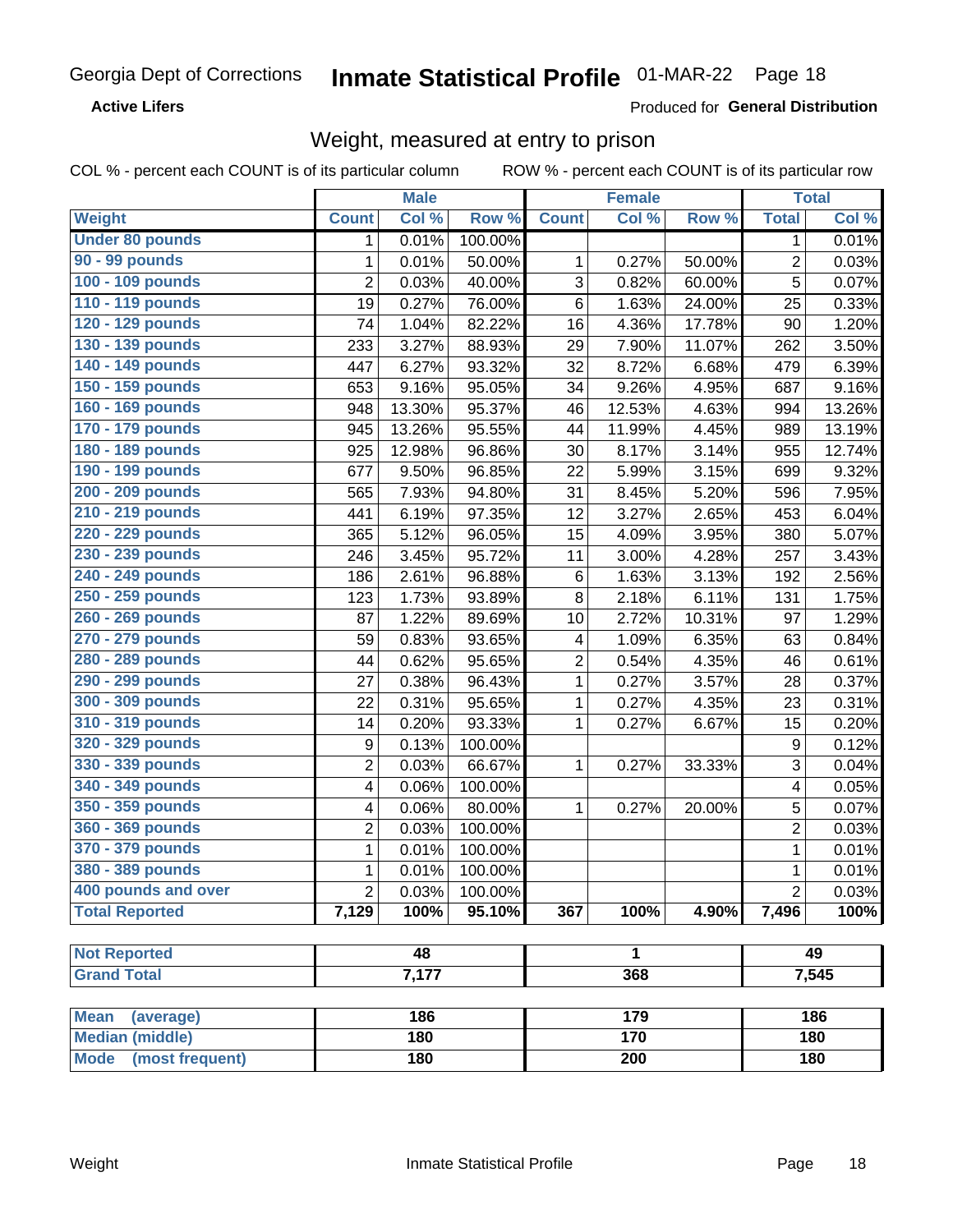## Inmate Statistical Profile 01-MAR-22 Page 19

**Active Lifers** 

#### Produced for General Distribution

## Veterans validated by Veteran's Administration

COL % - percent each COUNT is of its particular column

|                             |              | <b>Male</b> |         |                    | <b>Female</b> |       |              | <b>Total</b> |
|-----------------------------|--------------|-------------|---------|--------------------|---------------|-------|--------------|--------------|
| <b>Military service</b>     | <b>Count</b> | Col %       |         | <b>Row % Count</b> | Col %         | Row % | <b>Total</b> | Col %        |
| <b>Others</b><br>0          | 128          | 23.75%      | 98.46%  |                    | 33.33%        | 1.54% | 130          | 23.85%       |
| <b>Air Force</b>            | 235          | 43.60%      | 98.33%  | 4                  | 66.67%        | 1.67% | 239          | 43.85%       |
| <b>Army</b><br>$\mathbf{2}$ | 33           | 6.12%       | 100.00% |                    |               |       | 33           | 6.06%        |
| <b>Navy</b><br>3            | 73           | 13.54%      | 100.00% |                    |               |       | 73           | 13.39%       |
| <b>Marines</b><br>4         |              | $.37\%$     | 100.00% |                    |               |       | 2            | .37%         |
| <b>Coast Guard</b><br>5     | 68           | 12.62%      | 100.00% |                    |               |       | 68           | 12.48%       |
| <b>Total Reported</b>       | 539          | 100%        | 98.90%  | 6                  | 100%          | 1.10% | 545          | 100%         |

| N    | 6.638 | 362 | 7,000 |
|------|-------|-----|-------|
| otal | ィラフ   | 368 | 7,545 |

| <b>Mode (most frequent)</b> | Force<br>Aır | Air Force | <b>orce</b> |
|-----------------------------|--------------|-----------|-------------|
|                             |              |           |             |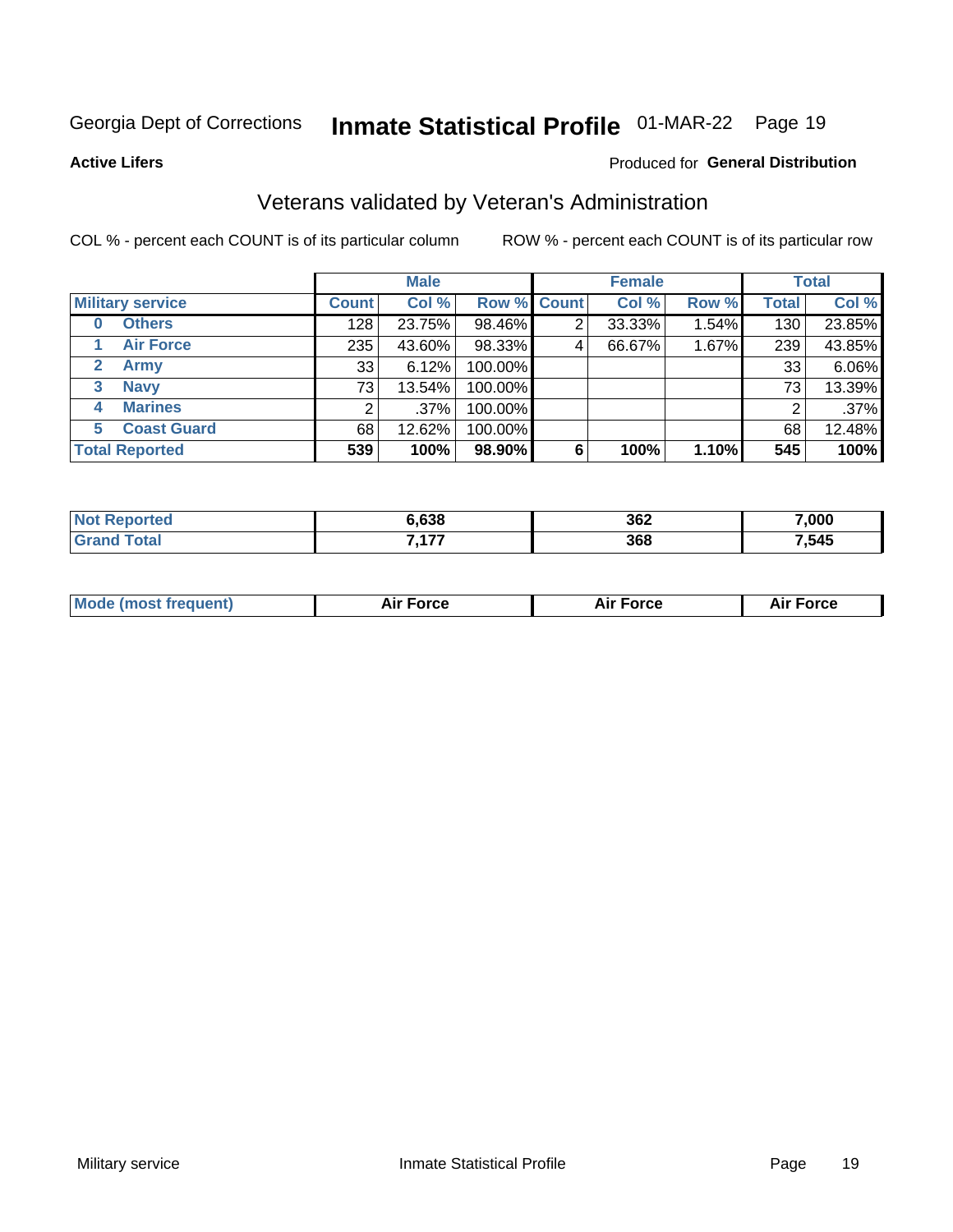## Inmate Statistical Profile 01-MAR-22 Page 20

**Active Lifers** 

#### Produced for General Distribution

### Type of admission to prison

COL % - percent each COUNT is of its particular column

|    |                                  |              | <b>Male</b> |                    |     | <b>Female</b> |       |              | <b>Total</b> |
|----|----------------------------------|--------------|-------------|--------------------|-----|---------------|-------|--------------|--------------|
|    | <b>Type of Admission</b>         | <b>Count</b> | Col %       | <b>Row % Count</b> |     | Col %         | Row % | <b>Total</b> | Col %        |
| 16 | <b>Population Redistribution</b> |              | .01%        | 100.00%            |     |               |       |              | .01%         |
| 27 | <b>Boot Camp Plus</b>            |              | .01%        | 100.00%            |     |               |       |              | .01%         |
| 28 | <b>Initial Assignment</b>        | 3            | .04%        | 100.00%            |     |               |       | 3            | .04%         |
| 52 | <b>New Sentence</b>              | 6,623        | 92.29%      | 94.86%             | 359 | 97.55%        | 5.14% | 6,982        | 92.55%       |
| 53 | <b>Probation Rev Partial</b>     | 22           | .31%        | 100.00%            |     |               |       | 22           | .29%         |
| 54 | <b>Probation Rev Remainder</b>   | 70           | .98%        | 98.59%             |     | .27%          | 1.41% | 71           | .94%         |
| 55 | <b>Parole Rev New Sentence</b>   | 301          | 4.19%       | 98.37%             | 5   | 1.36%         | 1.63% | 306          | 4.06%        |
| 56 | <b>Parole Rev No New</b>         | 135          | 1.88%       | 97.83%             | 3   | .82%          | 2.17% | 138          | 1.83%        |
|    | <b>Sentence</b>                  |              |             |                    |     |               |       |              |              |
| 57 | <b>Released In Error</b>         | 3            | .04%        | 100.00%            |     |               |       | 3            | .04%         |
| 65 | <b>Return Appeal/Bond</b>        | 2            | .03%        | 100.00%            |     |               |       | 2            | .03%         |
| 67 | <b>Admit Fm Other Cust</b>       | 3            | .04%        | 100.00%            |     |               |       | 3            | .04%         |
| 70 | <b>Life W/O Parole</b>           |              | .01%        | 100.00%            |     |               |       |              | .01%         |
| 72 | <b>Par Rev/Rsn Unknown</b>       | 11           | .15%        | 100.00%            |     |               |       | 11           | .15%         |
|    | <b>Total Reported</b>            | 7,176        | 100%        | 95.12%             | 368 | 100%          | 4.88% | 7,544        | 100%         |

| orted<br>NO           |           |     |       |
|-----------------------|-----------|-----|-------|
| <b>otal</b><br>'Grano | ----<br>. | 368 | 7,545 |

| <b>Mode (most frequent)</b> | <b>New Sentence</b> | <b>New Sentence</b> | <b>New Sentence</b> |
|-----------------------------|---------------------|---------------------|---------------------|
|                             |                     |                     |                     |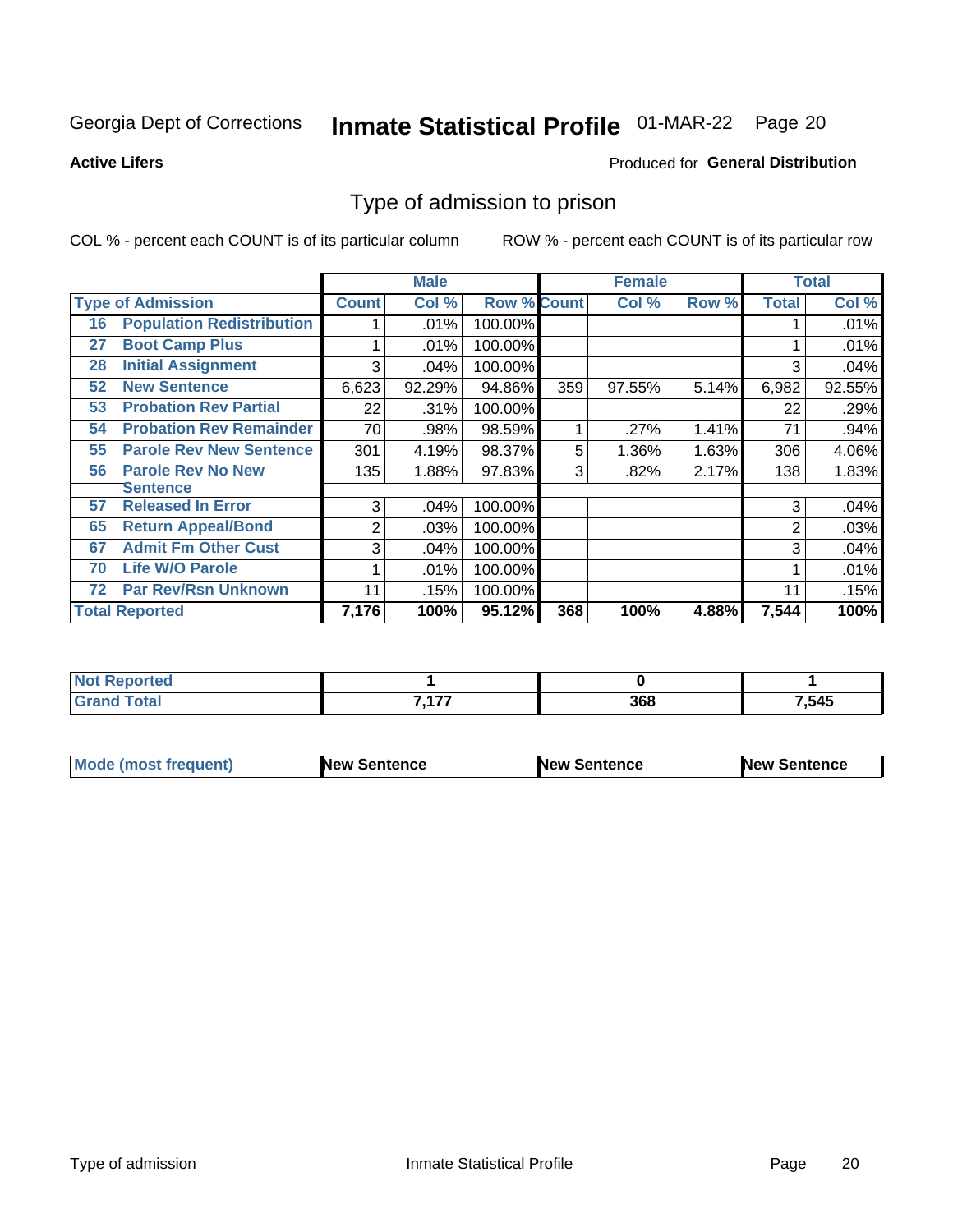## Inmate Statistical Profile 01-MAR-22 Page 21

**Active Lifers** 

#### Produced for General Distribution

## Current / last supervision level

COL % - percent each COUNT is of its particular column

|                        |        | <b>Male</b> |                    |     | <b>Female</b> |          |       | <b>Total</b> |
|------------------------|--------|-------------|--------------------|-----|---------------|----------|-------|--------------|
| <b>Security Status</b> | Count⊺ | Col %       | <b>Row % Count</b> |     | Col %         | Row %    | Total | Col %        |
| 3 Minimum              |        |             |                    |     | $.27\%$       | 100.00%  |       | .01%         |
| 4 Medium               | 5.247  | 73.11%      | 93.95%             | 338 | 91.85%        | $6.05\%$ | 5,585 | 74.02%       |
| 5 Close                | .930   | 26.89%      | 98.52%             | 29  | 7.88%         | $1.48\%$ | 1,959 | 25.96%       |
| <b>Total Reported</b>  | 7,177  | 100%        | $95.12\%$          | 368 | 100%          | 4.88%    | 7,545 | 100%         |

| <b>Still being diagnosed</b> |       |     |       |
|------------------------------|-------|-----|-------|
| <b>Not Reported</b>          |       |     |       |
| <b>Grand Total</b>           | 7.177 | 368 | 7,545 |

| Mo | Me <sub>®</sub><br>edium<br>____ | Medium<br>_____ | . .<br>Medium<br>$-$ |
|----|----------------------------------|-----------------|----------------------|
|    |                                  |                 |                      |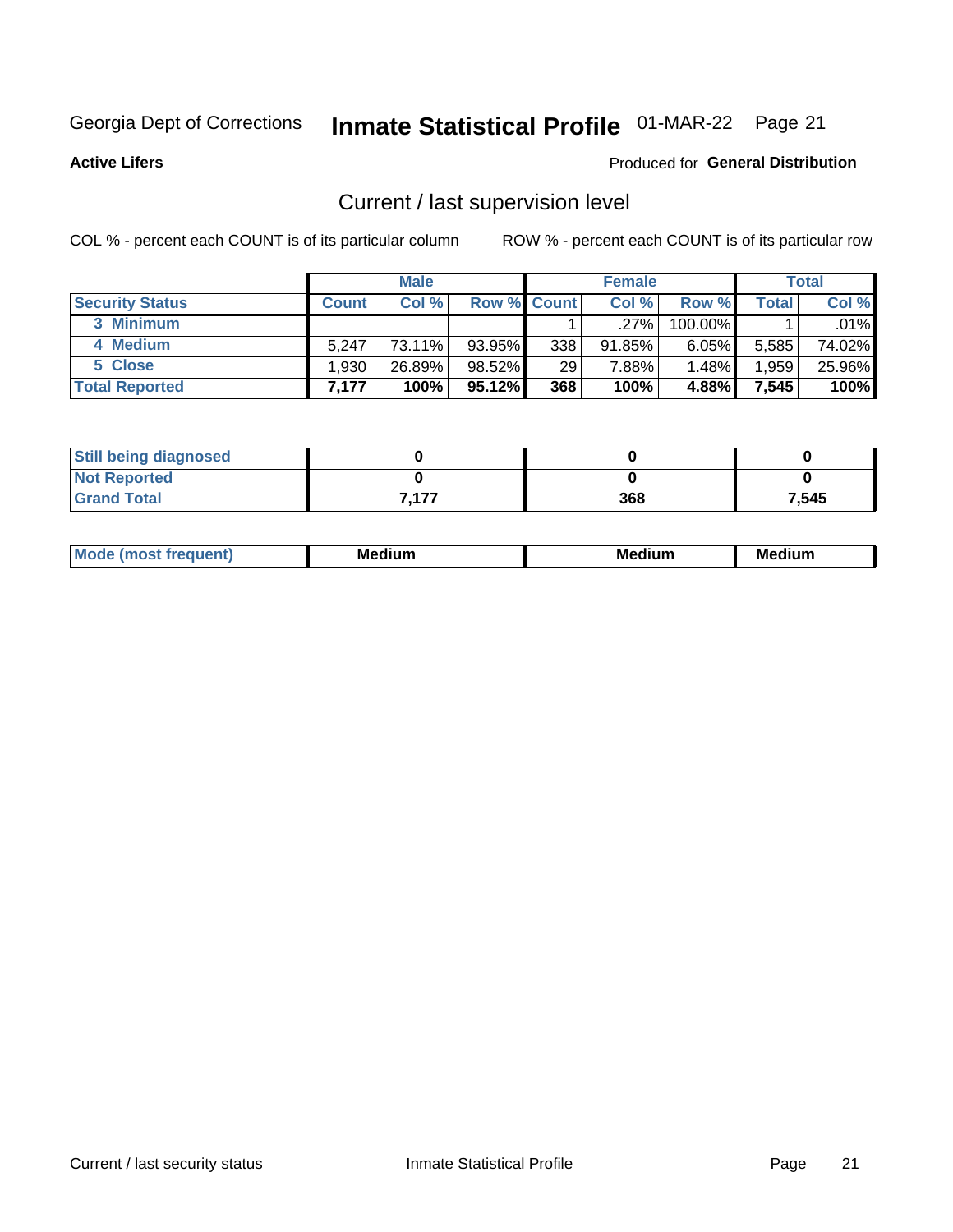## Inmate Statistical Profile 01-MAR-22 Page 22

**Active Lifers** 

#### **Produced for General Distribution**

## Current / last type of institution

COL % - percent each COUNT is of its particular column

|                            |              | <b>Male</b> |                    |     | <b>Female</b> |       |              | <b>Total</b> |
|----------------------------|--------------|-------------|--------------------|-----|---------------|-------|--------------|--------------|
| <b>Type of Institution</b> | <b>Count</b> | Col %       | <b>Row % Count</b> |     | Col%          | Row % | <b>Total</b> | Col %        |
| <b>County Ci</b>           | 6.           | $.08\%$ $ $ | 100.00%            |     |               |       |              | .08%         |
| <b>State Prison</b>        | 5.696        | 79.66%      | $94.04\%$          | 361 | $98.10\%$     | 5.96% | 6,057        | 80.57%       |
| <b>Transitional Center</b> | 86           | 1.20%       | 92.47%             |     | 1.90%         | 7.53% | 93           | 1.24%        |
| <b>Private Prison</b>      | 1,362        | 19.05%      | 100.00%            |     |               |       | 1,362        | 18.12%       |
| <b>Total Reported</b>      | 7,150        | 100%        | $95.11\%$          | 368 | 100%          | 4.89% | 7,518        | 100%         |

| Reported     |       |     |       |
|--------------|-------|-----|-------|
| <b>cotal</b> | 7,150 | 368 | 7,518 |

| <b>Mode (most frequent)</b> | State Prison | <b>State Prison</b> | State<br>⊦ Prisonl |
|-----------------------------|--------------|---------------------|--------------------|
|                             |              |                     |                    |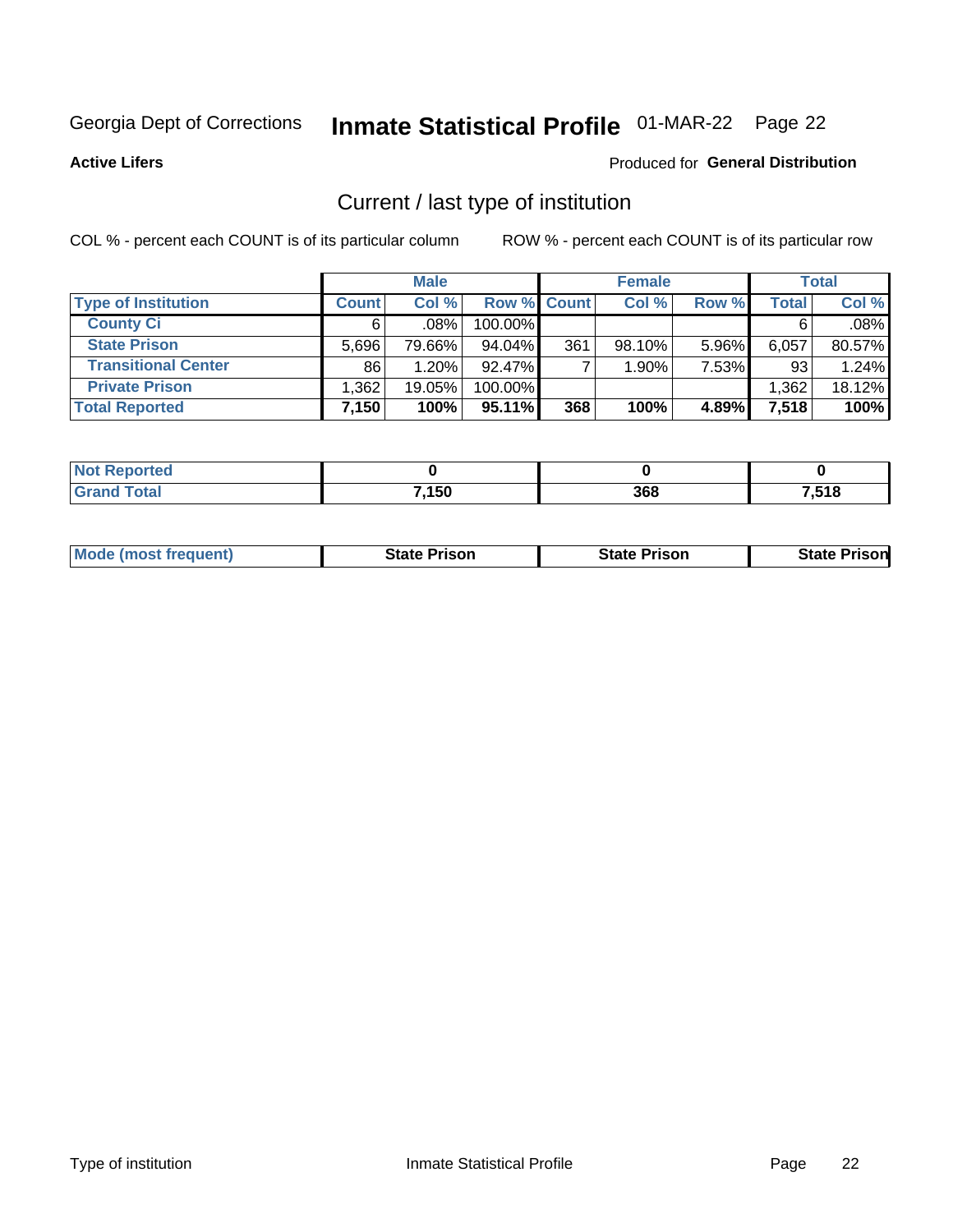## Inmate Statistical Profile 01-MAR-22 Page 23

**Active Lifers** 

#### Produced for General Distribution

### Institution type - transitional centers

COL % - percent each COUNT is of its particular column

|                                          |                 | <b>Male</b> |         |                | <b>Female</b> |         |                | <b>Total</b> |
|------------------------------------------|-----------------|-------------|---------|----------------|---------------|---------|----------------|--------------|
| <b>Institution Type - Trans. Centers</b> | <b>Count</b>    | Col %       |         | Row % Count    | Col %         | Row %   | <b>Total</b>   | Col %        |
| <b>Arrendale Tc</b>                      |                 |             |         | $\overline{2}$ | 28.57%        | 100.00% | $\overline{2}$ | 2.15%        |
| <b>Atlanta Tc</b>                        | 25              | 29.07%      | 100.00% |                |               |         | 25             | 26.88%       |
| <b>Augusta Tc</b>                        | 17              | 19.77%      | 100.00% |                |               |         | 17             | 18.28%       |
| <b>Charles D. Hudson Tc</b>              | 5               | 5.81%       | 100.00% |                |               |         | 5              | 5.38%        |
| <b>Clayton Tc</b>                        | 6               | 6.98%       | 100.00% |                |               |         | 6              | 6.45%        |
| <b>Columbus Tc</b>                       | 4               | 4.65%       | 100.00% |                |               |         | 4              | 4.30%        |
| <b>Macon Tc</b>                          | 12 <sub>2</sub> | 13.95%      | 100.00% |                |               |         | 12             | 12.90%       |
| <b>Metro Tc</b>                          |                 |             |         | 5              | 71.43%        | 100.00% | 5              | 5.38%        |
| <b>Phillips Tc</b>                       | 10              | 11.63%      | 100.00% |                |               |         | 10             | 10.75%       |
| <b>Valdosta Tc</b>                       | 7               | 8.14%       | 100.00% |                |               |         | 7              | 7.53%        |
| <b>Total Reported</b>                    | 86              | 100%        | 92.47%  |                | 100%          | 7.53%   | 93             | 100%         |

| <b>Reported</b><br><b>NOT</b> |    |          |
|-------------------------------|----|----------|
| int<br>$\sim$ $\sim$ $\sim$   | ou | n.<br>っこ |

| Mode (most frequent) | <b>Atlanta Tc</b> | <b>Metro Tc</b> | <b>Atlanta Tc</b> |
|----------------------|-------------------|-----------------|-------------------|
|                      |                   |                 |                   |
|                      |                   |                 |                   |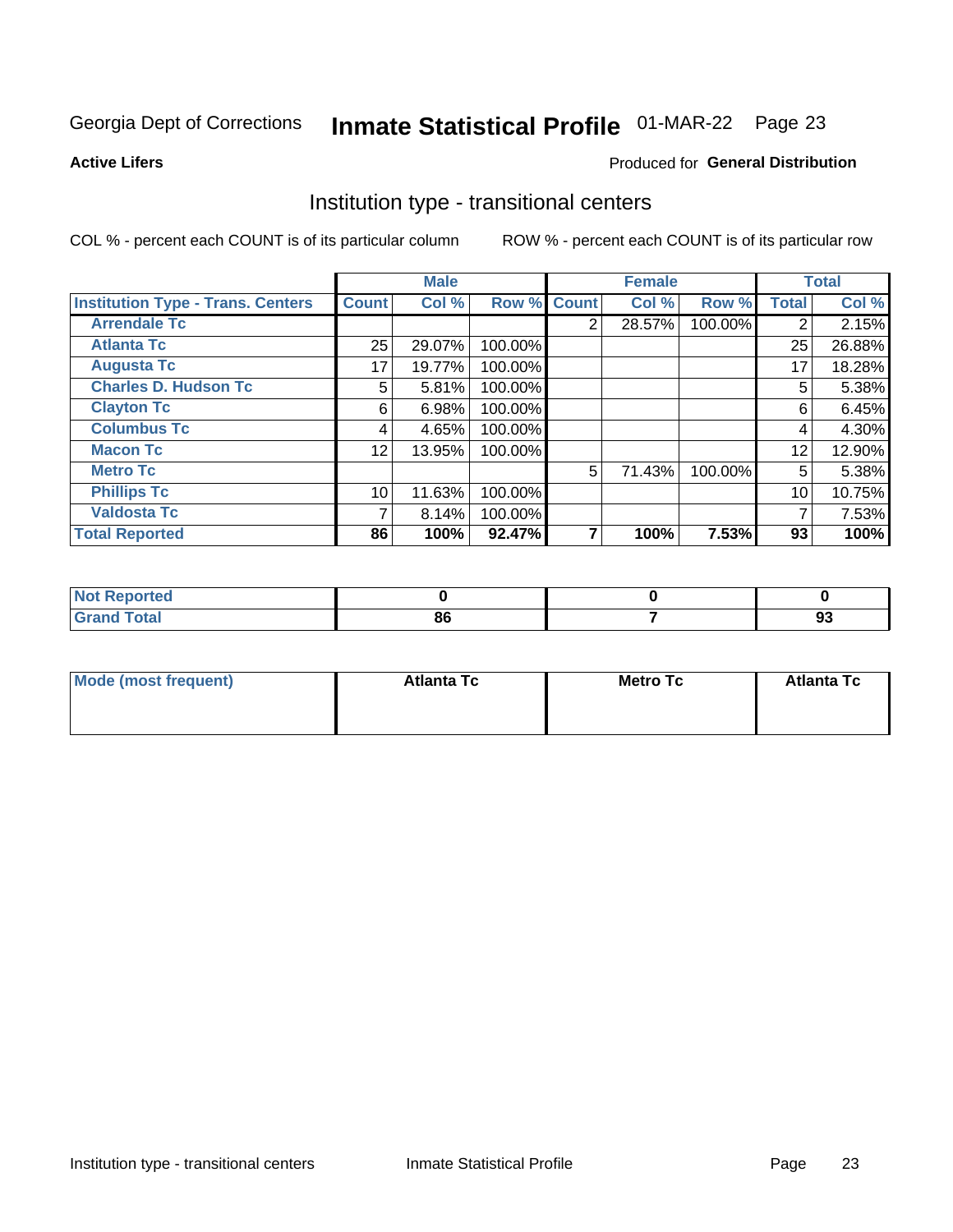## Inmate Statistical Profile 01-MAR-22 Page 24

**Active Lifers** 

#### **Produced for General Distribution**

### Institution type - county prisons

COL % - percent each COUNT is of its particular column

|                                          |              | <b>Male</b> |                    | <b>Female</b> |       |              | <b>Total</b> |
|------------------------------------------|--------------|-------------|--------------------|---------------|-------|--------------|--------------|
| <b>Institution Type - County Prisons</b> | <b>Count</b> | Col %       | <b>Row % Count</b> | Col %         | Row % | <b>Total</b> | Col %        |
| <b>Effingham County Ci</b>               |              | 16.67%      | 100.00%            |               |       |              | 16.67%       |
| <b>Jefferson County Ci</b>               |              | 16.67%      | 100.00%            |               |       |              | 16.67%       |
| <b>Richmond County Ci</b>                |              | 16.67%      | 100.00%            |               |       |              | 16.67%       |
| <b>Sumter County Ci</b>                  |              | 16.67%      | 100.00%            |               |       |              | 16.67%       |
| <b>Thomas County Ci</b>                  |              | 16.67%      | 100.00%            |               |       |              | 16.67%       |
| <b>Walton County Ci</b>                  |              | 16.67%      | 100.00%            |               |       |              | 16.67%       |
| <b>Total Reported</b>                    | 6            | 100%        | 100%               |               | $\%$  | 6            | 100%         |

| <b>Not Reported</b> |  |  |
|---------------------|--|--|
| nd Total<br>---     |  |  |

| Mode (most frequent) | <b>Walton County Ci</b> | <b>Null Walton County Cil</b> |  |  |  |
|----------------------|-------------------------|-------------------------------|--|--|--|
|                      |                         |                               |  |  |  |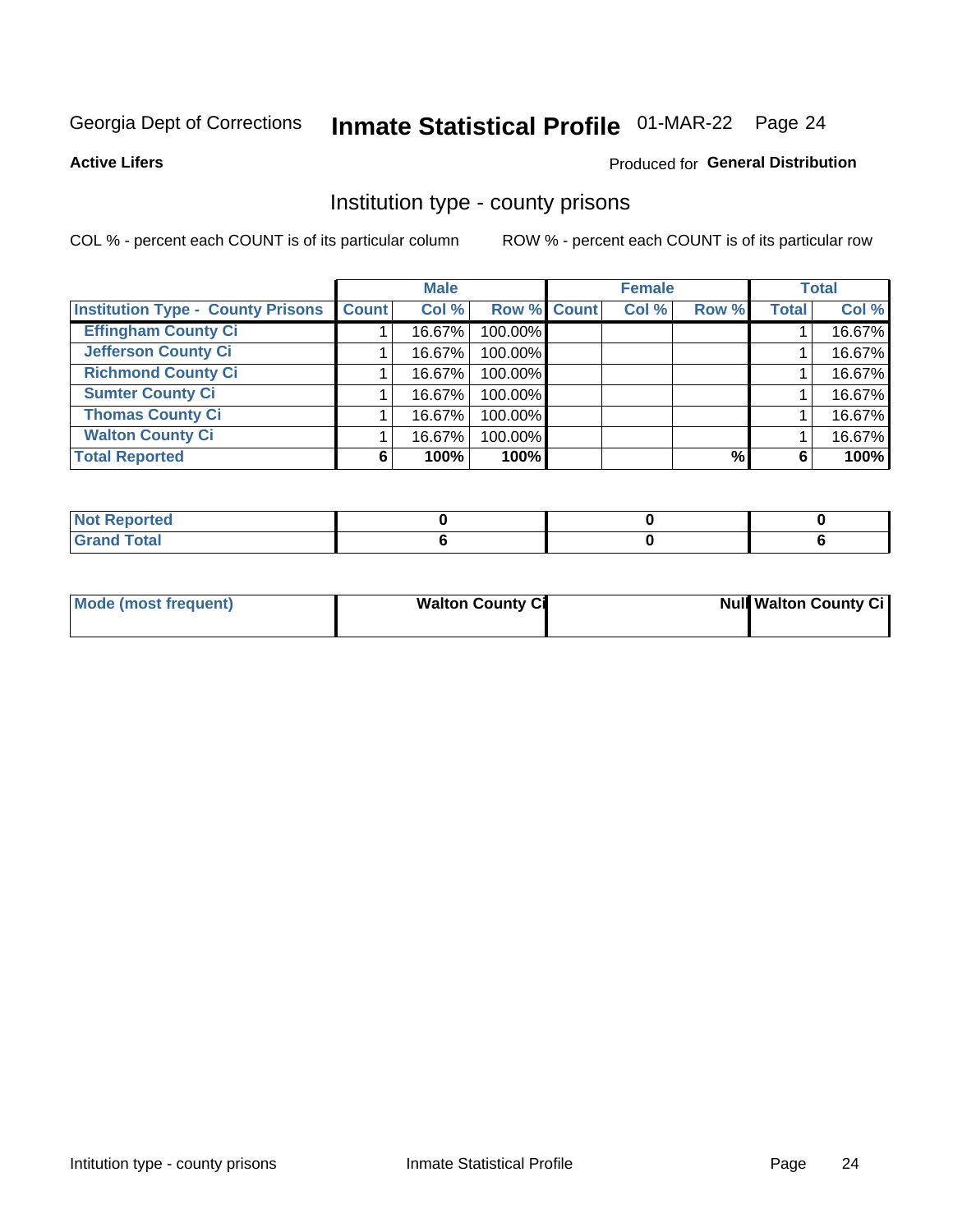**Active Lifers** 

#### Produced for General Distribution

### Institution type - state prisons

COL % - percent each COUNT is of its particular column

|                                         |                | <b>Male</b> |         |                | <b>Female</b> |         | <b>Total</b>   |       |
|-----------------------------------------|----------------|-------------|---------|----------------|---------------|---------|----------------|-------|
| <b>Institution Type - State Prisons</b> | <b>Count</b>   | Col %       | Row %   | <b>Count</b>   | Col %         | Row %   | <b>Total</b>   | Col % |
| <b>Arrendale State Prison</b>           |                |             |         | 153            | 42.38%        | 100.00% | 153            | 2.53% |
| <b>Augusta State Med. Prison</b>        | 339            | 5.95%       | 100.00% |                |               |         | 339            | 5.60% |
| <b>Autry State Prison</b>               | 248            | 4.35%       | 100.00% |                |               |         | 248            | 4.09% |
| <b>Baldwin State Prison</b>             | 198            | 3.48%       | 100.00% |                |               |         | 198            | 3.27% |
| <b>Burruss Correctional Training</b>    | 60             | 1.05%       | 100.00% |                |               |         | 60             | .99%  |
| <b>Ctr</b>                              |                |             |         |                |               |         |                |       |
| <b>Calhoun State Prison</b>             | 364            | 6.39%       | 100.00% |                |               |         | 364            | 6.01% |
| <b>Central State Prison</b>             | 294            | 5.16%       | 100.00% |                |               |         | 294            | 4.85% |
| <b>Coastal State Prison</b>             | 104            | 1.83%       | 100.00% |                |               |         | 104            | 1.72% |
| <b>Dodge State Prison</b>               | 215            | 3.77%       | 100.00% |                |               |         | 215            | 3.55% |
| <b>Dooly State Prison</b>               | 385            | 6.76%       | 100.00% |                |               |         | 385            | 6.36% |
| <b>Ga Diag Class Prison</b>             | 96             | 1.69%       | 100.00% |                |               |         | 96             | 1.58% |
| <b>Ga State Prison</b>                  | $\overline{2}$ | .04%        | 100.00% |                |               |         | $\overline{2}$ | .03%  |
| <b>Hancock State Prison</b>             | 188            | 3.30%       | 100.00% |                |               |         | 188            | 3.10% |
| <b>Hays State Prison</b>                | 218            | 3.83%       | 100.00% |                |               |         | 218            | 3.60% |
| <b>Helms Facility</b>                   | $\overline{2}$ | .04%        | 100.00% |                |               |         | $\overline{2}$ | .03%  |
| <b>Johnson State Prison</b>             | 257            | 4.51%       | 100.00% |                |               |         | 257            | 4.24% |
| <b>Lee State Prison</b>                 | 39             | .68%        | 100.00% |                |               |         | 39             | .64%  |
| <b>Long Unit</b>                        | 16             | .28%        | 100.00% |                |               |         | 16             | .26%  |
| <b>Lowndes Unit</b>                     | 1              | .02%        | 100.00% |                |               |         | 1              | .02%  |
| <b>Macon State Prison</b>               | 378            | 6.64%       | 100.00% |                |               |         | 378            | 6.24% |
| <b>Metro Reentry Facility</b>           | 27             | .47%        | 100.00% |                |               |         | 27             | .45%  |
| <b>Montgomery State Prison</b>          | 8              | .14%        | 100.00% |                |               |         | 8              | .13%  |
| <b>Phillips State Prison</b>            | 214            | 3.76%       | 100.00% |                |               |         | 214            | 3.53% |
| <b>Pulaski State Prison</b>             |                |             |         | 206            | 57.06%        | 100.00% | 206            | 3.40% |
| <b>Rogers State Prison</b>              | 59             | 1.04%       | 100.00% |                |               |         | 59             | .97%  |
| <b>Rutledge State Prison</b>            | 132            | 2.32%       | 100.00% |                |               |         | 132            | 2.18% |
| <b>Smith State Prison</b>               | 300            | 5.27%       | 100.00% |                |               |         | 300            | 4.95% |
| <b>Special Management Unit</b>          | 55             | .97%        | 100.00% |                |               |         | 55             | .91%  |
| <b>Telfair State Prison</b>             | 289            | 5.07%       | 100.00% |                |               |         | 289            | 4.77% |
| <b>Valdosta State Prison</b>            | 143            | 2.51%       | 100.00% |                |               |         | 143            | 2.36% |
| <b>Walker State Prison</b>              | 81             | 1.42%       | 100.00% |                |               |         | 81             | 1.34% |
| <b>Ware State Prison</b>                | 260            | 4.56%       | 100.00% |                |               |         | 260            | 4.29% |
| <b>Washington State Prison</b>          | 303            | 5.32%       | 100.00% |                |               |         | 303            | 5.00% |
| <b>Wayne State Prison</b>               | 1              | .02%        | 100.00% |                |               |         | 1              | .02%  |
| <b>Whitworth Women'S Facility</b>       |                |             |         | $\overline{2}$ | .55%          | 100.00% | $\overline{2}$ | .03%  |
| <b>Wilcox State Prison</b>              | 420            | 7.37%       | 100.00% |                |               |         | 420            | 6.93% |
| <b>Total Reported</b>                   | 5,696          | 100%        | 94.04%  | 361            | 100%          | 5.96%   | 6,057          | 100%  |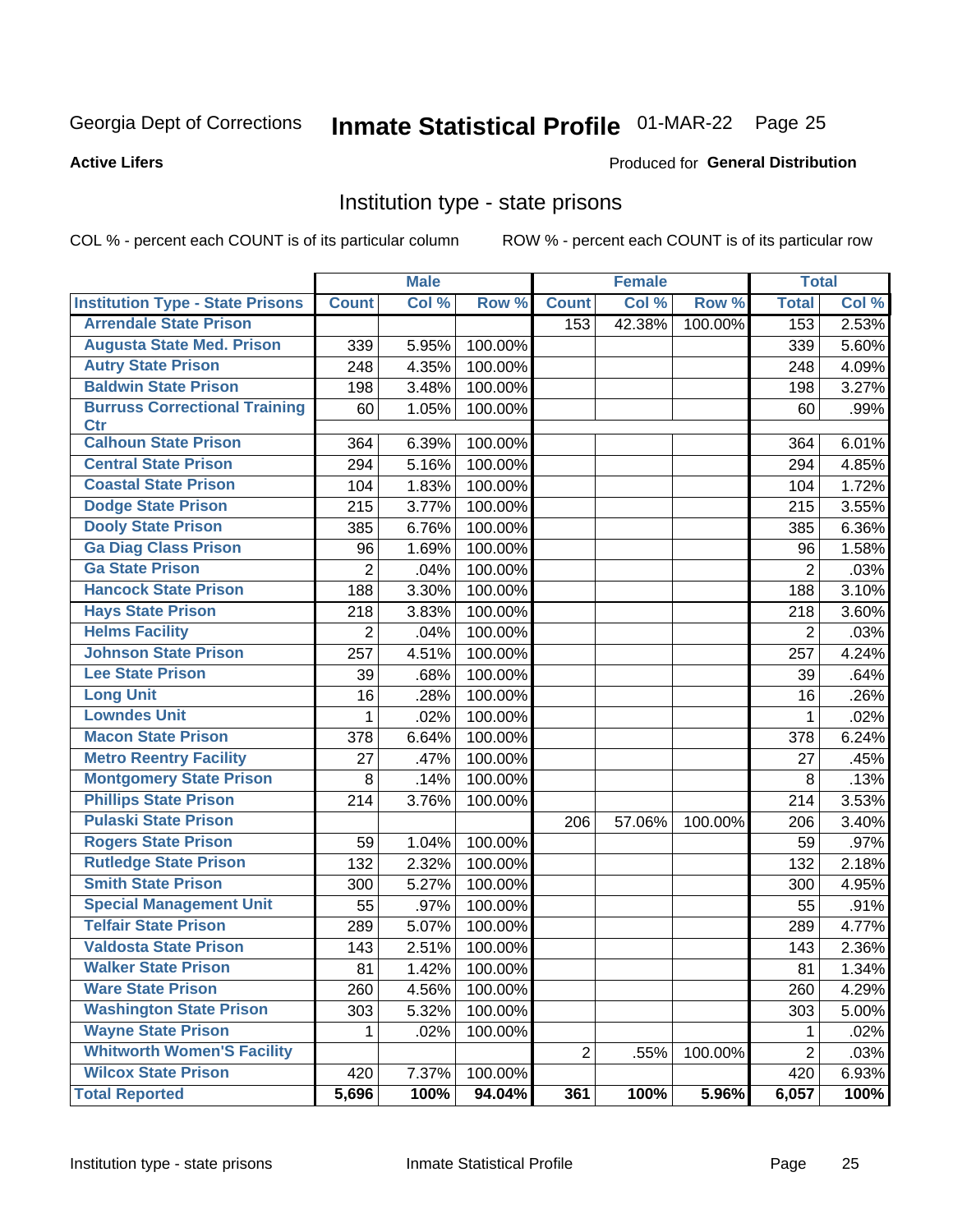## Inmate Statistical Profile 01-MAR-22 Page 26

#### **Active Lifers**

#### **Produced for General Distribution**

### Institution type - state prisons

COL % - percent each COUNT is of its particular column

|                             | <b>Male</b>                | <b>Female</b>               | <b>Total</b>                         |
|-----------------------------|----------------------------|-----------------------------|--------------------------------------|
| <b>Not Reported</b>         |                            |                             |                                      |
| <b>Grand Total</b>          | 5,696                      | 361                         | 6.057                                |
| <b>Mode (most frequent)</b> | <b>Wilcox State Prison</b> | <b>Pulaski State Prison</b> | <b>Wilcox State</b><br><b>Prison</b> |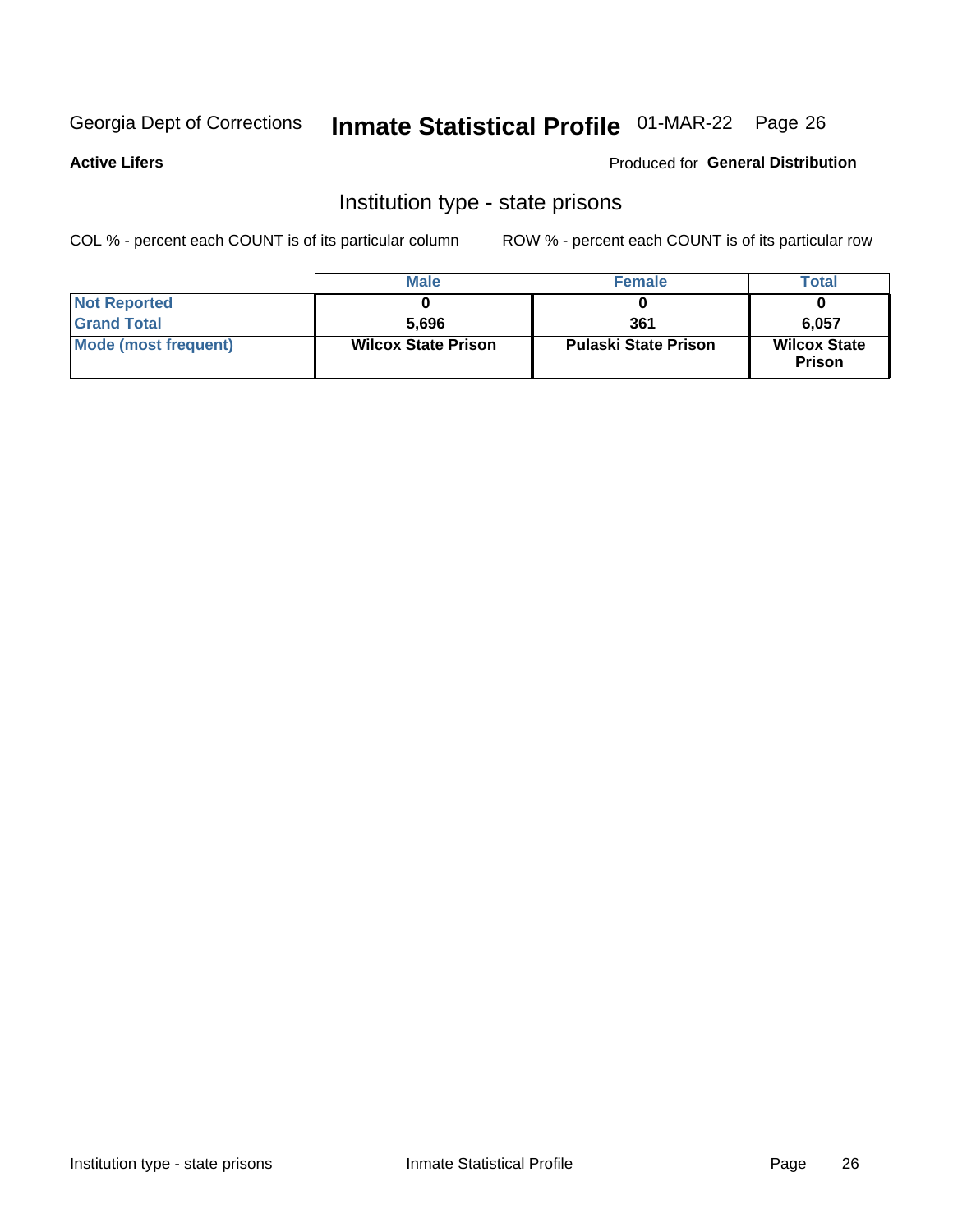## Inmate Statistical Profile 01-MAR-22 Page 27

**Active Lifers** 

#### Produced for General Distribution

### Institution type - private prisons

COL % - percent each COUNT is of its particular column

|                                           |              | <b>Male</b> |             | <b>Female</b> |       |              | <b>Total</b> |
|-------------------------------------------|--------------|-------------|-------------|---------------|-------|--------------|--------------|
| <b>Institution Type - Private Prisons</b> | <b>Count</b> | Col %       | Row % Count | Col %         | Row % | <b>Total</b> | Col %        |
| <b>Coffee Corr Facility</b>               | 480          | $35.24\%$   | 100.00%     |               |       | 480          | 35.24%       |
| <b>Jenkins Corr Facility</b>              | 179          | $13.14\%$   | 100.00%     |               |       | 179          | 13.14%       |
| <b>Riverbend Corr Facility</b>            | 227          | $16.67\%$   | 100.00%     |               |       | 227          | 16.67%       |
| <b>Wheeler Corr Facility</b>              | 476          | 34.95%      | 100.00%     |               |       | 476          | 34.95%       |
| <b>Total Reported</b>                     | 1,362        | 100%        | 100%        |               | %     | 1,362        | 100%         |

| <b>Not</b><br>Reported |       |      |
|------------------------|-------|------|
| <b>Total</b>           | 1,362 | ,362 |

| Mode (most frequent) | <b>Coffee Corr Facility</b> | <b>Null</b> | <b>Coffee Corr</b><br><b>Facility</b> |
|----------------------|-----------------------------|-------------|---------------------------------------|
|----------------------|-----------------------------|-------------|---------------------------------------|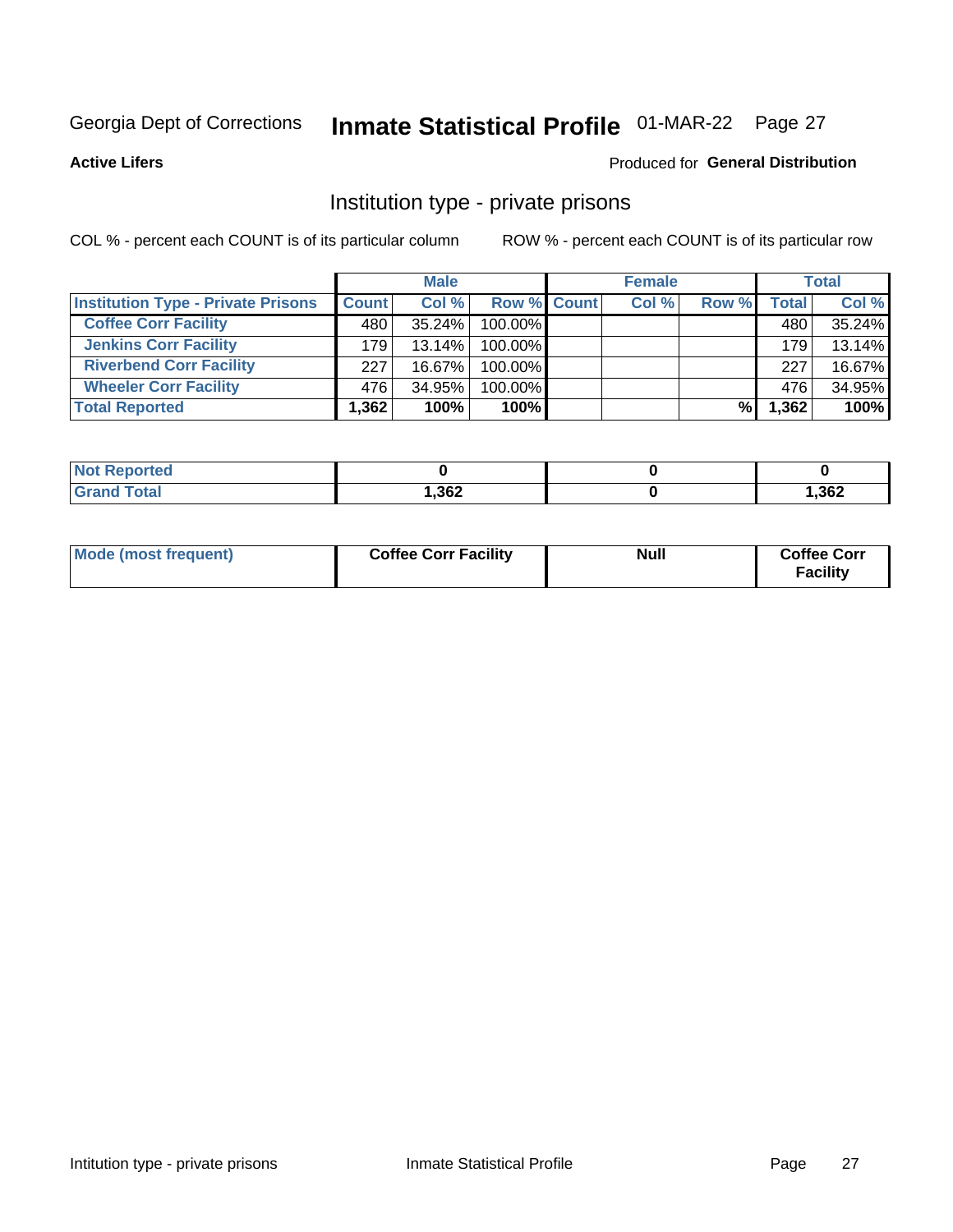## Inmate Statistical Profile 01-MAR-22 Page 28

**Active Lifers** 

#### **Produced for General Distribution**

### Institution type - inmate boot camp

COL % - percent each COUNT is of its particular column

|                                      |                  | <b>Male</b> |              |              | <b>Female</b> |             | <b>Total</b> |
|--------------------------------------|------------------|-------------|--------------|--------------|---------------|-------------|--------------|
| <b>Institution Type - Boot Camps</b> | <b>I</b> Count I | Col %       | <b>Row %</b> | <b>Count</b> | Col %         | Row % Total | Col %        |
| <b>Total Rported</b>                 |                  |             |              |              |               |             |              |

| <b>Not Reported</b>            |  |  |
|--------------------------------|--|--|
| <b>Total</b><br>C <sub>r</sub> |  |  |

| Mod<br>uamo | Nul.<br>$- - - - - -$ | <b>Null</b> | <br>uu.<br>------ |
|-------------|-----------------------|-------------|-------------------|
|             |                       |             |                   |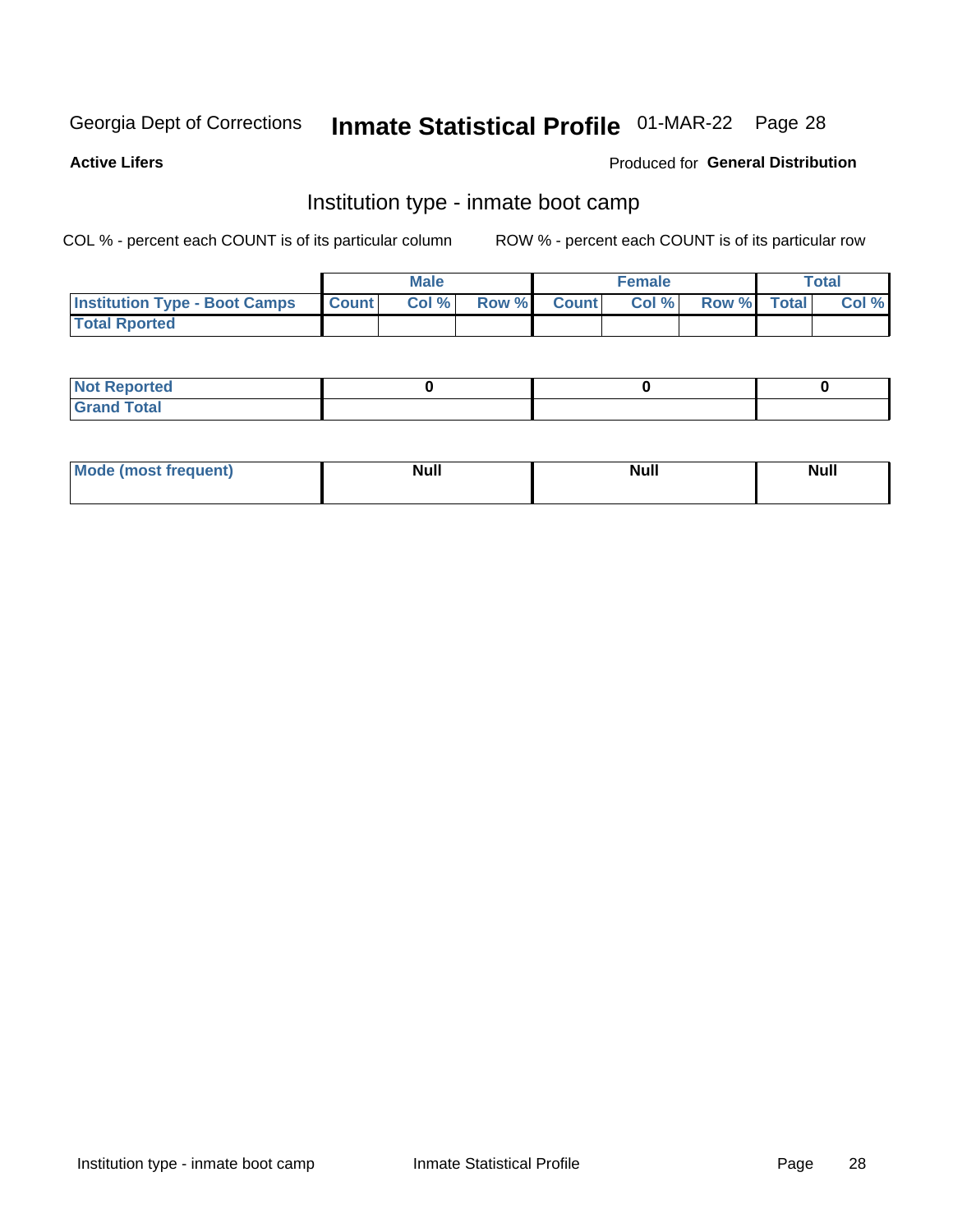## Inmate Statistical Profile 01-MAR-22 Page 29

**Active Lifers** 

#### **Produced for General Distribution**

### Number of disciplinary reports

COL % - percent each COUNT is of its particular column

|                                       |              | <b>Male</b> |        |              | <b>Female</b> |          |              | <b>Total</b> |
|---------------------------------------|--------------|-------------|--------|--------------|---------------|----------|--------------|--------------|
| <b>Number of Disciplinary Reports</b> | <b>Count</b> | Col %       | Row %  | <b>Count</b> | Col %         | Row %    | <b>Total</b> | Col %        |
|                                       | ,436         | 20.01%      | 92.23% | 121          | 32.88%        | 7.77%    | 1,557        | 20.64%       |
|                                       | 608          | 8.47%       | 92.12% | 52           | 14.13%        | 7.88%    | 660          | 8.75%        |
| $\overline{2}$                        | 498          | 6.94%       | 95.04% | 26           | 7.07%         | 4.96%    | 524          | 6.94%        |
| 3                                     | 398          | 5.55%       | 94.76% | 22           | 5.98%         | 5.24%    | 420          | 5.57%        |
| $\boldsymbol{4}$                      | 312          | 4.35%       | 94.26% | 19           | 5.16%         | 5.74%    | 331          | 4.39%        |
| 5                                     | 300          | 4.18%       | 95.24% | 15           | 4.08%         | 4.76%    | 315          | 4.17%        |
| <b>More Than 5</b>                    | 3,625        | 50.51%      | 96.98% | 113          | 30.71%        | $3.02\%$ | 3,738        | 49.54%       |
| <b>Total Reported</b>                 | 7,177        | 100%        | 95.12% | 368          | 100.0%        | 4.88%    | 7,545        | 100%         |

| тео<br>NO |            |     |       |
|-----------|------------|-----|-------|
|           | 7.177<br>. | 368 | 7,545 |

| Mean (average)       | 13.17 | 7.45 | 12.89 |
|----------------------|-------|------|-------|
| Median (middle)      |       |      |       |
| Mode (most frequent) |       |      |       |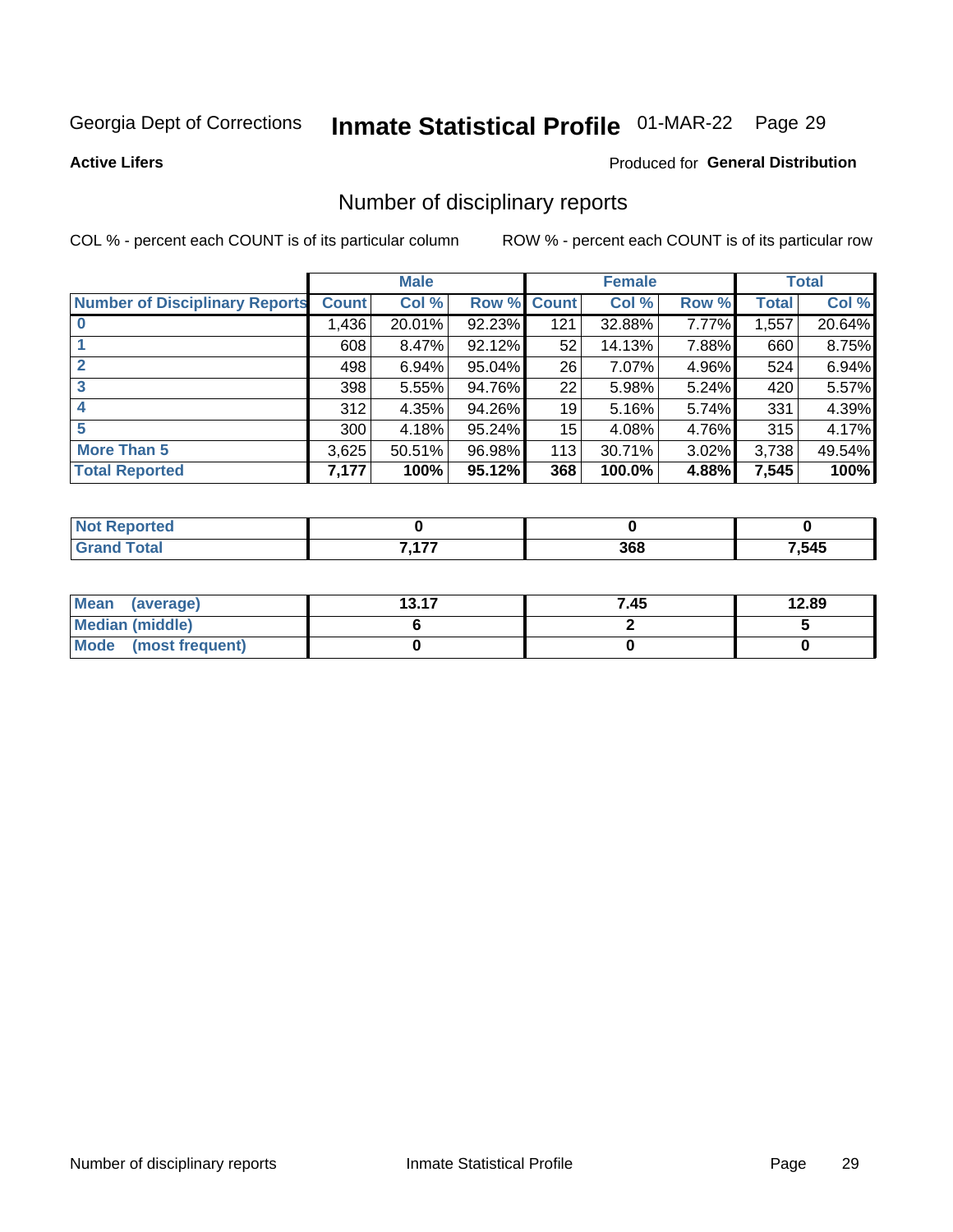## Inmate Statistical Profile 01-MAR-22 Page 30

**Active Lifers** 

#### **Produced for General Distribution**

### Number of transfers

COL % - percent each COUNT is of its particular column

|                            |              | <b>Male</b> |             |     | <b>Female</b> |        |       | <b>Total</b> |
|----------------------------|--------------|-------------|-------------|-----|---------------|--------|-------|--------------|
| <b>Number of Transfers</b> | <b>Count</b> | Col %       | Row % Count |     | Col %         | Row %  | Total | Col %        |
|                            | 115          | $1.60\%$    | 80.99%      | 27  | 7.34%         | 19.01% | 142   | 1.88%        |
|                            | 864          | 12.04%      | 88.62%      | 111 | 30.16%        | 11.38% | 975   | 12.92%       |
| $\mathbf{2}$               | 569          | 7.93%       | 91.63%      | 52  | 14.13%        | 8.37%  | 621   | 8.23%        |
| 3                          | 508          | 7.08%       | 93.73%      | 34  | 9.24%         | 6.27%  | 542   | 7.18%        |
| 4                          | 520          | 7.25%       | 95.06%      | 27  | 7.34%         | 4.94%  | 547   | 7.25%        |
| 5                          | 403          | 5.62%       | 92.43%      | 33  | 8.97%         | 7.57%  | 436   | 5.78%        |
| <b>More Than 5</b>         | 4,198        | 58.49%      | 98.04%      | 84  | 22.83%        | 1.96%  | 4,282 | 56.75%       |
| <b>Total Reported</b>      | 7,177        | 100%        | 95.12%      | 368 | 100.0%        | 4.88%  | 7,545 | 100%         |

| тео<br>NO |            |     |       |
|-----------|------------|-----|-------|
|           | 7.477<br>. | 368 | 7,545 |

| Mean (average)       | 9.58 | 3.78 | 9.30 |
|----------------------|------|------|------|
| Median (middle)      |      |      |      |
| Mode (most frequent) |      |      |      |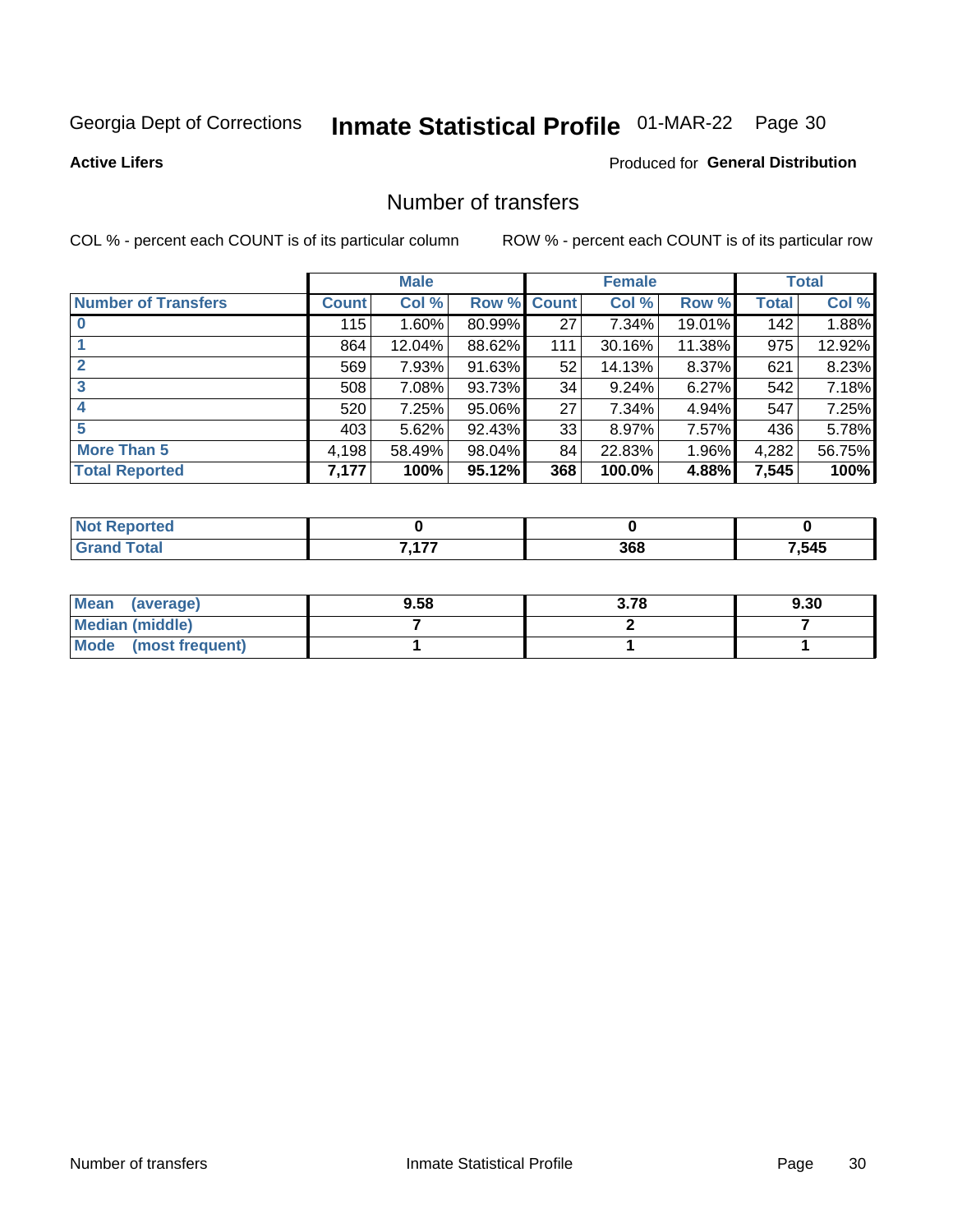## Inmate Statistical Profile 01-MAR-22 Page 31

**Active Lifers** 

#### **Produced for General Distribution**

## Number of escapes

COL % - percent each COUNT is of its particular column

|                          |              | <b>Male</b> |             |     | <b>Female</b> |       |       | <b>Total</b> |
|--------------------------|--------------|-------------|-------------|-----|---------------|-------|-------|--------------|
| <b>Number of Escapes</b> | <b>Count</b> | Col %       | Row % Count |     | Col %         | Row % | Total | Col %        |
|                          | 7,082        | 98.68%      | $95.06\%$   | 368 | 100.00%       | 4.94% | 7,450 | 98.74%       |
|                          | 87           | 1.21%       | 100.00%     |     |               |       | 87    | 1.15%        |
|                          | 6            | 0.08%       | $100.00\%$  |     |               |       | 6     | 0.08%        |
|                          |              | 0.01%       | 100.00%     |     |               |       |       | 0.01%        |
|                          |              | 0.01%       | 100.00%     |     |               |       |       | 0.01%        |
| <b>Total Reported</b>    | 7,177        | 100%        | 95.12%      | 368 | 100%          | 4.88% | 7,545 | 100%         |

| тео |               |     |       |
|-----|---------------|-----|-------|
|     | ----<br>$  -$ | 368 | 7,545 |

| Mean (average)         |  | .0 |
|------------------------|--|----|
| <b>Median (middle)</b> |  |    |
| Mode (most frequent)   |  |    |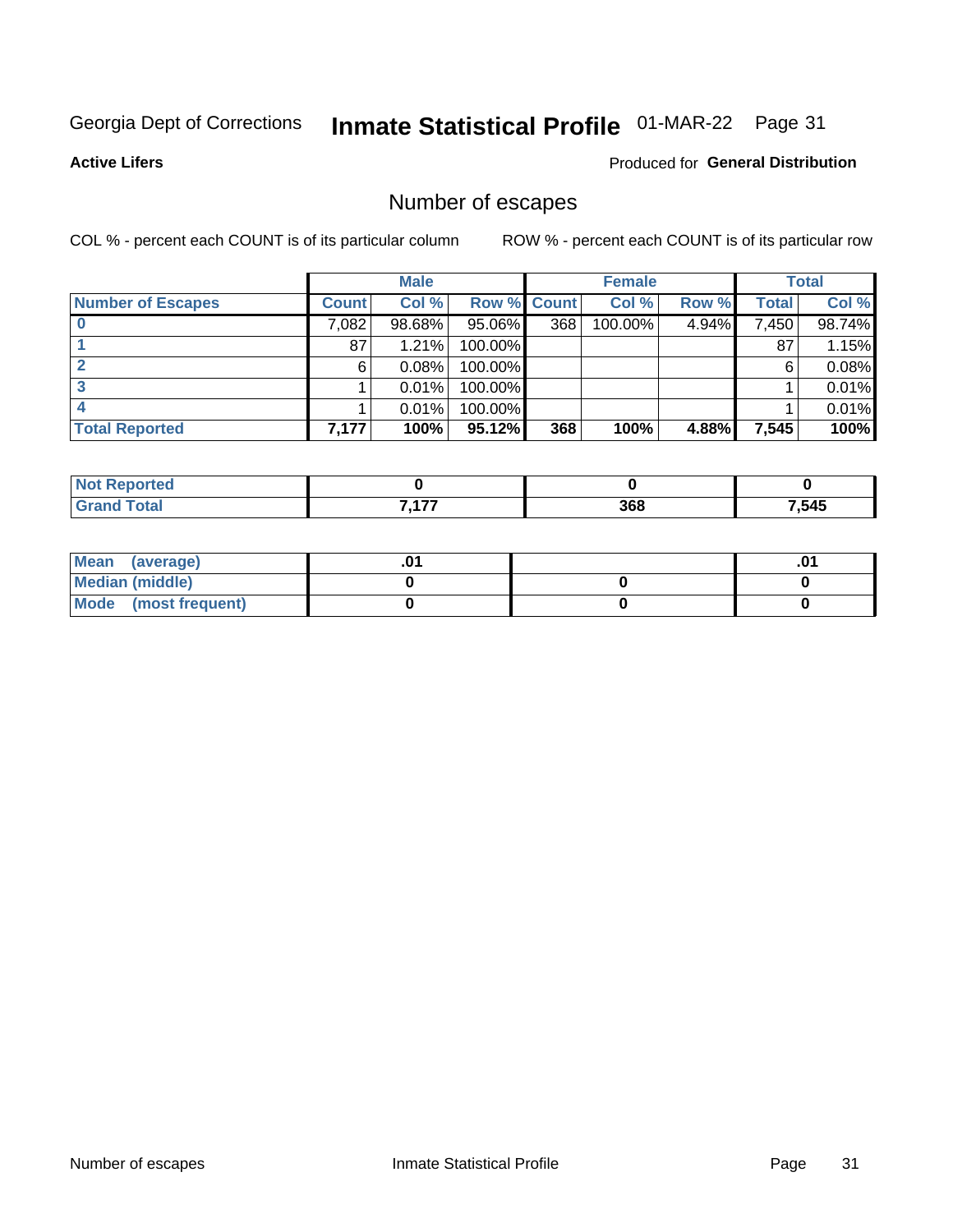#### **Active Lifers**

### **Produced for General Distribution**

## Time served in current (or last) institution

COL % - percent each COUNT is of its particular column

|                            |              | <b>Male</b> |        |                  | <b>Female</b> |        |              | <b>Total</b> |
|----------------------------|--------------|-------------|--------|------------------|---------------|--------|--------------|--------------|
| <b>Time In Institution</b> | <b>Count</b> | Col %       | Row %  | <b>Count</b>     | Col %         | Row %  | <b>Total</b> | Col %        |
| 0 to 3 months              | 697          | 9.71%       | 96.81% | 23               | 6.25%         | 3.19%  | 720          | 9.54%        |
| <b>3.01 to 6 months</b>    | 352          | 4.90%       | 94.37% | 21               | 5.71%         | 5.63%  | 373          | 4.94%        |
| 6.01 to 9 months           | 352          | 4.90%       | 96.97% | 11               | 2.99%         | 3.03%  | 363          | 4.81%        |
| 9.01 to 12 months          | 187          | 2.61%       | 98.94% | $\overline{2}$   | 0.54%         | 1.06%  | 189          | 2.50%        |
| 12.01 to 18 months         | 327          | 4.56%       | 99.09% | 3                | 0.82%         | 0.91%  | 330          | 4.37%        |
| <b>18.01 to 24 months</b>  | 318          | 4.43%       | 97.25% | 9                | 2.45%         | 2.75%  | 327          | 4.33%        |
| $2.01$ to 3 years          | 1,268        | 17.67%      | 96.57% | 45               | 12.23%        | 3.43%  | 1,313        | 17.40%       |
| $3.01$ to 4 years          | 983          | 13.70%      | 96.66% | 34               | 9.24%         | 3.34%  | 1,017        | 13.48%       |
| 4.01 to 5 years            | 656          | 9.14%       | 95.91% | 28               | 7.61%         | 4.09%  | 684          | 9.07%        |
| 5.01 to 6 years            | 422          | 5.88%       | 96.57% | 15 <sub>15</sub> | 4.08%         | 3.43%  | 437          | 5.79%        |
| 6.01 to 7 years            | 460          | 6.41%       | 95.24% | 23               | 6.25%         | 4.76%  | 483          | 6.40%        |
| 7.01 to 8 years            | 324          | 4.51%       | 93.64% | 22               | 5.98%         | 6.36%  | 346          | 4.59%        |
| $8.01$ to 9 years          | 202          | 2.81%       | 92.24% | 17               | 4.62%         | 7.76%  | 219          | 2.90%        |
| 9.01 to 10 years           | 150          | 2.09%       | 85.71% | 25               | 6.79%         | 14.29% | 175          | 2.32%        |
| Over 10 years              | 479          | 6.67%       | 84.18% | 90               | 24.46%        | 15.82% | 569          | 7.54%        |
| <b>Total Reported</b>      | 7,177        | 100%        | 95.12% | 368              | 100%          | 4.88%  | 7,545        | 100%         |

| <b>Not Reported</b> |     |     |       |
|---------------------|-----|-----|-------|
| <b>Tota</b>         | 477 | 368 | 7,545 |

| <b>Mean</b><br>(average) | 51 months | 77 months | 52 months |  |
|--------------------------|-----------|-----------|-----------|--|
| Median (middle)          | 37 months | 66 months | 38 months |  |
| Mode (most frequent)     | 0 months  | 7 months  | ∣ months  |  |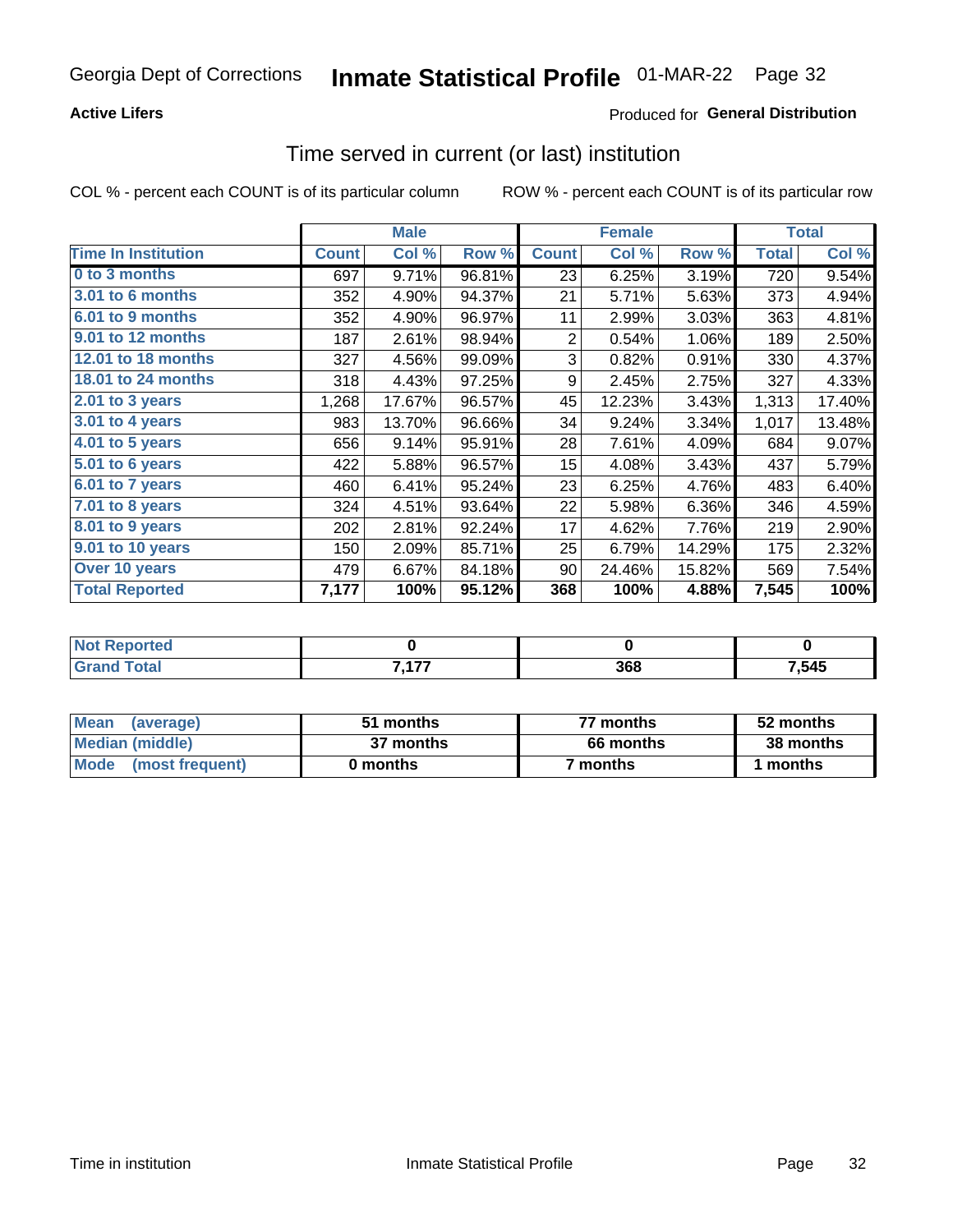#### **Active Lifers**

#### Produced for General Distribution

### Highest grade level attained

COL % - percent each COUNT is of its particular column

|                              |                | <b>Male</b> |         |              | <b>Female</b>             |        |                | <b>Total</b> |
|------------------------------|----------------|-------------|---------|--------------|---------------------------|--------|----------------|--------------|
| <b>Grade Level</b>           | <b>Count</b>   | Col %       | Row %   | <b>Count</b> | $\overline{\text{Col}}$ % | Row %  | <b>Total</b>   | Col %        |
| No school at all             | 6              | 0.11%       | 100.00% |              |                           |        | 6              | 0.10%        |
| <b>Grade 1</b>               | 3              | 0.05%       | 100.00% |              |                           |        | 3              | 0.05%        |
| Grade 2                      | 6              | 0.11%       | 100.00% |              |                           |        | 6              | 0.10%        |
| Grade 3                      | 17             | 0.30%       | 100.00% |              |                           |        | 17             | 0.29%        |
| Grade 4                      | 19             | 0.33%       | 100.00% |              |                           |        | 19             | 0.32%        |
| Grade 5                      | 20             | 0.35%       | 95.24%  | 1            | 0.44%                     | 4.76%  | 21             | 0.35%        |
| Grade 6                      | 89             | 1.56%       | 100.00% |              |                           |        | 89             | 1.50%        |
| <b>Grade 7</b>               | 147            | 2.58%       | 94.84%  | 8            | 3.49%                     | 5.16%  | 155            | 2.61%        |
| Grade 8                      | 511            | 8.95%       | 95.87%  | 22           | 9.61%                     | 4.13%  | 533            | 8.98%        |
| Grade 9                      | 800            | 14.02%      | 97.09%  | 24           | 10.48%                    | 2.91%  | 824            | 13.88%       |
| Grade 10                     | 1,053          | 18.45%      | 97.68%  | 25           | 10.92%                    | 2.32%  | 1,078          | 18.16%       |
| Grade 11                     | 1,027          | 17.99%      | 96.80%  | 34           | 14.85%                    | 3.20%  | 1,061          | 17.87%       |
| <b>Grade 12 or GED</b>       | 1,401          | 24.54%      | 95.89%  | 60           | 26.20%                    | 4.11%  | 1,461          | 24.61%       |
| Some tech school             | 56             | 0.98%       | 93.33%  | 4            | 1.75%                     | 6.67%  | 60             | 1.01%        |
| <b>Completed tech school</b> | 83             | 1.45%       | 86.46%  | 13           | 5.68%                     | 13.54% | 96             | 1.62%        |
| College, 1 year              | 145            | 2.54%       | 91.77%  | 13           | 5.68%                     | 8.23%  | 158            | 2.66%        |
| College, 2 year              | 197            | 3.45%       | 95.17%  | 10           | 4.37%                     | 4.83%  | 207            | 3.49%        |
| College, 3 year              | 40             | 0.70%       | 83.33%  | $\bf 8$      | 3.49%                     | 16.67% | 48             | 0.81%        |
| <b>Bachelor's degree</b>     | 62             | 1.09%       | 91.18%  | $\,6$        | 2.62%                     | 8.82%  | 68             | 1.15%        |
| <b>Master's degree</b>       | 20             | 0.35%       | 95.24%  | 1            | 0.44%                     | 4.76%  | 21             | 0.35%        |
| Ph.D. degree                 | 1              | 0.02%       | 100.00% |              |                           |        | 1              | 0.02%        |
| Law degree                   | $\overline{2}$ | 0.04%       | 100.00% |              |                           |        | $\overline{2}$ | 0.03%        |
| <b>Medical degree</b>        | 3              | 0.05%       | 100.00% |              |                           |        | 3              | 0.05%        |
| <b>Total Reported</b>        | 5,708          | 100%        | 96.14%  | 229          | 100.0%                    | 3.86%  | 5,937          | 100.0%       |

| . | 469  | 139 | .608  |
|---|------|-----|-------|
|   | 7477 | 368 | 7,545 |

| <b>Mean</b><br>(average)       | 10.57           | 11.24           | 10.60             |  |
|--------------------------------|-----------------|-----------------|-------------------|--|
| Median (middle)                | Grade 11        | Grade 12 or GED | Grade 11          |  |
| <b>Mode</b><br>(most frequent) | Grade 12 or GED | Grade 12 or GED | I Grade 12 or GED |  |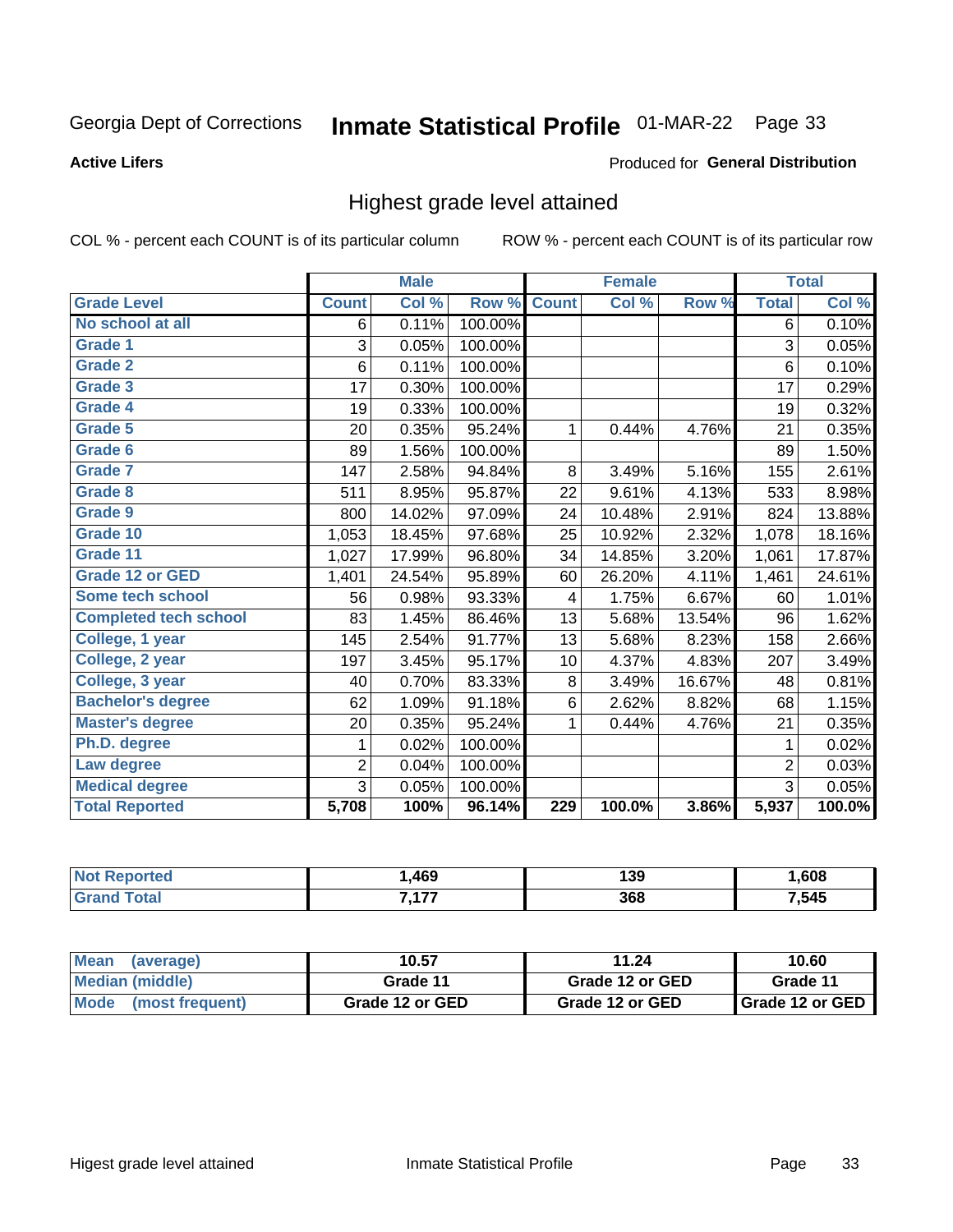## Inmate Statistical Profile 01-MAR-22 Page 34

**Active Lifers** 

#### **Produced for General Distribution**

### Culture fair IQ scores

COL % - percent each COUNT is of its particular column

|                       |              | <b>Male</b> |        |              | <b>Female</b> |         |              | <b>Total</b> |
|-----------------------|--------------|-------------|--------|--------------|---------------|---------|--------------|--------------|
| <b>IQ Scores</b>      | <b>Count</b> | Col %       | Row %  | <b>Count</b> | Col %         | Row %   | <b>Total</b> | Col %        |
| $60 - 69$             | 195          | 3.03%       | 97.50% | 5            | 1.59%         | 2.50%   | 200          | 2.97%        |
| $70 - 79$             | 473          | $7.36\%$    | 95.36% | 23           | 7.30%         | 4.64%   | 496          | 7.35%        |
| $80 - 89$             | 944          | 14.68%      | 91.65% | 86           | 27.30%        | 8.35%   | 1,030        | 15.27%       |
| $90 - 99$             | 1,673        | 26.02%      | 93.73% | 112          | 35.56%        | 6.27%   | 1,785        | 26.46%       |
| $100 - 109$           | 1,660        | 25.82%      | 97.36% | 45           | 14.29%        | 2.64%   | 1,705        | 25.28%       |
| $110 - 119$           | 1,217        | 18.93%      | 97.99% | 25           | 7.94%         | 2.01%   | 1,242        | 18.41%       |
| $120 - 129$           | 258          | $4.01\%$    | 96.63% | 9            | 2.86%         | 3.37%   | 267          | 3.96%        |
| $130 - 139$           | 10 I         | 0.16%       | 58.82% | 7            | 2.22%         | 41.18%  | 17           | 0.25%        |
| 140 & Up              |              |             |        | 3            | 0.95%         | 100.00% | 3            | 0.04%        |
| <b>Total Reported</b> | 6,430        | 100%        | 95.33% | 315          | 100.0%        | 4.67%   | 6,745        | 100%         |

| <b>Not Reported</b>  | 602   | 32     | 634   |
|----------------------|-------|--------|-------|
| Not Valid (under 60) | 145   | $\sim$ | 166   |
| <b>Grand Total</b>   | 7,177 | 368    | 7,545 |

| Mean<br>(average)       | 98  | 96 | 98 |
|-------------------------|-----|----|----|
| Median (middle)         | 99  | 94 | 99 |
| Mode<br>(most frequent) | 103 |    | 99 |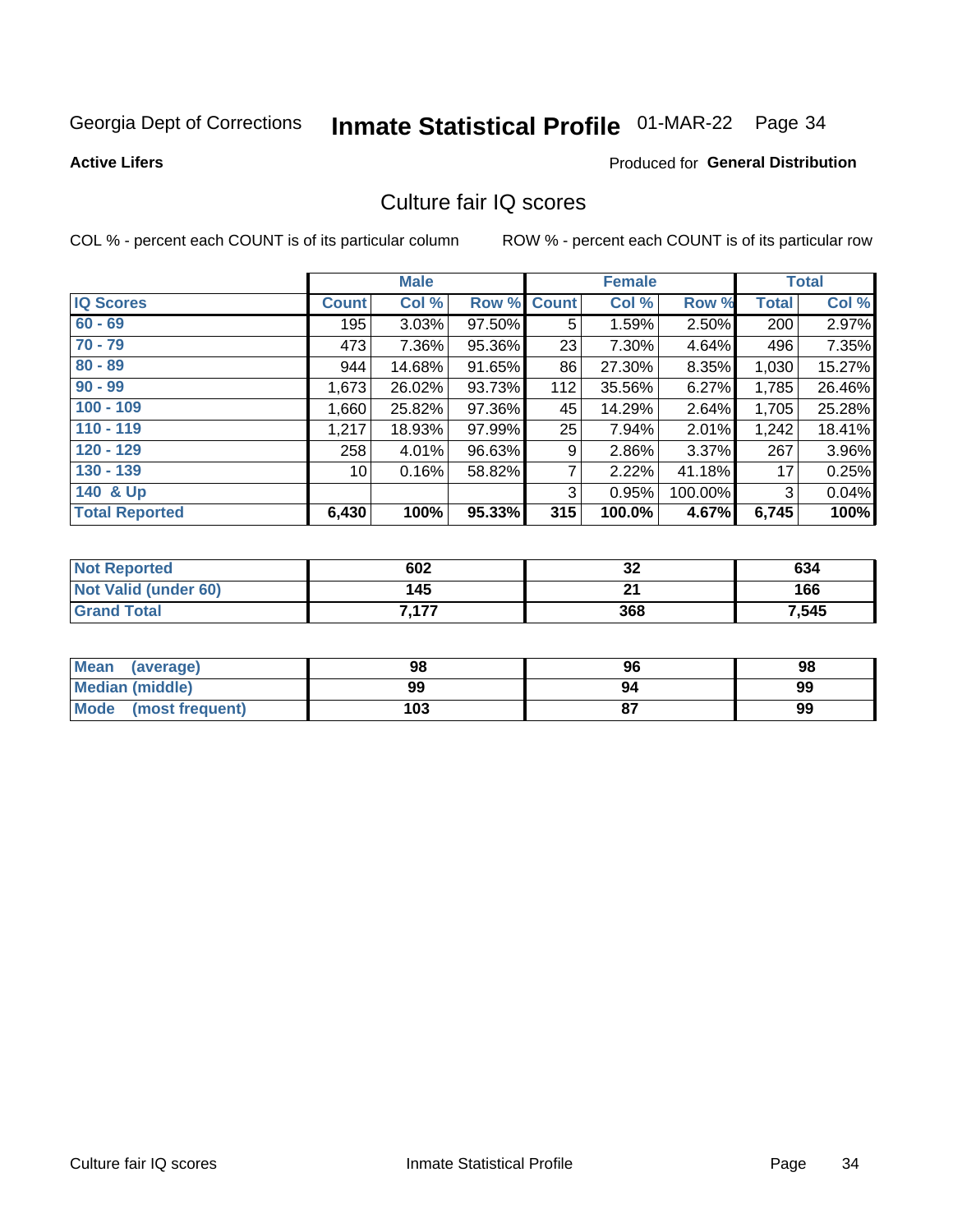**Active Lifers** 

#### Produced for General Distribution

## Wide Range Achievement Test (WRAT) reading score

COL % - percent each COUNT is of its particular column

|                           |              | <b>Male</b> |        |                | <b>Female</b> |        |              | <b>Total</b> |
|---------------------------|--------------|-------------|--------|----------------|---------------|--------|--------------|--------------|
| <b>WRAT Reading Score</b> | <b>Count</b> | Col %       | Row %  | <b>Count</b>   | Col %         | Row %  | <b>Total</b> | Col %        |
| $0.1$ to $0.9$            | 112          | 1.67%       | 99.12% | 1              | 0.30%         | 0.88%  | 113          | 1.61%        |
| 1.0 to 1.9                | 119          | 1.78%       | 99.17% | 1              | 0.30%         | 0.83%  | 120          | 1.71%        |
| 2.0 to 2.9                | 264          | 3.94%       | 99.25% | $\overline{2}$ | 0.60%         | 0.75%  | 266          | 3.78%        |
| 3.0 to 3.9                | 564          | 8.43%       | 97.92% | 12             | 3.57%         | 2.08%  | 576          | 8.19%        |
| 4.0 to 4.9                | 571          | 8.53%       | 96.13% | 23             | 6.85%         | 3.87%  | 594          | 8.45%        |
| 5.0 to 5.9                | 569          | 8.50%       | 96.60% | 20             | 5.95%         | 3.40%  | 589          | 8.38%        |
| 6.0 to 6.9                | 565          | 8.44%       | 96.58% | 20             | 5.95%         | 3.42%  | 585          | 8.32%        |
| 7.0 to 7.9                | 287          | 4.29%       | 95.35% | 14             | 4.17%         | 4.65%  | 301          | 4.28%        |
| 8.0 to 8.9                | 547          | 8.17%       | 95.30% | 27             | 8.04%         | 4.70%  | 574          | 8.17%        |
| 9.0 to 9.9                | 417          | 6.23%       | 96.30% | 16             | 4.76%         | 3.70%  | 433          | 6.16%        |
| 10.0 to 10.9              | 366          | 5.47%       | 94.09% | 23             | 6.85%         | 5.91%  | 389          | 5.53%        |
| 11.0 to 11.9              | 504          | 7.53%       | 94.38% | 30             | 8.93%         | 5.62%  | 534          | 7.60%        |
| 12.0 to 12.9              | 1,557        | 23.26%      | 93.91% | 101            | 30.06%        | 6.09%  | 1,658        | 23.59%       |
| 13                        | 251          | 3.75%       | 84.51% | 46             | 13.69%        | 15.49% | 297          | 4.23%        |
| <b>Total Reported</b>     | 6,693        | 100%        | 95.22% | 336            | 100.0%        | 4.78%  | 7,029        | 100%         |

| <b>Not Reported</b>    | 484        | ^^<br>◡▵ | E4C<br>516 |
|------------------------|------------|----------|------------|
| <b>Fotal</b><br>'Grand | 7.477<br>. | 368      | 7,545      |

| <b>Mean</b><br>(average) | 8.29 | 9.97         | 8.37 |
|--------------------------|------|--------------|------|
| <b>Median (middle)</b>   | 8.5  | 112<br>. . Z | ၓ.Ე  |
| Mode<br>(most frequent)  | 12.9 | 12.9         | 12.9 |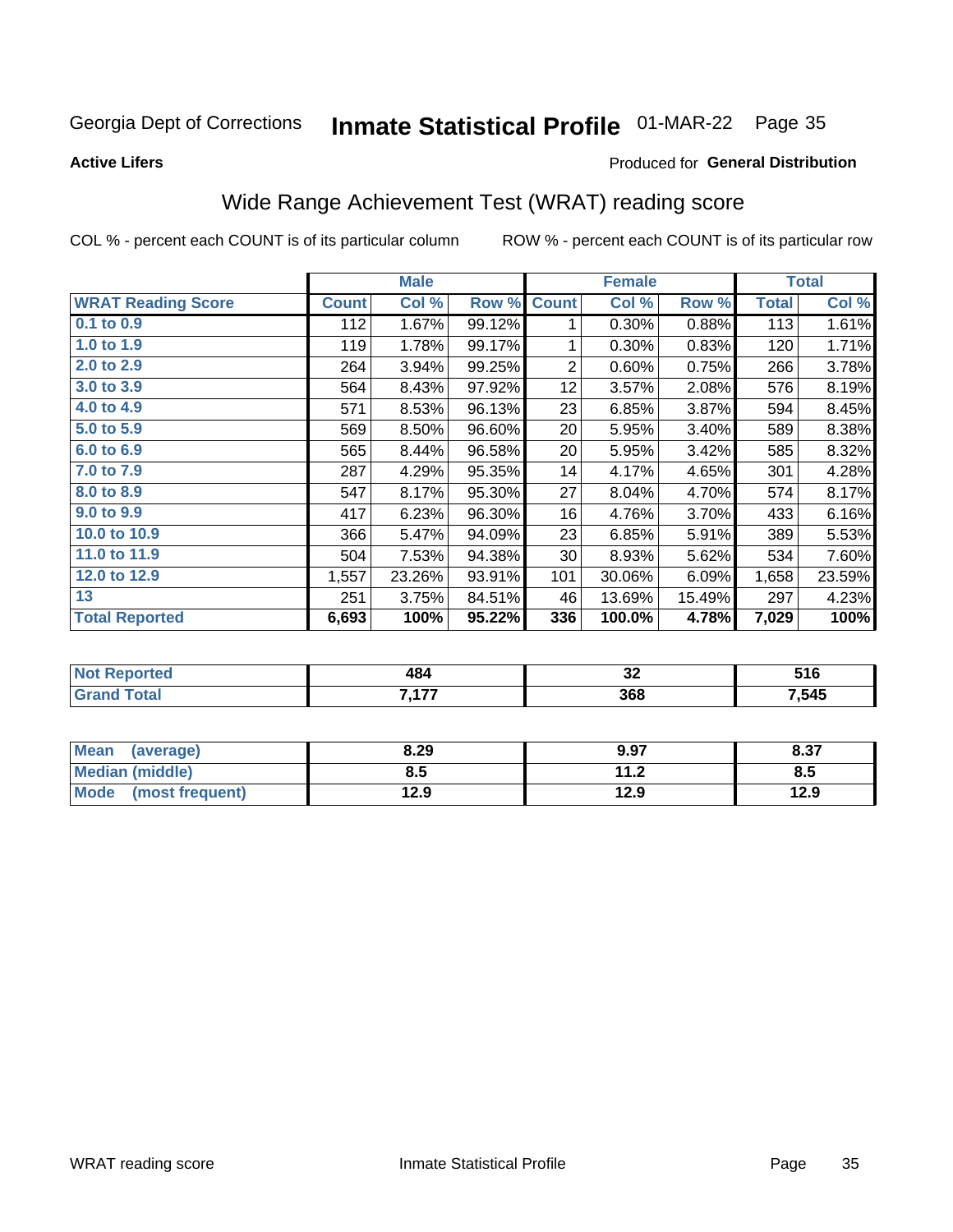**Active Lifers** 

#### Produced for General Distribution

## Wide Range Achievement Test (WRAT) math score

COL % - percent each COUNT is of its particular column

|                              |              | <b>Male</b> |         |              | <b>Female</b> |        |              | <b>Total</b> |
|------------------------------|--------------|-------------|---------|--------------|---------------|--------|--------------|--------------|
| <b>WRAT Mathematic Score</b> | <b>Count</b> | Col %       | Row %   | <b>Count</b> | Col %         | Row %  | <b>Total</b> | Col %        |
| 0.1 to 0.9                   | 23           | 0.34%       | 100.00% |              |               |        | 23           | 0.33%        |
| 1.0 to 1.9                   | 55           | 0.82%       | 96.49%  | 2            | 0.60%         | 3.51%  | 57           | 0.81%        |
| 2.0 to 2.9                   | 151          | 2.26%       | 97.42%  | 4            | 1.19%         | 2.58%  | 155          | 2.21%        |
| 3.0 to 3.9                   | 394          | 5.89%       | 98.25%  | 7            | 2.08%         | 1.75%  | 401          | 5.71%        |
| 4.0 to 4.9                   | 789          | 11.80%      | 96.10%  | 32           | 9.52%         | 3.90%  | 821          | 11.69%       |
| 5.0 to 5.9                   | 1,003        | 14.99%      | 93.91%  | 65           | 19.35%        | 6.09%  | 1,068        | 15.20%       |
| 6.0 to 6.9                   | 1,481        | 22.14%      | 95.55%  | 69           | 20.54%        | 4.45%  | 1,550        | 22.06%       |
| 7.0 to 7.9                   | 785          | 11.74%      | 96.67%  | 27           | 8.04%         | 3.33%  | 812          | 11.56%       |
| 8.0 to 8.9                   | 554          | 8.28%       | 94.06%  | 35           | 10.42%        | 5.94%  | 589          | 8.38%        |
| 9.0 to 9.9                   | 432          | 6.46%       | 94.74%  | 24           | 7.14%         | 5.26%  | 456          | 6.49%        |
| 10.0 to 10.9                 | 219          | 3.27%       | 97.77%  | 5            | 1.49%         | 2.23%  | 224          | 3.19%        |
| 11.0 to 11.9                 | 207          | 3.09%       | 95.83%  | 9            | 2.68%         | 4.17%  | 216          | 3.07%        |
| 12.0 to 12.9                 | 574          | 8.58%       | 92.88%  | 44           | 13.10%        | 7.12%  | 618          | 8.80%        |
| 13                           | 22           | 0.33%       | 62.86%  | 13           | 3.87%         | 37.14% | 35           | 0.50%        |
| <b>Total Reported</b>        | 6,689        | 100%        | 95.22%  | 336          | 100.0%        | 4.78%  | 7,025        | 100%         |

| Reported<br><b>NOT</b>   | 488        | $\overline{\phantom{a}}$<br>◡▵ | 520   |
|--------------------------|------------|--------------------------------|-------|
| $F_{\mathbf{A}}$<br>υιαι | 7.477<br>. | 368                            | 7,545 |

| <b>Mean</b><br>(average)       | 7.09 | 7 70<br>د ، ، | 712<br>I . I 4 |
|--------------------------------|------|---------------|----------------|
| Median (middle)                | כ.ס  | 6.9           | ს. O           |
| <b>Mode</b><br>(most frequent) | υ.υ  | 12.9          | ხ.ე            |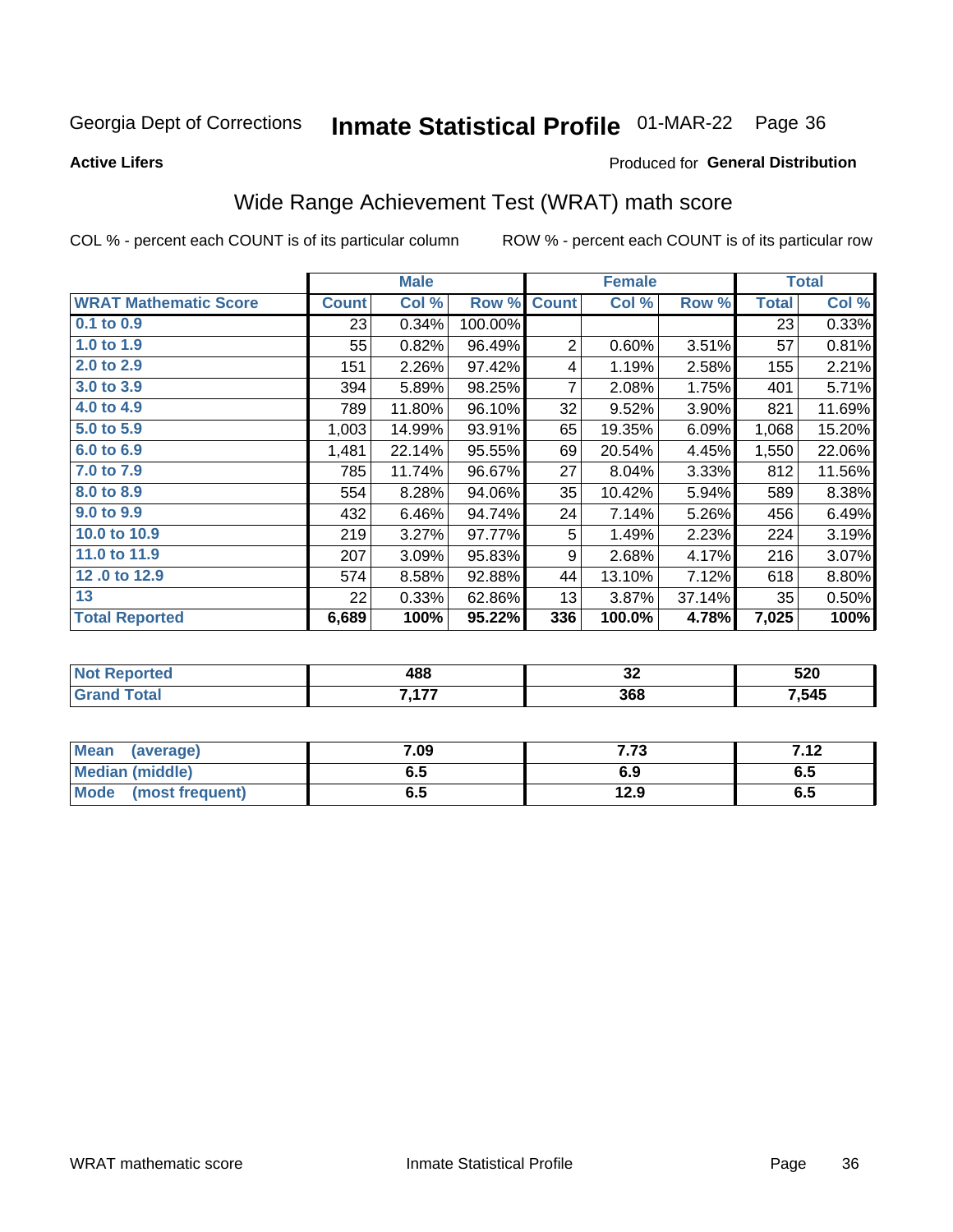#### **Inmate Statistical Profile 01-MAR-22** Page 37

#### **Active Lifers**

#### Produced for General Distribution

## Wide Range Achievement Test (WRAT) spelling score

COL % - percent each COUNT is of its particular column

|                            |              | <b>Male</b> |         |              | <b>Female</b> |        |              | <b>Total</b> |
|----------------------------|--------------|-------------|---------|--------------|---------------|--------|--------------|--------------|
| <b>WRAT Spelling Score</b> | <b>Count</b> | Col %       | Row %   | <b>Count</b> | Col %         | Row %  | <b>Total</b> | Col %        |
| 0.1 to 0.9                 | 121          | 1.81%       | 100.00% |              |               |        | 121          | 1.72%        |
| 1.0 to 1.9                 | 211          | 3.15%       | 100.00% |              |               |        | 211          | 3.00%        |
| 2.0 to 2.9                 | 339          | 5.07%       | 98.55%  | 5            | 1.49%         | 1.45%  | 344          | 4.90%        |
| 3.0 to 3.9                 | 611          | 9.13%       | 99.35%  | 4            | 1.19%         | 0.65%  | 615          | 8.75%        |
| 4.0 to 4.9                 | 522          | 7.80%       | 97.57%  | 13           | 3.87%         | 2.43%  | 535          | 7.62%        |
| 5.0 to 5.9                 | 705          | 10.54%      | 96.44%  | 26           | 7.74%         | 3.56%  | 731          | 10.41%       |
| 6.0 to 6.9                 | 744          | 11.12%      | 96.62%  | 26           | 7.74%         | 3.38%  | 770          | 10.96%       |
| 7.0 to 7.9                 | 540          | 8.07%       | 94.08%  | 34           | 10.12%        | 5.92%  | 574          | 8.17%        |
| 8.0 to 8.9                 | 502          | 7.50%       | 95.26%  | 25           | 7.44%         | 4.74%  | 527          | 7.50%        |
| 9.0 to 9.9                 | 423          | 6.32%       | 95.27%  | 21           | 6.25%         | 4.73%  | 444          | 6.32%        |
| 10.0 to 10.9               | 361          | 5.40%       | 94.26%  | 22           | 6.55%         | 5.74%  | 383          | 5.45%        |
| 11.0 to 11.9               | 391          | 5.85%       | 92.87%  | 30           | 8.93%         | 7.13%  | 421          | 5.99%        |
| 12.0 to 12.9               | 1,105        | 16.52%      | 91.47%  | 103          | 30.65%        | 8.53%  | 1,208        | 17.20%       |
| 13                         | 114          | 1.70%       | 80.85%  | 27           | 8.04%         | 19.15% | 141          | 2.01%        |
| <b>Total Reported</b>      | 6,689        | 100%        | 95.22%  | 336          | 100.0%        | 4.78%  | 7,025        | 100%         |

| Reported<br><b>NOT</b>   | 488        | $\overline{\phantom{a}}$<br>◡▵ | 520   |
|--------------------------|------------|--------------------------------|-------|
| $F_{\mathbf{A}}$<br>υιαι | 7.477<br>. | 368                            | 7,545 |

| <b>Mean</b><br>(average) | 7.52    | 9.82 | 7.63 |
|--------------------------|---------|------|------|
| Median (middle)          | , ,<br> | 10.5 | ن. ا |
| Mode<br>(most frequent)  | 12.9    | 12.9 | 12.9 |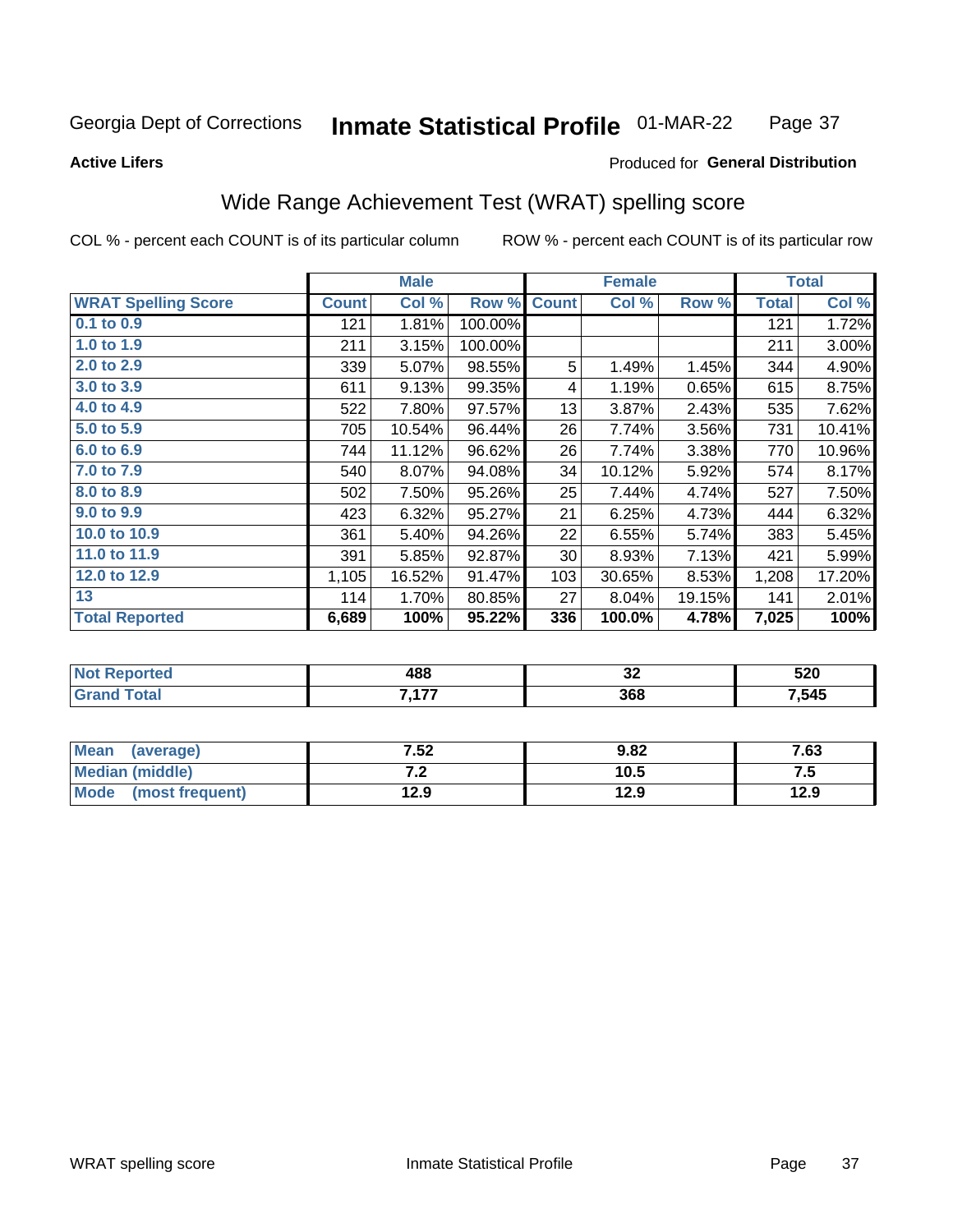## Inmate Statistical Profile 01-MAR-22 Page 38

**Active Lifers** 

#### Produced for General Distribution

### Current / last mental health treatment level

COL % - percent each COUNT is of its particular column

|                                    |              | <b>Male</b> |         |              | <b>Female</b> |        |              | <b>Total</b> |
|------------------------------------|--------------|-------------|---------|--------------|---------------|--------|--------------|--------------|
| <b>Mental Health Treatment Lev</b> | <b>Count</b> | Col %       | Row %   | <b>Count</b> | Col %         | Row %  | <b>Total</b> | Col %        |
| 1 No problem at current time       | 1,485        | 48.07%      | 92.99%  | 112          | 34.25%        | 7.01%  | 1,597        | 46.75%       |
| 2 Receiving outpatient             | 1,146        | 37.10%      | 84.95%  | 203          | 62.08%        | 15.05% | 1,349        | 39.49%       |
| <b>Treatment</b>                   |              |             |         |              |               |        |              |              |
| 3 Inpatient, moderate              | 328          | 10.62%      | 97.04%  | 10           | 3.06%         | 2.96%  | 338          | 9.89%        |
| <b>Treatment</b>                   |              |             |         |              |               |        |              |              |
| 4 Inpatient, intensive             | 123          | 3.98%       | 98.40%  | 2            | 0.61%         | 1.60%  | 125          | 3.66%        |
| Treatment                          |              |             |         |              |               |        |              |              |
| <b>5 Undergoing crisis</b>         | 6            | 0.19%       | 100.00% |              |               |        | 6            | 0.18%        |
| <b>Stabilization</b>               |              |             |         |              |               |        |              |              |
| <b>6 Hospital for criminally</b>   |              | 0.03%       | 100.00% |              |               |        |              | 0.03%        |
| <b>Tinsane</b>                     |              |             |         |              |               |        |              |              |
| <b>Total Evaluated</b>             | 3,089        | 100%        | 90.43%  | 327          | 100%          | 9.57%  | 3,416        | 100%         |

| <b>Never had MH evaluation</b> | .088     |     | 120<br>. . 29 |
|--------------------------------|----------|-----|---------------|
| Гоtal                          | ィラフ<br>. | 368 | ,545          |

| Median (middle) | <b>Receiving outpatient</b><br>treatment | <b>Receiving outpatient</b><br>treatment | <b>Receiving</b><br>outpatient<br>treatment |
|-----------------|------------------------------------------|------------------------------------------|---------------------------------------------|
| <b>Mode</b>     | No problem at current time               | <b>Receiving outpatient</b>              | No problem at                               |
| (most frequent) |                                          | treatment                                | current time                                |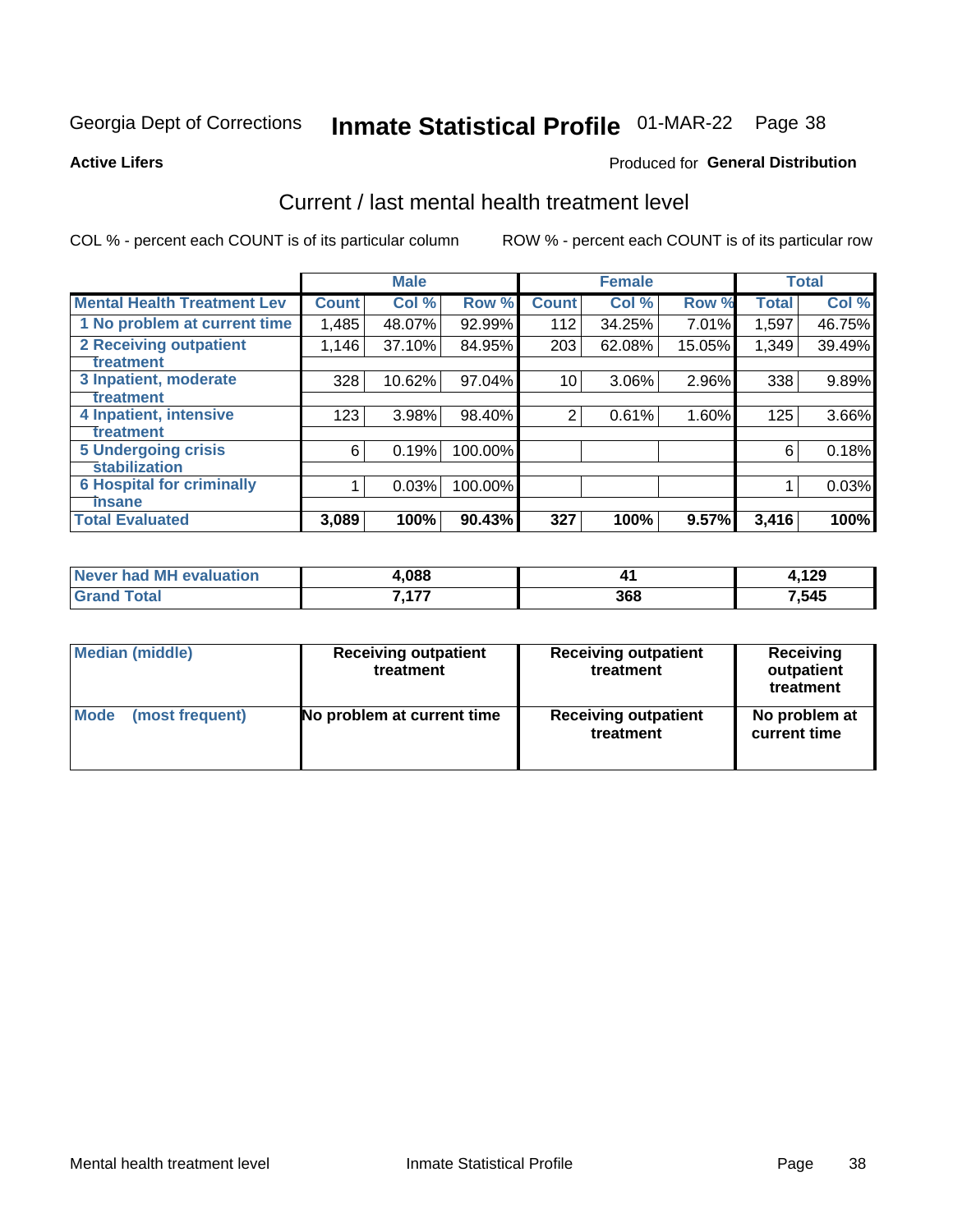#### **Active Lifers**

#### Produced for General Distribution

## PULHESDWIT medical scale - 'P' overall condition ('P'hysical)

COL % - percent each COUNT is of its particular column

|                                  |         | <b>Male</b> |         |             | <b>Female</b> |        |              | <b>Total</b> |
|----------------------------------|---------|-------------|---------|-------------|---------------|--------|--------------|--------------|
| 'P' Overall Condition            | Count l | Col %       |         | Row % Count | Col %         | Row %  | <b>Total</b> | Col %        |
| 1 No medical illness             | 4,795   | 70.60%      | 96.07%  | 196         | 53.99%        | 3.93%  | 4,991        | 69.76%       |
| 2 Well-controlled chronic        | 1,723   | 25.37%      | 92.14%  | 147         | 40.50%        | 7.86%  | 1,870        | 26.14%       |
| <b>lillness</b>                  |         |             |         |             |               |        |              |              |
| 3 Poorly-controlled chronic      | 250     | 3.68%       | 93.63%  | 17          | 4.68%         | 6.37%  | 267          | 3.73%        |
| <b>illness</b>                   |         |             |         |             |               |        |              |              |
| 4 Significant problems requiring | 23      | $0.34\%$    | 88.46%  | 3           | 0.83%         | 11.54% | 26           | $0.36\%$     |
| special housing                  |         |             |         |             |               |        |              |              |
| 5 Terminal illness, < 6 months   |         | 0.01%       | 100.00% |             |               |        |              | $0.01\%$     |
| to live                          |         |             |         |             |               |        |              |              |
| <b>Total Reported</b>            | 6,792   | 100%        | 94.93%  | 363         | 100%          | 5.07%  | 7,155        | 100%         |

| тео | 20E<br>JUJ |     | 390  |
|-----|------------|-----|------|
|     | 7.477      | 368 | ,545 |

|  |  | Mode (most frequent) | 1 No medical illness | 1 No medical illness | 1 No medical<br>illness |
|--|--|----------------------|----------------------|----------------------|-------------------------|
|--|--|----------------------|----------------------|----------------------|-------------------------|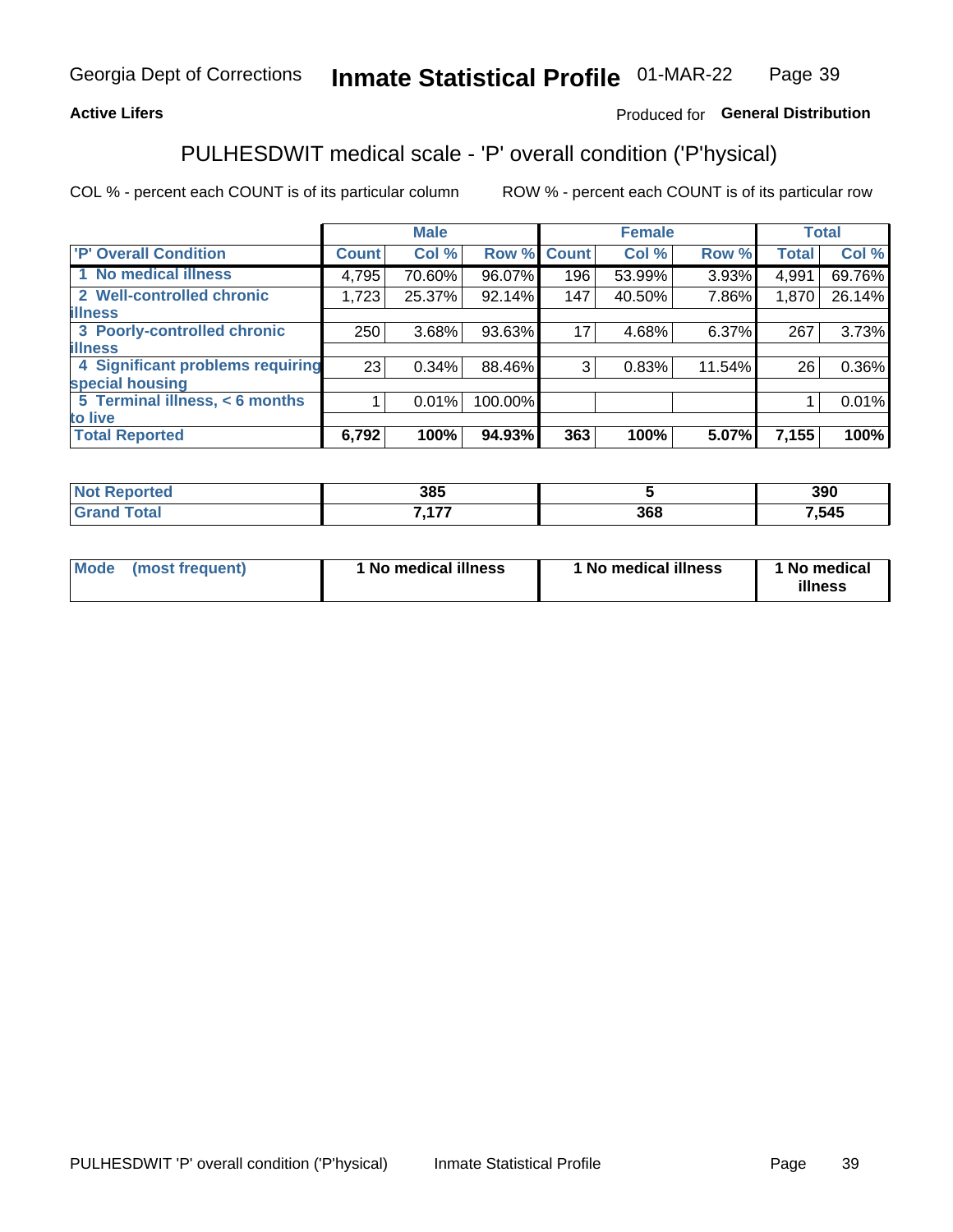#### **Active Lifers**

### Produced for General Distribution

## PULHESDWIT medical scale - 'U' upper body

COL % - percent each COUNT is of its particular column

|                              |               | <b>Male</b> |         |              | <b>Female</b> |        |              | <b>Total</b> |
|------------------------------|---------------|-------------|---------|--------------|---------------|--------|--------------|--------------|
| <b>U' Upper Body</b>         | <b>Count!</b> | Col %       | Row %   | <b>Count</b> | Col %         | Row %  | <b>Total</b> | Col %        |
| 1 Upper bones, joints,       | 6,228         | 92.54%      | 94.79%  | 342          | 94.21%        | 5.21%  | 6,570        | 92.63%       |
| muscles all OK               |               |             |         |              |               |        |              |              |
| 2 One or both arms minimally | 443           | 6.58%       | 96.51%  | 16           | 4.41%         | 3.49%  | 459          | 6.47%        |
| limited                      |               |             |         |              |               |        |              |              |
| 3 One or both arms           | 48            | 0.71%       | 94.12%  | 3            | 0.83%         | 5.88%  | 51           | 0.72%        |
| <b>moderately limited</b>    |               |             |         |              |               |        |              |              |
| 4 One arm disabled,          | 10            | 0.15%       | 83.33%  | 2            | 0.55%         | 16.67% | 12           | 0.17%        |
| paralyzed, or amputated      |               |             |         |              |               |        |              |              |
| 5 Both arms disabled,        |               | 0.01%       | 100.00% |              |               |        |              | 0.01%        |
| paralyzed, or amputated      |               |             |         |              |               |        |              |              |
| <b>Total Reported</b>        | 6,730         | 100%        | 94.88%  | 363          | 100%          | 5.12%  | 7,093        | 100%         |

| τeα<br>w | $\overline{\phantom{a}}$<br>447 |     | ハドク<br>TVL |
|----------|---------------------------------|-----|------------|
|          | 477<br>.                        | 368 | 7,545      |

| Mode<br>(most frequent) | 1 Upper bones, joints,<br>muscles all OK | 1 Upper bones, joints,<br>muscles all OK | 1 Upper bones,<br>joints, muscles all<br>ΟK |
|-------------------------|------------------------------------------|------------------------------------------|---------------------------------------------|
|-------------------------|------------------------------------------|------------------------------------------|---------------------------------------------|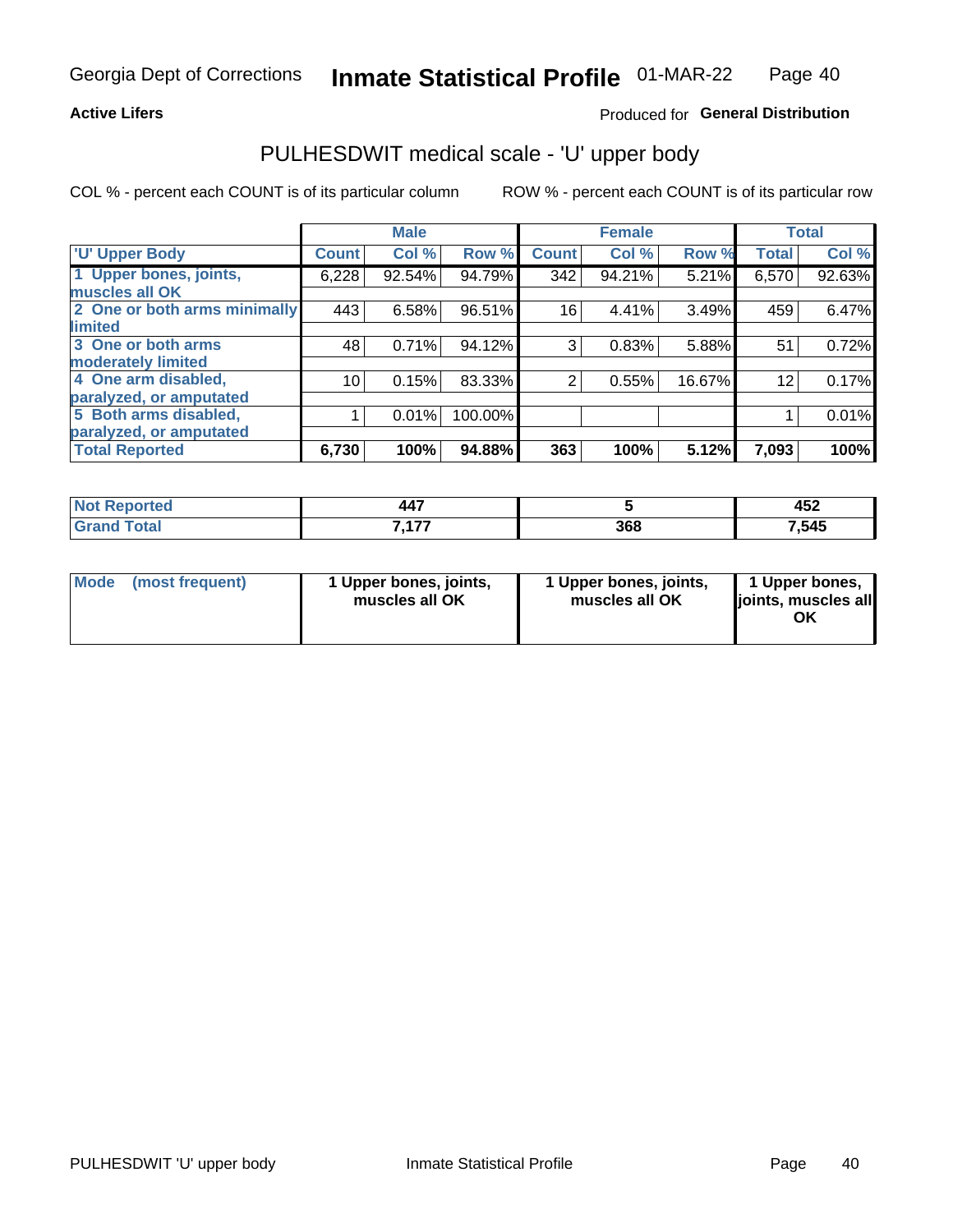#### **Active Lifers**

#### Produced for General Distribution

### PULHESDWIT medical scale - 'L' lower body

COL % - percent each COUNT is of its particular column

|                                |              | <b>Male</b> |         |              | <b>Female</b> |       |              | <b>Total</b> |
|--------------------------------|--------------|-------------|---------|--------------|---------------|-------|--------------|--------------|
| 'L' Lower Body                 | <b>Count</b> | Col %       | Row %   | <b>Count</b> | Col %         | Row % | <b>Total</b> | Col %        |
| 1 Lower bones, joints,         | 5,763        | 85.63%      | 94.66%  | 325          | 89.78%        | 5.34% | 6,088        | 85.84%       |
| muscles all OK                 |              |             |         |              |               |       |              |              |
| 2 One or both legs minimally   | 808          | 12.01%      | 96.42%  | 30           | 8.29%         | 3.58% | 838          | 11.82%       |
| limited                        |              |             |         |              |               |       |              |              |
| 3 One or both legs             | 131          | 1.95%       | 95.62%  | 6            | 1.66%         | 4.38% | 137          | 1.93%        |
| moderately limited             |              |             |         |              |               |       |              |              |
| 4 One leg disabled, paralyzed, | 26           | 0.39%       | 96.30%  |              | 0.28%         | 3.70% | 27           | 0.38%        |
| or amputated                   |              |             |         |              |               |       |              |              |
| 5 Both legs disabled,          | 2            | 0.03%       | 100.00% |              |               |       | 2            | 0.03%        |
| paralyzed, or amputated        |              |             |         |              |               |       |              |              |
| <b>Total Reported</b>          | 6,730        | 100%        | 94.90%  | 362          | 100%          | 5.10% | 7,092        | 100%         |

| Reported              | $\overline{a}$<br>447 |     | .<br>−∪J |
|-----------------------|-----------------------|-----|----------|
| <b>Total</b><br>Grand | 7.177<br>.            | 368 | 7,545    |

| Mode | (most frequent) | 1 Lower bones, joints,<br>muscles all OK | 1 Lower bones, joints,<br>muscles all OK | 1 Lower bones,<br>joints, muscles all<br>ΟK |
|------|-----------------|------------------------------------------|------------------------------------------|---------------------------------------------|
|------|-----------------|------------------------------------------|------------------------------------------|---------------------------------------------|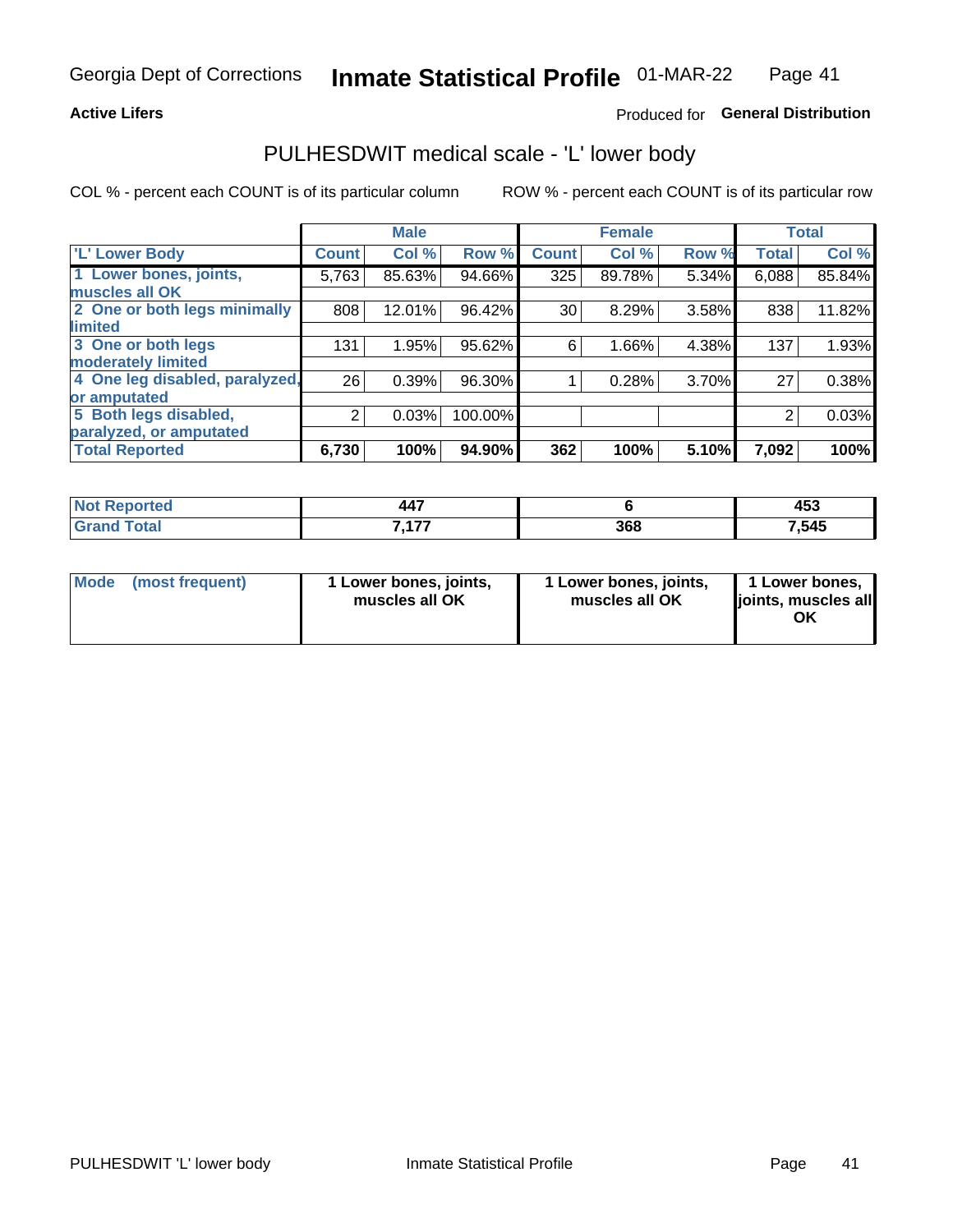#### **Active Lifers**

#### Produced for General Distribution

### PULHESDWIT medical scale - 'H' hearing

COL % - percent each COUNT is of its particular column

|                                |              | <b>Male</b> |                    |     | <b>Female</b> |       | <b>Total</b> |        |
|--------------------------------|--------------|-------------|--------------------|-----|---------------|-------|--------------|--------|
| <b>H' Hearing</b>              | <b>Count</b> | Col %       | <b>Row % Count</b> |     | Col %         | Row % | <b>Total</b> | Col %  |
| 1 Normal hearing both ears     | 6,552        | 97.40%      | 94.82%             | 358 | 98.62%        | 5.18% | 6,910        | 97.46% |
| 2 Some loss in one ear with    | 134          | 1.99%       | 97.81%             | 3   | 0.83%         | 2.19% | 137          | 1.93%  |
| other OK, or mild loss in both |              |             |                    |     |               |       |              |        |
| 3 Total loss in one ear with   | 28           | 0.42%       | 93.33%             | 2   | 0.55%         | 6.67% | 30           | 0.42%  |
| mild loss in other             |              |             |                    |     |               |       |              |        |
| 4 Severe loss in both ears     | 9            | 0.13%       | 100.00%            |     |               |       | 9            | 0.13%  |
| 5 Total loss in both ears,     | 4            | 0.06%       | 100.00%            |     |               |       | 4            | 0.06%  |
| requiring special housing      |              |             |                    |     |               |       |              |        |
| <b>Total Reported</b>          | 6,727        | 100%        | 94.88%             | 363 | 100%          | 5.12% | 7,090        | 100%   |

| 1 P A<br>40 U     |     | 455   |
|-------------------|-----|-------|
| - ---<br>. .<br>. | 368 | 7,545 |

| Mode (most frequent) | 1 Normal hearing both ears 1 Normal hearing both ears 1 Normal hearing |           |
|----------------------|------------------------------------------------------------------------|-----------|
|                      |                                                                        | both ears |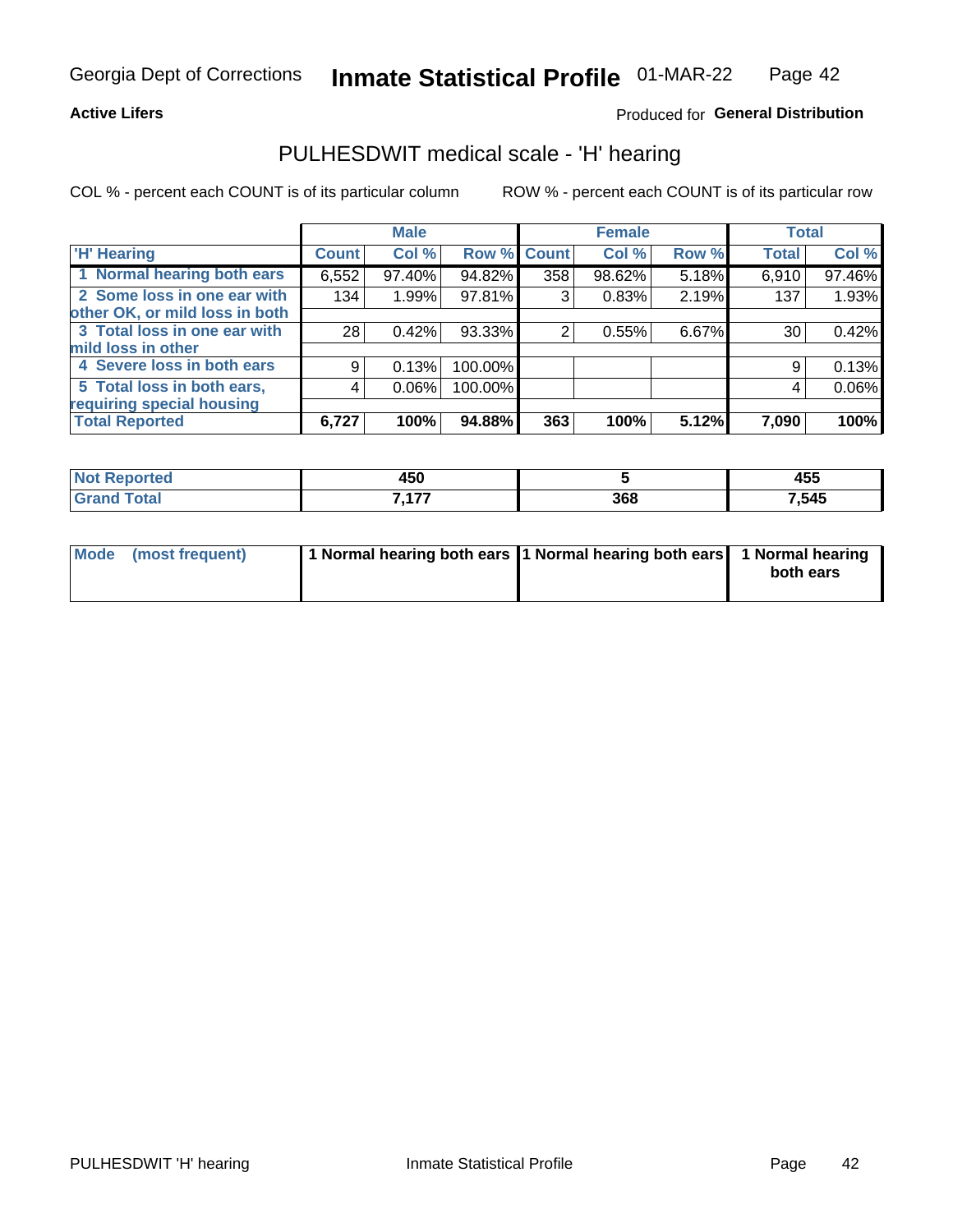#### **Active Lifers**

#### Produced for General Distribution

### PULHESDWIT medical scale - 'E' vision

COL % - percent each COUNT is of its particular column

|                                 |              | <b>Male</b> |         |              | <b>Female</b> |       |              | <b>Total</b> |
|---------------------------------|--------------|-------------|---------|--------------|---------------|-------|--------------|--------------|
| 'E' Vision                      | <b>Count</b> | Col %       | Row %   | <b>Count</b> | Col %         | Row % | <b>Total</b> | Col %        |
| 1 Correctable to 20/40 in both  | 4,309        | 64.97%      | 95.54%  | 201          | 56.15%        | 4.46% | 4,510        | 64.52%       |
| eyes                            |              |             |         |              |               |       |              |              |
| 2 Correctable to 20/70 in one   | 2,020        | 30.46%      | 93.78%  | 134          | 37.43%        | 6.22% | 2,154        | 30.82%       |
| eye, may be blind in other      |              |             |         |              |               |       |              |              |
| 3 Correctable to 20/200 in one  | 261          | 3.94%       | 92.23%  | 22           | 6.15%         | 7.77% | 283          | 4.05%        |
| leye, may be blind in other     |              |             |         |              |               |       |              |              |
| 4 One eye not correctable to    | 38           | 0.57%       | 97.44%  |              | 0.28%         | 2.56% | 39           | 0.56%        |
| 20/200, other may be blind      |              |             |         |              |               |       |              |              |
| 5 Blind in both eyes, requiring | 4            | 0.06%       | 100.00% |              |               |       | 4            | 0.06%        |
| special housing                 |              |             |         |              |               |       |              |              |
| <b>Total Reported</b>           | 6,632        | 100%        | 94.88%  | 358          | 100%          | 5.12% | 6,990        | 100.0%       |

| тес. | 545            | <u>., </u> | 555   |
|------|----------------|------------|-------|
|      | $\overline{a}$ | 368        | 7,545 |

| Mode (most frequent) | 1 Correctable to 20/40 in both<br>eves | 1 Correctable to 20/40 in   1 Correctable to  <br>both eves | 20/40 in both eyes |
|----------------------|----------------------------------------|-------------------------------------------------------------|--------------------|
|                      |                                        |                                                             |                    |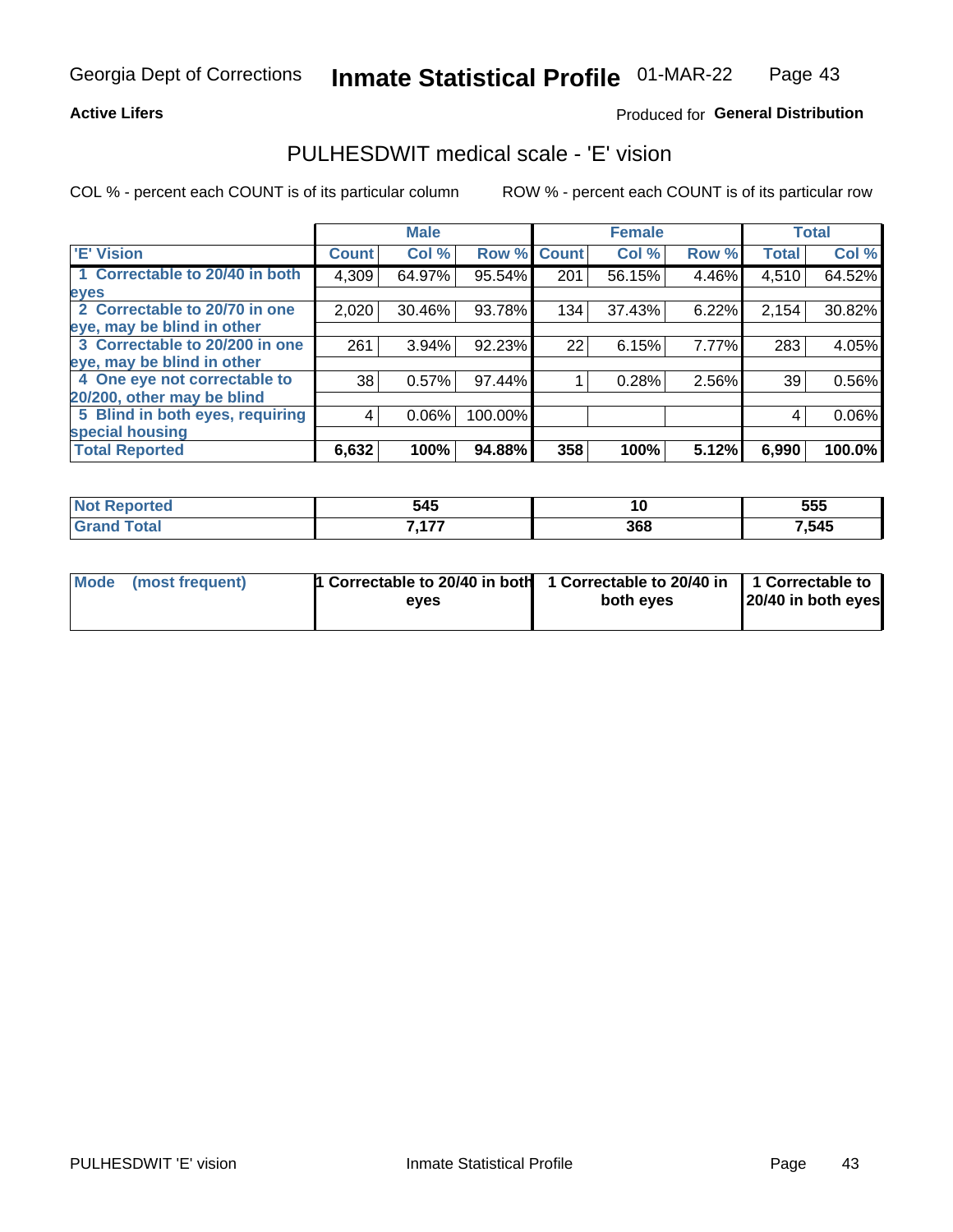#### **Active Lifers**

### Produced for General Distribution

## PULHESDWIT medical scale - 'S' pSychiatric

COL % - percent each COUNT is of its particular column

|                                |              | <b>Male</b> |             |     | <b>Female</b> |        |              | <b>Total</b> |
|--------------------------------|--------------|-------------|-------------|-----|---------------|--------|--------------|--------------|
| 'S' pSychiatric                | <b>Count</b> | Col %       | Row % Count |     | Col %         | Row %  | <b>Total</b> | Col %        |
| 1 No impairment or disorders   | 5,305        | 87.24%      | 97.77%      | 121 | 40.20%        | 2.23%  | 5,426        | 85.02%       |
| 2 Stable, or in remission, or  | 576          | $9.47\%$    | 76.80%      | 174 | 57.81%        | 23.20% | 750          | 11.75%       |
| mild impairment or retardation |              |             |             |     |               |        |              |              |
| 3 Requires moderate inpatient  | 148          | 2.43%       | 97.37%      | 4   | 1.33%         | 2.63%  | 152          | 2.38%        |
| treatment                      |              |             |             |     |               |        |              |              |
| 4 Requires intensive inpatient | 52           | $0.86\%$    | 96.30%      | 2   | $0.66\%$      | 3.70%  | 54           | 0.85%        |
| treatment                      |              |             |             |     |               |        |              |              |
| <b>Total Reported</b>          | 6,081        | 100%        | 95.28%      | 301 | 100%          | 4.72%  | 6,382        | 100%         |

| .096                        | $\sim$<br>$ -$ | 163  |
|-----------------------------|----------------|------|
| ---<br>$\sim$ $\sim$ $\sim$ | 368            | ,545 |

| Mode (most frequent) | <sup>1</sup> No impairment or disorders 2 Stable, or in remission, 1 No impairment or |                       |           |
|----------------------|---------------------------------------------------------------------------------------|-----------------------|-----------|
|                      |                                                                                       | or mild impairment or | disorders |
|                      |                                                                                       | retardation           |           |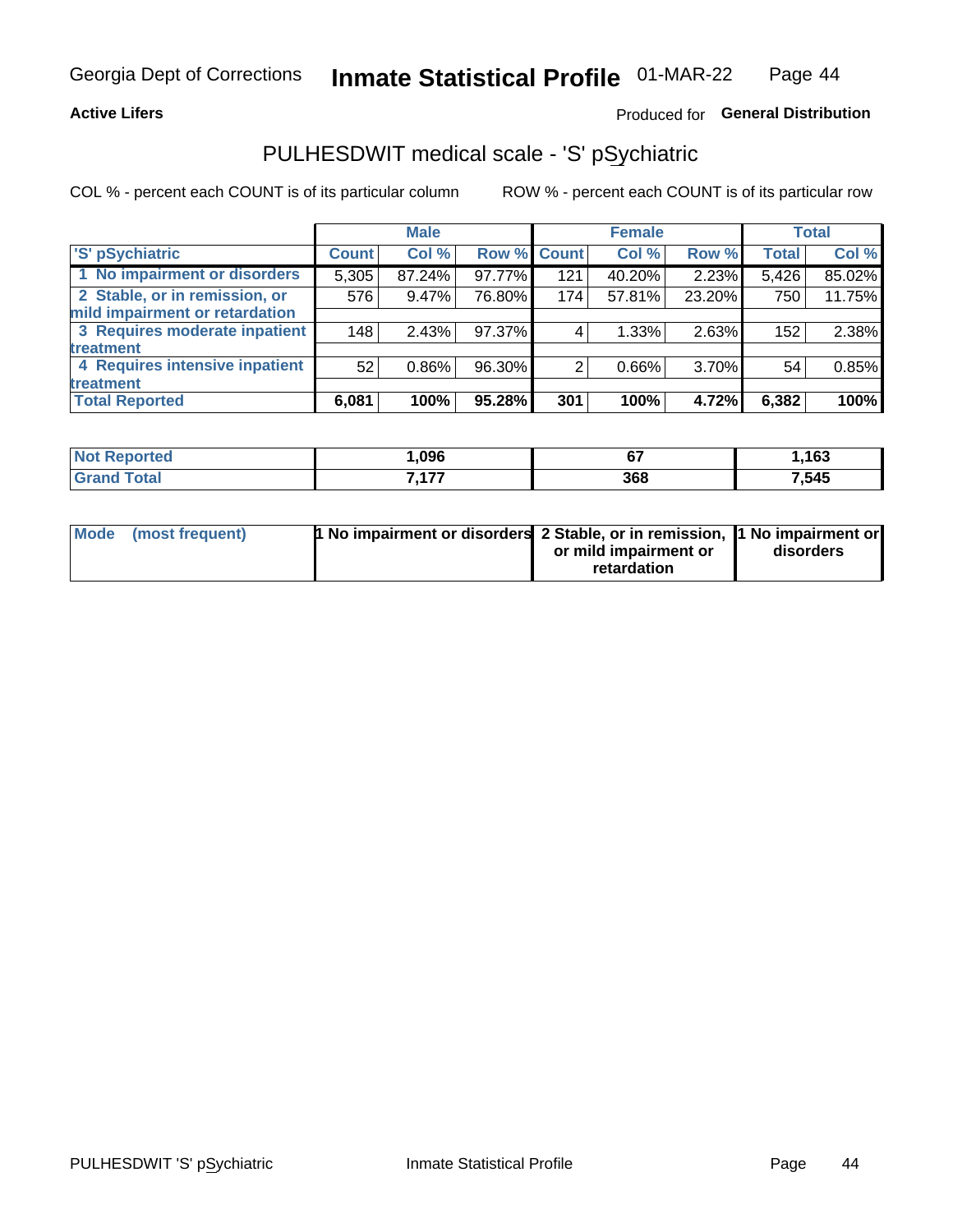#### **Active Lifers**

#### Produced for General Distribution

## PULHESDWIT medical scale - 'D' dental

COL % - percent each COUNT is of its particular column

|                                 |              | <b>Male</b> |         |              | <b>Female</b> |       |              | <b>Total</b> |
|---------------------------------|--------------|-------------|---------|--------------|---------------|-------|--------------|--------------|
| <b>D'</b> Dental                | <b>Count</b> | Col %       | Row %   | <b>Count</b> | Col %         | Row % | <b>Total</b> | Col %        |
| 1 Minimal routine dental health | 4,656        | 79.20%      | 94.31%  | 281          | 90.35%        | 5.69% | 4,937        | 79.76%       |
| <b>needs</b>                    |              |             |         |              |               |       |              |              |
| 2 Moderate cavities and/or gum  | 1,045        | 17.78%      | 97.75%  | 24           | 7.72%         | 2.25% | 1,069        | 17.27%       |
| disease                         |              |             |         |              |               |       |              |              |
| 3 Extensive gum disease         | 174          | 2.96%       | 96.67%  | 6            | 1.93%         | 3.33% | 180          | 2.91%        |
| and/or widespread decay         |              |             |         |              |               |       |              |              |
| 4 Urgent need for dental        | 4            | $0.07\%$    | 100.00% |              |               |       | 4            | 0.06%        |
| <b>services</b>                 |              |             |         |              |               |       |              |              |
| <b>Total Reported</b>           | 5,879        | 100%        | 94.98%  | 311          | 100%          | 5.02% | 6,190        | 100%         |

| <b>Not Reported</b> | ,298                | --<br>J. | ,355  |
|---------------------|---------------------|----------|-------|
| <b>Total</b>        | $\overline{a}$<br>. | 368      | 7,545 |

| <b>Mode</b> | (most frequent) | <b>Minimal routine dental</b><br>health needs | 1 Minimal routine dental   1 Minimal routine  <br>health needs | dental health<br>needs |
|-------------|-----------------|-----------------------------------------------|----------------------------------------------------------------|------------------------|
|-------------|-----------------|-----------------------------------------------|----------------------------------------------------------------|------------------------|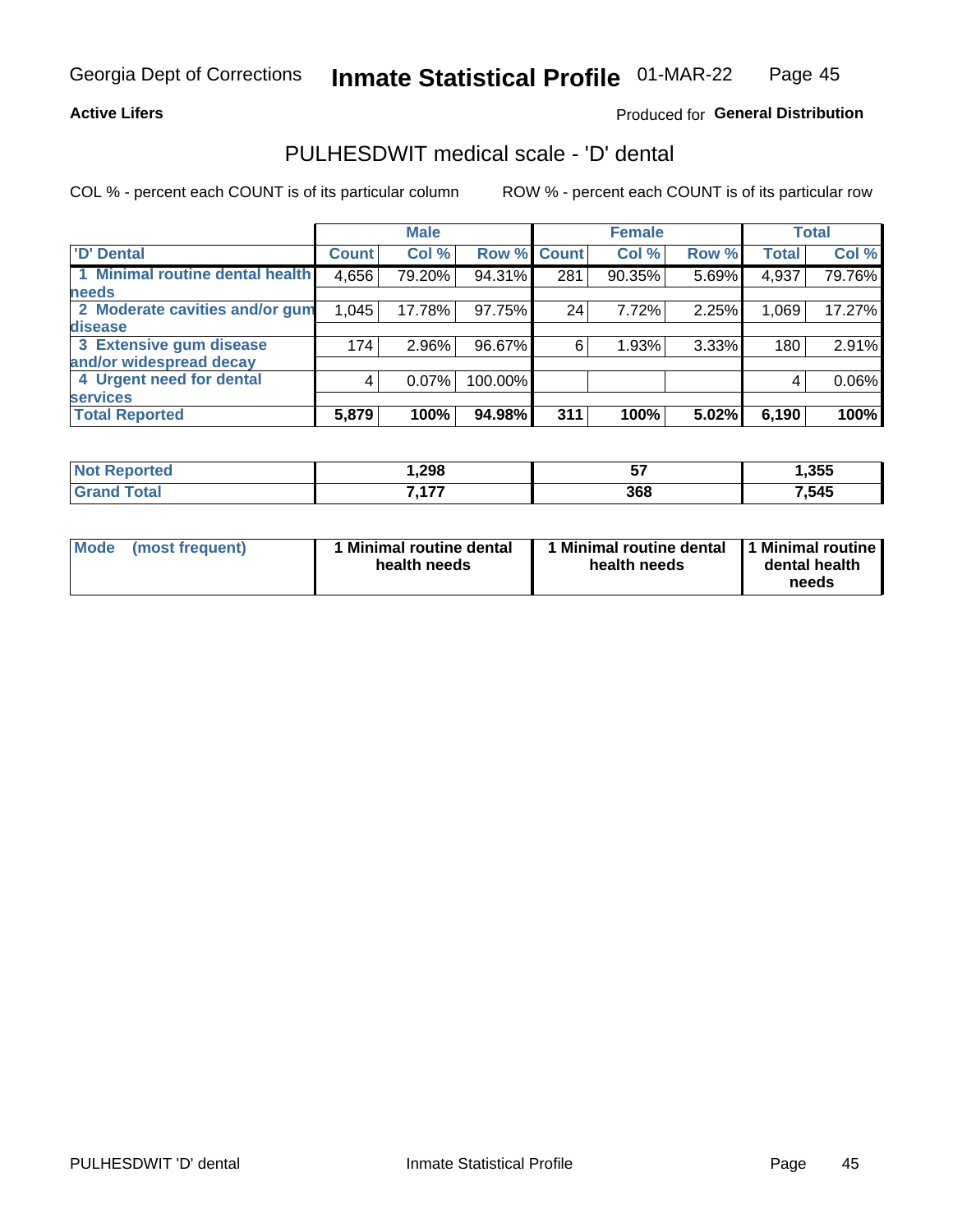#### **Active Lifers**

### Produced for General Distribution

### PULHESDWIT medical scale - 'W' work ability

COL % - percent each COUNT is of its particular column

|                                 |              | <b>Male</b> |             |     | <b>Female</b> |       |              | <b>Total</b> |
|---------------------------------|--------------|-------------|-------------|-----|---------------|-------|--------------|--------------|
| 'W' work ability                | <b>Count</b> | Col %       | Row % Count |     | Col %         | Row % | <b>Total</b> | Col %        |
| 1 Unrestricted work or activity | 5,451        | 81.09%      | 95.05%      | 284 | 78.24%        | 4.95% | 5,735        | 80.95%       |
| 2 Minor restrictions on type of | 953          | 14.18%      | 93.80%      | 63  | 17.36%        | 6.20% | 1,016        | 14.34%       |
| <b>work</b>                     |              |             |             |     |               |       |              |              |
| 3 Moderate restrictions on type | 205          | 3.05%       | 95.35%      | 10  | 2.75%         | 4.65% | 215          | 3.03%        |
| of work                         |              |             |             |     |               |       |              |              |
| 4 Major restrictions on type of | 73           | 1.09%       | 93.59%      | 5   | 1.38%         | 6.41% | 78           | 1.10%        |
| <b>work</b>                     |              |             |             |     |               |       |              |              |
| 5 Cannot work under any         | 40           | $0.60\%$    | 97.56%      |     | 0.28%         | 2.44% | 41           | 0.58%        |
| <b>circumstances</b>            |              |             |             |     |               |       |              |              |
| <b>Total Reported</b>           | 6,722        | 100%        | 94.88%      | 363 | 100%          | 5.12% | 7,085        | 100%         |

| <b>Not Reported</b> | .<br>טר  |     | 460   |
|---------------------|----------|-----|-------|
| Total<br>ا الله ا   | ---<br>. | 368 | 7,545 |

| Mode            | 1 Unrestricted work or | 1 Unrestricted work or | 1 Unrestricted   |
|-----------------|------------------------|------------------------|------------------|
| (most frequent) | activity               | activity               | work or activity |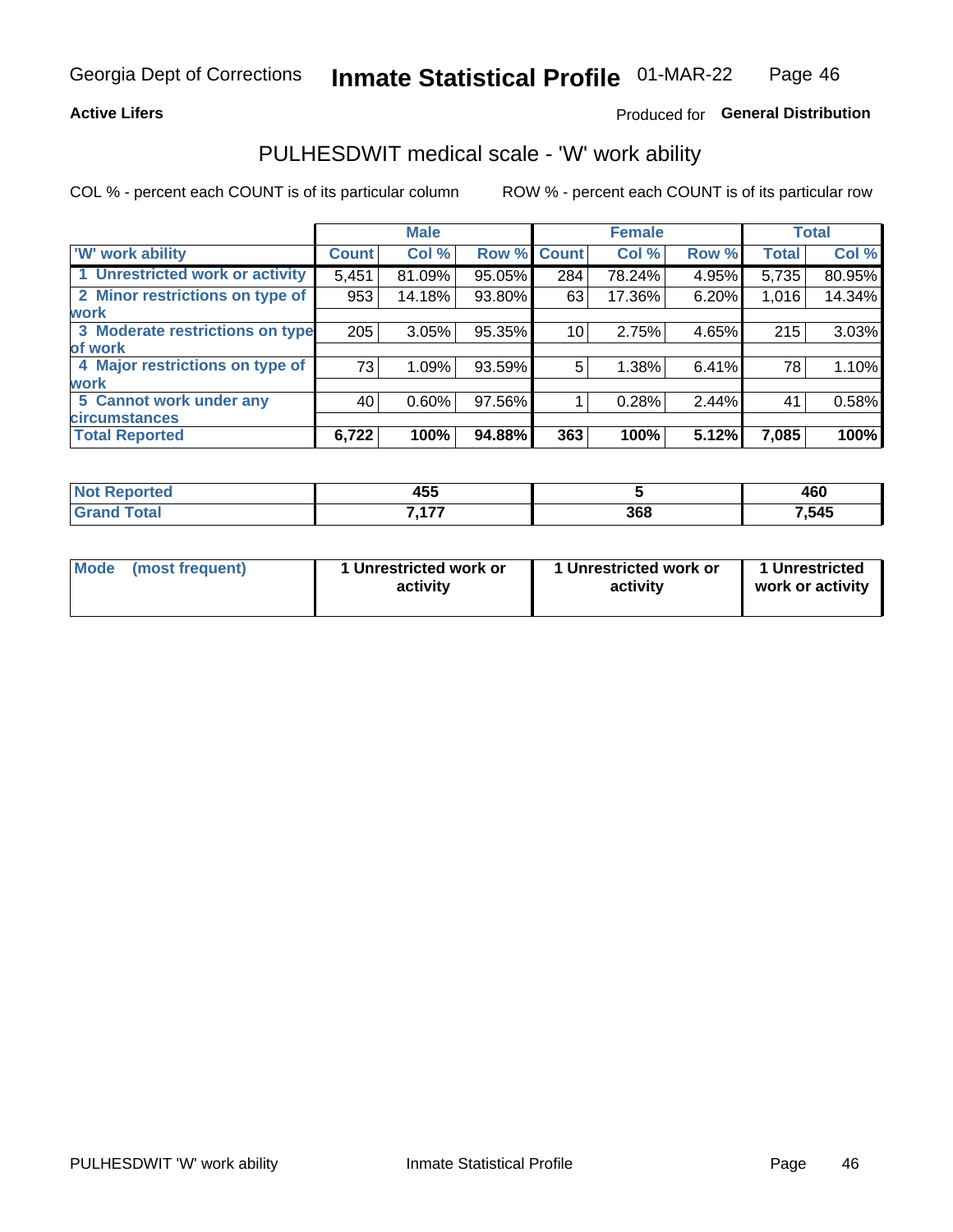#### **Active Lifers**

#### Produced for General Distribution

## PULHESDWIT medical scale - 'I' impairment

|                                   |              | <b>Male</b> |        |             | <b>Female</b> |        |              | <b>Total</b> |
|-----------------------------------|--------------|-------------|--------|-------------|---------------|--------|--------------|--------------|
| <b>T' Impairment</b>              | <b>Count</b> | Col %       |        | Row % Count | Col %         | Row %  | <b>Total</b> | Col %        |
| 1 No impairments or               | 6,624        | 98.53%      | 94.87% | 358         | 98.62%        | 5.13%  | 6,982        | 98.53%       |
| disabilities                      |              |             |        |             |               |        |              |              |
| 2 Wheelchair-bound but            | 54           | $0.80\%$    | 96.43% | 2           | 0.55%         | 3.57%  | 56           | 0.79%        |
| otherwise OK                      |              |             |        |             |               |        |              |              |
| <b>3 Needs low-level Assisted</b> | 17           | 0.25%       | 94.44% |             | 0.28%         | 5.56%  | 18           | 0.25%        |
| Living (level I)                  |              |             |        |             |               |        |              |              |
| 4 Needs moderate Assisted         |              | 0.10%       | 87.50% |             | 0.28%         | 12.50% | 8            | 0.11%        |
| <b>Living (level II)</b>          |              |             |        |             |               |        |              |              |
| <b>5 Needs maximal Assisted</b>   | 21           | 0.31%       | 95.45% |             | 0.28%         | 4.55%  | 22           | 0.31%        |
| <b>Living (level III)</b>         |              |             |        |             |               |        |              |              |
| <b>Total Reported</b>             | 6,723        | 100%        | 94.88% | 363         | 100%          | 5.12%  | 7,086        | 100%         |

| ™rteα | 494        |     | <b>ARC</b> |  |
|-------|------------|-----|------------|--|
| m.    | ___        |     | 403        |  |
| υιαι  | - ---<br>. | 368 | 7,545      |  |

| <b>Mode</b> | (most frequent) | 1 No impairments or<br>disabilities | 1 No impairments or<br>disabilities | 1 No impairments<br>or disabilities |
|-------------|-----------------|-------------------------------------|-------------------------------------|-------------------------------------|
|-------------|-----------------|-------------------------------------|-------------------------------------|-------------------------------------|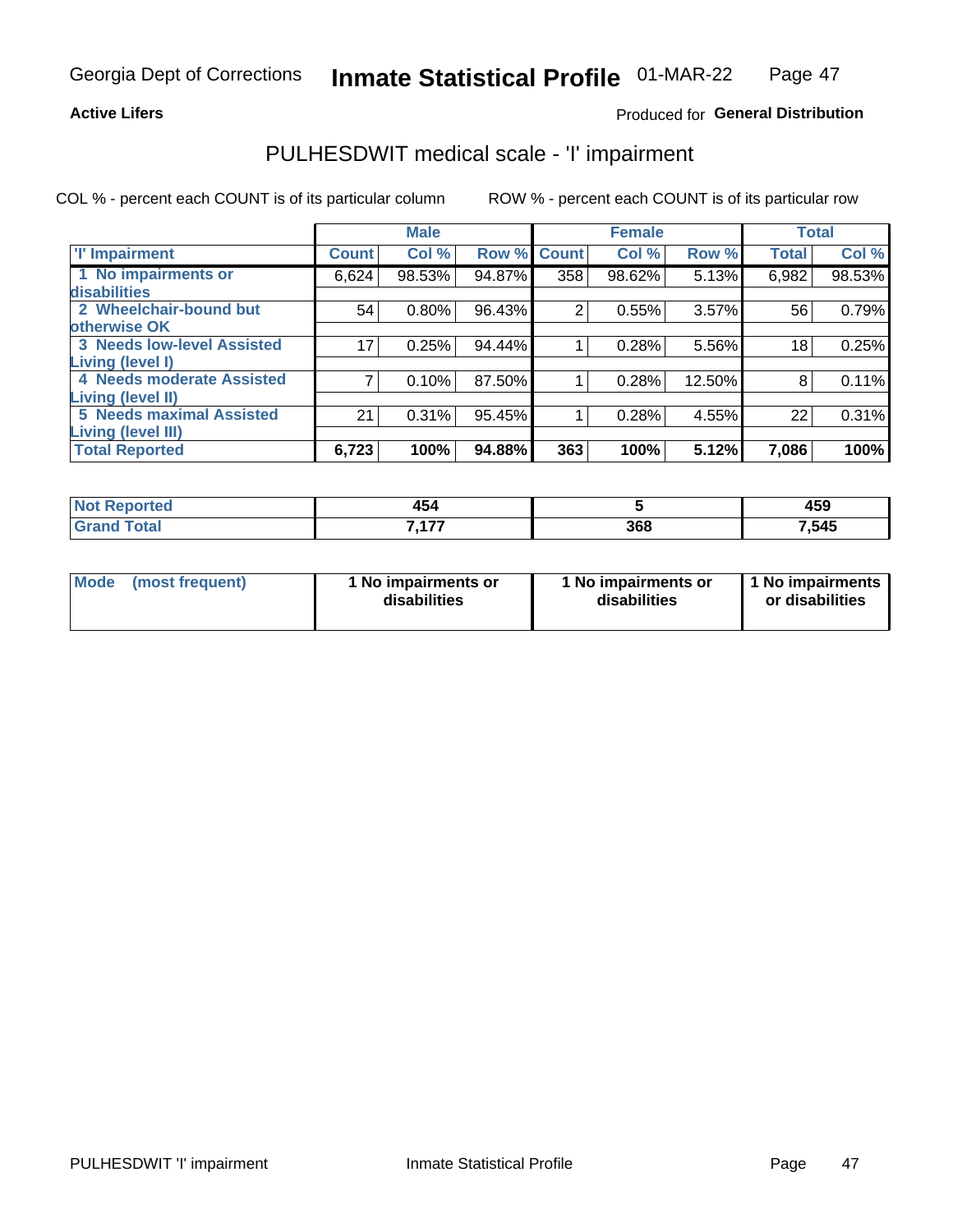#### **Active Lifers**

### Produced fo General Distribution

## PULHESDWIT medical scale - 'T' transportability

COL % - percent each COUNT is of its particular column

|                              |              | <b>Male</b> |         |              | <b>Female</b> |        |              | <b>Total</b> |
|------------------------------|--------------|-------------|---------|--------------|---------------|--------|--------------|--------------|
| <b>T' Transportability</b>   | <b>Count</b> | Col %       | Row %   | <b>Count</b> | Col %         | Row %  | <b>Total</b> | Col %        |
| 1 Can be transported in any  | 6,754        | 98.87%      | 95.02%  | 354          | 98.06%        | 4.98%  | 7,108        | 98.83%       |
| ordinary approved vehicle    |              |             |         |              |               |        |              |              |
| 2 Wheelchair-bound, not      | 28           | 0.41%       | 100.00% |              |               |        | 28           | 0.39%        |
| needing special vehicle      |              |             |         |              |               |        |              |              |
| 3 Wheelchair-bound, requires | 6            | 0.09%       | 85.71%  |              | 0.28%         | 14.29% |              | 0.10%        |
| special vehicle              |              |             |         |              |               |        |              |              |
| 4 Needs specially-equipped   |              | 0.01%       | 50.00%  |              | 0.28%         | 50.00% |              | 0.03%        |
| medical vehicle              |              |             |         |              |               |        |              |              |
| <b>5 Requires ambulance</b>  | 42           | 0.61%       | 89.36%  | 5            | 1.39%         | 10.64% | 47           | 0.65%        |
| transport                    |              |             |         |              |               |        |              |              |
| <b>Total Reported</b>        | 6,831        | 100%        | 94.98%  | 361          | 100%          | 5.02%  | 7,192        | 100%         |

| orted        | 346        |     | 353   |
|--------------|------------|-----|-------|
| <b>Total</b> | 7.177<br>. | 368 | 7,545 |

|  | Mode (most frequent) | 1 Can be transported in any 1 Can be transported in any<br>ordinary approved vehicle   ordinary approved vehicle   transported in any |  | 1 Can be<br>  ordinary approved  <br>vehicle |
|--|----------------------|---------------------------------------------------------------------------------------------------------------------------------------|--|----------------------------------------------|
|--|----------------------|---------------------------------------------------------------------------------------------------------------------------------------|--|----------------------------------------------|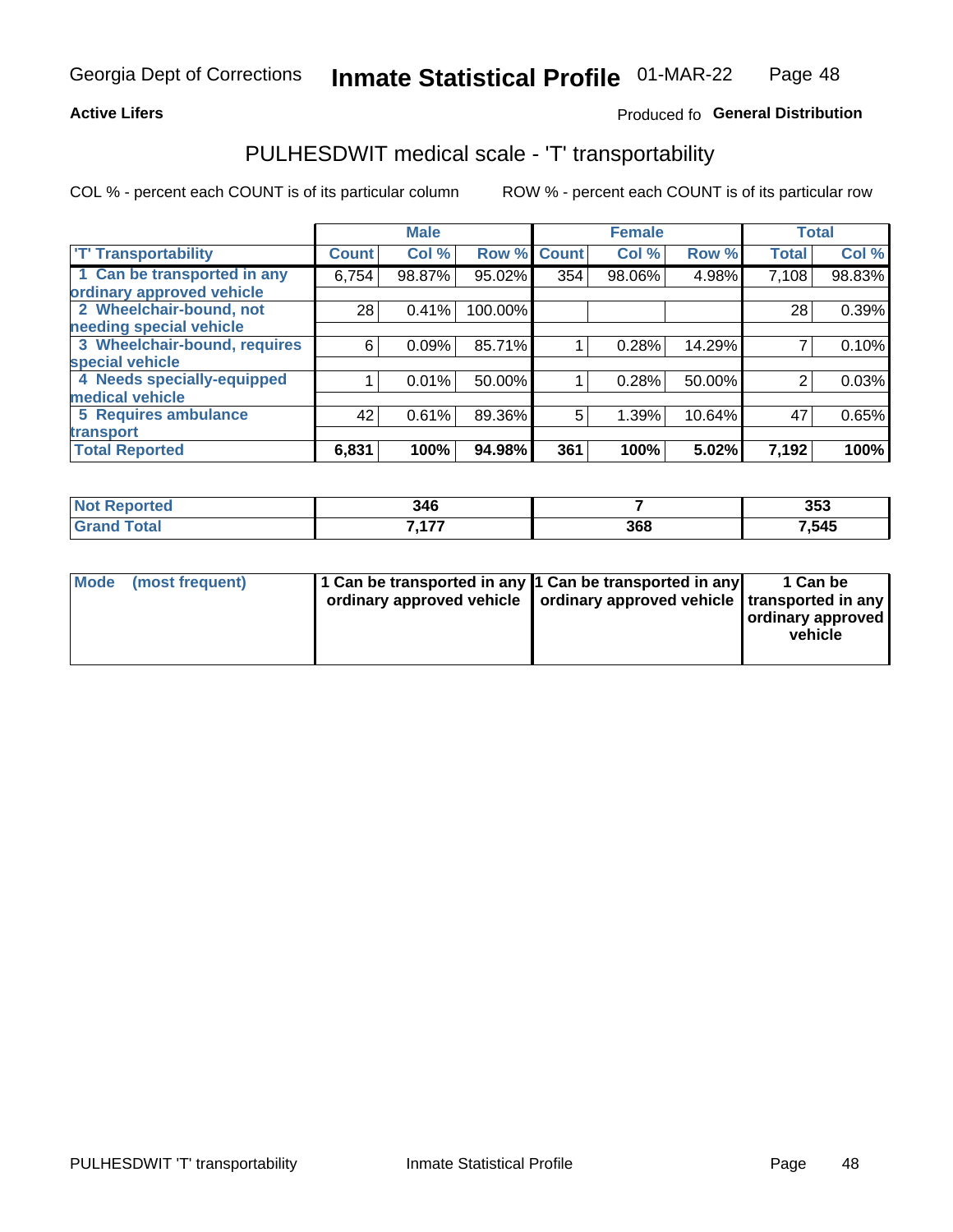## Inmate Statistical Profile 01-MAR-22 Page 49

**Active Lifers** 

#### Produced for General Distribution

### Number of prior Georgia incarcerations

COL % - percent each COUNT is of its particular column

|                                       | <b>Male</b>  |        |           |              | <b>Female</b> | <b>Total</b> |       |        |
|---------------------------------------|--------------|--------|-----------|--------------|---------------|--------------|-------|--------|
| <b>Num of Prior GA Incarcerations</b> | <b>Count</b> | Col %  | Row %     | <b>Count</b> | Col %         | Row %        | Total | Col %  |
|                                       | 4,859        | 67.70% | 93.55%    | 335          | 91.03%        | 6.45%        | 5,194 | 68.84% |
|                                       | 1,143        | 15.93% | 97.94%    | 24           | 6.52%         | 2.06%        | 1,167 | 15.47% |
| $\mathbf{2}$                          | 568          | 7.91%  | 99.30%    | 4            | 1.09%         | 0.70%        | 572   | 7.58%  |
|                                       | 307          | 4.28%  | 99.03%    | 3            | 0.82%         | 0.97%        | 310   | 4.11%  |
| 4                                     | 161          | 2.24%  | 99.38%    |              | 0.27%         | 0.62%        | 162   | 2.15%  |
| 5                                     | 75           | 1.05%  | 98.68%    |              | 0.27%         | 1.32%        | 76    | 1.01%  |
| <b>More Than 5</b>                    | 64           | 0.89%  | 100.00%   |              |               |              | 64    | 0.85%  |
| <b>Total Reported</b>                 | 7,177        | 100%   | $95.12\%$ | 368          | 100%          | 4.88%        | 7,545 | 100.0% |

| тео    |            |     |      |  |
|--------|------------|-----|------|--|
| $\sim$ | 7.477<br>. | 368 | .545 |  |

| Mean (average)       | .65 | ٥۷. |
|----------------------|-----|-----|
| Median (middle)      |     |     |
| Mode (most frequent) |     |     |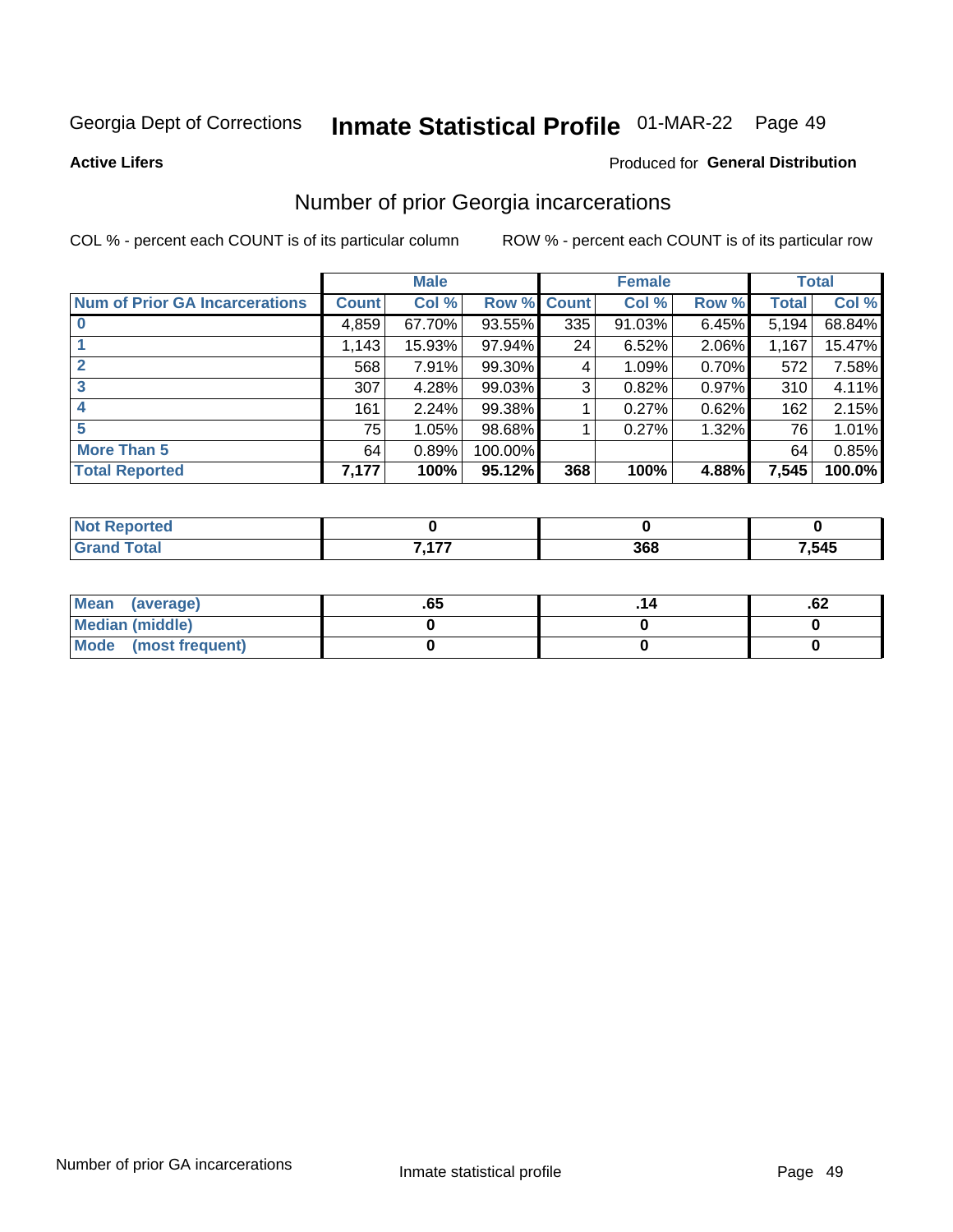## Inmate Statistical Profile 01-MAR-22 Page 50

**Active Lifers** 

### Produced for General Distribution

### Prison sentence in years

COL % - percent each COUNT is of its particular column

ROW % - percent each COUNT is of its particular row

|                                 | <b>Male</b> |        |                    | <b>Female</b> |         |          | Total  |        |
|---------------------------------|-------------|--------|--------------------|---------------|---------|----------|--------|--------|
| <b>Prison Sentence In Years</b> | Count l     | Col %  | <b>Row % Count</b> |               | Col %   | Row %    | Total  | Col %  |
| <b>Life</b>                     | 7.176       | 99.99% | $95.12\%$          | 368           | 100.00% | $4.88\%$ | 7,544  | 99.99% |
| Youthful Offenders              |             | 0.01%  | 100.00%            |               |         |          |        | 0.01%  |
| <b>Total Reported</b>           | 7.177       | 100%   | $95.12\%$          | 368           | 100%    | 4.88%    | 7,545⊺ | 100%   |

| кно   |              |     |       |
|-------|--------------|-----|-------|
| 'otal | 7.477<br>. . | 368 | 7,545 |

#### **Determinate (numeric) sentences only**

| Mean | (average)<br>. . |  |  |
|------|------------------|--|--|
|      |                  |  |  |

All sentences (including determinate), with life, life without parole, and death sentences figured at 45 years

| Me<br>in r-<br>---<br>------- |  |  |  |
|-------------------------------|--|--|--|
|                               |  |  |  |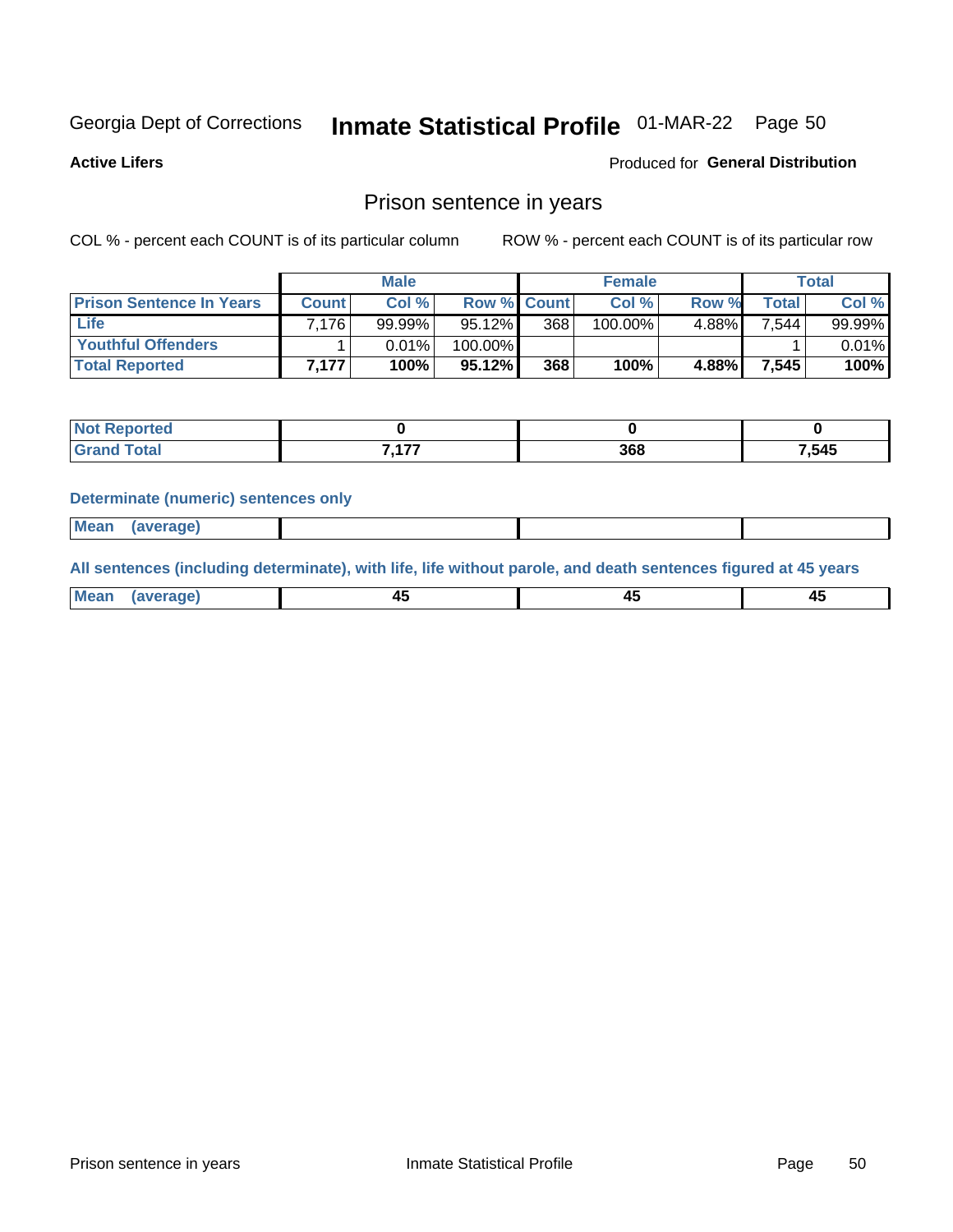#### Inmate Statistical Profile 01-MAR-22 Page 51 Georgia Dept of Corrections

#### **Active Lifers**

#### Produced for General Distribution

## Primary offense, broken out into felonies vs misdemeanors

COL % - percent each COUNT is of its particular column

|                                  | <b>Male</b>  |            |                    | <b>Female</b>    |         |          | Total        |         |
|----------------------------------|--------------|------------|--------------------|------------------|---------|----------|--------------|---------|
| <b>Felonies and Misdemeanors</b> | <b>Count</b> | Col %      | <b>Row % Count</b> |                  | Col%    | Row %    | <b>Total</b> | Col %   |
| <b>Felonies</b>                  | 7.148        | $100.00\%$ | 95.15%             | 364 <sub>1</sub> | 100.00% | 4.85%    | 7,512        | 100.00% |
| <b>Total Reported</b>            | 7.148        | 100%       | 95.15%             | 364              | 100%    | $4.85\%$ | 7.512        | 100%    |

| <b>Not</b><br><b>orted</b> | 00<br>∼∸<br>$\sim$ |       | $\sim$<br>v. |
|----------------------------|--------------------|-------|--------------|
| Grat<br>v.u                | 7.477              | 7,152 | ,545         |

| <b>Mode</b><br>frequent)<br>nies<br>≧ (most tr.<br>. | onies<br>. | lonies<br>енл<br>____ |
|------------------------------------------------------|------------|-----------------------|
|------------------------------------------------------|------------|-----------------------|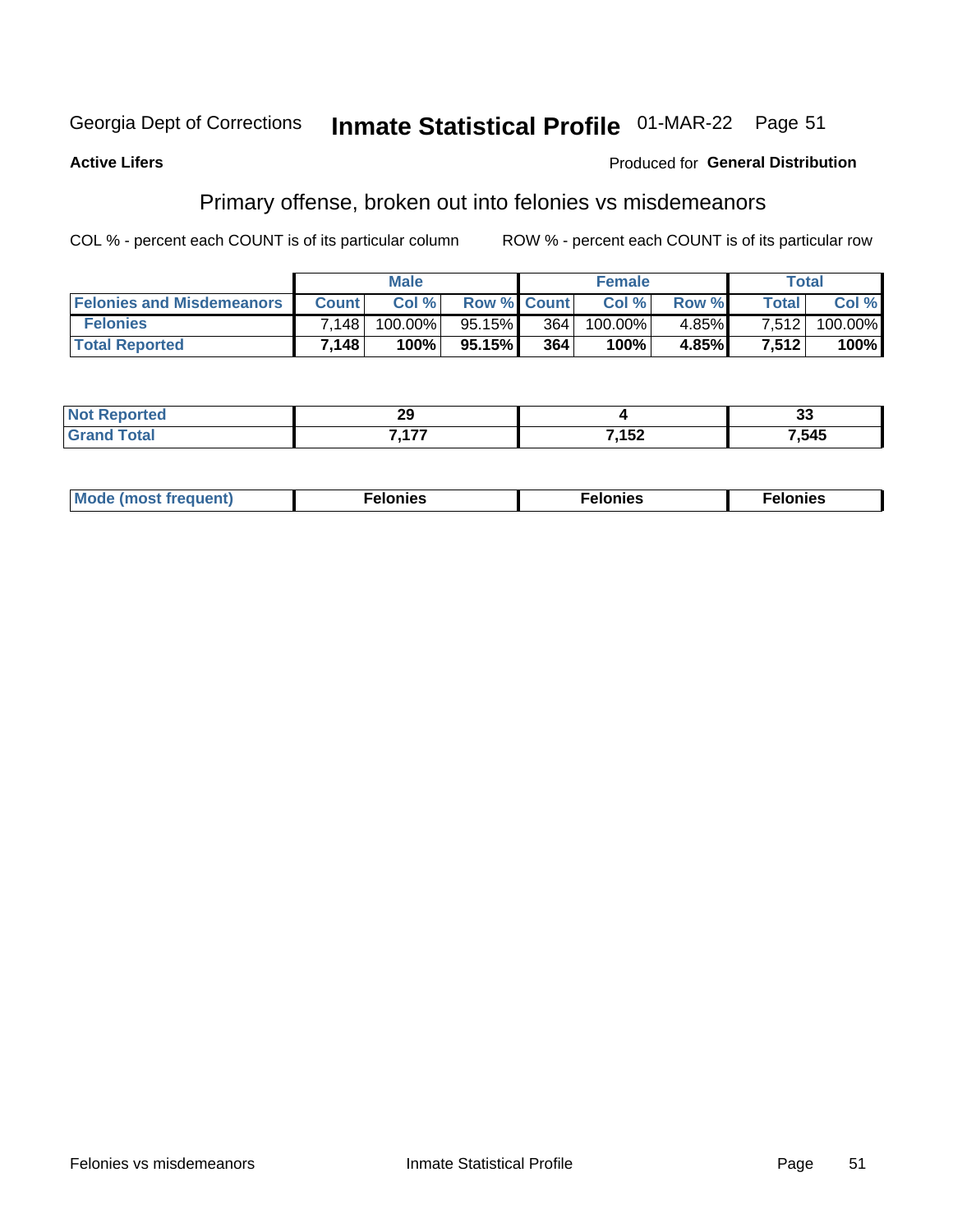## Inmate Statistical Profile 01-MAR-22 Page 52

#### **Active Lifers**

#### Produced for General Distribution

### Primary offense, broken out into six broad crime categories

COL % - percent each COUNT is of its particular column

|                         | <b>Male</b>  |         |             | <b>Female</b>  |        |         | <b>Total</b> |        |
|-------------------------|--------------|---------|-------------|----------------|--------|---------|--------------|--------|
| <b>Crime Categories</b> | <b>Count</b> | Col %   | Row % Count |                | Col %  | Row %   | <b>Total</b> | Col %  |
| <b>Violent</b>          | 5,871        | 81.81%  | 94.25%      | 358            | 97.28% | 5.75%   | 6,229        | 82.57% |
| <b>Sex Crime</b>        | 1,234        | 17.20%  | 99.28%      | 9 <sub>1</sub> | 2.45%  | $.72\%$ | 1,243        | 16.48% |
| 3<br><b>Property</b>    | 3            | .04%    | 100.00%     |                | .00%   |         |              | .04%   |
| <b>Drug</b><br>4        | 61           | .85%    | 98.39%      |                | .27%   | 1.61%   | 62           | .82%   |
| <b>Other</b><br>6       |              | $.10\%$ | 100.00%     |                | .00%   |         |              | .09%   |
| <b>Total Reported</b>   | 7,176        | 100%    | $95.12\%$   | 368            | 100%   | 4.88%   | 7,544        | 100%   |

| <b>Not Reported</b> |                    |     |       |
|---------------------|--------------------|-----|-------|
| 'Total              | $\rightarrow$<br>. | 368 | ',545 |

| M | <br>.<br>-------- | m<br>$\cdots$ |
|---|-------------------|---------------|
|   |                   |               |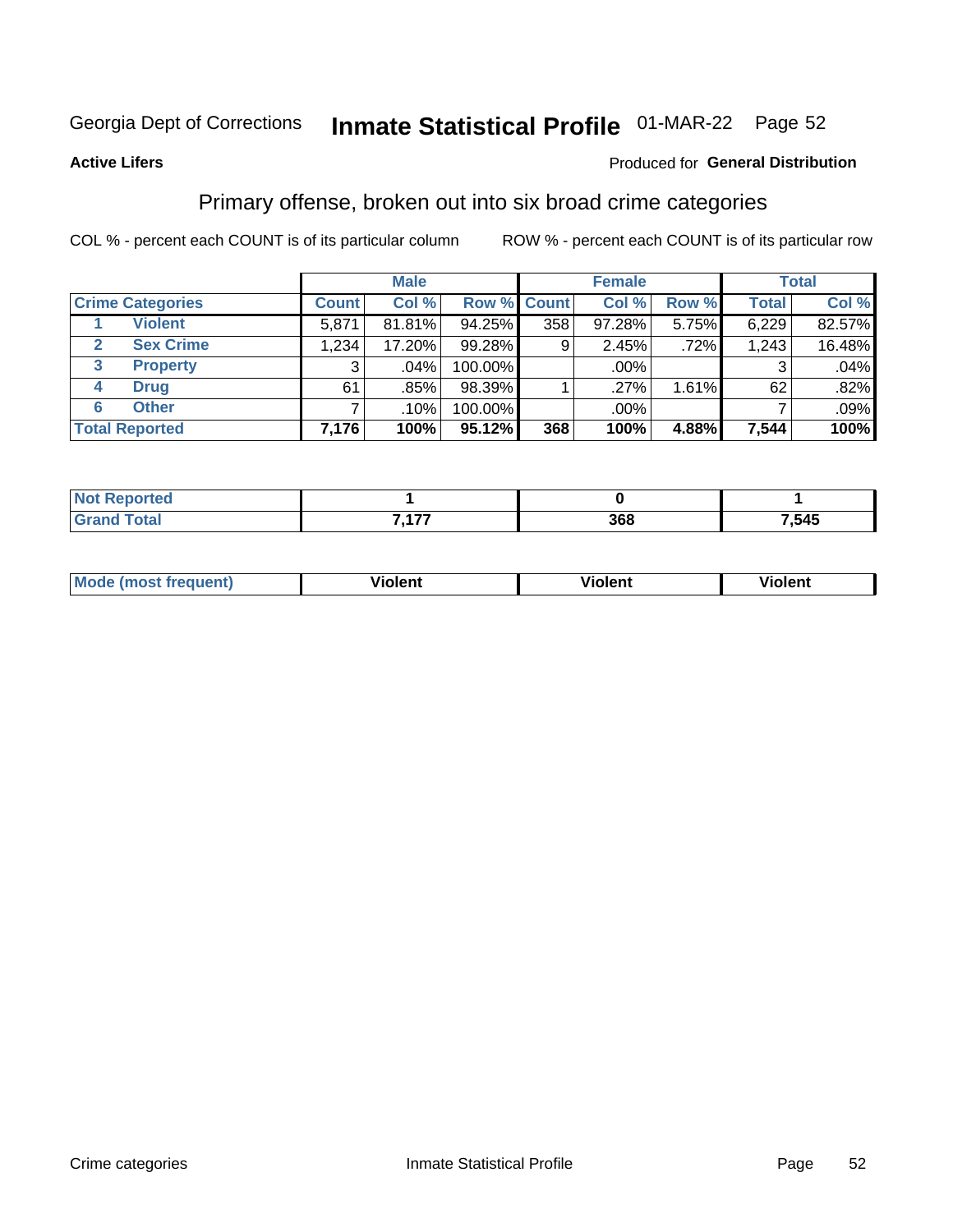## Inmate Statistical Profile 01-MAR-22 Page 53

**Active Lifers** 

#### Produced for General Distribution

## Primary offense, detailed offense code

COL % - percent each COUNT is of its particular column

|                                            |                | <b>Male</b> |         |                         | <b>Female</b> |         |                | <b>Total</b> |
|--------------------------------------------|----------------|-------------|---------|-------------------------|---------------|---------|----------------|--------------|
| <b>Primary Offense</b>                     | <b>Count</b>   | Col %       | Row %   | <b>Count</b>            | Col %         | Row %   | <b>Total</b>   | Col %        |
| <b>Aggrav Assault (1302)</b>               | 4              | .06%        | 100.00% |                         |               |         | 4              | .05%         |
| <b>Aggrav Child Molestation (2021)</b>     | 212            | 2.95%       | 98.60%  | 3                       | .82%          | 1.40%   | 215            | 2.85%        |
| <b>Aggrav Sexual Battery (2009)</b>        | 35             | .49%        | 100.00% |                         |               |         | 35             | .46%         |
| <b>Aggrav Sodomy (2003)</b>                | 59             | .82%        | 98.33%  | 1                       | .27%          | 1.67%   | 60             | .80%         |
| <b>Armed Robbery (1902)</b>                | 626            | 8.72%       | 98.74%  | 8                       | 2.17%         | 1.26%   | 634            | 8.40%        |
| <b>Atmpt Murder (1190)</b>                 | 1              | .01%        | 100.00% |                         |               |         | 1              | .01%         |
| Atmpt Rape (2091)                          |                |             |         | 1                       | .27%          | 100.00% | 1              | .01%         |
| Burg 1st Aft 6/30/12 (1611)                | 1              | .01%        | 100.00% |                         |               |         | 1              | .01%         |
| <b>Burg Bef 7/1/12 (1601)</b>              | 1              | .01%        | 100.00% |                         |               |         | 1              | .01%         |
| <b>Child Molestation (2019)</b>            | 13             | .18%        | 100.00% |                         |               |         | 13             | .17%         |
| <b>Conceal Death Of Another (1125)</b>     | 1              | .01%        | 100.00% |                         |               |         | 1              | .01%         |
| <b>False Imprisonment (1308)</b>           | 1              | .01%        | 100.00% |                         |               |         | 1              | .01%         |
| Feticide (1121)                            | 1              | .01%        | 100.00% |                         |               |         | 1              | .01%         |
| <b>Impersonating Officer (2405)</b>        | 1              | .01%        | 100.00% |                         |               |         | $\mathbf{1}$   | .01%         |
| <b>Involuntary Manslaughter (1103)</b>     | 1              | .01%        | 100.00% |                         |               |         | 1              | .01%         |
| Kidnapping (1311)                          | 392            | 5.46%       | 98.00%  | 8                       | 2.17%         | 2.00%   | 400            | 5.30%        |
| <b>Misc Homicide Offense (1100)</b>        | $\overline{2}$ | .03%        | 100.00% |                         |               |         | $\overline{2}$ | .03%         |
| <b>Murder (1101)</b>                       | 4,834          | 67.36%      | 93.39%  | 342                     | 92.93%        | 6.61%   | 5,176          | 68.61%       |
| <b>Murder Conspire To Commit</b><br>(1191) | 1              | .01%        | 100.00% |                         |               |         | 1              | .01%         |
| <b>Obstr Of Law Enf Officer (2314)</b>     | 1              | .01%        | 100.00% |                         |               |         | 1              | .01%         |
| <b>Poss Firearm Convct Felon</b><br>(2914) | 5              | .07%        | 100.00% |                         |               |         | $\overline{5}$ | .07%         |
| Poss Of Cocaine (4022)                     | 4              | .06%        | 100.00% |                         |               |         | 4              | .05%         |
| <b>Poss Of Firearm Dur Crime</b><br>(2910) | $\overline{2}$ | .03%        | 100.00% |                         |               |         | $\overline{2}$ | .03%         |
| Poss W Int Dis Other Drug (4053)           | 1              | .01%        | 100.00% |                         |               |         | 1              | .01%         |
| Poss W Int Dist Cocaine (4050)             | 7              | .10%        | 100.00% |                         |               |         | $\overline{7}$ | .09%         |
| Poss Within 1000 Hous Pit (7009)           | 1              | .01%        | 100.00% |                         |               |         | 1              | .01%         |
| Rape (2001)                                | 914            | 12.74%      | 99.56%  | $\overline{\mathbf{4}}$ | 1.09%         | .44%    | 918            | 12.17%       |
| Robbery (1901)                             | $\overline{2}$ | .03%        | 100.00% |                         |               |         | $\overline{2}$ | .03%         |
| <b>S/D Cocaine (4021)</b>                  | 38             | .53%        | 97.44%  | 1.                      | .27%          | 2.56%   | 39             | .52%         |
| <b>S/D Cont Sub Public (4017)</b>          | 1              | .01%        | 100.00% |                         |               |         | 1              | .01%         |
| S/D Dep Stim Cntrf Drugs (4002)            | 1              | .01%        | 100.00% |                         |               |         | 1              | .01%         |
| <b>S/D Narcotics Opiates (4001)</b>        | 1              | .01%        | 100.00% |                         |               |         | 1              | .01%         |
| Sale Methamphetamine (4032)                | 1              | .01%        | 100.00% |                         |               |         | 1              | .01%         |
| <b>Sodomy (2002)</b>                       | 1              | .01%        | 100.00% |                         |               |         | 1              | .01%         |
| <b>Theft By Taking (1802)</b>              | 1              | .01%        | 100.00% |                         |               |         | 1              | .01%         |
| <b>Traf Cocaine 401+ Gm (4103)</b>         | $\overline{2}$ | .03%        | 100.00% |                         |               |         | $\overline{2}$ | .03%         |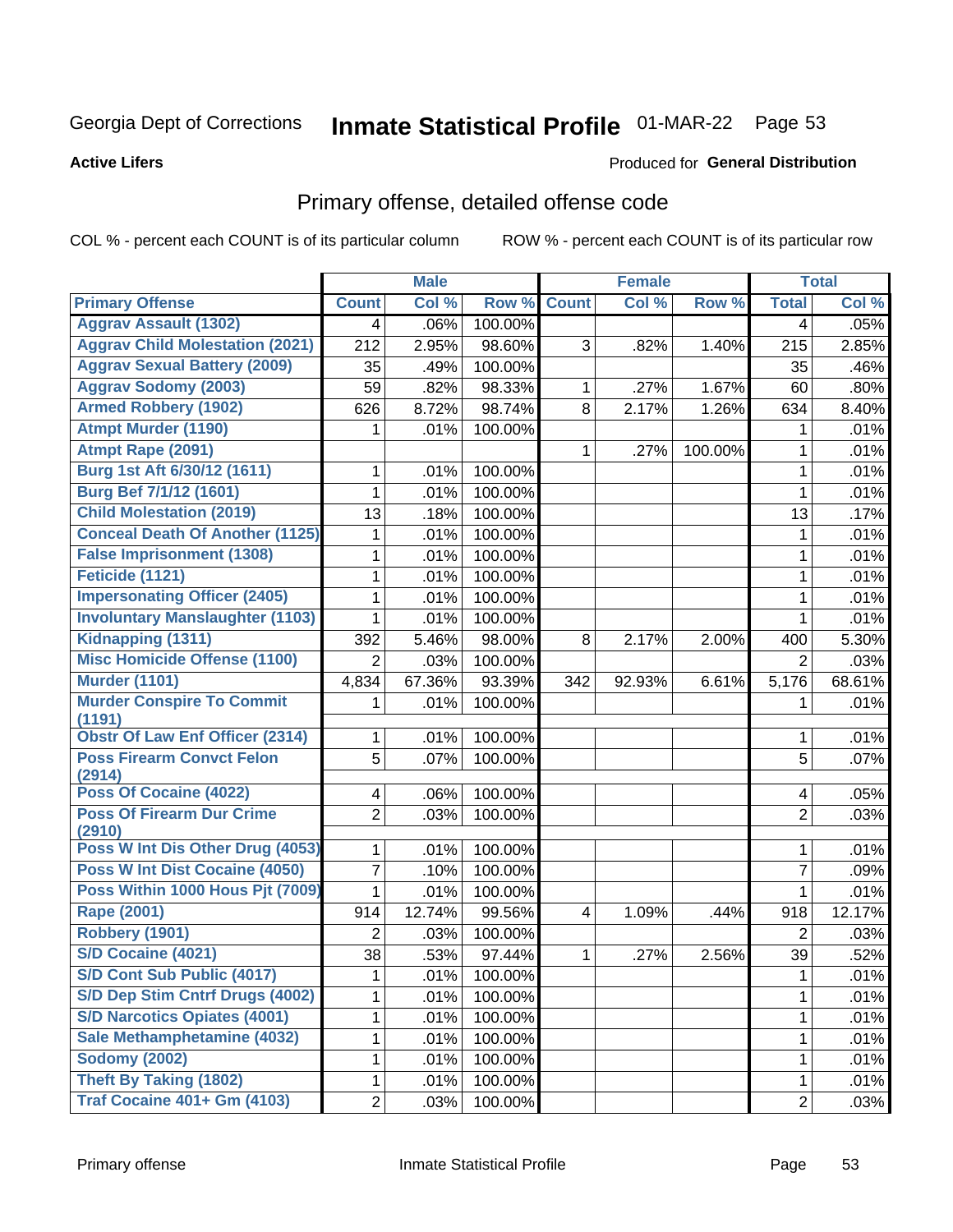## Inmate Statistical Profile 01-MAR-22 Page 54

**Active Lifers** 

#### Produced for General Distribution

## Primary offense, detailed offense code

COL % - percent each COUNT is of its particular column

|                                      |              | <b>Male</b> |                    |     | <b>Female</b> |       |         | Total   |
|--------------------------------------|--------------|-------------|--------------------|-----|---------------|-------|---------|---------|
| <b>Primary Offense</b>               | <b>Count</b> | Col%        | <b>Row % Count</b> |     | Col%          | Row % | Total I | Col %   |
| Traf Cocaine Less 200 Gm (4101)      |              | .03%        | 100.00%            |     |               |       |         | $.03\%$ |
| <b>Viol Dngrous Drgs Act (4013)</b>  |              | ا %03.      | 100.00%            |     |               |       |         | $.03\%$ |
| <b>Voluntary Manslaughter (1102)</b> |              | .04%        | 100.00%            |     |               |       |         | .04%    |
| <b>Total Rported</b>                 | 7.176        | 100%        | $95.12\%$          | 368 | 100%          | 4.88% | 7,544   | 100%    |

| NG<br>portea |            |     |       |
|--------------|------------|-----|-------|
|              | 7.477<br>, | 368 | 7,545 |

| Mode (most frequent) | 1101 Murder | 1101 Murder | 1101 Murder |
|----------------------|-------------|-------------|-------------|
|----------------------|-------------|-------------|-------------|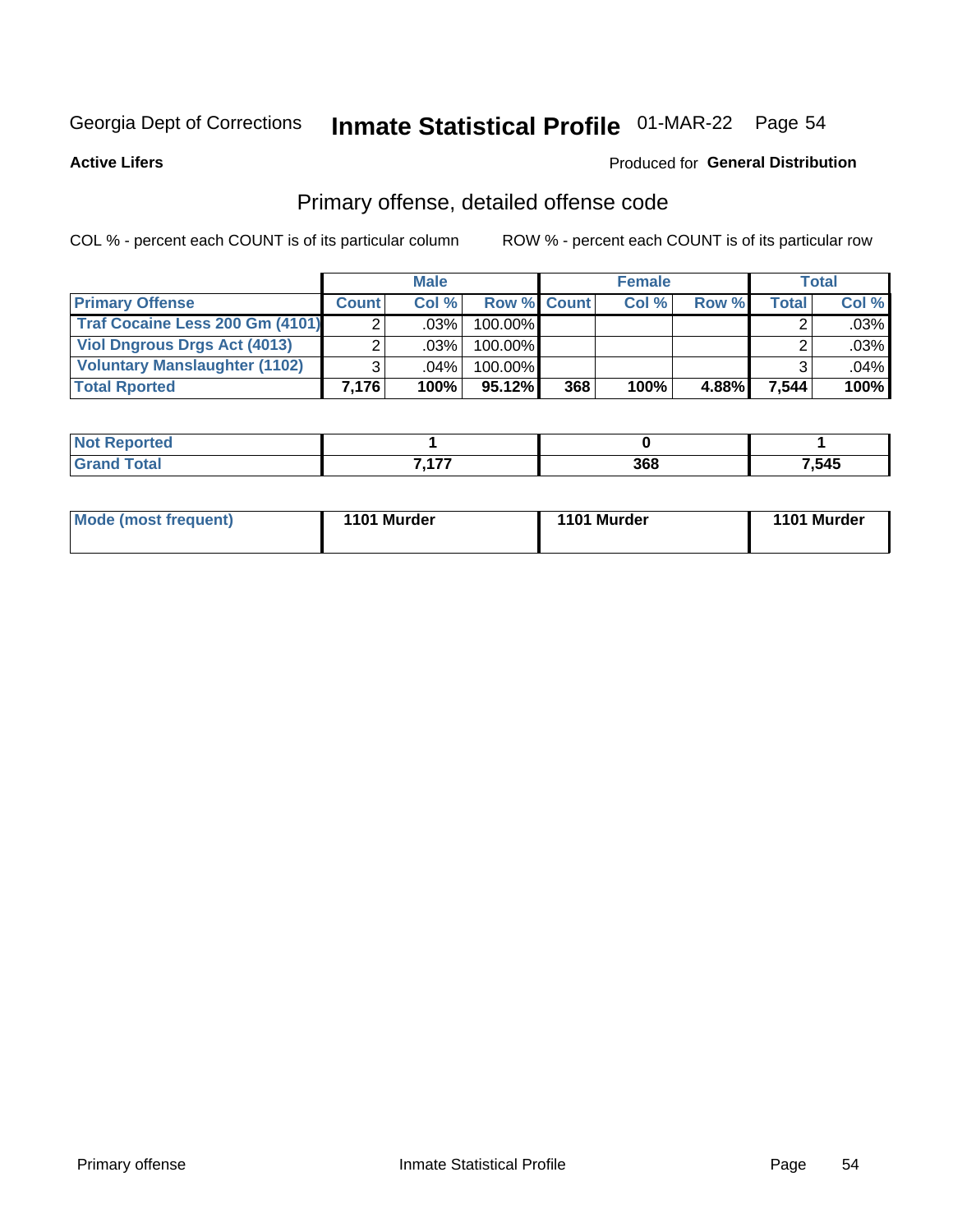## Inmate Statistical Profile 01-MAR-22 Page 55

**Active Lifers** 

#### **Produced for General Distribution**

## County of conviction of primary offense

COL % - percent each COUNT is of its particular column

|     |                             |                 | <b>Male</b> |         |                | <b>Female</b> |        |                  | <b>Total</b> |
|-----|-----------------------------|-----------------|-------------|---------|----------------|---------------|--------|------------------|--------------|
|     | <b>County of Conviction</b> | <b>Count</b>    | Col %       | Row %   | <b>Count</b>   | Col %         | Row %  | <b>Total</b>     | Col %        |
| 000 | <b>Unknown</b>              | $\overline{33}$ | .46%        | 89.19%  | 4              | 1.09%         | 10.81% | $\overline{37}$  | .49%         |
| 001 | <b>Appling County</b>       | 14              | .20%        | 100.00% |                |               |        | 14               | .19%         |
| 002 | <b>Atkinson County</b>      | 5               | .07%        | 100.00% |                |               |        | $\mathbf 5$      | .07%         |
| 003 | <b>Bacon County</b>         | $\overline{7}$  | .10%        | 87.50%  | 1              | .27%          | 12.50% | $\,8\,$          | .11%         |
| 005 | <b>Baldwin County</b>       | 28              | .39%        | 96.55%  | $\mathbf 1$    | .27%          | 3.45%  | 29               | .38%         |
| 006 | <b>Banks County</b>         | 8               | .11%        | 88.89%  | $\mathbf{1}$   | .27%          | 11.11% | $\boldsymbol{9}$ | .12%         |
| 007 | <b>Barrow County</b>        | 24              | .33%        | 88.89%  | 3              | .82%          | 11.11% | 27               | .36%         |
| 008 | <b>Bartow County</b>        | 67              | .93%        | 94.37%  | 4              | 1.09%         | 5.63%  | 71               | .94%         |
| 009 | <b>Ben Hill County</b>      | 31              | .43%        | 96.88%  | 1              | .27%          | 3.13%  | 32               | .42%         |
| 010 | <b>Berrien County</b>       | 12              | .17%        | 100.00% |                |               |        | 12               | .16%         |
| 011 | <b>Bibb County</b>          | 194             | 2.70%       | 96.04%  | 8              | 2.17%         | 3.96%  | 202              | 2.68%        |
| 012 | <b>Bleckley County</b>      | 9               | .13%        | 90.00%  | 1              | .27%          | 10.00% | 10               | .13%         |
| 013 | <b>Brantley County</b>      | 5               | .07%        | 71.43%  | $\overline{2}$ | .54%          | 28.57% | $\overline{7}$   | .09%         |
| 014 | <b>Brooks County</b>        | 11              | .15%        | 100.00% |                |               |        | 11               | .15%         |
| 015 | <b>Bryan County</b>         | 11              | .15%        | 100.00% |                |               |        | 11               | .15%         |
| 016 | <b>Bulloch County</b>       | 53              | .74%        | 94.64%  | 3              | .82%          | 5.36%  | 56               | .74%         |
| 017 | <b>Burke County</b>         | 33              | .46%        | 97.06%  | $\mathbf{1}$   | .27%          | 2.94%  | 34               | .45%         |
| 018 | <b>Butts County</b>         | 19              | .26%        | 100.00% |                |               |        | 19               | .25%         |
| 019 | <b>Calhoun County</b>       | 5               | .07%        | 83.33%  | 1              | .27%          | 16.67% | $\,6\,$          | .08%         |
| 020 | <b>Camden County</b>        | 31              | .43%        | 100.00% |                |               |        | 31               | .41%         |
| 021 | <b>Candler County</b>       | 3               | .04%        | 100.00% |                |               |        | 3                | .04%         |
| 022 | <b>Carroll County</b>       | 53              | .74%        | 92.98%  | 4              | 1.09%         | 7.02%  | 57               | .76%         |
| 023 | <b>Catoosa County</b>       | 19              | .26%        | 90.48%  | $\overline{2}$ | .54%          | 9.52%  | 21               | .28%         |
| 024 | <b>Charlton County</b>      | $\overline{2}$  | .03%        | 100.00% |                |               |        | $\overline{2}$   | .03%         |
| 025 | <b>Chatham County</b>       | 371             | 5.17%       | 97.38%  | 10             | 2.72%         | 2.62%  | 381              | 5.05%        |
| 026 | <b>Chattahoochee County</b> | 3               | .04%        | 100.00% |                |               |        | 3                | .04%         |
| 027 | <b>Chattooga County</b>     | 18              | .25%        | 94.74%  | $\mathbf 1$    | .27%          | 5.26%  | 19               | .25%         |
| 028 | <b>Cherokee County</b>      | 42              | .59%        | 97.67%  | $\mathbf 1$    | .27%          | 2.33%  | 43               | .57%         |
| 029 | <b>Clarke County</b>        | 84              | 1.17%       | 92.31%  | $\overline{7}$ | 1.90%         | 7.69%  | 91               | 1.21%        |
| 030 | <b>Clay County</b>          | 4               | .06%        | 100.00% |                |               |        | 4                | .05%         |
| 031 | <b>Clayton County</b>       | 224             | 3.12%       | 95.73%  | 10             | 2.72%         | 4.27%  | 234              | 3.10%        |
| 032 | <b>Clinch County</b>        | 5               | .07%        | 100.00% |                |               |        | 5                | .07%         |
| 033 | <b>Cobb County</b>          | 333             | 4.64%       | 93.54%  | 23             | 6.25%         | 6.46%  | 356              | 4.72%        |
| 034 | <b>Coffee County</b>        | 22              | .31%        | 95.65%  | 1              | .27%          | 4.35%  | 23               | .30%         |
| 035 | <b>Colquitt County</b>      | 44              | .61%        | 97.78%  | 1              | .27%          | 2.22%  | 45               | .60%         |
| 036 | <b>Columbia County</b>      | 36              | .50%        | 97.30%  | 1              | .27%          | 2.70%  | 37               | .49%         |
| 037 | <b>Cook County</b>          | 14              | .20%        | 93.33%  | $\mathbf{1}$   | .27%          | 6.67%  | 15               | .20%         |
| 038 | <b>Coweta County</b>        | 63              | .88%        | 96.92%  | $\overline{2}$ | .54%          | 3.08%  | 65               | .86%         |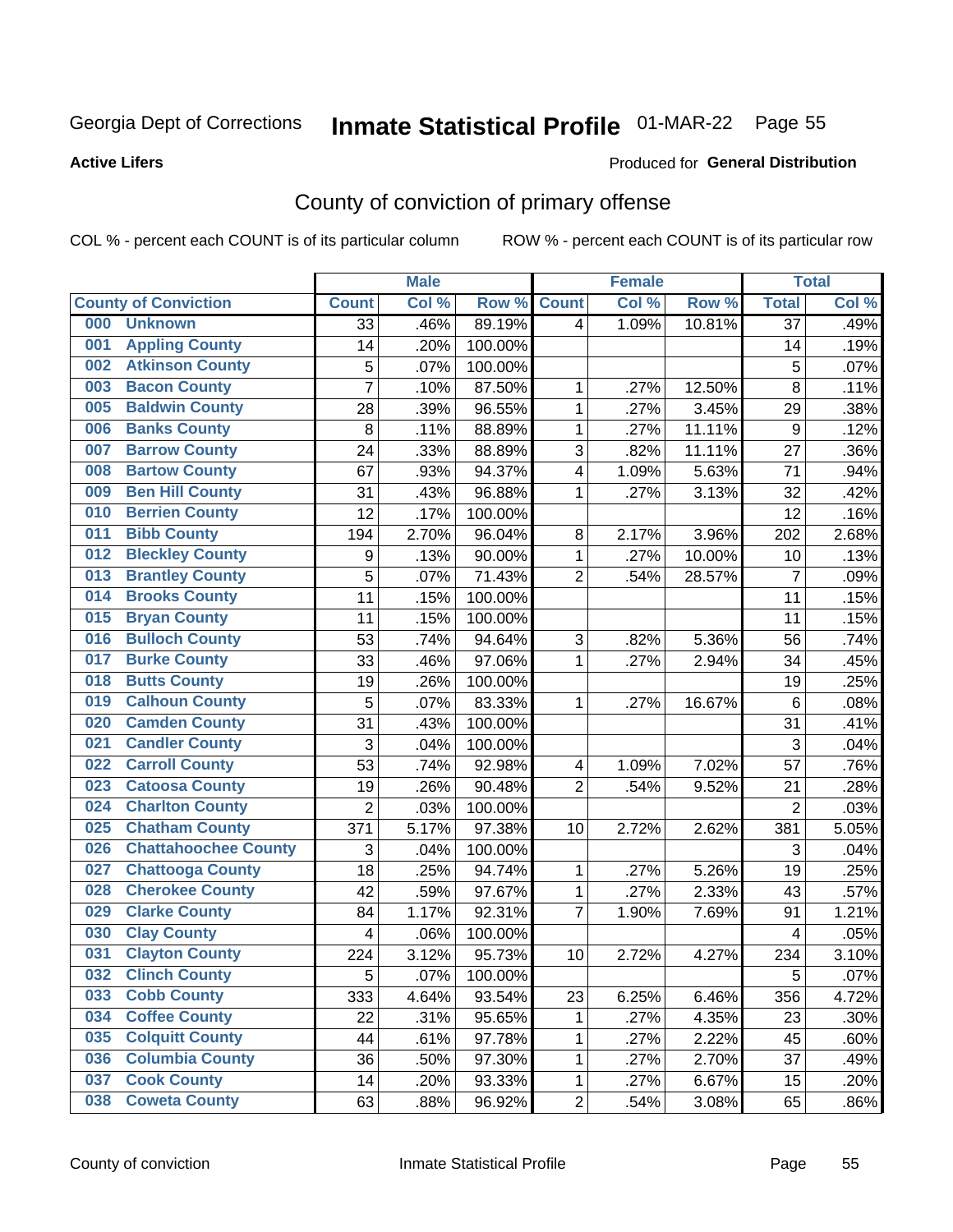## Inmate Statistical Profile 01-MAR-22 Page 56

Produced for General Distribution

#### **Active Lifers**

## County of conviction of primary offense

COL % - percent each COUNT is of its particular column

|                                |                | <b>Male</b> |                  |                  | <b>Female</b> |        |                | <b>Total</b> |
|--------------------------------|----------------|-------------|------------------|------------------|---------------|--------|----------------|--------------|
| <b>County of Conviction</b>    | <b>Count</b>   | Col %       | Row <sup>%</sup> | <b>Count</b>     | Col %         | Row %  | <b>Total</b>   | Col %        |
| <b>Crawford County</b><br>039  | 3              | .04%        | 100.00%          |                  |               |        | 3              | .04%         |
| <b>Crisp County</b><br>040     | 34             | .47%        | 87.18%           | 5                | 1.36%         | 12.82% | 39             | .52%         |
| <b>Dade County</b><br>041      | 11             | .15%        | 100.00%          |                  |               |        | 11             | .15%         |
| <b>Dawson County</b><br>042    | 6              | .08%        | 100.00%          |                  |               |        | 6              | .08%         |
| <b>Decatur County</b><br>043   | 32             | .45%        | 94.12%           | $\overline{2}$   | .54%          | 5.88%  | 34             | .45%         |
| <b>Dekalb County</b><br>044    | 602            | 8.39%       | 96.63%           | 21               | 5.71%         | 3.37%  | 623            | 8.26%        |
| <b>Dodge County</b><br>045     | 20             | .28%        | 90.91%           | $\overline{2}$   | .54%          | 9.09%  | 22             | .29%         |
| <b>Dooly County</b><br>046     | 14             | .20%        | 100.00%          |                  |               |        | 14             | .19%         |
| <b>Dougherty County</b><br>047 | 160            | 2.23%       | 95.81%           | $\overline{7}$   | 1.90%         | 4.19%  | 167            | 2.21%        |
| <b>Douglas County</b><br>048   | 115            | 1.60%       | 94.26%           | $\overline{7}$   | 1.90%         | 5.74%  | 122            | 1.62%        |
| <b>Early County</b><br>049     | 18             | .25%        | 100.00%          |                  |               |        | 18             | .24%         |
| <b>Echols County</b><br>050    | 1              | .01%        | 100.00%          |                  |               |        | 1              | .01%         |
| <b>Effingham County</b><br>051 | 26             | .36%        | 96.30%           | 1                | .27%          | 3.70%  | 27             | .36%         |
| <b>Elbert County</b><br>052    | 21             | .29%        | 95.45%           | 1                | .27%          | 4.55%  | 22             | .29%         |
| <b>Emanuel County</b><br>053   | 23             | .32%        | 92.00%           | $\overline{2}$   | .54%          | 8.00%  | 25             | .33%         |
| <b>Evans County</b><br>054     | 8              | .11%        | 88.89%           | 1                | .27%          | 11.11% | 9              | .12%         |
| <b>Fannin County</b><br>055    | 11             | .15%        | 91.67%           | 1                | .27%          | 8.33%  | 12             | .16%         |
| <b>Fayette County</b><br>056   | 27             | .38%        | 90.00%           | 3                | .82%          | 10.00% | 30             | .40%         |
| <b>Floyd County</b><br>057     | 62             | .86%        | 91.18%           | $\,6$            | 1.63%         | 8.82%  | 68             | .90%         |
| <b>Forsyth County</b><br>058   | 23             | .32%        | 79.31%           | $\,6$            | 1.63%         | 20.69% | 29             | .38%         |
| <b>Franklin County</b><br>059  | 13             | .18%        | 86.67%           | $\overline{2}$   | .54%          | 13.33% | 15             | .20%         |
| <b>Fulton County</b><br>060    | 1,218          | 16.97%      | 97.28%           | 34               | 9.24%         | 2.72%  | 1,252          | 16.59%       |
| <b>Gilmer County</b><br>061    | 9              | .13%        | 100.00%          |                  |               |        | 9              | .12%         |
| <b>Glascock County</b><br>062  | $\overline{2}$ | .03%        | 100.00%          |                  |               |        | $\overline{2}$ | .03%         |
| <b>Glynn County</b><br>063     | 68             | .95%        | 100.00%          |                  |               |        | 68             | .90%         |
| <b>Gordon County</b><br>064    | 37             | .52%        | 100.00%          |                  |               |        | 37             | .49%         |
| <b>Grady County</b><br>065     | 39             | .54%        | 97.50%           | 1                | .27%          | 2.50%  | 40             | .53%         |
| <b>Greene County</b><br>066    | 11             | .15%        | 100.00%          |                  |               |        | 11             | .15%         |
| <b>Gwinnett County</b><br>067  | 314            | 4.38%       | 95.15%           | 16               | 4.35%         | 4.85%  | 330            | 4.37%        |
| <b>Habersham County</b><br>068 | 20             | .28%        | 100.00%          |                  |               |        | 20             | .27%         |
| <b>Hall County</b><br>069      | 88             | 1.23%       | 92.63%           | 7                | 1.90%         | 7.37%  | 95             | 1.26%        |
| 070<br><b>Hancock County</b>   | 7              | .10%        | 100.00%          |                  |               |        | 7              | .09%         |
| <b>Haralson County</b><br>071  | 4              | .06%        | 100.00%          |                  |               |        | $\overline{4}$ | .05%         |
| <b>Harris County</b><br>072    | 16             | .22%        | 100.00%          |                  |               |        | 16             | .21%         |
| <b>Hart County</b><br>073      | 14             | .20%        | 100.00%          |                  |               |        | 14             | .19%         |
| <b>Heard County</b><br>074     | $\overline{2}$ | .03%        | 100.00%          |                  |               |        | $\overline{2}$ | .03%         |
| <b>Henry County</b><br>075     | 50             | .70%        | 87.72%           | 7                | 1.90%         | 12.28% | 57             | .76%         |
| <b>Houston County</b><br>076   | 88             | 1.23%       | 90.72%           | $\boldsymbol{9}$ | 2.45%         | 9.28%  | 97             | 1.29%        |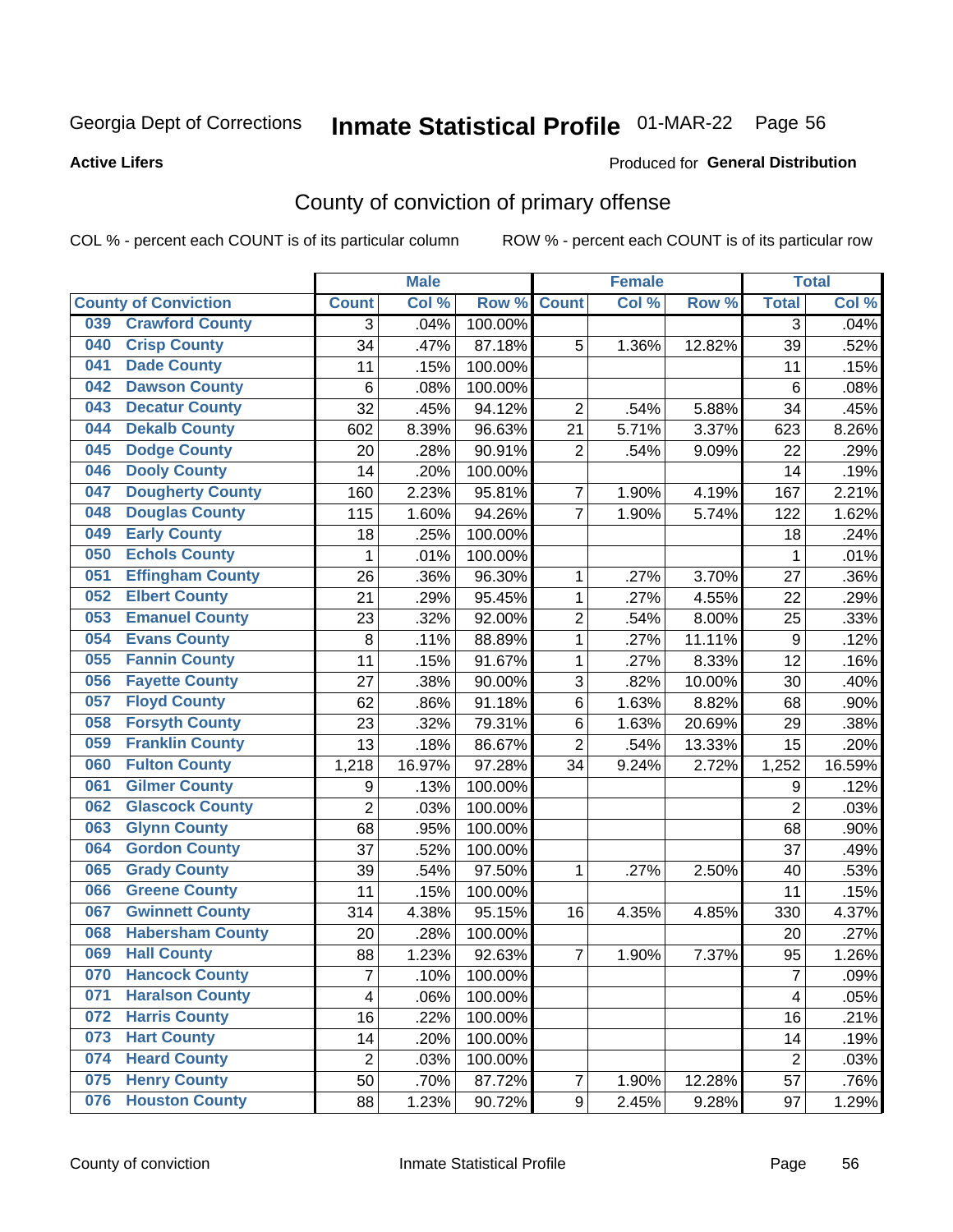## Inmate Statistical Profile 01-MAR-22 Page 57

**Active Lifers** 

#### **Produced for General Distribution**

## County of conviction of primary offense

COL % - percent each COUNT is of its particular column

|                                          |                  | <b>Male</b> |                  |                         | <b>Female</b> |        |                | <b>Total</b> |
|------------------------------------------|------------------|-------------|------------------|-------------------------|---------------|--------|----------------|--------------|
| <b>County of Conviction</b>              | <b>Count</b>     | Col %       | Row <sup>%</sup> | <b>Count</b>            | Col %         | Row %  | <b>Total</b>   | Col %        |
| <b>Irwin County</b><br>077               | 8                | .11%        | 100.00%          |                         |               |        | 8              | .11%         |
| <b>Jackson County</b><br>078             | 23               | .32%        | 92.00%           | $\overline{2}$          | .54%          | 8.00%  | 25             | .33%         |
| <b>Jasper County</b><br>079              | $\overline{2}$   | .03%        | 100.00%          |                         |               |        | 2              | .03%         |
| <b>Jeff Davis County</b><br>080          | 14               | .20%        | 93.33%           | 1                       | .27%          | 6.67%  | 15             | .20%         |
| <b>Jefferson County</b><br>081           | 17               | .24%        | 100.00%          |                         |               |        | 17             | .23%         |
| <b>Jenkins County</b><br>082             | $\overline{7}$   | .10%        | 87.50%           | 1                       | .27%          | 12.50% | 8              | .11%         |
| <b>Johnson County</b><br>083             | 6                | .08%        | 100.00%          |                         |               |        | $6\phantom{1}$ | .08%         |
| <b>Jones County</b><br>084               | 10               | .14%        | 90.91%           | 1                       | .27%          | 9.09%  | 11             | .15%         |
| <b>Lamar County</b><br>085               | 13               | .18%        | 92.86%           | 1                       | .27%          | 7.14%  | 14             | .19%         |
| <b>Lanier County</b><br>086              | 5                | .07%        | 100.00%          |                         |               |        | 5              | .07%         |
| <b>Laurens County</b><br>087             | 30               | .42%        | 88.24%           | $\overline{\mathbf{4}}$ | 1.09%         | 11.76% | 34             | .45%         |
| <b>Lee County</b><br>088                 | 9                | .13%        | 90.00%           | 1                       | .27%          | 10.00% | 10             | .13%         |
| <b>Liberty County</b><br>089             | 39               | .54%        | 97.50%           | 1                       | .27%          | 2.50%  | 40             | .53%         |
| <b>Lincoln County</b><br>090             | 6                | .08%        | 100.00%          |                         |               |        | 6              | .08%         |
| <b>Long County</b><br>091                | $\overline{12}$  | .17%        | 85.71%           | $\overline{2}$          | .54%          | 14.29% | 14             | .19%         |
| <b>Lowndes County</b><br>092             | 84               | 1.17%       | 98.82%           | 1                       | .27%          | 1.18%  | 85             | 1.13%        |
| <b>Lumpkin County</b><br>093             | $\boldsymbol{9}$ | .13%        | 81.82%           | $\overline{2}$          | .54%          | 18.18% | 11             | .15%         |
| <b>Macon County</b><br>094               | 17               | .24%        | 100.00%          |                         |               |        | 17             | .23%         |
| <b>Madison County</b><br>095             | 10               | .14%        | 83.33%           | $\overline{2}$          | .54%          | 16.67% | 12             | .16%         |
| <b>Marion County</b><br>096              | $\mathbf 2$      | .03%        | 66.67%           | 1                       | .27%          | 33.33% | 3              | .04%         |
| <b>Mcduffie County</b><br>097            | 27               | .38%        | 87.10%           | 4                       | 1.09%         | 12.90% | 31             | .41%         |
| <b>Mcintosh County</b><br>098            | 13               | .18%        | 100.00%          |                         |               |        | 13             | .17%         |
| <b>Meriwether County</b><br>099          | 13               | .18%        | 81.25%           | 3                       | .82%          | 18.75% | 16             | .21%         |
| <b>Miller County</b><br>100              | $\mathbf 2$      | .03%        | 100.00%          |                         |               |        | $\overline{2}$ | .03%         |
| <b>Mitchell County</b><br>101            | 17               | .24%        | 89.47%           | $\overline{2}$          | .54%          | 10.53% | 19             | .25%         |
| <b>Monroe County</b><br>102              | 23               | .32%        | 85.19%           | 4                       | 1.09%         | 14.81% | 27             | .36%         |
| <b>Montgomery County</b><br>103          | $\overline{2}$   | .03%        | 100.00%          |                         |               |        | $\overline{2}$ | .03%         |
| <b>Morgan County</b><br>104              | 15               | .21%        | 83.33%           | 3                       | .82%          | 16.67% | 18             | .24%         |
| <b>Murray County</b><br>105              | 17               | .24%        | 94.44%           | 1                       | .27%          | 5.56%  | 18             | .24%         |
| <b>Muscogee County</b><br>106            | 193              | 2.69%       | 96.50%           | $\overline{7}$          | 1.90%         | 3.50%  | 200            | 2.65%        |
| <b>Newton County</b><br>107              | 87               | 1.21%       | 93.55%           | $\,6$                   | 1.63%         | 6.45%  | 93             | 1.23%        |
| 108<br><b>Oconee County</b>              | 13               | .18%        | 100.00%          |                         |               |        | 13             | .17%         |
| <b>Oglethorpe County</b><br>109          | 10               | .14%        | 100.00%          |                         |               |        | 10             | .13%         |
| <b>Paulding County</b><br>110            | 21               | .29%        | 95.45%           | 1                       | .27%          | 4.55%  | 22             | .29%         |
| <b>Peach County</b><br>111               | 8                | .11%        | 80.00%           | $\overline{2}$          | .54%          | 20.00% | 10             | .13%         |
| <b>Pickens County</b><br>112             | 7                | .10%        | 77.78%           | $\overline{2}$          | .54%          | 22.22% | 9              | .12%         |
| <b>Pierce County</b><br>$\overline{113}$ | 14               | .20%        | 93.33%           | 1                       | .27%          | 6.67%  | 15             | .20%         |
| <b>Pike County</b><br>$\overline{114}$   | 5                | .07%        | 83.33%           | 1                       | .27%          | 16.67% | 6              | .08%         |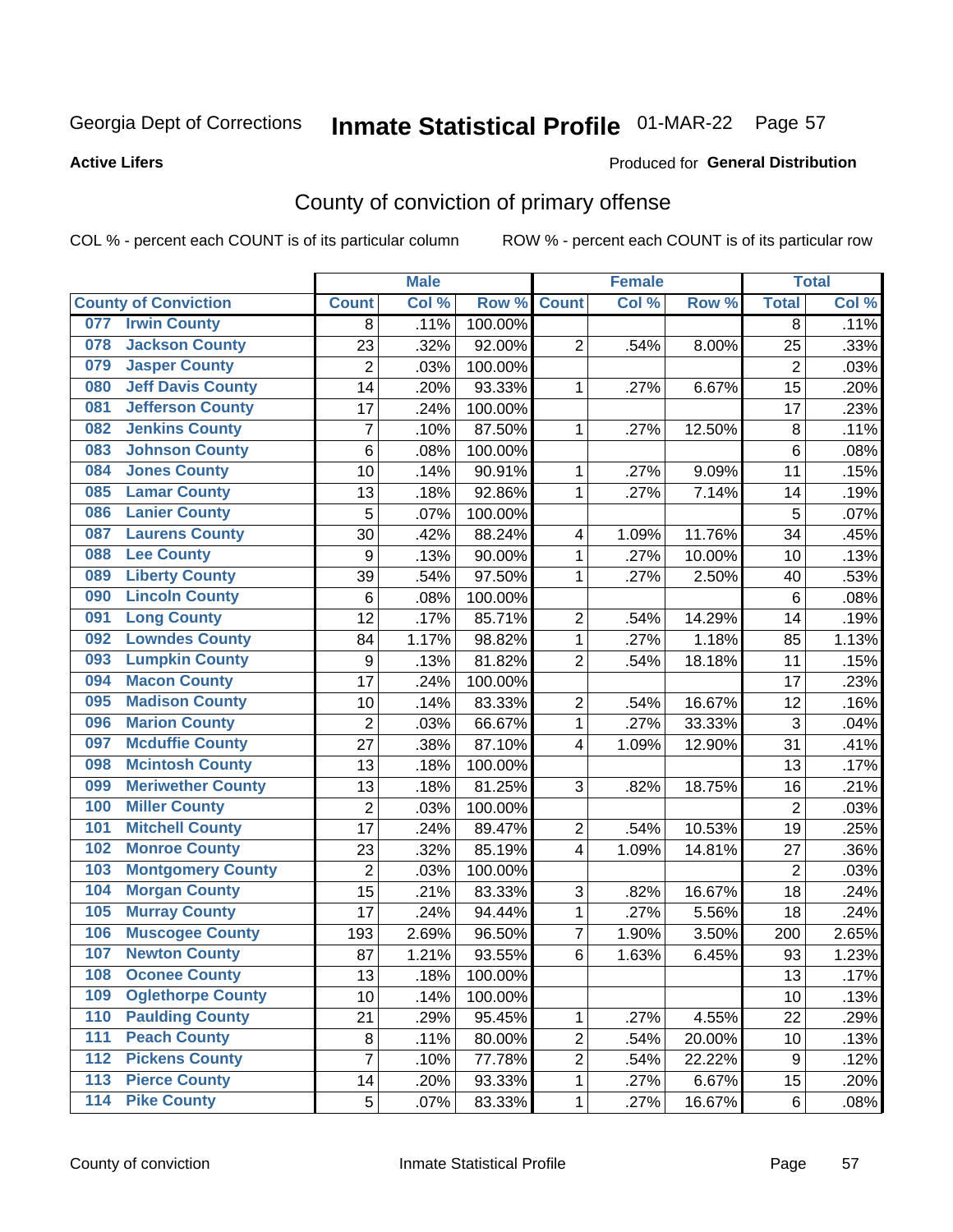## Inmate Statistical Profile 01-MAR-22 Page 58

**Active Lifers** 

#### Produced for General Distribution

## County of conviction of primary offense

COL % - percent each COUNT is of its particular column

|                                           |                | <b>Male</b> |         |                | <b>Female</b> |        |                         | <b>Total</b> |
|-------------------------------------------|----------------|-------------|---------|----------------|---------------|--------|-------------------------|--------------|
| <b>County of Conviction</b>               | <b>Count</b>   | Col %       | Row %   | <b>Count</b>   | Col %         | Row %  | <b>Total</b>            | Col %        |
| <b>Polk County</b><br>115                 | 28             | .39%        | 96.55%  | 1.             | .27%          | 3.45%  | $\overline{29}$         | .38%         |
| <b>Pulaski County</b><br>$\overline{116}$ | $\,6\,$        | .08%        | 85.71%  | 1              | .27%          | 14.29% | $\overline{7}$          | .09%         |
| <b>Putnam County</b><br>117               | 22             | .31%        | 100.00% |                |               |        | 22                      | .29%         |
| <b>Quitman County</b><br>118              | 4              | .06%        | 100.00% |                |               |        | $\overline{\mathbf{4}}$ | .05%         |
| <b>Rabun County</b><br>119                | $\overline{7}$ | .10%        | 100.00% |                |               |        | $\overline{7}$          | .09%         |
| <b>Randolph County</b><br>120             | 11             | .15%        | 100.00% |                |               |        | 11                      | .15%         |
| <b>Richmond County</b><br>121             | 336            | 4.68%       | 95.73%  | 15             | 4.08%         | 4.27%  | 351                     | 4.65%        |
| <b>Rockdale County</b><br>122             | 42             | .59%        | 93.33%  | 3              | .82%          | 6.67%  | 45                      | .60%         |
| <b>Schley County</b><br>123               | 1              | .01%        | 100.00% |                |               |        | 1                       | .01%         |
| <b>Screven County</b><br>124              | 13             | .18%        | 100.00% |                |               |        | 13                      | .17%         |
| <b>Seminole County</b><br>125             | $\,6$          | .08%        | 75.00%  | $\overline{2}$ | .54%          | 25.00% | 8                       | .11%         |
| <b>Spalding County</b><br>126             | 76             | 1.06%       | 96.20%  | 3              | .82%          | 3.80%  | 79                      | 1.05%        |
| <b>Stephens County</b><br>127             | 5              | .07%        | 100.00% |                |               |        | 5                       | .07%         |
| <b>Stewart County</b><br>128              | 4              | .06%        | 80.00%  | 1              | .27%          | 20.00% | $\overline{5}$          | .07%         |
| <b>Sumter County</b><br>129               | 21             | .29%        | 91.30%  | $\overline{2}$ | .54%          | 8.70%  | 23                      | .30%         |
| <b>Talbot County</b><br>130               | 11             | .15%        | 100.00% |                |               |        | 11                      | .15%         |
| <b>Taliaferro County</b><br>131           | $\overline{2}$ | .03%        | 100.00% |                |               |        | $\overline{2}$          | .03%         |
| <b>Tattnall County</b><br>132             | 27             | .38%        | 93.10%  | $\overline{2}$ | .54%          | 6.90%  | 29                      | .38%         |
| <b>Taylor County</b><br>133               | 16             | .22%        | 100.00% |                |               |        | 16                      | .21%         |
| <b>Telfair County</b><br>134              | 17             | .24%        | 94.44%  | 1              | .27%          | 5.56%  | 18                      | .24%         |
| <b>Terrell County</b><br>135              | 20             | .28%        | 95.24%  | $\mathbf{1}$   | .27%          | 4.76%  | 21                      | .28%         |
| <b>Thomas County</b><br>136               | 36             | .50%        | 94.74%  | $\overline{2}$ | .54%          | 5.26%  | 38                      | .50%         |
| <b>Tift County</b><br>137                 | 67             | .93%        | 95.71%  | 3              | .82%          | 4.29%  | 70                      | .93%         |
| <b>Toombs County</b><br>138               | 44             | .61%        | 95.65%  | $\overline{2}$ | .54%          | 4.35%  | 46                      | .61%         |
| <b>Towns County</b><br>139                | 4              | .06%        | 66.67%  | $\overline{2}$ | .54%          | 33.33% | $\,6$                   | .08%         |
| <b>Treutlen County</b><br>140             | 3              | .04%        | 100.00% |                |               |        | 3                       | .04%         |
| <b>Troup County</b><br>141                | 66             | .92%        | 95.65%  | 3              | .82%          | 4.35%  | 69                      | .91%         |
| <b>Turner County</b><br>142               | 7              | .10%        | 100.00% |                |               |        | $\overline{7}$          | .09%         |
| <b>Twiggs County</b><br>143               | $\,6$          | .08%        | 85.71%  | 1              | .27%          | 14.29% | $\overline{7}$          | .09%         |
| <b>Union County</b><br>144                | $\overline{7}$ | .10%        | 100.00% |                |               |        | $\overline{7}$          | .09%         |
| <b>Upson County</b><br>145                | 24             | .33%        | 85.71%  | 4              | 1.09%         | 14.29% | 28                      | .37%         |
| 146<br><b>Walker County</b>               | 37             | .52%        | 97.37%  | 1              | .27%          | 2.63%  | 38                      | .50%         |
| <b>Walton County</b><br>147               | 63             | .88%        | 91.30%  | 6              | 1.63%         | 8.70%  | 69                      | .91%         |
| <b>Ware County</b><br>148                 | 30             | .42%        | 93.75%  | $\overline{2}$ | .54%          | 6.25%  | 32                      | .42%         |
| <b>Warren County</b><br>149               | 5              | .07%        | 100.00% |                |               |        | 5                       | .07%         |
| <b>Washington County</b><br>150           | 8              | .11%        | 80.00%  | $\overline{2}$ | .54%          | 20.00% | 10                      | .13%         |
| <b>Wayne County</b><br>151                | 17             | .24%        | 77.27%  | 5              | 1.36%         | 22.73% | 22                      | .29%         |
| <b>Webster County</b><br>152              | $\mathbf{2}$   | .03%        | 100.00% |                |               |        | $\overline{2}$          | .03%         |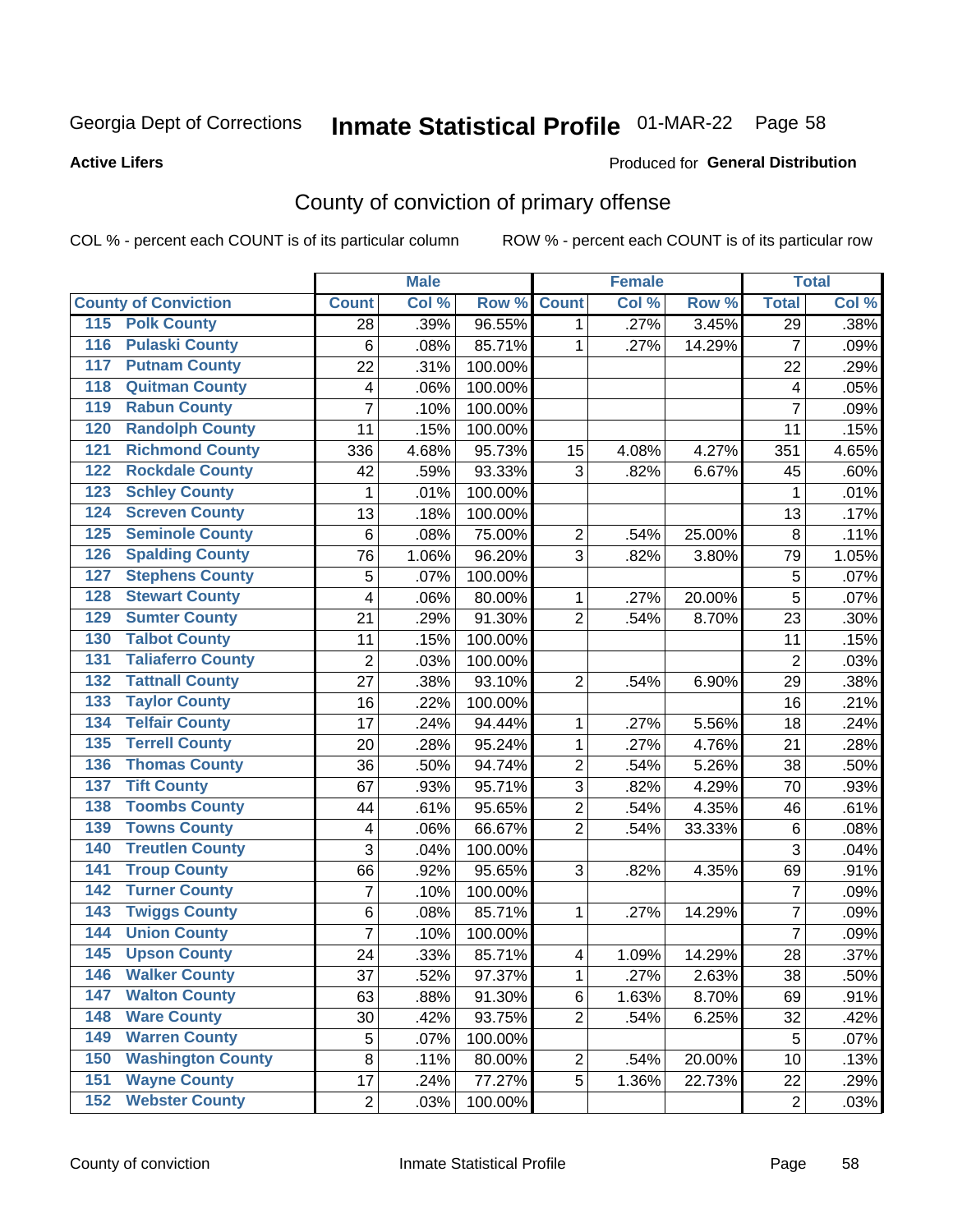## Inmate Statistical Profile 01-MAR-22 Page 59

Produced for General Distribution

**Active Lifers** 

## County of conviction of primary offense

COL % - percent each COUNT is of its particular column

|                                |              | <b>Male</b> |             |     | <b>Female</b> |        |              | <b>Total</b> |
|--------------------------------|--------------|-------------|-------------|-----|---------------|--------|--------------|--------------|
| <b>County of Conviction</b>    | <b>Count</b> | Col %       | Row % Count |     | Col %         | Row %  | <b>Total</b> | Col %        |
| <b>Wheeler County</b><br>153   | 5            | $.07\%$     | 100.00%     |     |               |        | 5            | .07%         |
| <b>White County</b><br>154     | 11           | .15%        | 100.00%     |     |               |        | 11           | .15%         |
| <b>Whitfield County</b><br>155 | 48           | .67%        | 92.31%      | 4   | 1.09%         | 7.69%  | 52           | .69%         |
| <b>Wilcox County</b><br>156    | 6            | .08%        | 85.71%      |     | .27%          | 14.29% |              | .09%         |
| <b>Wilkes County</b><br>157    | 9            | .13%        | 90.00%      |     | .27%          | 10.00% | 10           | .13%         |
| <b>Wilkinson County</b><br>158 | 9            | .13%        | 100.00%     |     |               |        | 9            | .12%         |
| <b>Worth County</b><br>159     | 21           | .29%        | 84.00%      | 4   | 1.09%         | 16.00% | 25           | .33%         |
| <b>Total Rported</b>           | 7,177        | 100%        | 95.12%      | 368 | 100%          | 4.88%  | 7,545        | 100%         |

| Reported<br>N.                  |       |     |       |
|---------------------------------|-------|-----|-------|
| <b>otal</b><br>$\mathbf{v}$ and | $- -$ | 368 | 7,545 |

| <b>Mode (most frequent)</b> | <b><sup>੮</sup>ulton County</b> | <b>Fulton County</b> | <b>Fulton County</b> |
|-----------------------------|---------------------------------|----------------------|----------------------|
|                             |                                 |                      |                      |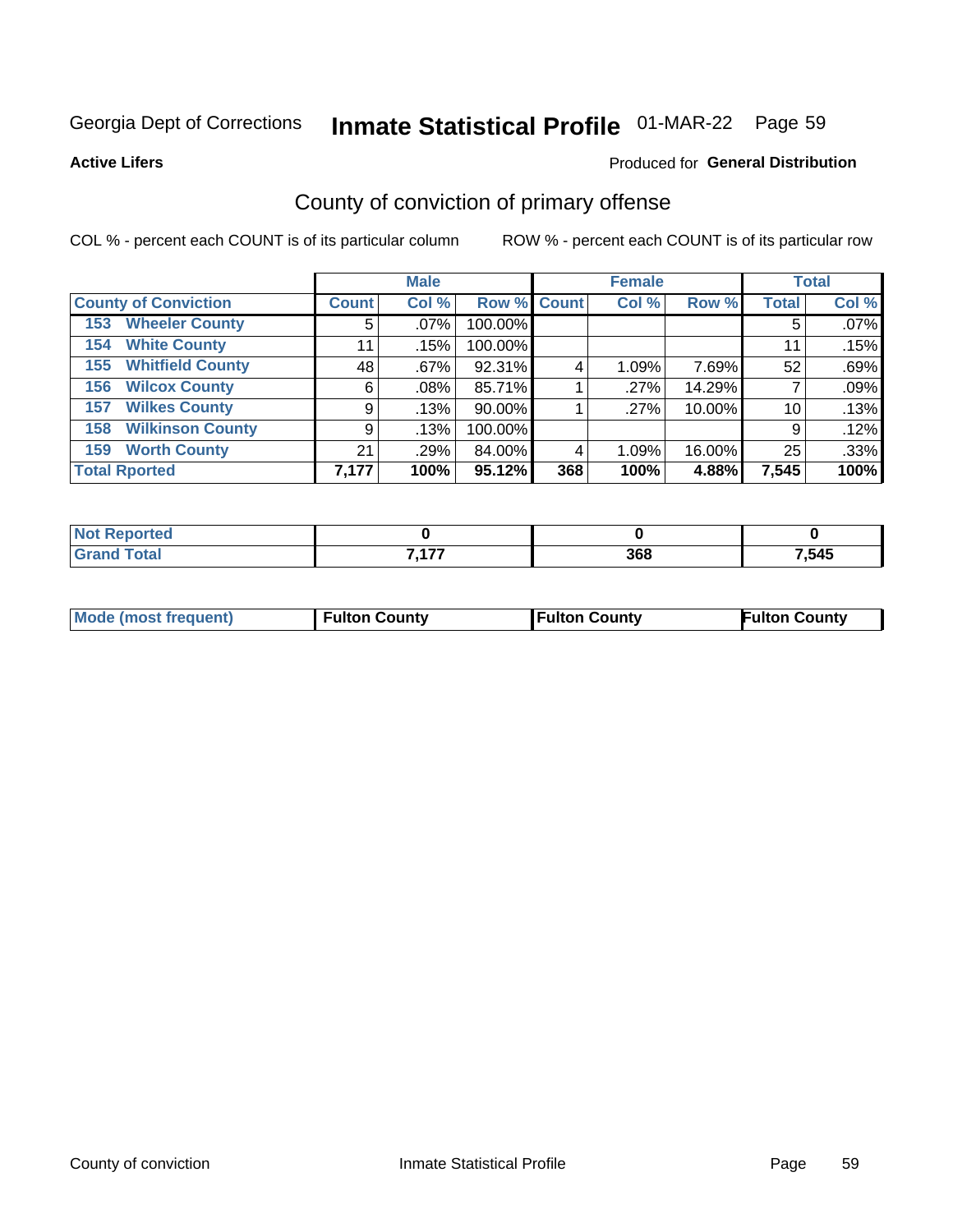### Georgia Dept of Corrections **Active Lifers**

## Inmate Statistical Profile 01-MAR-22 Page 60

Produced for General Distribution

## Circuit of conviction of primary offense

|                         |                                 |              | <b>Male</b> |         |                         | <b>Female</b> |        |                 | <b>Total</b> |
|-------------------------|---------------------------------|--------------|-------------|---------|-------------------------|---------------|--------|-----------------|--------------|
|                         | <b>Circuit of Conviction</b>    | <b>Count</b> | Col %       | Row %   | <b>Count</b>            | Col %         | Row %  | <b>Total</b>    | Col %        |
| 1                       | <b>Alapaha Circuit</b>          | 41           | .57%        | 97.62%  | 1                       | .27%          | 2.38%  | $\overline{42}$ | .56%         |
| $\overline{2}$          | <b>Alcovy Circuit</b>           | 150          | 2.10%       | 92.59%  | 12                      | 3.30%         | 7.41%  | 162             | 2.16%        |
| $\overline{\mathbf{3}}$ | <b>Atlanta Circuit</b>          | 1,218        | 17.05%      | 97.28%  | 34                      | 9.34%         | 2.72%  | 1,252           | 16.68%       |
| 4                       | <b>Atlantic Circuit</b>         | 110          | 1.54%       | 94.83%  | 6                       | 1.65%         | 5.17%  | 116             | 1.55%        |
| 5                       | <b>Augusta Circuit</b>          | 405          | 5.67%       | 95.97%  | 17                      | 4.67%         | 4.03%  | 422             | 5.62%        |
| $\overline{\bf{6}}$     | <b>Blue Ridge Circuit</b>       | 42           | .59%        | 97.67%  | $\mathbf{1}$            | .27%          | 2.33%  | 43              | .57%         |
| 7                       | <b>Brunswick Circuit</b>        | 144          | 2.02%       | 96.00%  | 6                       | 1.65%         | 4.00%  | 150             | 2.00%        |
| $\overline{\mathbf{8}}$ | <b>Chattahoochee Circuit</b>    | 241          | 3.37%       | 96.79%  | 8                       | 2.20%         | 3.21%  | 249             | 3.32%        |
| $\overline{9}$          | <b>Cherokee Circuit</b>         | 104          | 1.46%       | 96.30%  | 4                       | 1.10%         | 3.70%  | 108             | 1.44%        |
| 10                      | <b>Clayton Circuit</b>          | 224          | 3.14%       | 95.73%  | 10                      | 2.75%         | 4.27%  | 234             | 3.12%        |
| $\overline{11}$         | <b>Cobb Circuit</b>             | 333          | 4.66%       | 93.54%  | 23                      | 6.32%         | 6.46%  | 356             | 4.74%        |
| $\overline{12}$         | <b>Conasauga Circuit</b>        | 65           | .91%        | 92.86%  | 5                       | 1.37%         | 7.14%  | 70              | .93%         |
| 13                      | <b>Cordele Circuit</b>          | 85           | 1.19%       | 92.39%  | $\overline{7}$          | 1.92%         | 7.61%  | 92              | 1.23%        |
| $\overline{14}$         | <b>Coweta Circuit</b>           | 197          | 2.76%       | 94.26%  | 12                      | 3.30%         | 5.74%  | 209             | 2.78%        |
| $\overline{15}$         | <b>Dougherty Circuit</b>        | 160          | 2.24%       | 95.81%  | $\overline{7}$          | 1.92%         | 4.19%  | 167             | 2.22%        |
| 16                      | <b>Dublin Circuit</b>           | 45           | .63%        | 90.00%  | 5                       | 1.37%         | 10.00% | 50              | .67%         |
| 17                      | <b>Eastern Circuit</b>          | 371          | 5.19%       | 97.38%  | 10                      | 2.75%         | 2.62%  | 381             | 5.07%        |
| $\overline{18}$         | <b>Flint Circuit</b>            | 50           | .70%        | 87.72%  | $\overline{7}$          | 1.92%         | 12.28% | 57              | .76%         |
| 19                      | <b>Griffin Circuit</b>          | 132          | 1.85%       | 92.31%  | 11                      | 3.02%         | 7.69%  | 143             | 1.90%        |
| $\overline{20}$         | <b>Gwinnett Circuit</b>         | 314          | 4.40%       | 95.15%  | 16                      | 4.40%         | 4.85%  | 330             | 4.40%        |
| $\overline{21}$         | <b>Houston Circuit</b>          | 88           | 1.23%       | 90.72%  | 9                       | 2.47%         | 9.28%  | 97              | 1.29%        |
| $\overline{22}$         | <b>Lookout Mountain Circuit</b> | 85           | 1.19%       | 95.51%  | $\overline{\mathbf{4}}$ | 1.10%         | 4.49%  | 89              | 1.19%        |
| 23                      | <b>Macon Circuit</b>            | 205          | 2.87%       | 95.35%  | 10                      | 2.75%         | 4.65%  | 215             | 2.86%        |
| $\overline{24}$         | <b>Middle Circuit</b>           | 95           | 1.33%       | 94.06%  | 6                       | 1.65%         | 5.94%  | 101             | 1.35%        |
| $\overline{25}$         | <b>Mountain Circuit</b>         | 32           | .45%        | 100.00% |                         |               |        | 32              | .43%         |
| 26                      | <b>Northeastern Circuit</b>     | 94           | 1.32%       | 93.07%  | $\overline{7}$          | 1.92%         | 6.93%  | 101             | 1.35%        |
| $\overline{27}$         | <b>Northern Circuit</b>         | 68           | .95%        | 93.15%  | 5                       | 1.37%         | 6.85%  | 73              | .97%         |
| 28                      | <b>Ocmulgee Circuit</b>         | 104          | 1.46%       | 95.41%  | 5                       | 1.37%         | 4.59%  | 109             | 1.45%        |
| 29                      | <b>Oconee Circuit</b>           | 59           | .83%        | 92.19%  | 5                       | 1.37%         | 7.81%  | 64              | .85%         |
| 30                      | <b>Ogeechee Circuit</b>         | 99           | 1.39%       | 95.19%  | 5                       | 1.37%         | 4.81%  | 104             | 1.39%        |
| $\overline{31}$         | <b>Pataula Circuit</b>          | 65           | .91%        | 95.59%  | 3                       | .82%          | 4.41%  | 68              | .91%         |
| 32                      | <b>Piedmont Circuit</b>         | 55           | .77%        | 90.16%  | 6                       | 1.65%         | 9.84%  | 61              | .81%         |
| 33                      | <b>Rome Circuit</b>             | 62           | .87%        | 91.18%  | 6                       | 1.65%         | 8.82%  | 68              | .91%         |
| 34                      | <b>South Georgia Circuit</b>    | 93           | 1.30%       | 93.94%  | 6                       | 1.65%         | 6.06%  | 99              | 1.32%        |
| 35                      | <b>Southern Circuit</b>         | 176          | 2.46%       | 97.78%  | 4                       | 1.10%         | 2.22%  | 180             | 2.40%        |
| 36                      | <b>Southwestern Circuit</b>     | 54           | .76%        | 93.10%  | 4                       | 1.10%         | 6.90%  | 58              | .77%         |
| 37                      | <b>Stone Mountain Circuit</b>   | 602          | 8.43%       | 96.63%  | 21                      | 5.77%         | 3.37%  | 623             | 8.30%        |
| 38                      | <b>Tallapoosa Circuit</b>       | 32           | .45%        | 96.97%  | 1                       | .27%          | 3.03%  | 33              | .44%         |
| 39                      | <b>Tifton Circuit</b>           | 103          | 1.44%       | 93.64%  | $\overline{7}$          | 1.92%         | 6.36%  | 110             | 1.47%        |
| 40                      | <b>Toombs Circuit</b>           | 51           | .71%        | 91.07%  | 5                       | 1.37%         | 8.93%  | 56              | .75%         |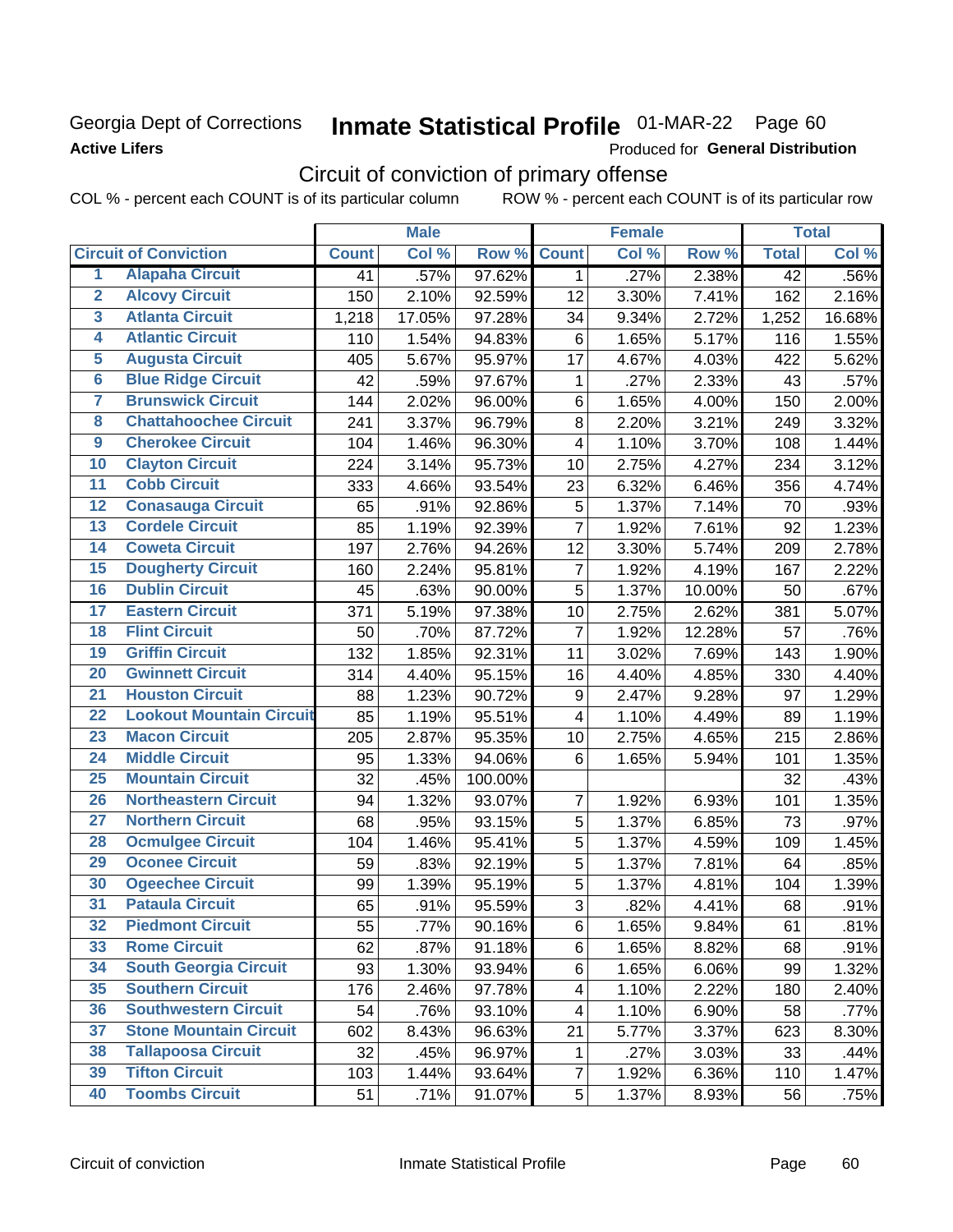### Georgia Dept of Corrections **Active Lifers**

## Inmate Statistical Profile 01-MAR-22 Page 61

Produced for General Distribution

## Circuit of conviction of primary offense

|                                        | <b>Male</b>  |                | <b>Female</b> |              |                | <b>Total</b> |              |                |
|----------------------------------------|--------------|----------------|---------------|--------------|----------------|--------------|--------------|----------------|
| <b>Circuit of Conviction</b>           | <b>Count</b> | Col %          | Row %         | <b>Count</b> | Col %          | Row %        | <b>Total</b> | Col %          |
| <b>Waycross Circuit</b><br>41          | 80           | 1.12%          | 91.95%        | 7            | 1.92%          | 8.05%        | 87           | 1.16%          |
| <b>Western Circuit</b><br>42           | 97           | 1.36%          | 93.27%        | 7            | 1.92%          | 6.73%        | 104          | 1.39%          |
| <b>Rockdale Circuit</b><br>43          | 42           | .59%           | 93.33%        | 3            | .82%           | 6.67%        | 45           | .60%           |
| <b>Douglas Circuit</b><br>44           | 115          | 1.61%          | 94.26%        | 7            | 1.92%          | 5.74%        | 122          | 1.62%          |
| <b>Appalachian Circuit</b><br>45       | 27           | .38%           | 90.00%        | 3            | .82%           | 10.00%       | 30           | .40%           |
| <b>Enotah Circuit</b><br>46            | 31           | .43%           | 88.57%        | 4            | 1.10%          | 11.43%       | 35           | .47%           |
| <b>Bell-Forsyth J.C.</b><br>47         | 23           | .32%           | 79.31%        | 6            | 1.65%          | 20.69%       | 29           | .39%           |
| <b>Towaliga Judicial Circuit</b><br>48 | 55           | .77%           | 91.67%        | 5            | 1.37%          | 8.33%        | 60           | .80%           |
| <b>Paulding Circuit</b><br>49          | 21           | .29%           | 95.45%        |              | .27%           | 4.55%        | 22           | .29%           |
| <b>Total Rported</b>                   | 7,144        | 100%           | 95.15%        | 364          | 100%           | 4.85%        | 7,508        | 100%           |
| <b>Not Reported</b>                    |              | 33             |               |              | 4              |              |              | 37             |
| <b>Grand Total</b>                     |              | 7,177          |               |              | 368            |              |              | 7,545          |
| <b>Mode (most frequent)</b>            |              | <b>Atlanta</b> |               |              | <b>Atlanta</b> |              |              | <b>Atlanta</b> |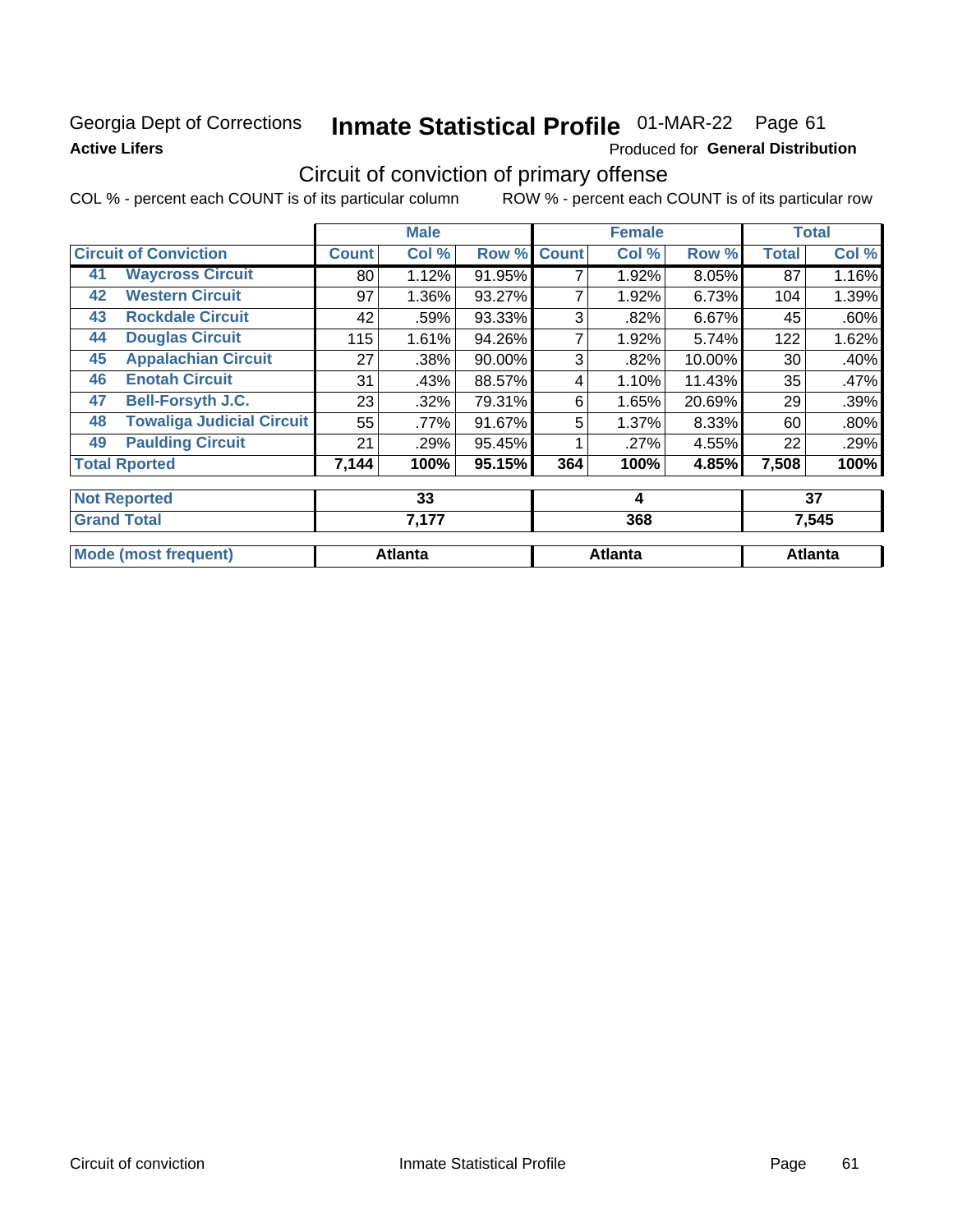#### **Active Lifers**

### Produced for General Distribution

### Years served (jail + prison) in this incarceration

COL % - percent each COUNT is of its particular column

|                       | <b>Male</b>  |        | <b>Female</b>    |                         |       | <b>Total</b> |                 |        |
|-----------------------|--------------|--------|------------------|-------------------------|-------|--------------|-----------------|--------|
| <b>Years Served</b>   | <b>Count</b> | Col %  | Row <sup>%</sup> | <b>Count</b>            | Col % | Row %        | <b>Total</b>    | Col %  |
| Less than one year    | 89           | 1.24%  | 98.89%           | 1                       | 0.27% | 1.11%        | $\overline{90}$ | 1.19%  |
| 1 to 1.99 years       | 43           | 0.60%  | 91.49%           | $\overline{\mathbf{4}}$ | 1.09% | 8.51%        | 47              | 0.62%  |
| 2 to 2.99 years       | 144          | 2.01%  | 91.72%           | 13                      | 3.53% | 8.28%        | 157             | 2.08%  |
| 3 to 3.99 years       | 212          | 2.95%  | 93.39%           | 15                      | 4.08% | 6.61%        | 227             | 3.01%  |
| 4 to 4.99 years       | 217          | 3.02%  | 90.04%           | 24                      | 6.52% | 9.96%        | 241             | 3.19%  |
| 5 to 5.99 years       | 257          | 3.58%  | 96.25%           | 10                      | 2.72% | 3.75%        | 267             | 3.54%  |
| 6 to 6.99 years       | 250          | 3.48%  | 94.34%           | 15                      | 4.08% | 5.66%        | 265             | 3.51%  |
| 7 to 7.99 years       | 223          | 3.11%  | 96.12%           | $\boldsymbol{9}$        | 2.45% | 3.88%        | 232             | 3.08%  |
| 8 to 8.99 years       | 232          | 3.23%  | 90.98%           | 23                      | 6.25% | 9.02%        | 255             | 3.38%  |
| 9 to 9.99 years       | 210          | 2.93%  | 93.33%           | 15                      | 4.08% | 6.67%        | 225             | 2.98%  |
| 10 to 10.99 years     | 227          | 3.16%  | 94.98%           | 12                      | 3.26% | 5.02%        | 239             | 3.17%  |
| 11 to 11.99 years     | 244          | 3.40%  | 92.42%           | 20                      | 5.43% | 7.58%        | 264             | 3.50%  |
| 12 to 12.99 years     | 244          | 3.40%  | 93.49%           | 17                      | 4.62% | 6.51%        | 261             | 3.46%  |
| 13 to 13.99 years     | 281          | 3.92%  | 95.90%           | 12                      | 3.26% | 4.10%        | 293             | 3.88%  |
| 14 to 14.99 years     | 295          | 4.11%  | 94.55%           | 17                      | 4.62% | 5.45%        | 312             | 4.14%  |
| 15 to 15.99 years     | 258          | 3.60%  | 95.56%           | 12                      | 3.26% | 4.44%        | 270             | 3.58%  |
| 16 to 16.99 years     | 238          | 3.32%  | 92.25%           | 20                      | 5.43% | 7.75%        | 258             | 3.42%  |
| 17 to 17.99 years     | 208          | 2.90%  | 94.55%           | 12                      | 3.26% | 5.45%        | 220             | 2.92%  |
| 18 to 18.99 years     | 236          | 3.29%  | 94.02%           | 15                      | 4.08% | 5.98%        | 251             | 3.33%  |
| 19 to 19.99 years     | 229          | 3.19%  | 93.85%           | 15                      | 4.08% | 6.15%        | 244             | 3.23%  |
| 20 to 20.99 years     | 225          | 3.14%  | 97.83%           | 5                       | 1.36% | 2.17%        | 230             | 3.05%  |
| 21 to 21.99 years     | 213          | 2.97%  | 95.95%           | 9                       | 2.45% | 4.05%        | 222             | 2.94%  |
| 22 to 22.99 years     | 218          | 3.04%  | 93.56%           | 15                      | 4.08% | 6.44%        | 233             | 3.09%  |
| 23 to 23.99 years     | 213          | 2.97%  | 94.25%           | 13                      | 3.53% | 5.75%        | 226             | 3.00%  |
| 24 to 24.99 years     | 223          | 3.11%  | 96.12%           | 9                       | 2.45% | 3.88%        | 232             | 3.08%  |
| 25 to 25.99 years     | 242          | 3.37%  | 96.41%           | 9                       | 2.45% | 3.59%        | 251             | 3.33%  |
| 26 to 26.99 years     | 208          | 2.90%  | 97.65%           | 5                       | 1.36% | 2.35%        | 213             | 2.82%  |
| 27 to 27.99 years     | 211          | 2.94%  | 98.60%           | 3                       | 0.82% | 1.40%        | 214             | 2.84%  |
| 28 to 28.99 years     | 152          | 2.12%  | 95.60%           | 7                       | 1.90% | 4.40%        | 159             | 2.11%  |
| 29 to 29.99 years     | 145          | 2.02%  | 98.64%           | $\overline{2}$          | 0.54% | 1.36%        | 147             | 1.95%  |
| Thirty $+$ years      | 789          | 10.99% | 98.75%           | 10                      | 2.72% | 1.25%        | 799             | 10.59% |
| <b>Total Reported</b> | 7,176        | 100%   | 95.12%           | 368                     | 100%  | 4.88%        | 7,544           | 100.0% |

| <b>Not Reported</b>            |                   |                   |                          |
|--------------------------------|-------------------|-------------------|--------------------------|
| <b>Grand Total</b>             | 7.177             | 368               | 7,545                    |
|                                |                   |                   |                          |
| <b>Mean</b><br>(average)       | 17.76             | 14.18             | 17.58                    |
| <b>Median (middle)</b>         | 16.665            | 13.45             | 16.48                    |
| <b>Mode</b><br>(most frequent) | 26 to 26.99 years | 18 to 18.99 years | <b>26 to 26.99 years</b> |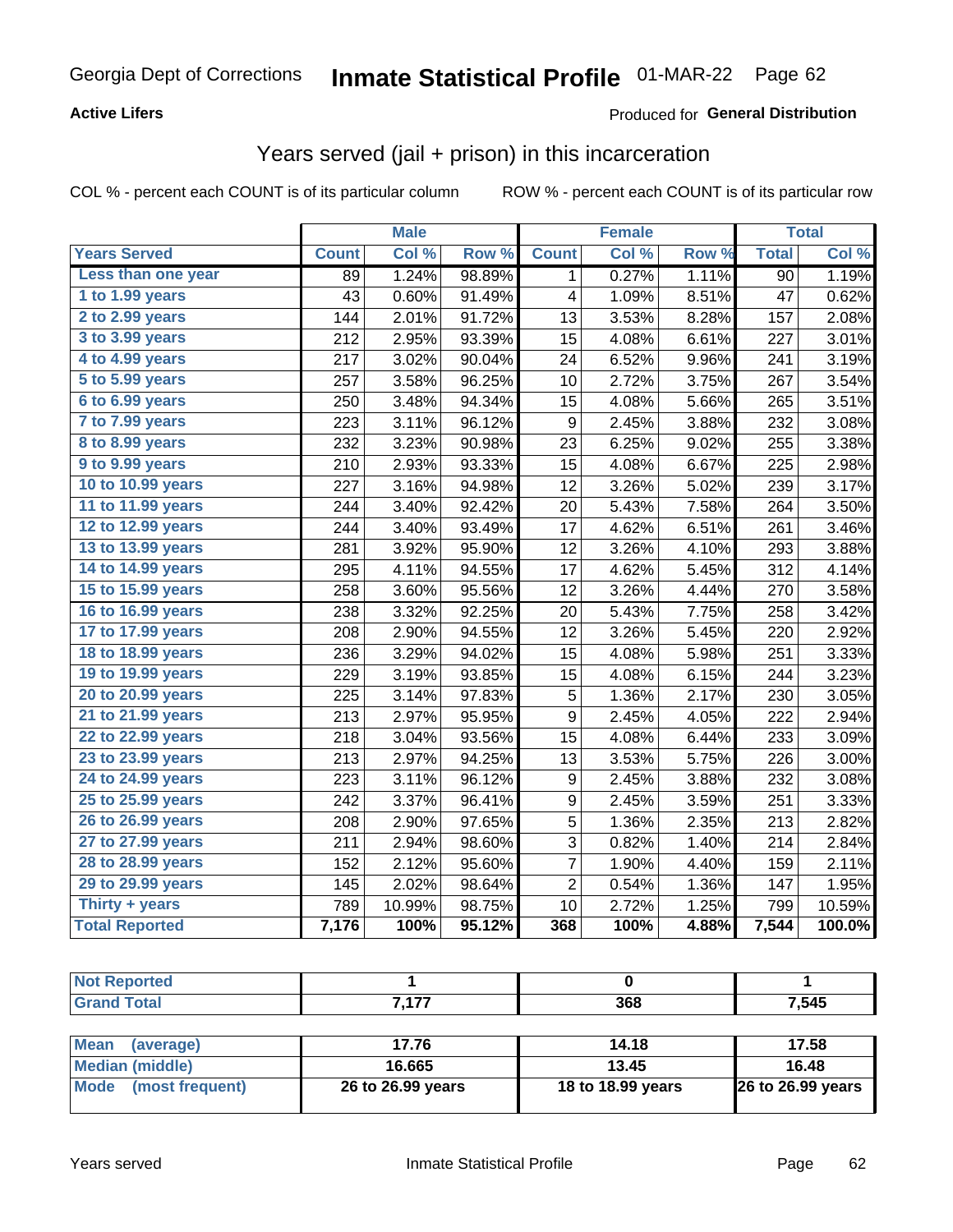#### **Active Lifers**

Produced for General Distribution

### Results of most recent HIV tests

COL % - percent each COUNT is of its particular column

|                         | <b>Male</b>  |          |           | <b>Female</b> | Total     |       |       |        |
|-------------------------|--------------|----------|-----------|---------------|-----------|-------|-------|--------|
| <b>HIV Test Results</b> | <b>Count</b> | Col%     | Row %I    | <b>Count</b>  | Col %     | Row % | Total | Col %  |
| <b>Positive</b>         | 114          | 1.64%    | $94.21\%$ |               | $2.02\%$  | 5.79% | 121   | 1.66%  |
| <b>Negative</b>         | 6,831        | 98.32%   | 95.26%    | 340           | $97.98\%$ | 4.74% | 7.171 | 98.30% |
| <b>Indeterminate</b>    | າ            | $0.04\%$ | 100.00%   |               |           |       |       | 0.04%  |
| <b>Total Reported</b>   | 6,948        | 100%     | $95.24\%$ | 347           | 100%      | 4.76% | 7,295 | 100%   |

| <b>Not Reported</b> | 229     |     | 250  |
|---------------------|---------|-----|------|
| `otal               | 477<br> | 368 | ,545 |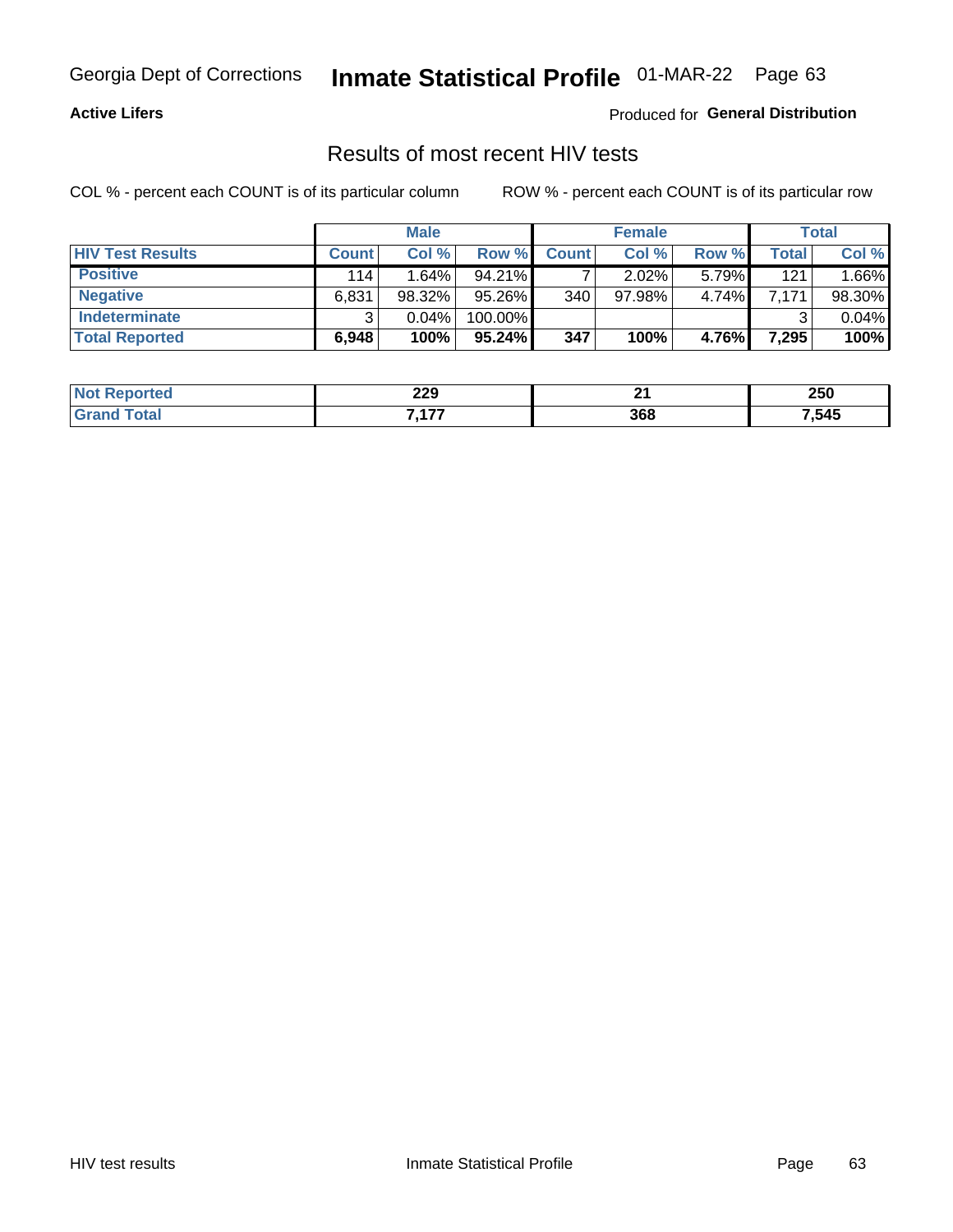## Georgia Dept of Corrections **Inmate Statistical Profile** 01-MAR-22 Page 64

#### **Active Lifers**

#### Produced for **General Distribution**

### Results of most recent tuberculosis test

|                                  | <b>Male</b>  |          |           | <b>Female</b>    |           |          | Total        |        |
|----------------------------------|--------------|----------|-----------|------------------|-----------|----------|--------------|--------|
| <b>Tuberculosis Test Results</b> | <b>Count</b> | Col%     | Row %     | <b>Count</b>     | Col%      | Row %    | <b>Total</b> | Col %  |
| <b>Positive on current test</b>  | .483         | 20.96%   | $98.60\%$ | 21               | $5.82\%$  | 1.40%    | .504         | 20.23% |
| <b>Positive on previous test</b> |              | $0.01\%$ | 100.00%   |                  |           |          |              | 0.01%  |
| <b>Negative</b>                  | 5.590        | 79.02%   | 94.27%    | 340 <sub>1</sub> | $94.18\%$ | $5.73\%$ | 5,930        | 79.76% |
| <b>Total Reported</b>            | .074         | 100%     | $95.14\%$ | 361              | 100%      | 4.86%    | 7,435        | 100%   |

| <b>Not Reported</b> | 103       |     | 110   |
|---------------------|-----------|-----|-------|
| `otal               | 7477<br>. | 368 | 7,545 |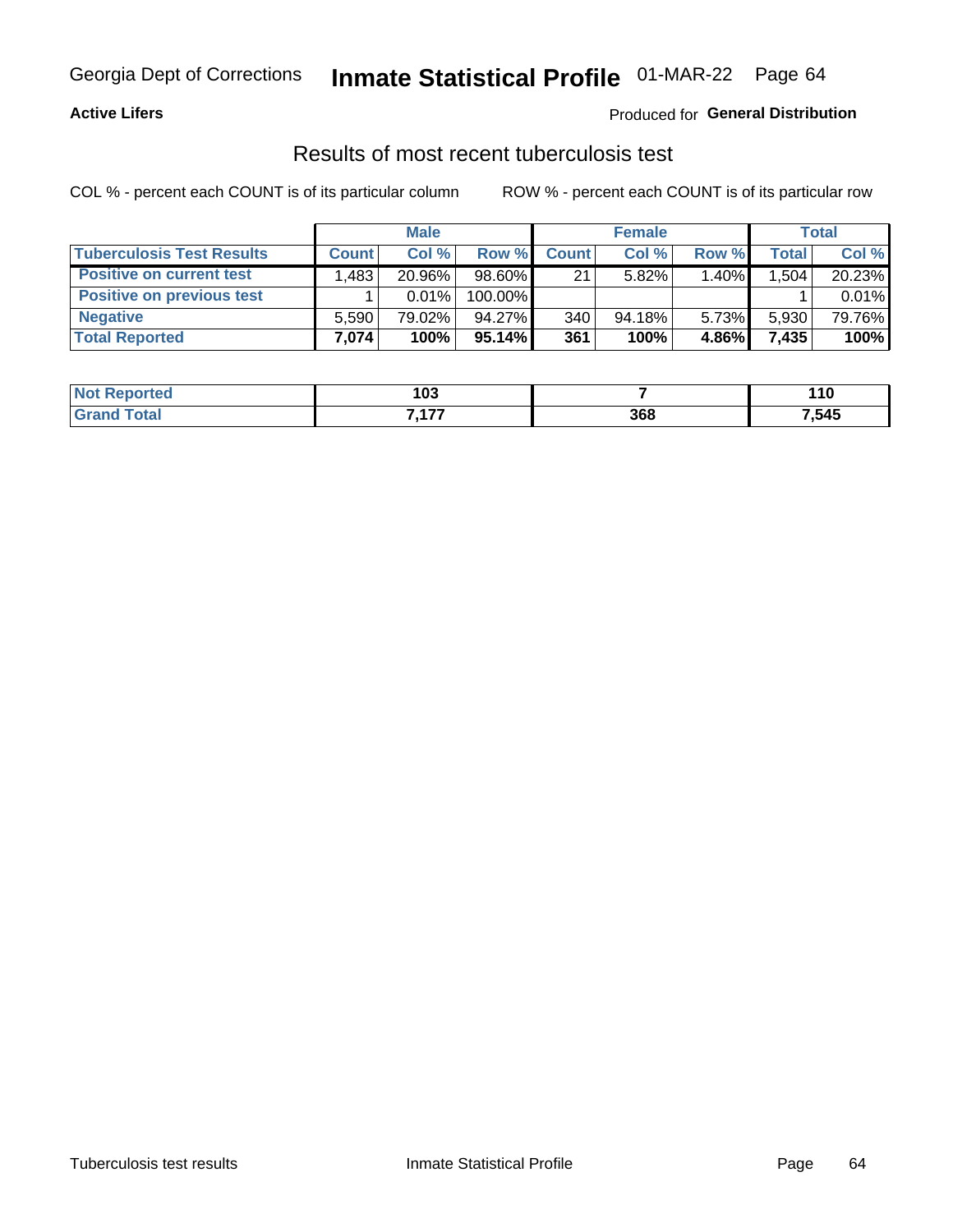## Georgia Dept of Corrections **Inmate Statistical Profile** 01-MAR-22 Page 65

#### **Active Lifers**

Produced for **General Distribution**

### Results of most recent syphilis test

|                                 | <b>Male</b>  |        | <b>Female</b> |              |           | Total |       |        |
|---------------------------------|--------------|--------|---------------|--------------|-----------|-------|-------|--------|
| <b>Syphilis Test Results</b>    | <b>Count</b> | Col%   | Row %         | <b>Count</b> | Col %     | Row % | Total | Col %  |
| <b>Positive on current test</b> | 65           | 1.43%  | 94.20%        |              | 2.09%     | 5.80% | 69    | .46%   |
| <b>Negative</b>                 | 4.480        | 98.57% | 95.99%        | 187          | $97.91\%$ | 4.01% | 4,667 | 98.54% |
| <b>Total Reported</b>           | 4,545        | 100%   | 95.97%        | 191          | 100%      | 4.03% | 4,736 | 100%   |

| <b>Not Reported</b> | 2,632     | 17<br>.<br>--- | 2,809 |
|---------------------|-----------|----------------|-------|
| Total               | 7477<br>. | 368            | 7,545 |